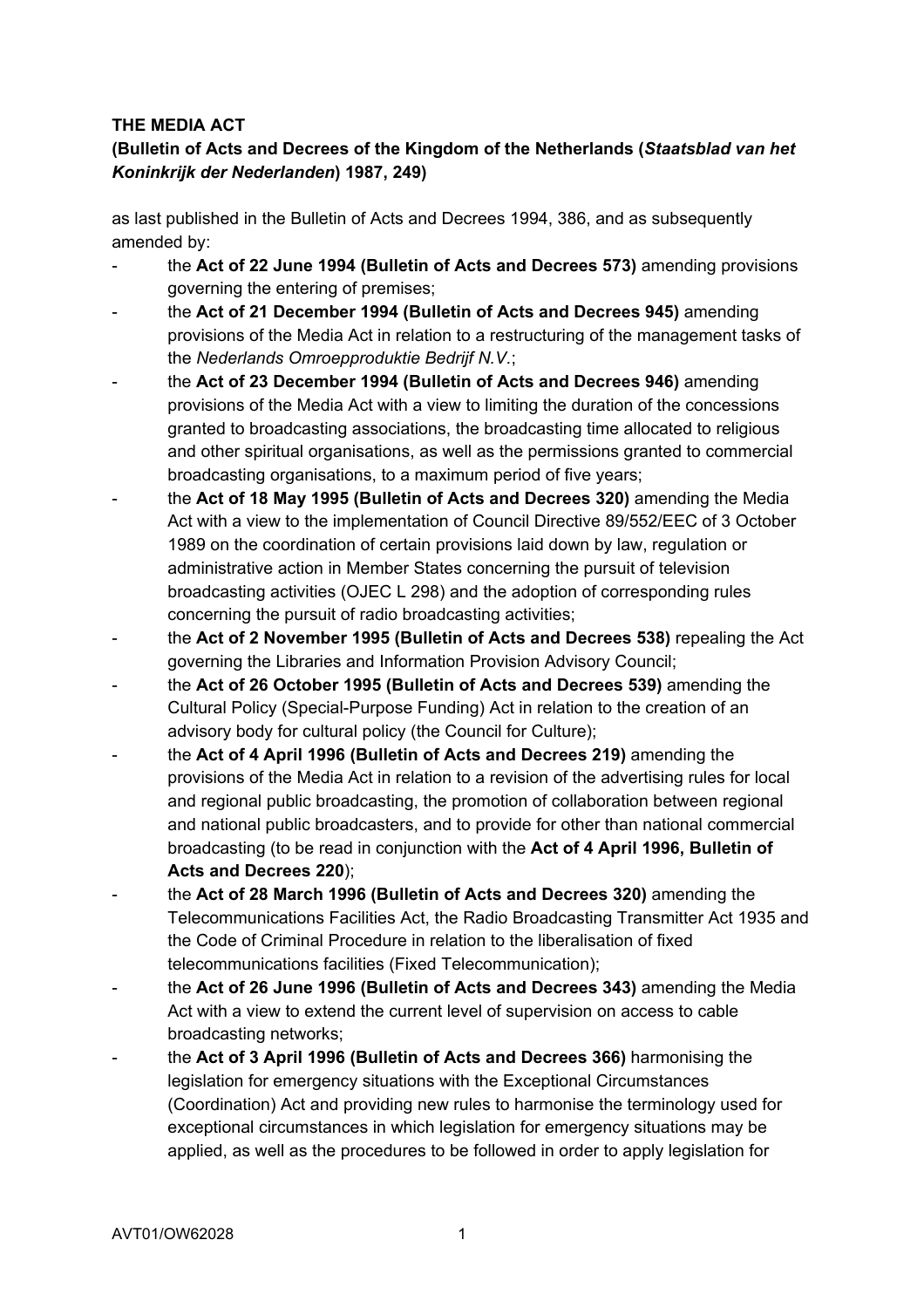emergency situations in non-exceptional circumstances (Act implementing the Exceptional Circumstances (Coordination) Act);

- the Act of 19 December 1996 (Bulletin of Acts and Decrees 648) amending provisions of the Media Act in order to restructure the Service of *Koninklijke PTT Nederland N.V.* which is charged with the collection of the licence fee, into an autonomous administrative authority governed by public law;
- the **Act of 10 April 1997 (Bulletin of Acts and Decrees 189)** harmonising the tax provisions in the Provinces Act with the provisions in the Municipalities Act and the Water Control Boards Act, and amending the formal tax provisions in the Municipalities Act and the Water Control Boards Act;
- the **Act of 5 July 1997 (Bulletin of Acts and Decrees 336)** amending the provisions of the Media Act, the Telecommunications Facilities Act and the Radio Broadcasting Transmitter Act 1935 with a view to liberalising media legislation;
- the Act of 13 November 1997 (Bulletin of Acts and Decrees 544) amending provisions of the Media Act in order to revise the organisational structure of national public broadcasting;
- the **Act of 4 December 1997 (Bulletin of Acts and Decrees 580)** harmonising special Acts with the third phase of the General Administrative Law Act (General Administrative Law Act II [Third Phase] Harmonisation Act);
- the **Act of 17 December 1997 (Bulletin of Acts and Decrees 660)** harmonising legislation with the introduction of a registered partnership into Book 1 of the Civil Code (Registered Partnership [Harmonisation] Act);
- the **Act of 19 October 1998 (Bulletin of Acts and Decrees 610)** containing rules on telecommunications (Telecommunications Act);
- the **Act of 28 January 1999 (Bulletin of Acts and Decrees 30)** remedying legislative inconsistencies and loopholes in various acts and to revoke a number of acts which are now redundant (Legislation Amending Act I);
- the **Act of 4 March 1999 (Bulletin of Acts and Decrees 146)** amending provisions of the Media Act with a view to privatising the *Nederlands Omroepproduktie Bedrijf N.V.*;
- the **Act of 17 May 1999 (Bulletin of Acts and Decrees 257)** containing regulations for the subsidisation of political parties (Political Parties [Subsidisation] Act*)*;
- the **Act of 22 December 1999 (Bulletin of Acts and Decrees 573)** amending the Media Act in connection with new rules concerning the funding of public broadcasting (abolition of licence fees);
- the **Act of 23 March 2000 (Bulletin of Acts and Decrees 138)** amending the Media Act in connection with the introduction of a new concession system for national public broadcasting;
- the **Act of 8 June 2000 (Bulletin of Acts and Decrees 252)** amending the Media Act and the Tobacco Act (implementation of amendment to the directive on television without frontiers);
- the **Act of 14 December 2000 (Bulletin of Acts and Decrees 586)** amending the Media Act and the Criminal Code, and repealing the Film Censorship Act);

**--------------------------------------------------------------**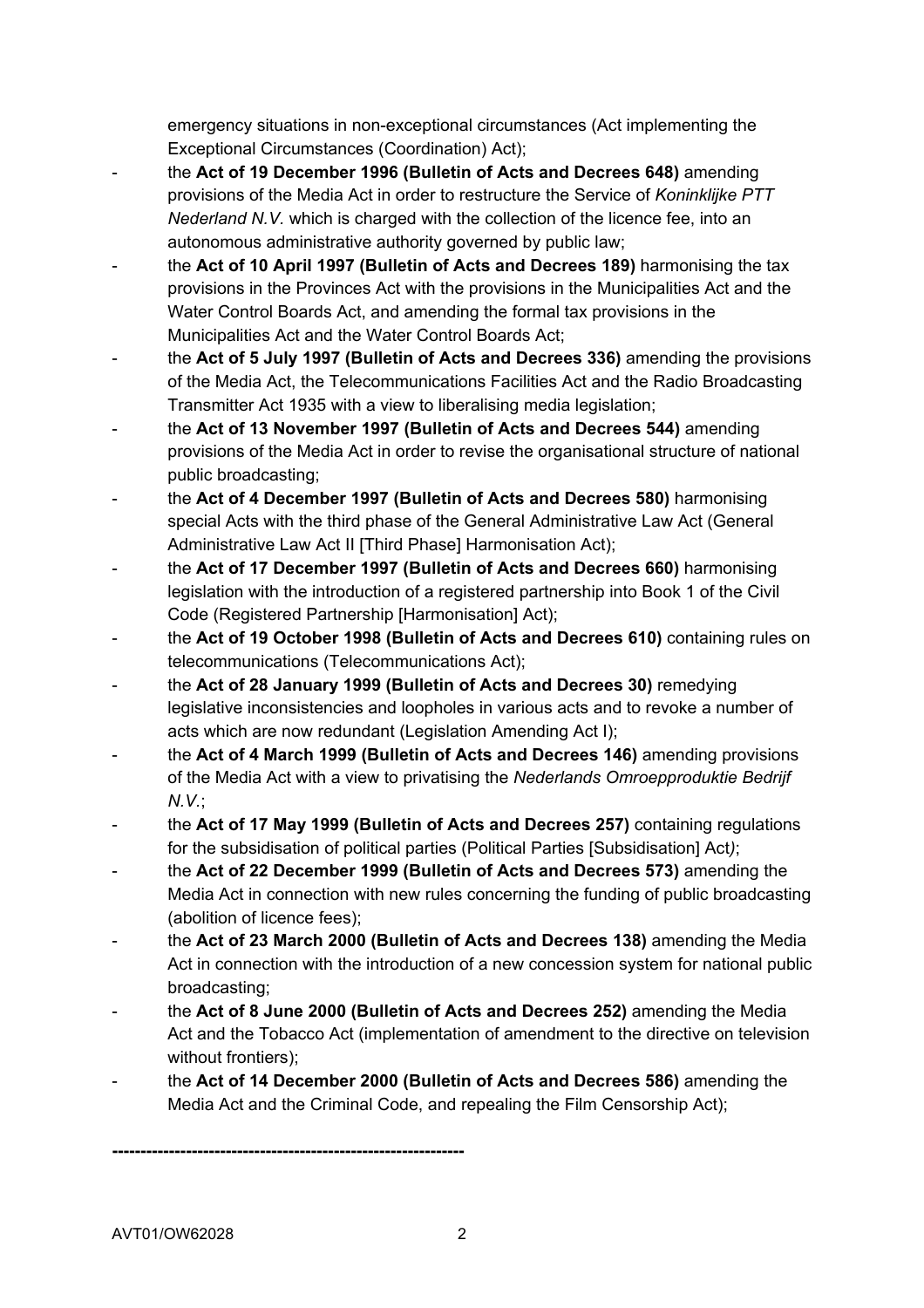### CHAPTER I. DEFINITIONS

#### **Section 1**

In this Act and the provisions based upon it, the terms set out below shall have the following meanings:

- (a) Our Minister: Our Minister of Education, Culture and Science;
- (b) media: all printed and electronic forms of mass communication;
- (c) broadcaster: an electronic media service engaged in the provision and broadcasting of programmes;
- (d) television broadcaster: an electronic media service engaged in the provision and broadcasting of television programmes;
- (e) radio broadcaster: an electronic media service engaged in the provision and broadcasting of radio programmes;
- (f) programme service: an electronic product with visual or audio content intended to be broadcast to and to be received by the general public or a part thereof, with the exception of data services, services available only on individual demand, and other interactive services;
- (g) programme: a clearly distinct and as such recognisable part of a programme service;
- (h) television programme service: a programme service with visual content, with or without audio content;
- (i) teletext programme service: a television programme service composed exclusively of a static images, which the viewer may consult in any order and at any time and which is broadcast on the frequency space or the channel which is also used to broadcast another television programme service or a test pattern;
- (j) radio programme service: a programme service with exclusively audio content;
- (k) programme service for general purposes: a programme service intended for reception by the general public;
- (l) programme service for special broadcasting purposes: a programme service broadcast in encrypted format and intended for reception by members of the general public who have concluded an agreement to receive the programme service in question with the broadcaster which provides the programme service;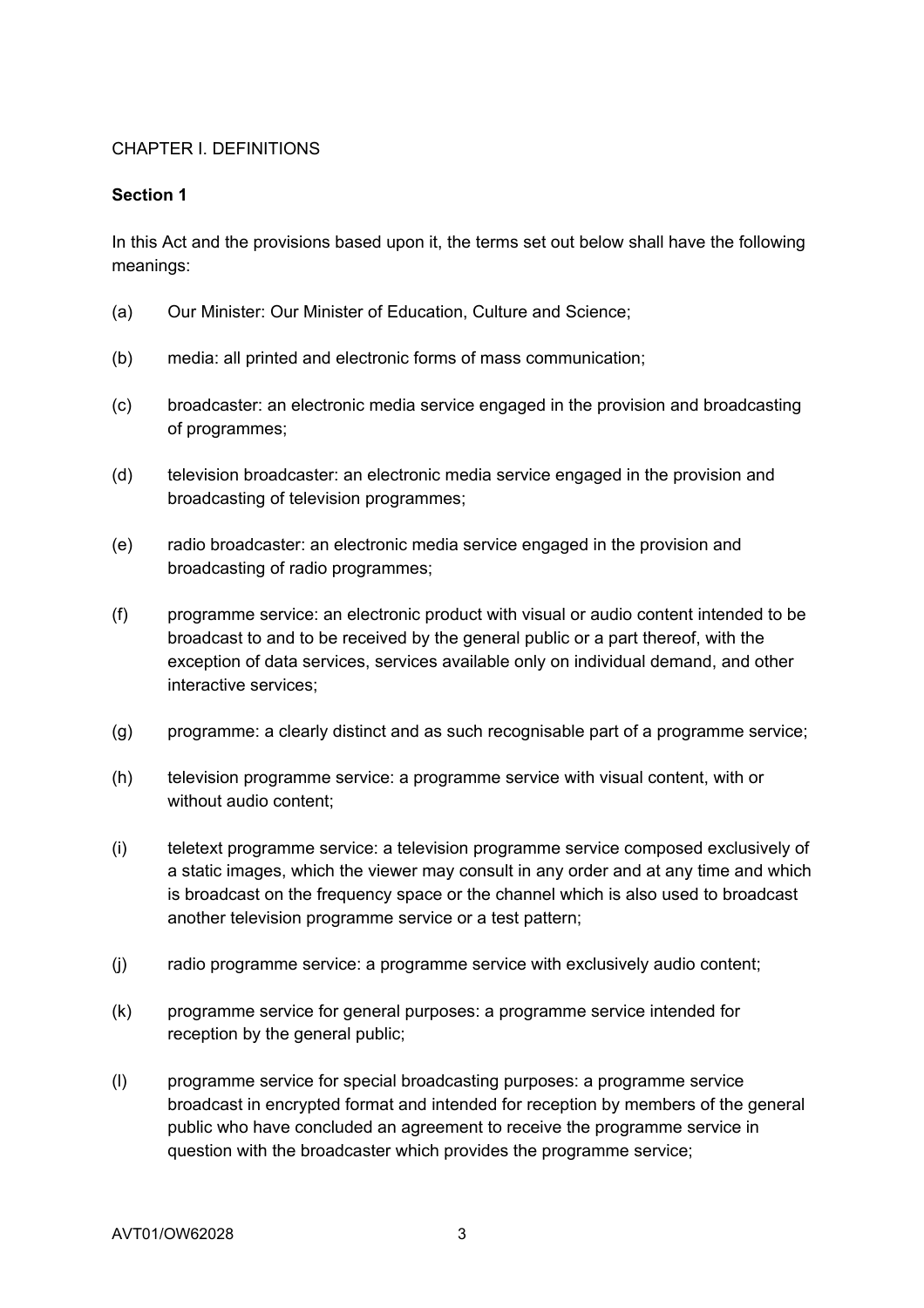- (m) provision of a programme service: a broadcasting service, consisting of the preparation, compilation and carrying out of a programme service;
- (n) programme service transmission: a broadcasting service, consisting of the encrypted or unencrypted distribution of a programme service to the general public or a part thereof by means of a broadcasting transmitter or broadcasting network;
- (o) broadcasting transmitter: a wireless transmission device, as referred to in section 1, subsection 1 (ij) of the Telecommunications Act, used or also used to transmit programme services;
- (p) broadcasting transmitter provider: a natural or legal person which provides transmission capacity by means of a broadcasting transmitter;
- (q) broadcasting network: a broadcasting system as referred to in section 1, subsection 1 (o) of the Telecommunications Act;
- (r) broadcasting network provider: a natural or legal person which provides transmission capacity by means of a broadcasting network;
- (s) domestic broadcasting: public broadcasting and commercial broadcasting;
- (t) public broadcasting: broadcasting by establishments which have obtained broadcasting time and Radio Netherlands;
- (u) national broadcasting: public broadcasting aimed at the general public throughout the country;
- (v) regional broadcasting: public broadcasting aimed at the general public in a province;
- (w) local broadcasting: public broadcasting aimed at the general public in a municipality;
- (x) commercial broadcasting: broadcasting by commercial broadcasting establishments;
- (y) Programme Service Foundation: the NPS (*Nederlandse Programma Stichting* Programme Service Foundation of the Netherlands) referred to in section 15;
- (z) Foundation: NOS (*Nederlandse Omroep Stichting* the Broadcasting Foundation of the Netherlands) referred to in section 16;
- (aa) board of directors: the board of directors of the Foundation;
- (bb) network management: the network management of a television programme service network, as defined in section 40a, subsection 1;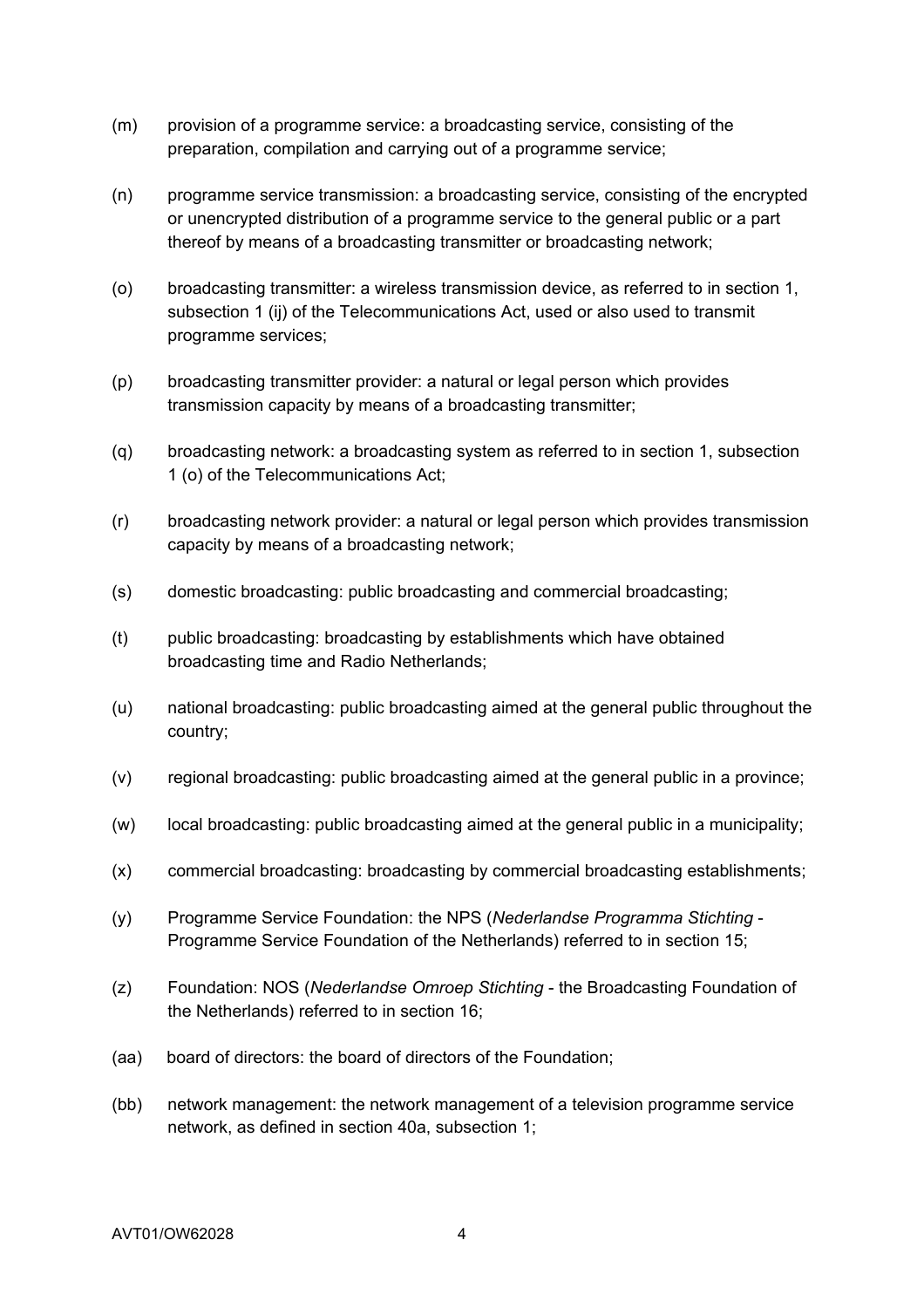- (cc) network coordinator: the network coordinator of a television or radio programme service network, as defined in section 40b, subsection 1;
- (dd) commercial broadcasting establishment: a natural or legal person providing a programme service which falls, for the purposes of this Act, within the jurisdiction of the Netherlands with the exception of establishments which have obtained broadcasting time;
- (ee) Radio Netherlands (*Stichting Radio Nederland Wereldomroep*): the foundation referred to in section 76;
- (ff) Company: the public limited liability company NOB (*Nederlands Omroepproduktie Bedrijf N.V.* - Broadcast Production Company of the Netherlands) referred to in section 83;
- (gg) test pattern: a static image for the purpose of testing the reception of television programme services and transmitted at times when no television programme service is being broadcast;
- (hh) broadcasting time: the time during which an establishment by application of the provisions of sections 39 to 39i or section 42 is given the opportunity to have transmitted, programme services for national, regional or local broadcasting by means of a broadcasting transmitter;
- (ii) channel: a unit of transmission capacity on a broadcasting network;
- (jj) advertising expression: advertising messages or other expressions which clearly result in the public being encouraged to buy a specific product or to use a specific service, or in public opinion being influenced in a positive manner as regards a specific business, branch of industry or institution in a way which promotes the sale of products or the use of services;
- (kk) advertising messages: messages which are unmistakably intended to encourage the public to buy a specific product or to use specific services, or to influence public opinion in a positive manner as regards a specific undertaking, branch of industry or establishment in order to promote the sale of products or the use of services;
- (ll) sponsorship of a programme: the provision of financial or other contributions by a government institution or private company not normally involved in broadcasting activities or in the making of audio-visual productions, towards the production or purchase of a programme for the purpose of facilitating or enabling its broadcast;
- (mm) sponsor: the public or private undertaking which sponsors a programme;
- (nn) sponsor's contribution: the contribution provided by a sponsor;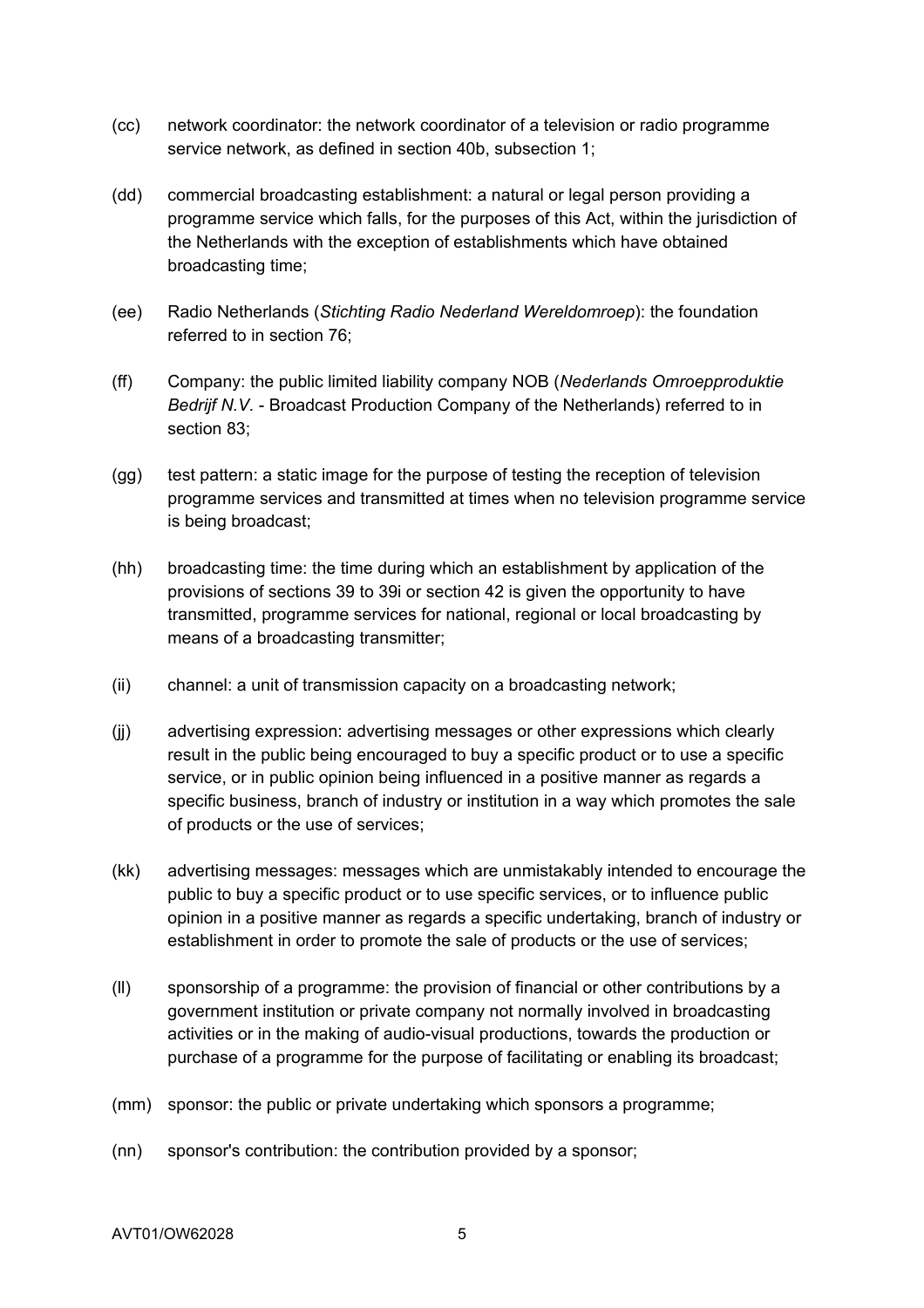- (oo) facilities: all the human and physical resources required for the production of programme services;
- (pp) (repealed)
- (qq) (repealed)
- (rr) (repealed)
- (ss) publisher of a press product: a legal person which publishes a press product;
- (tt) market for daily newspapers: the average number of paid copies sold in a calendar year of press products which are aimed at the public in the Netherlands and published at least six times per week, as established by the Press Fund (*Bedrijfsfonds voor de pers)*;
- (uu) market for non-daily newspapers: the average number of paid copies sold in a calendar year of non-daily press products aimed at the public in the Netherlands and published at least once and at most five times per week, as established by the Press Fund;
- (vv) group: a group as defined in article 24b of Book 2 of the Civil Code;
- (ww) European Directive: Council Directive 89/552/EEC of 3 October 1989 on the coordination of certain provisions laid down by law, regulation or administrative action in Member States concerning the pursuit of television broadcasting activities (OJEC L 298);
- (xx) teleshop message: advertising expression in a television programme consisting of a direct offer to the public with a view to the supply of products or services for payment;
- (yy) open network: a television programme service network on which commercial broadcasting establishments transmit television programmes for general national broadcasting or general broadcasting purposes, reaching at least 75% of all households in the Netherlands, and for which no costs are payable other than:
	- the fee charged by a provider of a broadcasting network to broadcasting network subscribers for the reception of a number of programmes to be determined by the provider subject to section 82i; or
	- the costs of purchasing or using technical facilities allowing the reception of television programmes.

**Section 2** (repealed)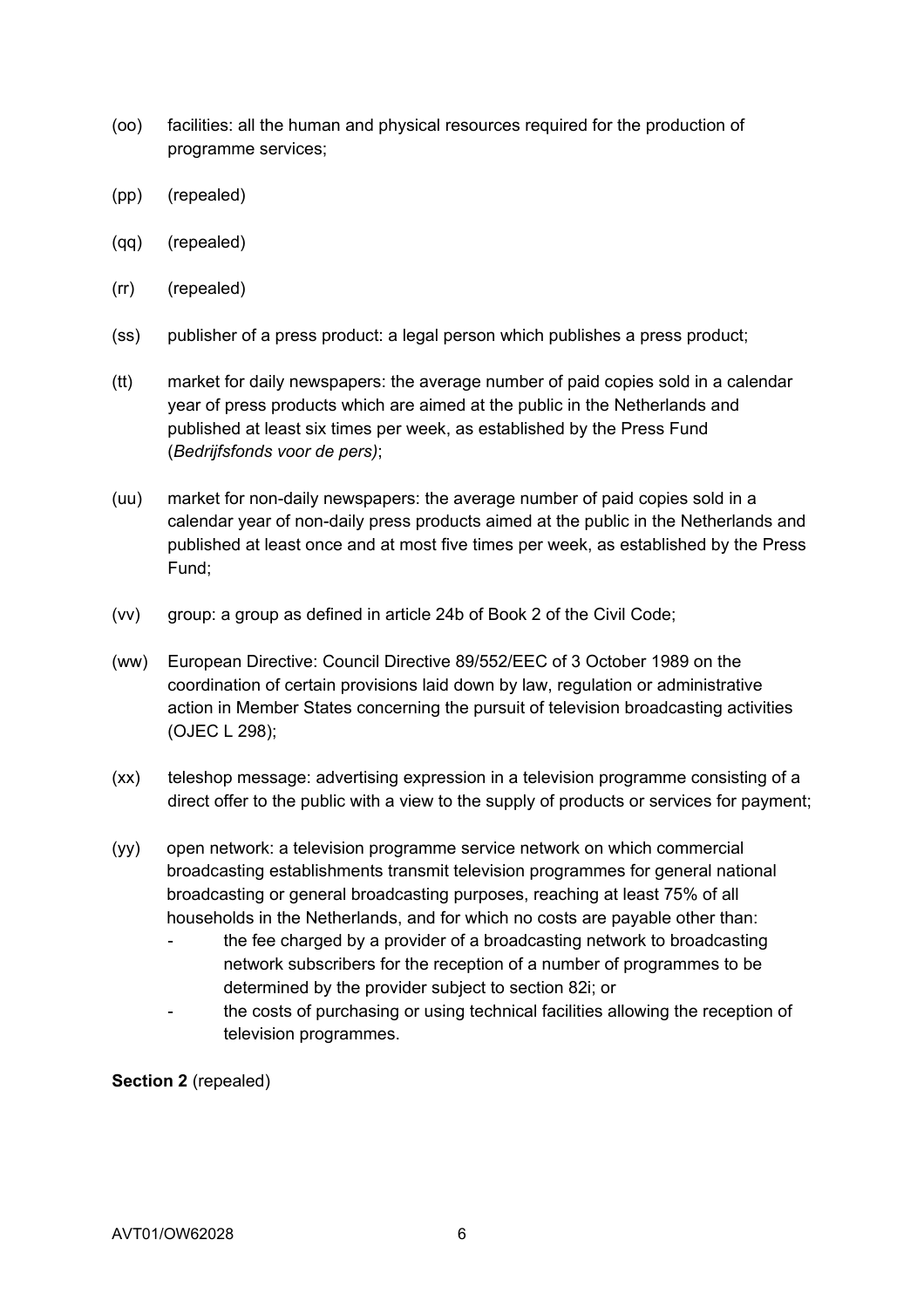The term advertising expression as defined in section 1 (jj) shall not be understood to include calls to support, or the positive influencing of opinions towards, establishments of a scientific, cultural, religious, spiritual, political or charitable nature, provided that any such calls do not relate to buying a specific product or using a specific service which is commercially available.

## **Section 4**

- 1. The jurisdiction of the Netherlands shall extend to broadcasting establishments which provide a television programme service and which fall within the jurisdiction of the Netherlands pursuant to article 2 of the European Directive.
- 2. Subsection 1 shall apply *mutatis mutandis* to a broadcasting establishment which provides a radio programme service on the understanding that the jurisdiction of the Netherlands shall in any event extend to broadcasting establishments which provide radio programmes broadcast in the Netherlands by means of a broadcasting transmitter, excluding satellites.

**Section 5** (Repealed)

**Section 6** (Repealed)

**Section 7** (Repealed)

**Section 8** (Repealed)

## **CHAPTER II. THE MEDIA AUTHORITY**

#### **Section 9**

There shall be a Media Authority. The Media Authority shall have legal personality and shall have its registered office in the municipality of Hilversum.

- 1. The Media Authority shall consist of a chairperson and two or four other members. They shall be appointed and dismissed by Royal Decree upon the recommendation of Our Minister.
- 2. Appointments to the Media Authority shall be made for a period of five years. Reappointment for a consecutive period shall be possible once.
- 3. Incompatible with membership of the Media Authority are: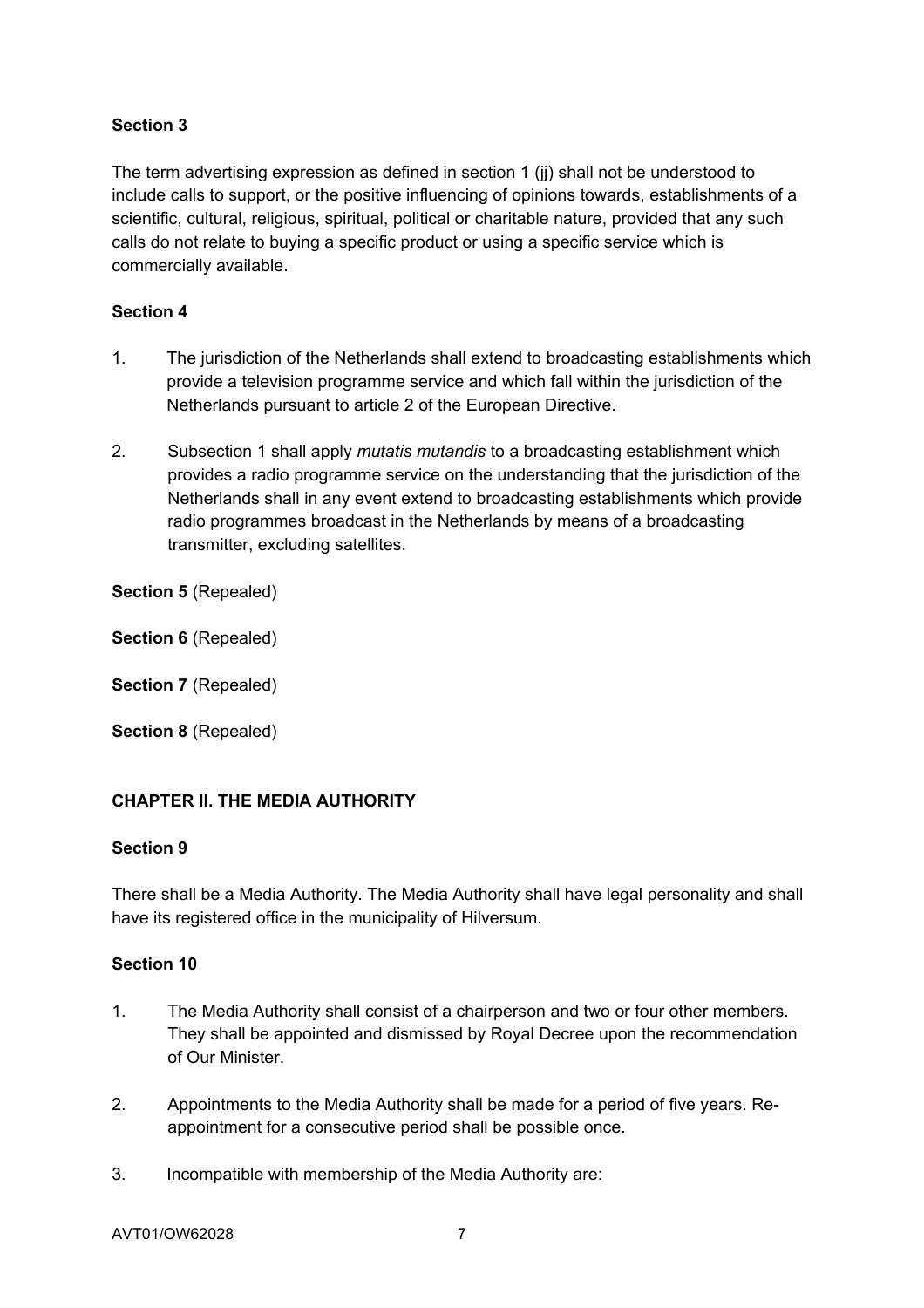- (a) a position within a ministry, institution, service or company operating under ministerial responsibility;
- (b) membership of either House of the States General or of a provincial or municipal executive;
- (c) board membership of or a position with an establishment which qualifies for domestic broadcasting time, a commercial broadcasting establishment, the Company or a publisher of a press product.
- 4. Apart from resignation by the person concerned, dismissal shall be possible but only on the grounds that the person in question is found unfit, having a financial interest in establishments in relation to which the Media Authority exercises statutory powers and having accepted a position or holding a membership which shall be incompatible with membership of the Media Authority.
- 5. By or pursuant to Order in Council, rules shall be adopted governing the remuneration and legal status of the members of the Media Authority and its staff.

- 1. Decisions of the Media Authority shall be taken by a majority of votes. Our Minister shall be notified of decisions as soon as possible after they have been proclaimed.
- 2. The Media Authority shall require the consent of all its members in order to grant a mandate to and authorise one or more of its members to perform aspects of its work.
- 3. The Media Authority shall regulate its own decision-making processes and the way in which it shall operate. These regulations shall require the consent of Our Minister.

- 1. The costs of the Media Authority shall be defrayed by Our Minister. By 1 November each year, the Media Authority shall adopt a budget for the next calendar year. The budget shall require the consent of Our Minister.
- 2. By 1 June each year, the Media Authority shall provide Our Minister with a financial report accompanied a report prepared by an accountant as referred to in article 393 of Book 2 of the Civil Code, covering the fairness and regularity of the financial report. The financial report shall require the consent of Our Minister.
- 3. The Media Authority shall make the documents referred to in subsection 2 publicly available.
- 4. Our Minister may lay down rules on the structure of the budget, the financial report and matters to be covered by the audit.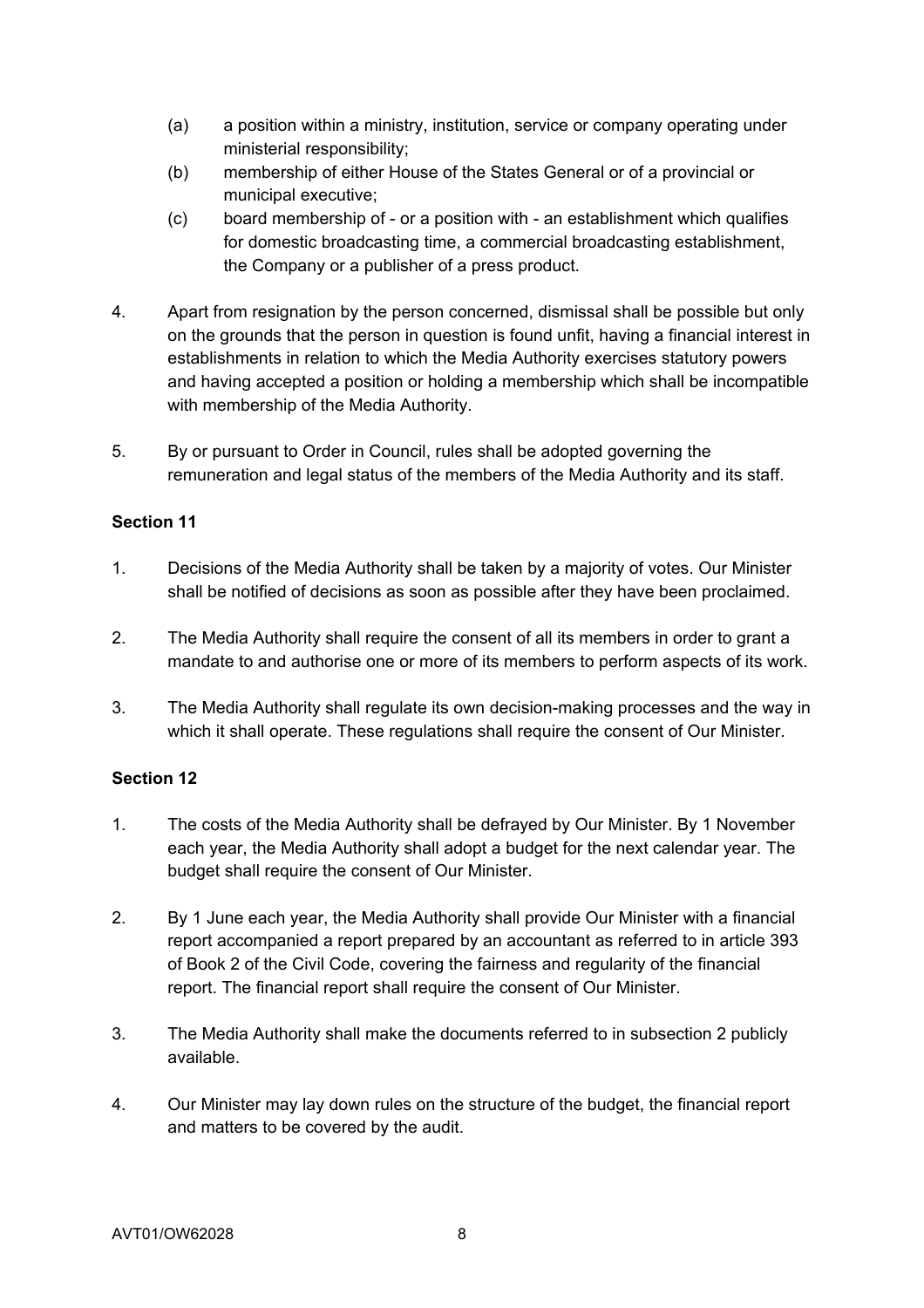- 1. Decisions by the Media Authority may be overturned by Royal Decree either in the six weeks following their notification to Our Minister or in the period during which the relevant decision is stayed.
- 2. The staying of resolutions of the Media Authority may take place only during the four weeks following their notification to Our Minister.
- 3. A Royal Decree to stay a resolution, to revoke or extend such a stay or to overturn a decision shall be published in the Bulletin of Acts and Decrees (S*taatsblad*).

### **Section 13a**

- 1. The Media Authority shall, upon request, provide Our Minister with the information required for the performance of his tasks. Our Minister may ask to see commercial information and documents, in so far as this is reasonably necessary for the performance of his duties.
- 2. If, in Our Minister's opinion, the Media Authority fails to perform its tasks, or fails to perform them properly, Our Minister may, after consulting the Media Authority, take the necessary measures.
- 3. Our Minister shall inform the House of Representatives of the States General without delay of the action he has taken.

#### **Section 13b**

- 1. By 1 June of each year, the Media Authority shall draw up a report of its activities, its policy in general and the efficiency and effectiveness of its activities in particular in the previous calendar year. The report shall be forwarded to Our Minister and made publicly available. Our Minister shall forward the report to both Houses of the States General.
- 2. Our Minister shall submit a report on the effectiveness and efficiency of the way the Media Authority operates to the States General every four years.

#### **CHAPTER III. PUBLIC BROADCASTING**

#### **Title 1. The tasks of public broadcasting**

#### **Section 13c**

1. The tasks of public broadcasting shall be: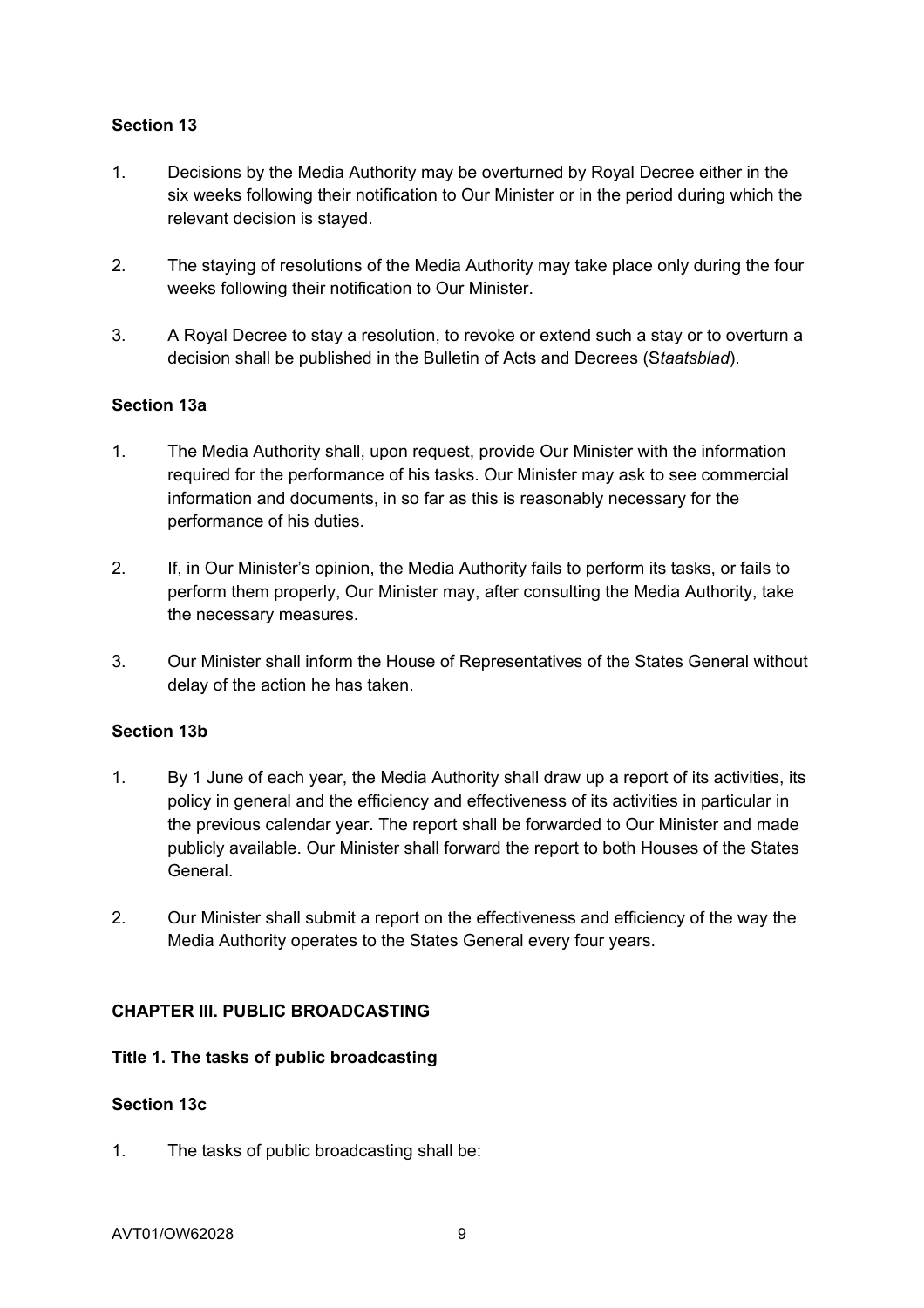- (a) to provide a varied and high-quality range of programme services for general broadcasting purposes at national, regional and local level in the fields of information, culture, education and entertainment and to transmit them, or cause them to be transmitted, on open networks;
- (b) to perform all the activities relating to programme service provision and transmission required for that purpose;
- (c) to provide and transmit programme services intended for countries and regions outside the Netherlands and for Dutch people residing outside the territory of the Netherlands.
- 2. Public broadcasting programme services shall provide a balanced picture of society and of people's current interests and views pertaining to society, culture, religion and belief, and:
	- (a) shall be accessible to the entire population in the area for which the programmes are intended;
	- (b) shall contribute to the development and dissemination of the socio-cultural diversity of the Netherlands;
	- (c) shall be independent of commercial influences and, subject to the provisions laid down by or pursuant to the law, of government influence; and
	- (d) shall be aimed at a broad audience and at population and age groups of varying size and composition.
- 3. Public broadcasting may perform the tasks referred to in subsection 1, *inter alia*, by providing and disseminating programme material in ways other than those referred to in subsection 1 (a).

## **Title 2. Broadcasting establishments**

## PART 1. BROADCASTING ASSOCIATIONS

- 1. A broadcasting association is an association which fulfils the following requirements:
	- (a) the association has full legal capacity;
	- (b) to perform the public broadcasting tasks referred to in section 13c, the exclusive or, at least, principal objective of the association, as laid down in its constitution, must be to provide a programme service for general broadcasting purposes at national level, and to carry out all the activities relating to programme service provision and transmission required for that purpose;
	- (c) the aim of the association, as laid down in its constitution, is to reflect in its programme service a particular social, cultural, religious or spiritual movement within society, as indicated in its constitution, and, through its programme, to address the task of satisfying social, cultural, religious or spiritual needs existing amongst the public.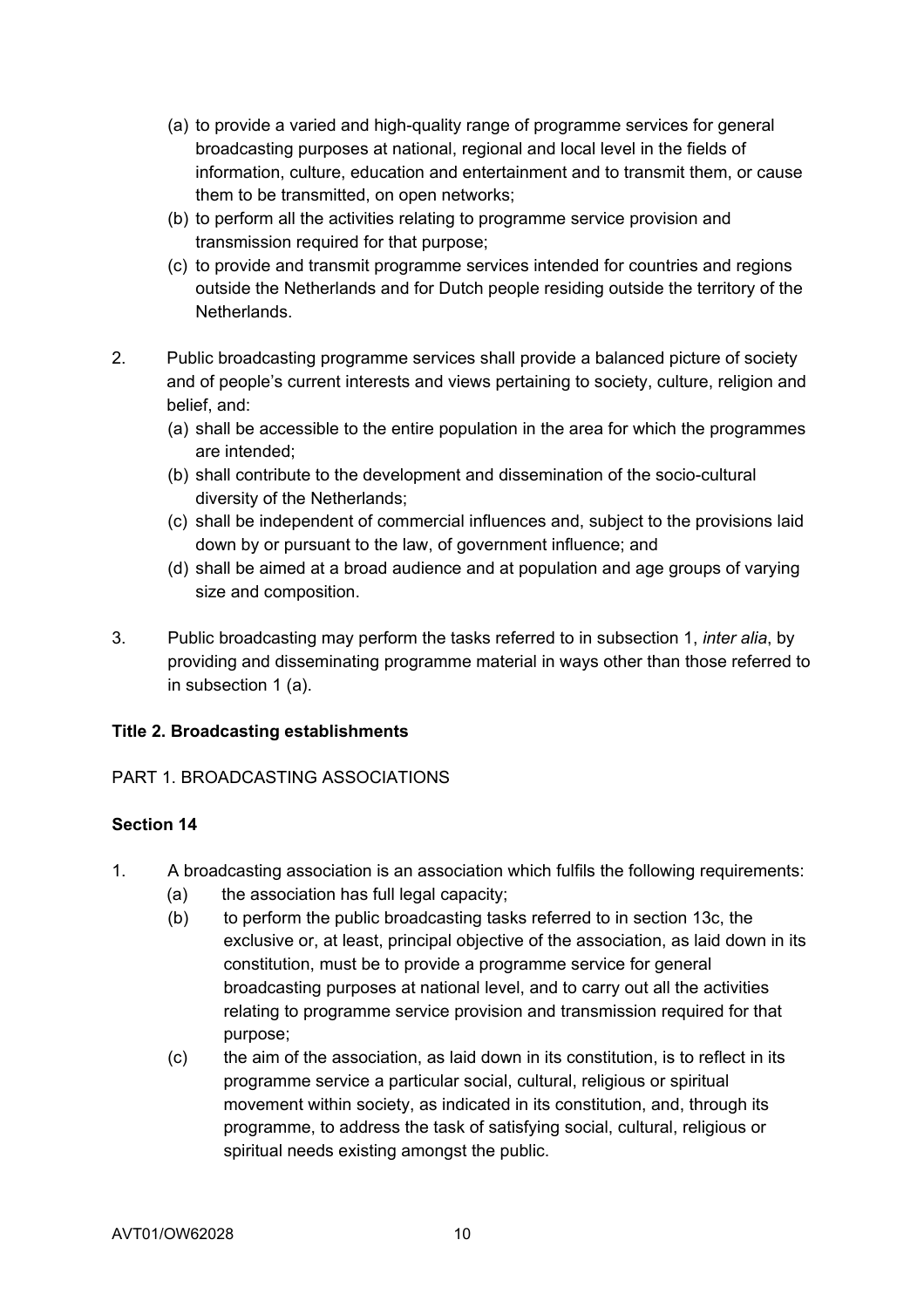2. For the purposes of this Act, the members of a broadcasting association shall be understood to be those members who are at least 16 years of age, are residing in the Netherlands and who have paid their contribution with due observance of the provisions of section 64.

PART 2. THE PROGRAMME SERVICE FOUNDATION OF THE NETHERLANDS - (*NEDERLANDSE PROGRAMMA STICHTING*)

# **Section 15**

- 1. The Programme Service Foundation of the Netherlands shall provide a programme service which consists of programmes which satisfy social, cultural, religious or spiritual needs amongst the public in such a way as to ensure that this programme service, together with the programme services of the other establishments which have obtained national broadcasting time, provides a balanced reflection of the social, cultural, religious and spiritual diversity in the Netherlands.
- 2. The board of the Programme Service Foundation shall consist of a chairperson and six other members.
- 3. Our Minister shall appoint the chairperson and the other board members. Persons with expertise in the field of the programme service which the Programme Service Foundation provides shall be eligible for appointment to the board.
- 4. The members of the board shall each time be appointed for periods of five years. Any members appointed within the said five-year period shall resign at the same time as the other members. Members shall be eligible for immediate re-appointment.
- 5. Apart from resignation by the board member concerned, dismissal shall be possible but only on the ground of unfitness for board membership.

## **Section 15a**

- 1. The Programme Service Foundation shall have a programme service council to advise the board about the programme service provided by the Programme Service Foundation.
- 2. The programme service council shall consist of a chairperson and nineteen other members.
- 3. Our Minister shall appoint the chairperson of the programme service council. The other members of the programme service council shall be appointed by social and cultural organisations designated by Our Minister.
- 4. The members of the programme service council shall each time be appointed for periods of five years. Any members appointed during the five-year period shall resign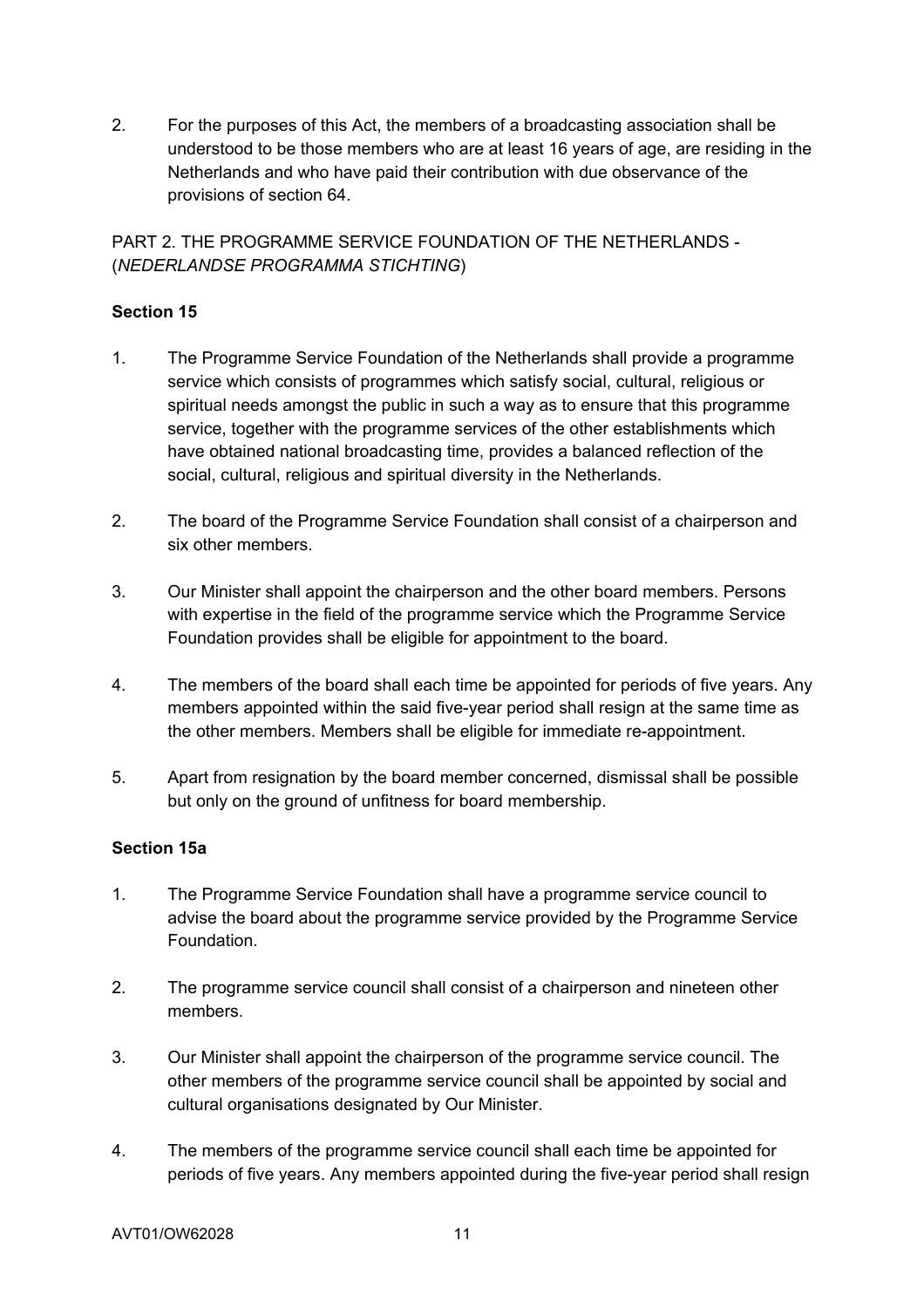at the same time as the other members. Members shall be eligible for immediate reappointment.

5. The programme service council shall regulate its own activities. These regulations require the consent of the board of the Programme Service Foundation.

#### **Section 15b**

- 1. Amendments to the constitution of the Programme Service Foundation shall require the consent of Our Minister.
- 2. The board of the Programme Service Foundation shall not have the power to decide to dissolve the Programme Service Foundation.

PART 3. THE BROADCASTING FOUNDATION OF THE NETHERLANDS (*NEDERLANDSE OMROEP STICHTING, NOS*)

#### *§1. Tasks*

- 1. The Broadcasting Foundation of the Netherlands shall be the body responsible for coordination and cooperation for national broadcasting purposes.
- 2. In addition to the other tasks assigned to it under this Act, the Foundation shall be charged with:
	- (a) promoting cooperation and coordination within national broadcasting with a view to performing the public broadcasting tasks referred to in section 13c;
	- (b) coordinating on and between the different programme service networks, the programme services of the establishments which have obtained national broadcasting time;
	- (c) providing a programme service;
	- (d) preparing six-monthly reports which list the programmes broadcast by the Foundation, the Programme Service Foundation and the broadcasting associations, per individual broadcasting establishment, per television or radio programme service network, and for the said broadcasting establishments jointly, categorised according to the definitions referred to in section 40, subsections 2 and 4, section 50, subsections 1 to 3, section 51, subsection 1, section 51b, subsections 2 and 3, section 51d, subsection 2, section 54, subsections 1 to 4, and section 54a, subsections 1 and 3;
	- (e) representing, subject to consultation with Our Minister, the establishments which have obtained national broadcasting time and Radio Netherlands within organisations in the field of radio and television programme services and the broadcasting thereof, as well as collaborating in the establishment of such international organisations;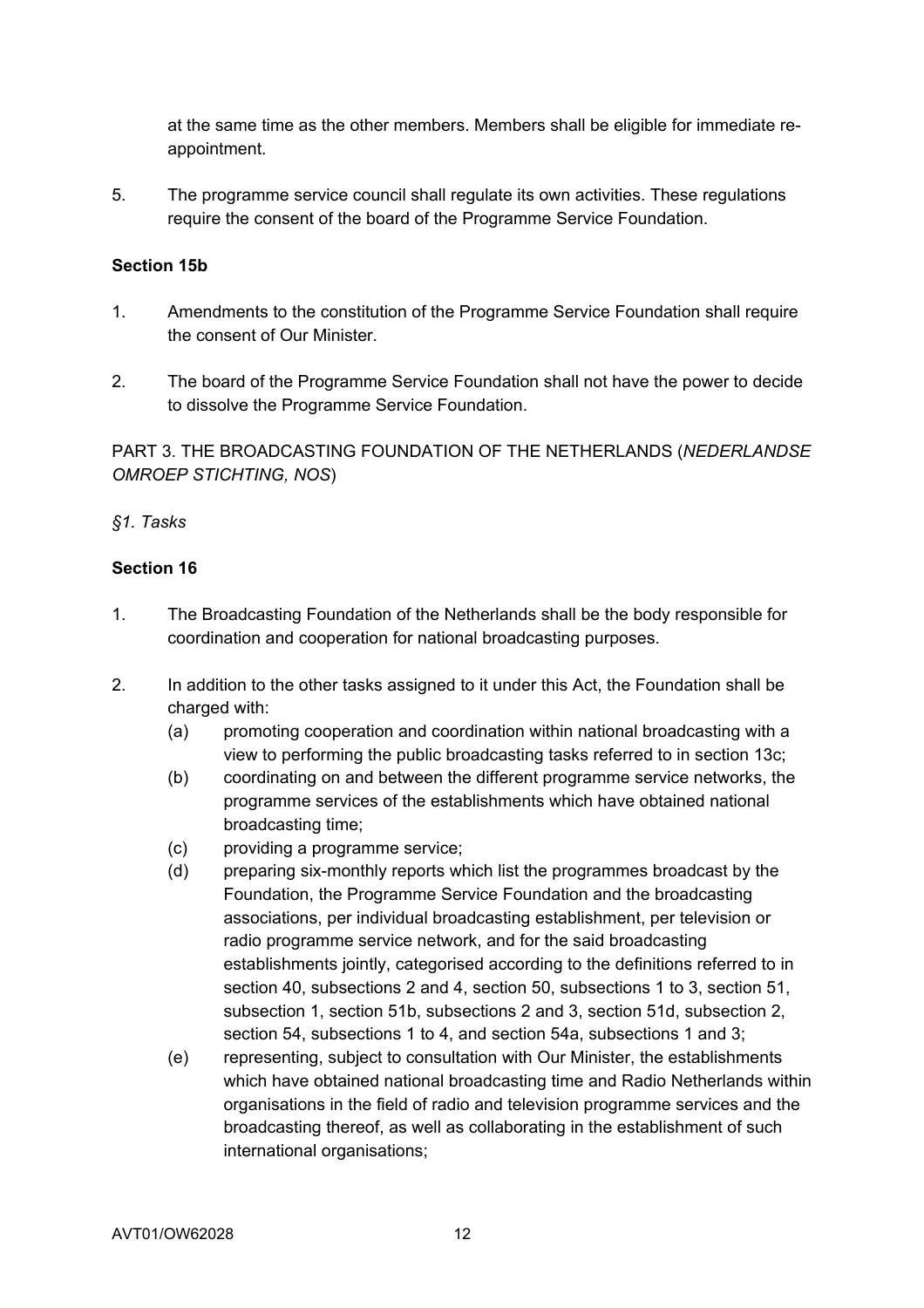- (f) contributing, subject to the prior permission of Our Minister, to a European television programme service aimed, *inter alia*, at the public in the Netherlands, in collaboration with foreign broadcasting establishments;
- (g) offering programme services to other countries;
- (h) dealing with issues of common concern to the establishments which have obtained national broadcasting time;
- (i) scheduling the broadcasting time of the establishments which have obtained national broadcasting time;
- (j) drawing up a budget as referred to in section 99;
- (k) concluding collective labour agreements within the limits of the budget consented to by Our Minister, in collaboration with Radio Netherlands, partly on behalf of the establishments which have obtained national broadcasting time, with the exception of political parties;
- (l) setting standards for the remuneration of freelance workers in collaboration with Radio Netherlands and partly on behalf of the establishments which have obtained national broadcasting time, with the exception of political parties;
- (m) defraying the costs of the establishments which have obtained national broadcasting time, including the promotion of the efficient use of the funds allocated by Our Minister, as referred to in section 101, subsection 1;
- (n) establishing, maintaining, managing and regulating the use of the bodies, services and facilities required for the proper performance of the tasks listed under (a) to (l) above, in so far as this is not part of the tasks of the Company referred to in section 83.
- 3. The reports referred to in subsection 2 (d) shall be sent to the Media Authority.
- 4. In the context of its task as referred to in section 16, subsection 2 (h), the Foundation shall have the authority to enter into contracts with third parties in the name of the establishments which have obtained national broadcasting time, provided that this is done by or with the consent of the supervisory board.

The Foundation shall provide the teletext programme service for national broadcasting.

## *§2. Organisation*

- 1. The Foundation shall have two boards: a supervisory board and a board of directors.
- 2. Membership of the supervisory board shall be incompatible with membership of the board of directors and the network management.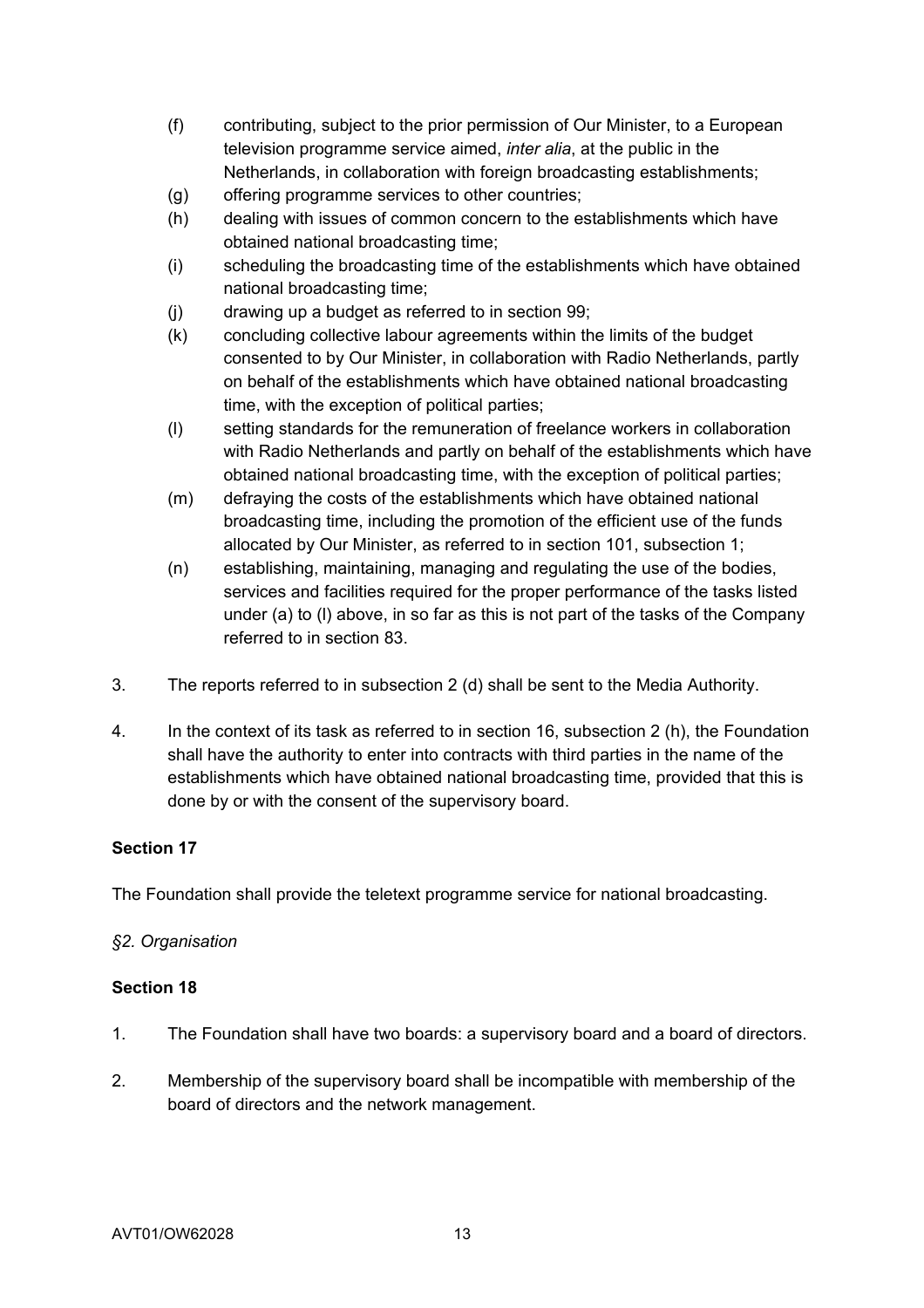### **Section 18a**

- 1. The supervisory board shall consist of a chairperson and a number of other members.
- 2. The chairperson of the supervisory board shall be appointed by Royal Decree.
- 3. Our Minister shall appoint a number of members which shall equal the number of broadcasting associations which have obtained an accreditation, minus three. As regards one of these members, the works councils of the Foundation, the Programme Service Foundation and the broadcasting associations which have obtained an accreditation may jointly recommend persons for appointment to the supervisory board.
- 4. The other members of the supervisory board shall be appointed in the following manner:
	- (a) the broadcasting associations which have obtained an accreditation and the Programme Service Foundation shall each appoint one member;
	- (b) the educational broadcasting establishment which has obtained an accreditation shall appoint one member;
	- (c) the religious and other spiritual organisations which have obtained broadcasting time shall jointly appoint one member.
- 5. The members of the supervisory board shall be appointed for periods of five years. Members who are appointed during the course of a five-year period shall resign at the same time as the other members. Members may be reappointed twice for a consecutive period.
- 6. Broadcasting associations which have obtained a provisional accreditation may each appoint an observer to the supervisory board.
- 7. The chairperson may invite representatives of the Media Authority to attend meetings of the supervisory board.

#### **Section 18b**

- 1. The supervisory board shall be charged with supervising the policies of the board of directors and the general course of things at the Foundation. In performing their tasks, the members of the supervisory board shall focus on the common interest of national public broadcasting.
- 2. The supervisory board shall be charged with:
	- (a) establishing, upon proposal by the board of directors, the general principles for national television and radio broadcasting by establishments which have obtained broadcasting time;
	- (b) adopting the annual accounts of the Foundation;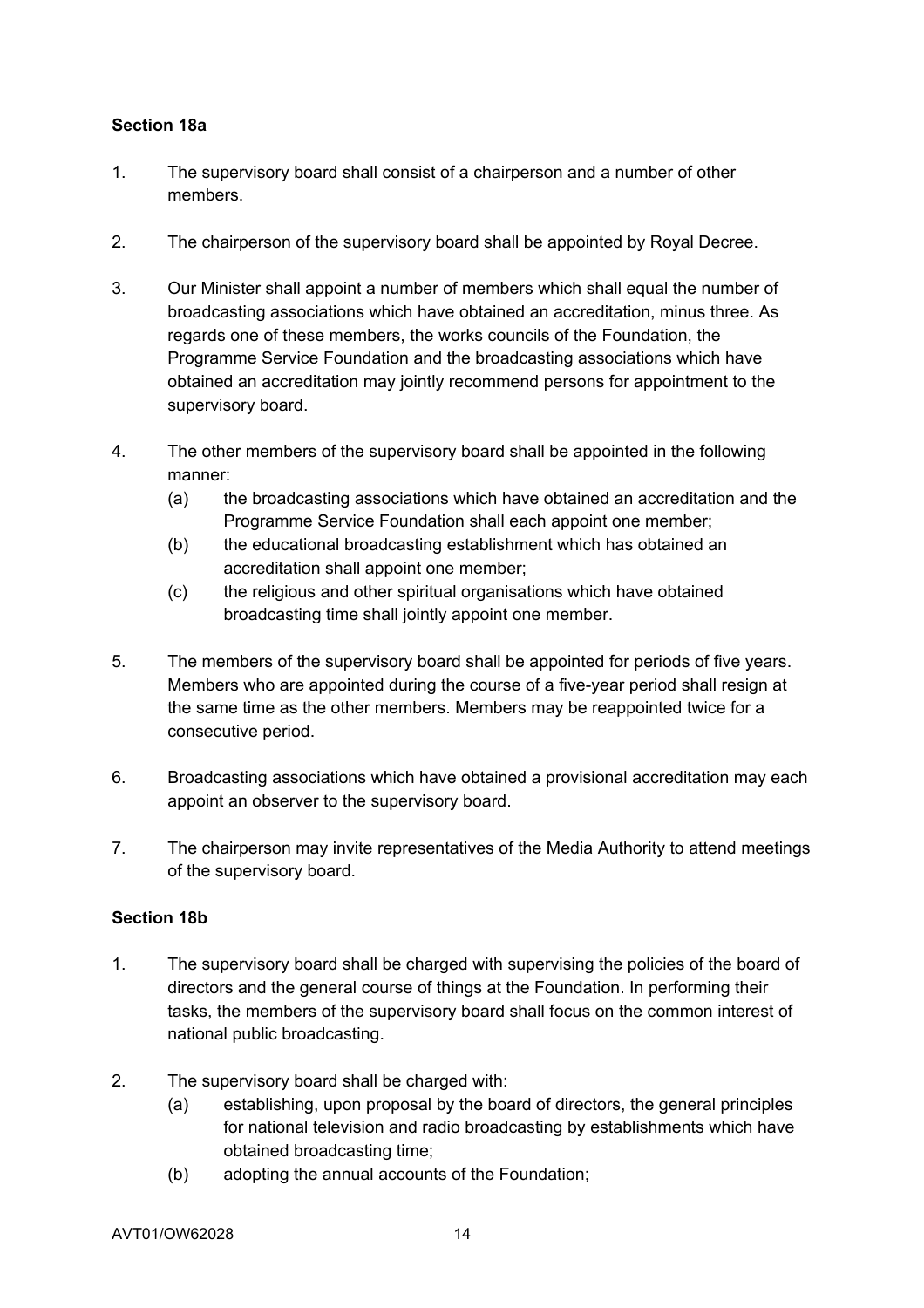- (c) amending, upon proposal by the board of directors, the constitution of the Foundation;
- (d) establishing the general principles for the Foundation's programme service.
- 3. The following resolutions and decisions by the board of directors shall require the consent of the supervisory board:
	- (a) the adoption of the concession policy plan referred to in section 30b, subsection 1;
	- (b) the adoption of the interim concession policy plan referred to in section 30b, subsection 3;
	- (c) the adoption of the network profiles for national television or radio programme service networks referred to in section 19a, subsection 1 (e);
	- (d) the adoption of the coordination regulation referred to in section 19a, subsection 1 (f);
	- (e) the adoption of the budget referred to in section 99;
	- (f) the adoption of the annual report referred to in section 23a;
	- (g) investments in excess of the maximum amount stated in the constitution;
	- (h) the conclusion or termination of a permanent collaboration between the Foundation and another legal person or partnership, if such collaboration or termination thereof is of considerable importance to the Foundation or for other establishments which have obtained national broadcasting time;
	- (i) the collective dismissal of a considerable number of employees;
	- (j) radical changes affecting the employment conditions of a considerable number of employees.

- 1. The board of directors shall consist of a chairperson and two other members. The chairperson and the other members shall be employed by the Foundation.
- 2. The members of the board of directors shall be appointed by the supervisory board. Appointment decisions by the supervisory board shall require the consent of Our Minister.
- 3. The members of the board of directors shall be appointed for a period of five years. They may be reappointed once for a consecutive period.
- 4. The supervisory board shall determine the conditions of employment of the members of the board of directors.
- 5. Membership of the board of directors shall be incompatible with membership of a body of, or employment with, an establishment which has obtained broadcasting time, with the exception of the Radio and Television Advertising Foundation (*Stichting Etherreclame*).
- 6. The board of directors shall regulate its own activities.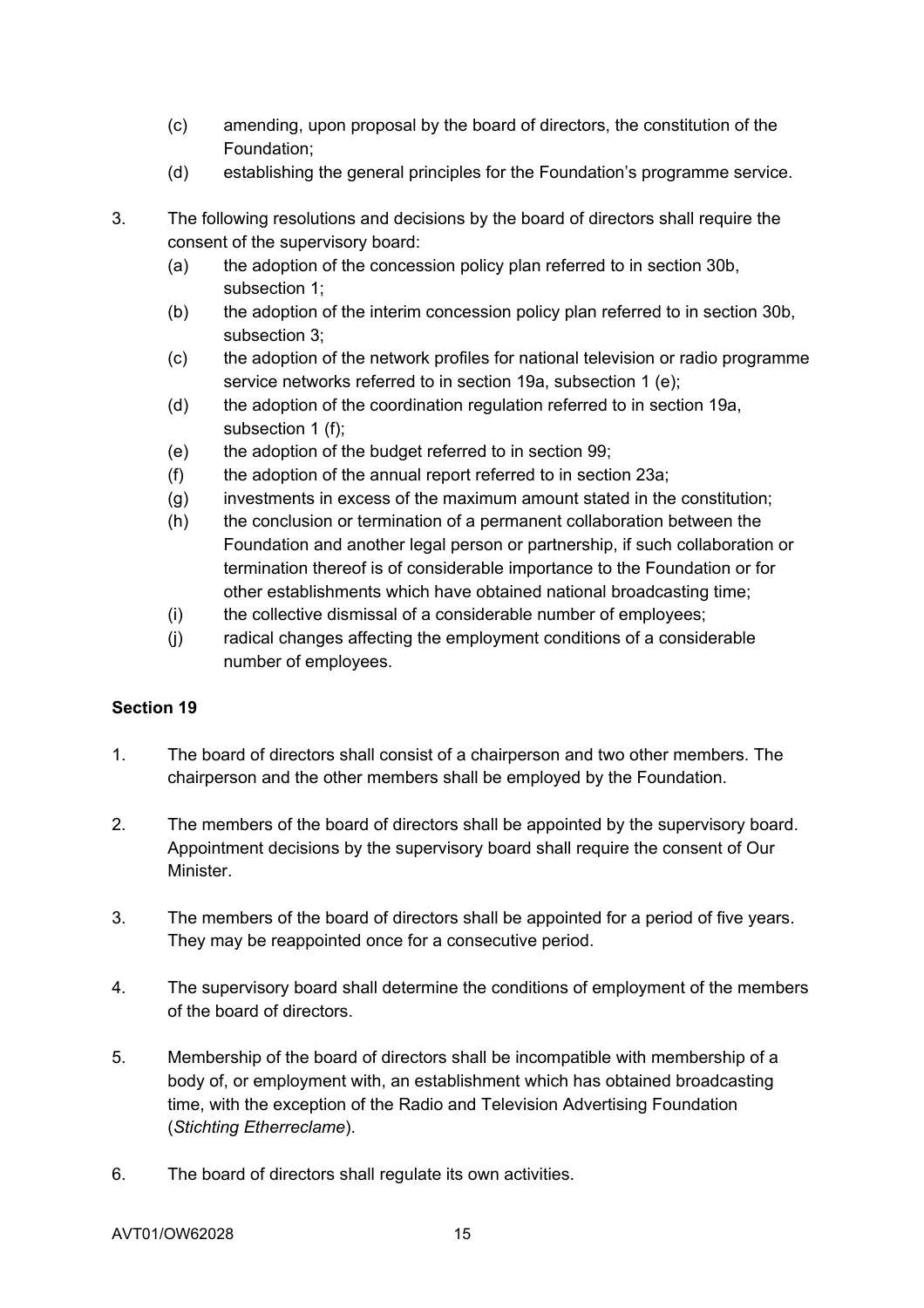7. Article 668a, paragraphs 1 to 4, of Book 7 of the Civil Code shall not apply.

## **Section 19a**

- 1. In addition to the other tasks and competences assigned to it under this Act, the board of directors shall be charged with:
	- (a) the daily management of the activities of the Foundation, including the provision of its programme service;
	- (b) submitting proposals, after consultation with the network managements, regarding the adoption of the general principles referred to in section 18b, subsection 2 (a);
	- (c) adopting the concession policy plan referred to in section 30b, subsection 1;
	- (d) adopting the interim concession policy plan referred to in section 30b, subsection 3;
	- (e) adopting the network profiles of the national television or radio programme service networks, containing the principles of recognisable programming on the various television and radio programme service networks as referred to in section 40, subsections 2 and 4, taking into account the general principles referred to in section 18b, subsection 2 (a), and subject to the provisions laid down by or pursuant to section 13c and the provisions laid down by or pursuant to this Act regarding the programmes and programming on the television and radio programme service networks;
	- (f) adopting a regulation for coordinating the television or radio programmes on and between the different programme service networks;
	- (g) coordinating, on and between the different programme service networks, the programmes of the establishments which have obtained national broadcasting time;
	- (h) adopting further regulations to implement the Foundation's statutory tasks, with the exception of the tasks referred to in section 16, subsection 2 (c and f).
- 2. The board of directors shall represent the Foundation both at law and otherwise. The constitution of the Foundation may confer power to represent the Foundation, as referred to in the previous sentence, upon one or more members of the board of directors or upon other persons.
- 3. Furthermore, the board of directors shall be charged with everything which does not fall within the explicit remit of the supervisory board.
- 4. The board of directors shall appoint a programme service director for the provision of the Foundation's programme service. The programme service director shall be employed by the Foundation. The function of programme service director shall not be compatible with membership of the supervisory board and board of directors.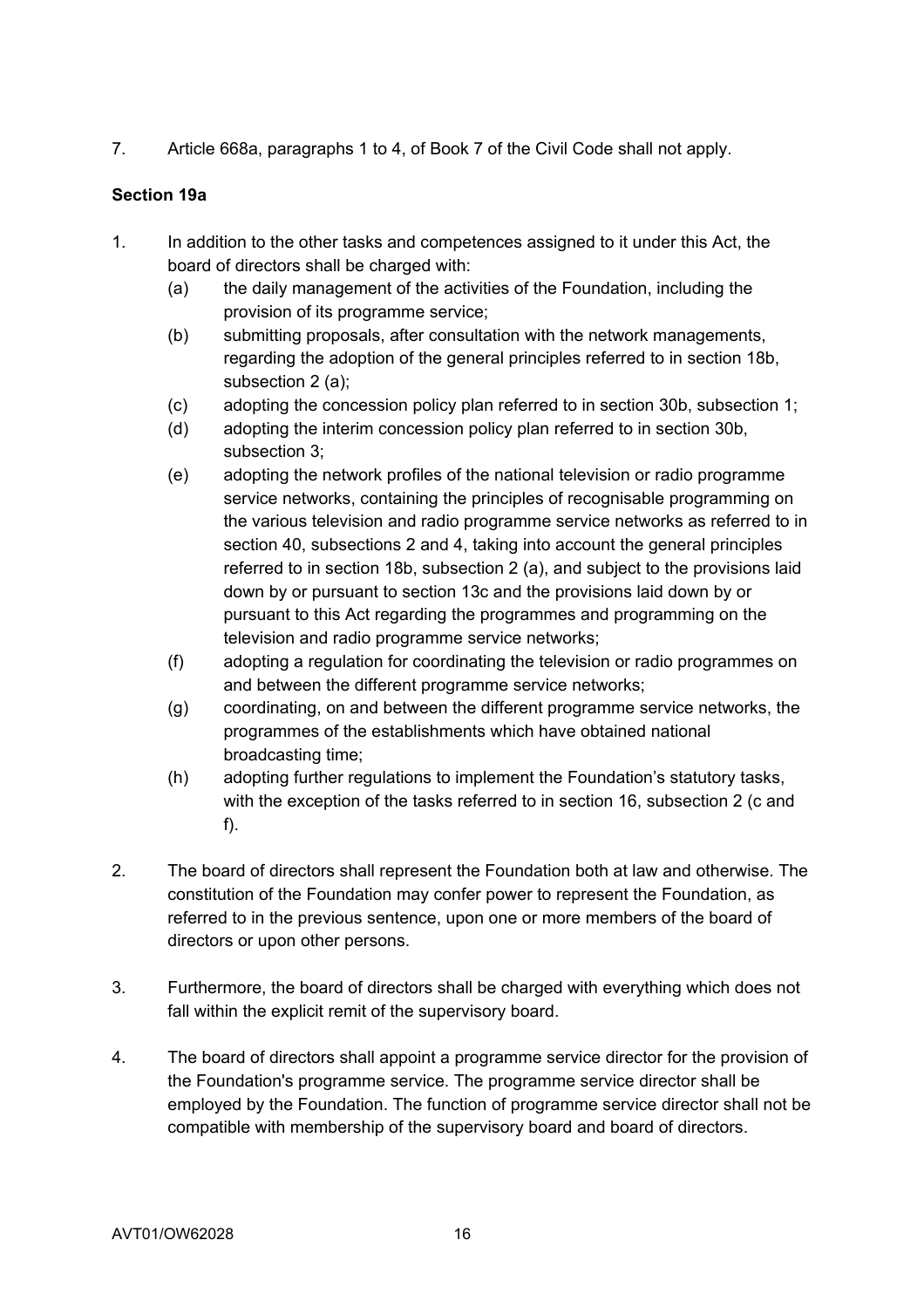The coordination regulation referred to in section 19a, subsection 1 (f) shall in any event include:

- (a) rules regarding preparations for the board of directors' scheduling of broadcasting time;
- (b) further rules regarding the coordination of programmes on and between the different programme service networks, aimed at a balanced range of programme services for sections of the public of varying size and composition, spread over the different programme service networks;
- (c) rules aimed at preventing similar types of programmes being broadcast on different programme service networks at the same time;
- (d) rules aimed at promoting the start of new programmes on different programme service networks at the same time;
- (e) rules regarding the provision of information about programmes on other programme service networks;
- (f) further rules regarding the exercise of the board of directors' power in the context of the coordination referred to at (b) to change the planned day or time of a programme's broadcast.
- (g) the adoption of the portion of the broadcasting time between 16.00 and 24.00 referred to in section 40d, subsection 1 (b).

## *§3. Other provisions*

- 1. Without prejudice to section 48, resolutions passed by the board of directors on the following subjects shall be binding on the establishments which have obtained national broadcasting time in so far as these resolutions affect them :
	- (a) resolutions regarding the scheduling of broadcasting time of the establishments which have obtained national broadcasting time;
	- (b) resolutions regarding defraying the costs of the establishments which have obtained national broadcasting time;
	- (c) resolutions regarding the adoption of the coordination regulation referred to in section 19a, subsection 1 (f);
	- (d) resolutions regarding the coordination, on and between the different programme service networks, of the programmes of the establishments which have obtained national broadcasting time;
	- (e) resolutions regarding the adoption of the detailed regulations referred to in section 19a, subsection 1 (h).
	- (f) resolutions regarding the application of section 22;
	- (g) resolutions regarding the tasks referred to in section 40, subsection 5, section 50, subsection 9, section 51, subsection 2, section 54, subsection 7, and section 54a, subsection 4, in so far as they do not already fall under the resolutions referred to at (a) to (e).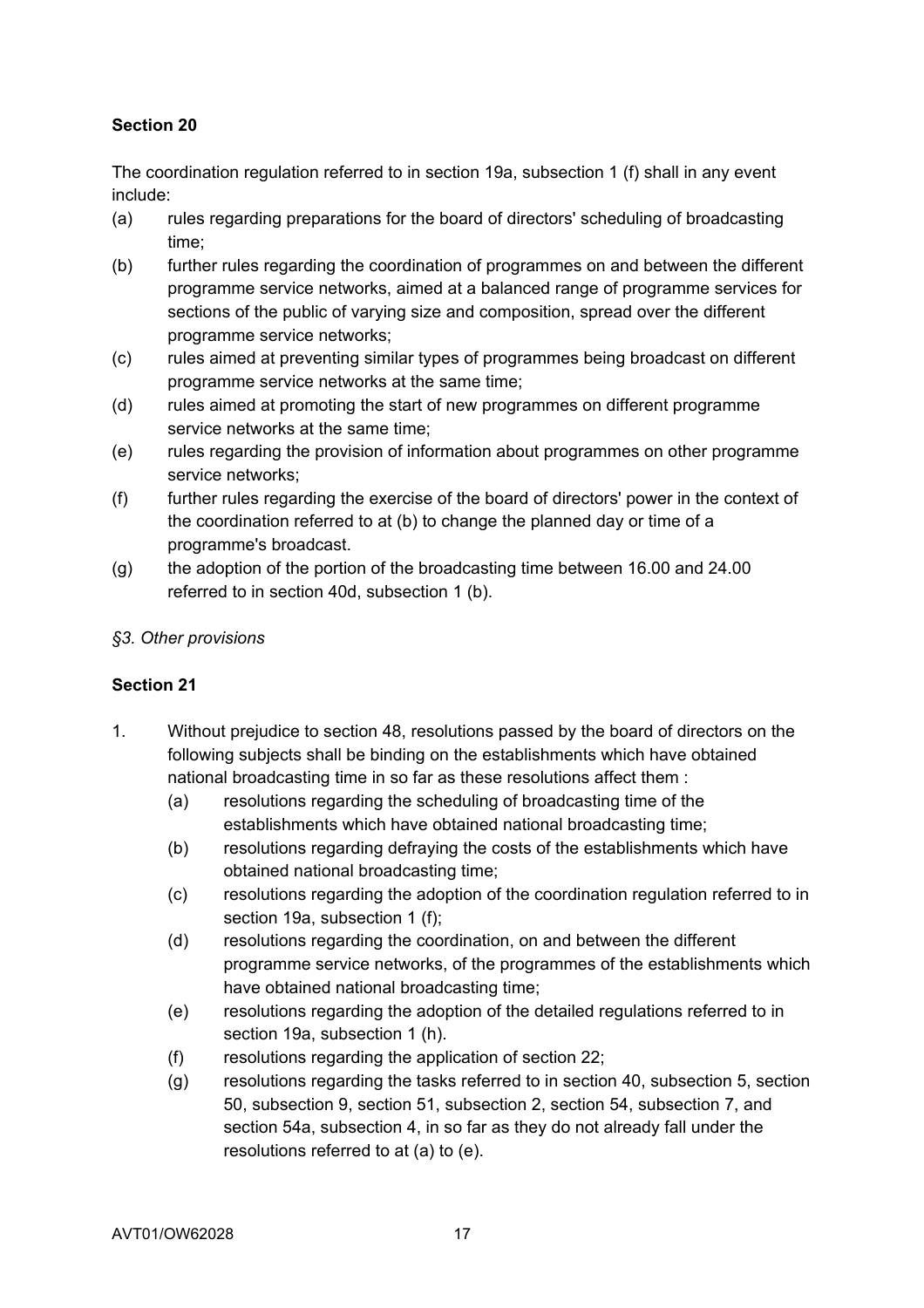2. The board of directors shall be responsible for ensuring compliance with the resolutions referred to in subsection 1.

## **Section 22**

The board of directors and any employees of the Foundation so designated by the board of directors shall have the power to require such information from the establishments which have obtained national broadcasting time as may be reasonably necessary for the performance of the board of directors' responsibilities, including those of the network coordinators.

### **Section 23**

- 1. The Foundation shall furnish Our Minister with complete information regarding its activities.
- 2. Our Minister may require access to the Foundation's business information and records in so far as this is reasonably necessary for the performance of his tasks.

### **Section 23a**

- 1. Before 1 June of each year, the board of directors shall adopt an annual report regarding the preceding calendar year. This annual report shall devote attention to the Foundation's activities, its policies in general and the efficiency and effectiveness of its operations in particular.
- 2. The board of directors shall send the report to Our Minister and make the report generally available.

#### **Section 24**

- 1. Amendments to the Foundation's constitution shall require the consent of Our **Minister**
- 2. The board of directors may not decide to dissolve the Foundation.

## PART 4. EDUCATIONAL BROADCASTING ESTABLISHMENTS

- 1. An educational broadcasting establishment shall satisfy the following requirements:
	- (a) it must be a legal person with full legal competence;
	- (b) its exclusive objective must be the provision of a broad and cohesive educational programme in the field of education, training and personal development;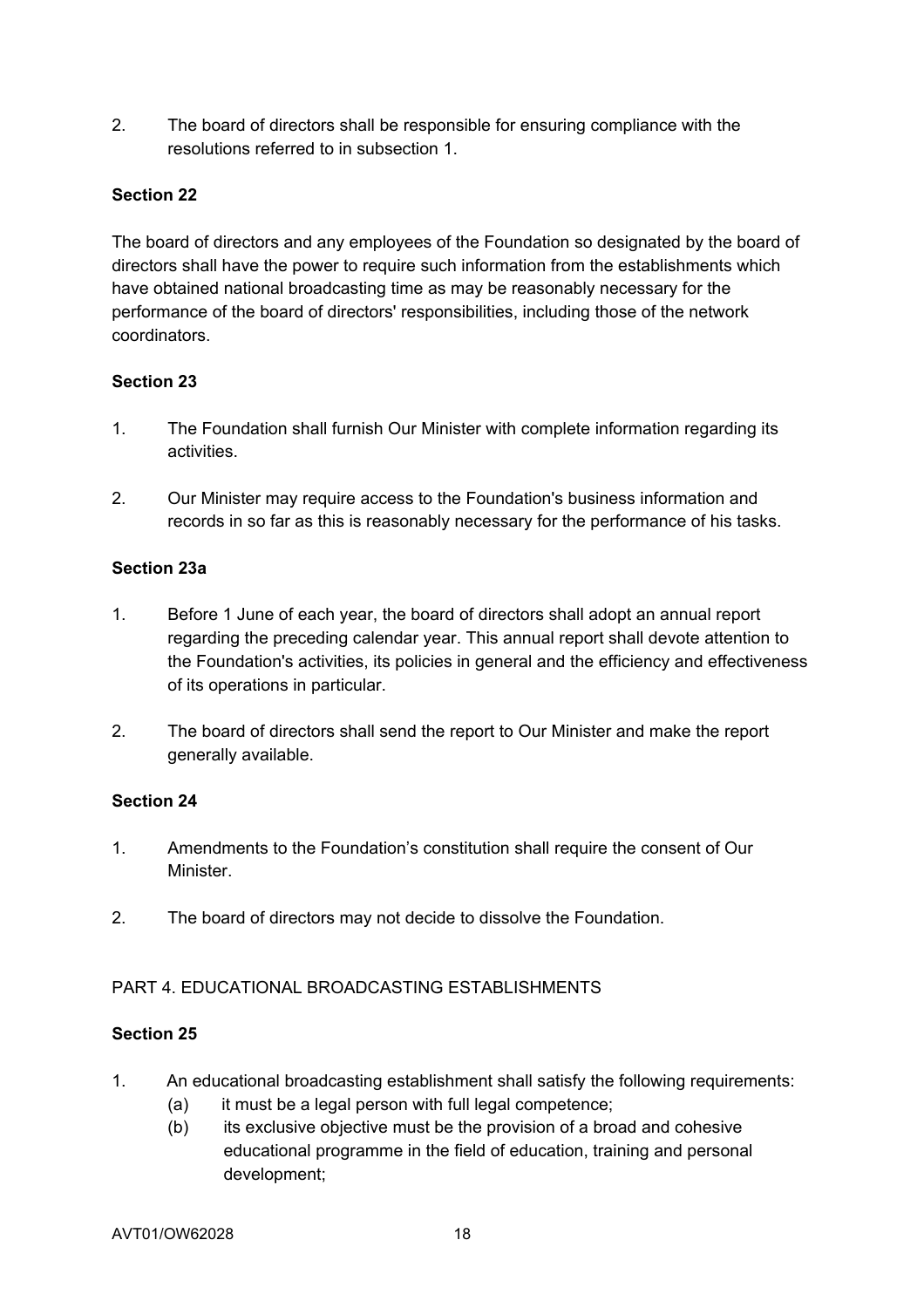- (c) it must have, as evidenced by its constitution, a board whose members are experts from the circle of representative national organisations in the field of education, training and personal development; and
- (d) it must have included in its constitution a regulation providing for the establishment of a programme council which determines programme service policy. The membership of the programme council must be representative of social, religious and other spiritual organisations in the field of education, personal development and training.
- 2. The constitution and any amendments thereof shall require the consent of Our Minister.

# PART 5. THE RADIO AND TELEVISION ADVERTISING FOUNDATION (*STICHTING ETHERRECLAME*)

# **Section 26**

- 1. The Radio and Television Advertising Foundation shall provide a programme service for general broadcasting purposes consisting of advertising messages supplied by third parties, as well as filler items before, after and between the advertising messages.
- 2. The board of the Radio and Television Advertising Foundation shall consist of a chairperson and four other members.
- 3. The members of the board shall be appointed and dismissed by Our Minister. Three of the members shall be appointed upon the recommendation of the Foundation. The chairperson shall be appointed by Our Minister from among the members.
- 4. Our Minister may designate two observers, who shall have an advisory vote on the board.

- 1. The board of the Radio and Television Advertising Foundation shall set the rates for the inclusion of advertising messages in its programme service.
- 2. All board resolutions setting rates shall be notified immediately to Our Minister.
- 3. Our Minister shall have the power to overturn all or part of such a resolution within one month of receipt. When doing so, Our Minister may either set these rates himself or determine that the board of the Radio and Television Advertising Foundation must come forward with a new resolution which pays due heed to Our Minister's decision.
- 4. The provisions of subsections 2 and 3 shall apply *mutatis mutandis* to any new resolution passed by the board of the Radio and Television Advertising Foundation.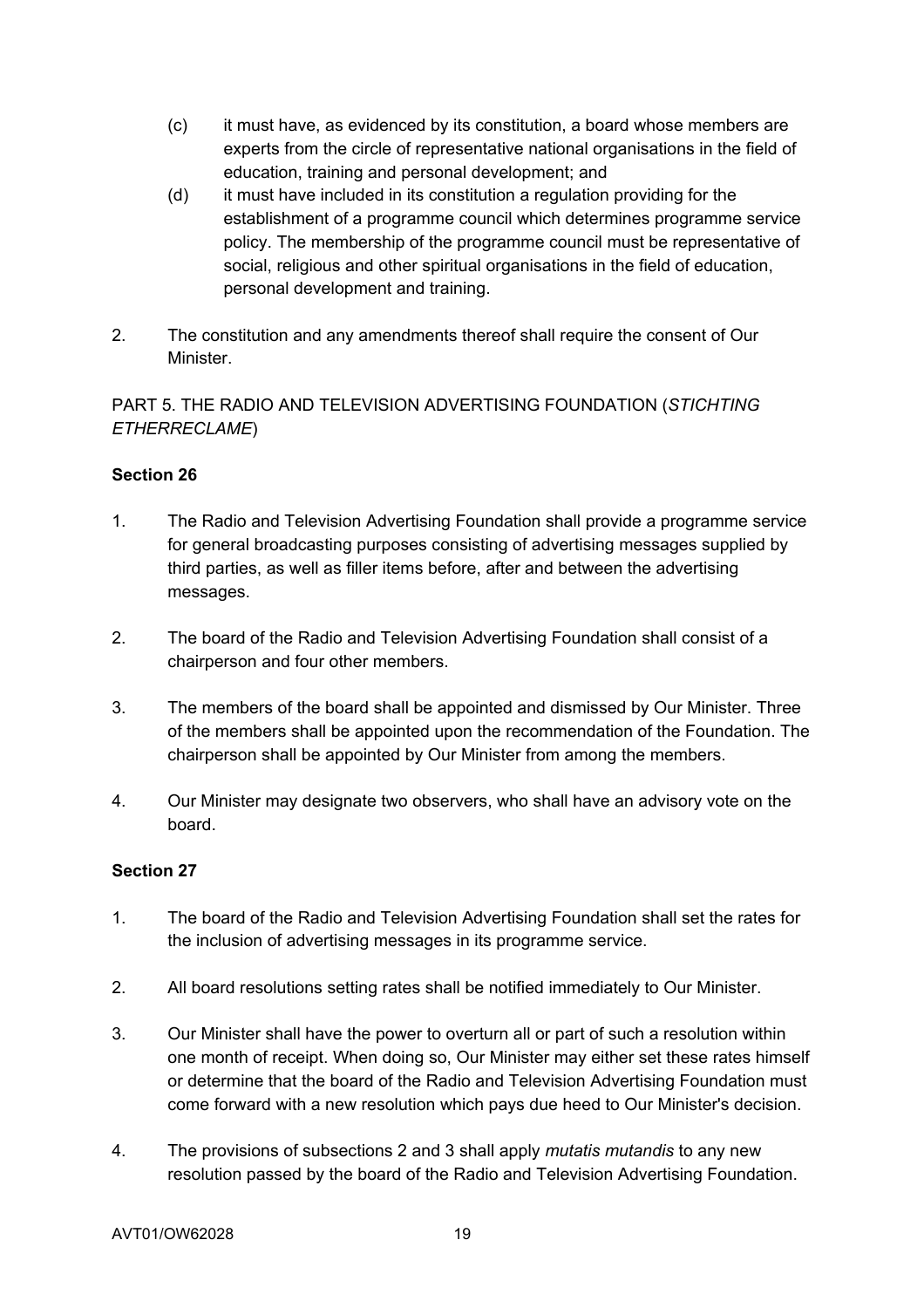The revenue earned by the Radio and Television Advertising Foundation shall, after deduction of its expenses as approved by Our Minister, be at the disposal of Our Minister. The revenue thus remitted shall be used to cover the costs incurred in connection with:

- (a) defraying the costs of establishments which have obtained national broadcasting time, with the exception of political parties;
- (b) defraying the costs of regional broadcasting;
- (c) Radio Netherlands;
- (d) the European programme service referred to in section 16, subsection 2 (f);
- (e) the payment made from the Radio and Television Advertising Foundation revenue to the Press Fund referred to in section 128;
- (f) the Council for Culture in so far as these costs relate to the advisory role of this body in respect of radio, television, the press and other forms of mass communication, and subject to a maximum amount set by Our Minister;
- (g) the Media Authority;
- (h) research financed by Our Minister in the interest of mass communication;
- (i) contributions by Our Minister to the fund referred to in section 170;
- (j) payments to the Company for the implementation of its tasks referred to in section 83;
- (k) payments to the institution designated by Our Minister for the purpose of maintaining and operating a broadcasting archive;
- (l) payments to the institution designated by Our Minister for the purpose of maintaining and running broadcasting service orchestras and choirs, and a music library;
- (m) a consultative body of local broadcasting establishments to be designated by Our Minister and contributions to regional and local broadcasters for programmes aimed at minorities.

## **Section 28a**

- 1. Before 1 August of each year, the Radio and Television Advertising Foundation shall furnish Our Minister with a statement of its forecast revenue for the next calendar year. Moreover, each year, before 1 September, the Radio and Television Advertising Foundation shall furnish Our Minister with a statement of its forecast revenue for the current calendar year.
- 2. Our Minister shall send copies of these statements for examination to the Media Authority, the Foundation and Radio Netherlands as soon as possible.

## **Section 29**

1. Amendments to the constitution of the Radio and Television Advertising Foundation shall require the consent of Our Minister.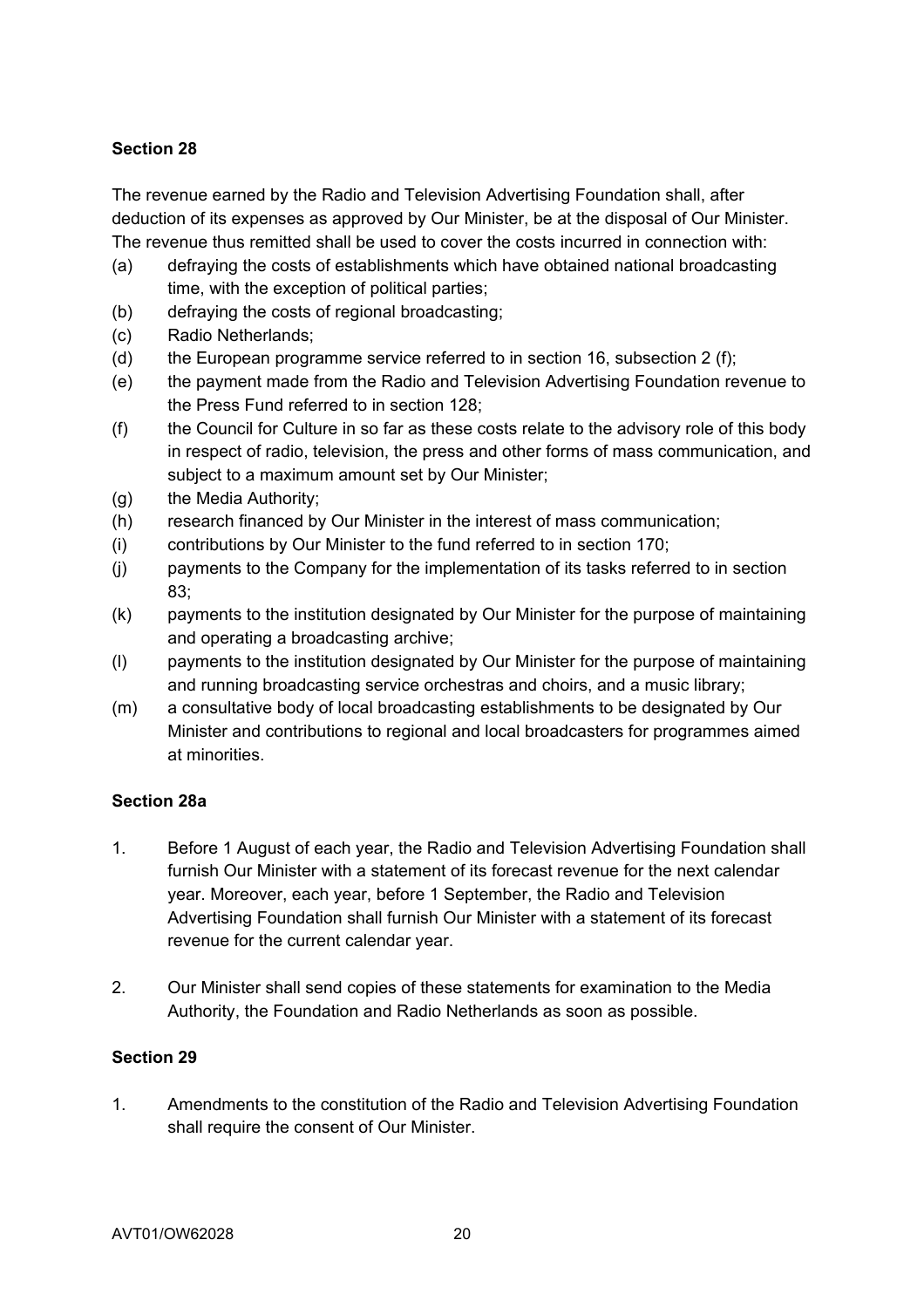2. The board of the Radio and Television Advertising Foundation may not resolve to dissolve the Foundation.

PART 6. LOCAL AND REGIONAL BROADCASTING ESTABLISHMENTS

## **Section 30**

A local or regional broadcasting establishment shall satisfy the following requirements:

- (a) it must be a legal person with full legal capacity;
- (b) to perform the public broadcasting tasks referred to in section 13c, its exclusive or, at least, principal objective, as laid down in its constitution, must be to provide a programme service for general broadcasting purposes at local or regional level, and to carry out all the activities relating to programme service provision and transmission reqired for that purpose. The programme service shall be aimed at satisfying the social, cultural, religious or spiritual needs of the general public in a municipality or province or the area of the province served by the establishment to such an extent that it may be deemed to be serving the public interest; and
- (c) pursuant to its constitution, it must have a body which determines its programme service policy. This body shall be composed in such a way as to be representative of the main social, cultural, religious and other spiritual movements within the municipality or province. The members of this body shall be appointed by the provincial executive or the municipal executive respectively, upon the recommendation of the broadcaster.

## **Title 3. National Broadcasting**

*§1. Granting concessions for national broadcasting*

#### **Section 30a**

- 1. To accomplish the public broadcasting tasks at national level referred to in section 13c, subsection 1 (a and b) and subsections 2 and 3, the Foundation shall be granted a national broadcasting concession.
- 2. At the recommendation of Our Minister, the concession shall be granted by Royal Decree for a period of 10 years and shall enter into force on a date to be determined in the Royal Decree.
- 3. Conditions and general instructions may be attached to the concession. These conditions and instructions shall relate to:
	- (a) the manner in which the public may be involved in programme service policy and programming;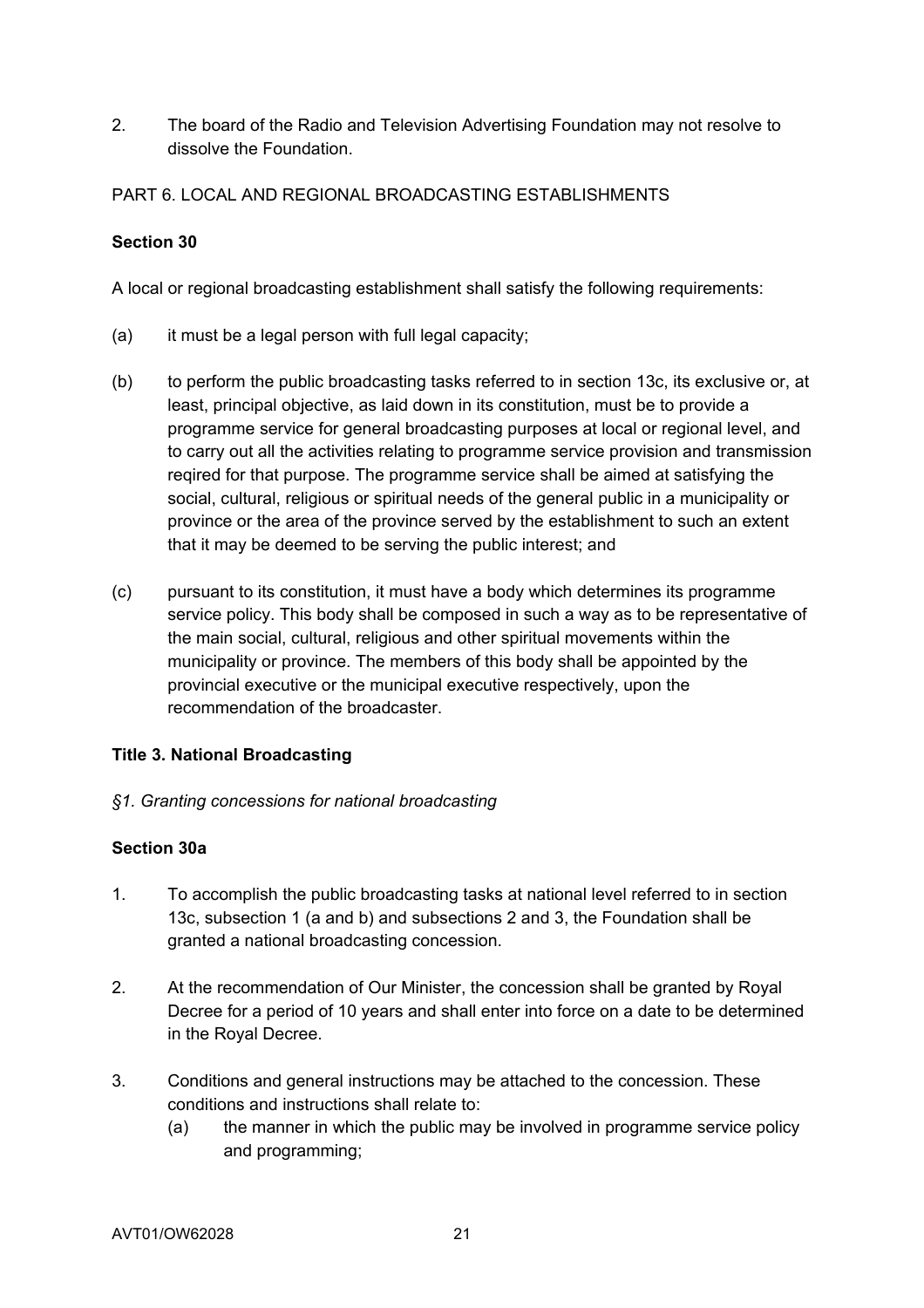- (b) the manner in which account is to be rendered to the public for programme service policy implementing the public broadcasting tasks;
- (c) cooperation with Radio Netherlands;
- (d) cooperation with regional and local broadcasting establishments.
- 4. The conditions and instructions referred to in subsection 3 shall not relate to the content of programme services or programmes.
- 5. Measures may be taken by Order in Council if the Foundation fails to comply with its obligations arising from the law or the concession.

### **Section 30b**

- 1. For the purpose of granting the concession, the Foundation shall submit a concession policy plan for national broadcasting purposes to the Media Authority. The Media Authority shall submit the concession policy plan with its comments to Our Minister within four weeks.
- 2. The concession policy plan shall in any event include:
	- (a) the manner in which, during the concession period, the accredited establishments which have obtained national broadcasting time, the Foundation and the Programme Service Foundation implement, individually and jointly, the tasks assigned to national broadcasting, and in particular the manner in which, on television and radio programme service networks, the proposed programming and cooperation are to be implemented, subject to the provisions laid down by or pursuant to this Act;
	- (b) an overview of the organisational, human, material and financial resources likely to be needed for that purpose; and
	- (c) the manner in which cooperation will take place with Radio Netherlands.
- 3. During the concession period, and before the expiry of a period of five years, the Foundation shall submit an interim concession policy plan for the coming five years to the Media Authority. The Media Authority shall submit the interim concession policy plan with its comments to Our Minister within four weeks.
- 4. The concession policy plan and the interim concession policy plan shall be drawn up by the board of directors following consultations with the establishments which have obtained national broadcasting time and, where cooperation with Radio Netherlands is concerned, with Radio Netherlands.
- 5. Our Minister shall request the Council for Culture for advice on the concession policy plan and interim concession policy plan.
- 6. Further rules shall be laid down by or pursuant to Order in Council concerning the date on which the concession policy plan and the interim concession policy plan must be submitted.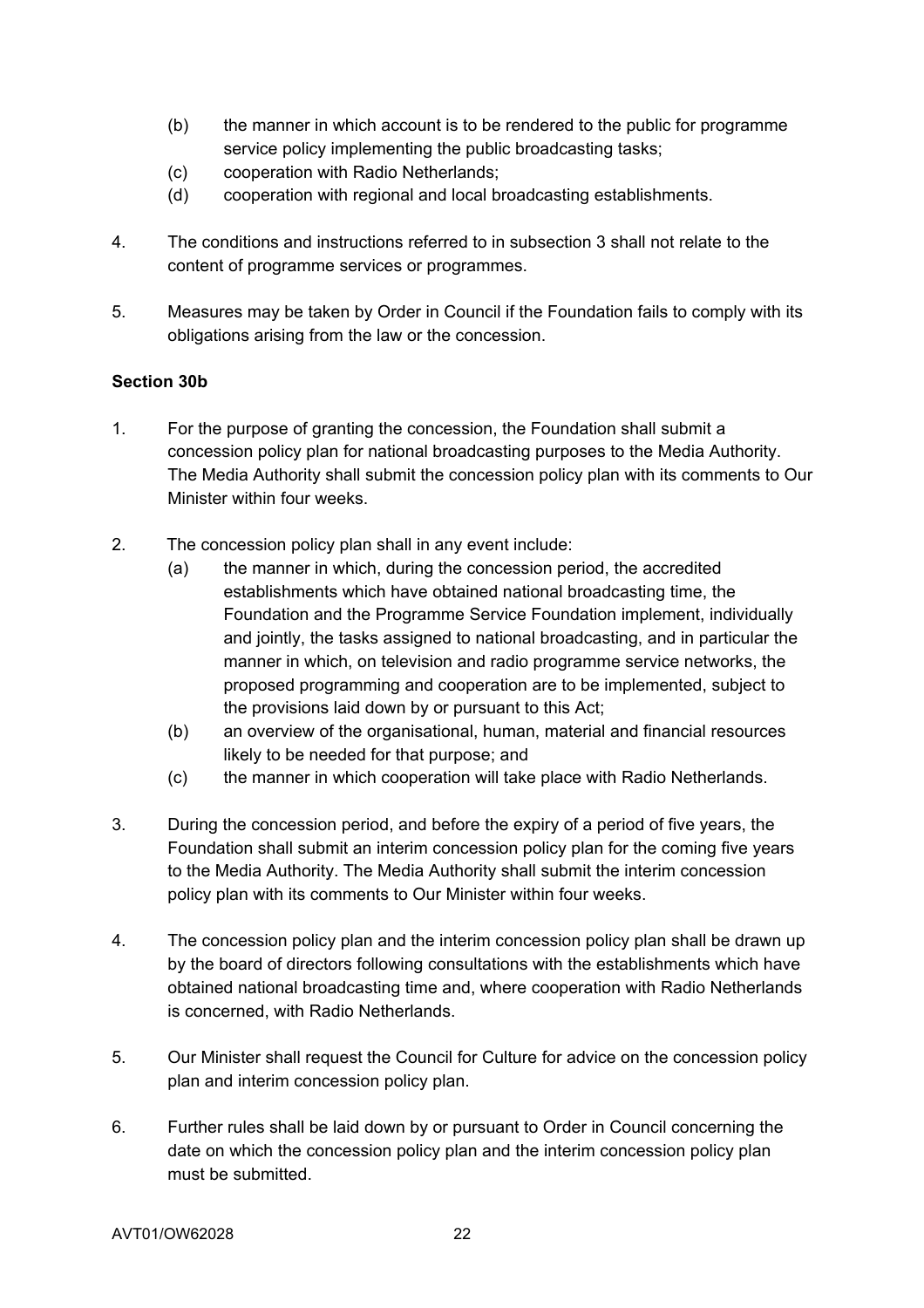### **Section 30c**

- 1. During the concession period, the Foundation shall ensure that the manner in which the Foundation and the other establishments which have obtained national broadcasting time implement the tasks assigned to national broadcasting is subject to regular evaluation. An evaluation as referred to in the previous sentence shall in any event be carried out prior to the expiry of a five-year period.
- 2. To implement subsection 1, the Foundation shall appoint a committee consisting of at least five independent experts. The Foundation shall ensure that the membership of the committee is as representative as possible of radio and television audiences.
- 3. At the recommendation of the board of directors and having heard Our Minister, the members of the committee shall be appointed by the supervisory board. A committee shall be established and the members appointed for the duration of the committee's activities.
- 4. A committee as referred to in subsection 2 shall have the task of evaluating the way in which the tasks assigned to national broadcasting are implemented. To that end, the committee shall in any event report on:
	- (a) the manner in which the Foundation and the other establishments which have obtained national broadcasting time have jointly implemented the tasks assigned to national broadcasting through the programme services offered;
	- (b) the manner in which the individual establishments which have obtained national broadcasting time have contributed to accomplishing the tasks assigned to national broadcasting;
	- (c) the extent to which the programme services offered correspond to the interests and views of the general public and of specific population and age groups;
	- (d) other subjects included in the decision appointing the committee or indicated by Our Minister;
- 5. The committee may make recommendations concerning the tasks and objectives of national broadcasting for the five-year period and how they may be implemented.
- 6. The committee shall issue a report on its activities and findings by 1 September of the year preceding the year in which the period for which the concession referred to in section 30a and the accreditations referred to in section 31 were granted ends, and shall submit it to the supervisory board.
- 7. The supervisory board shall publish the report.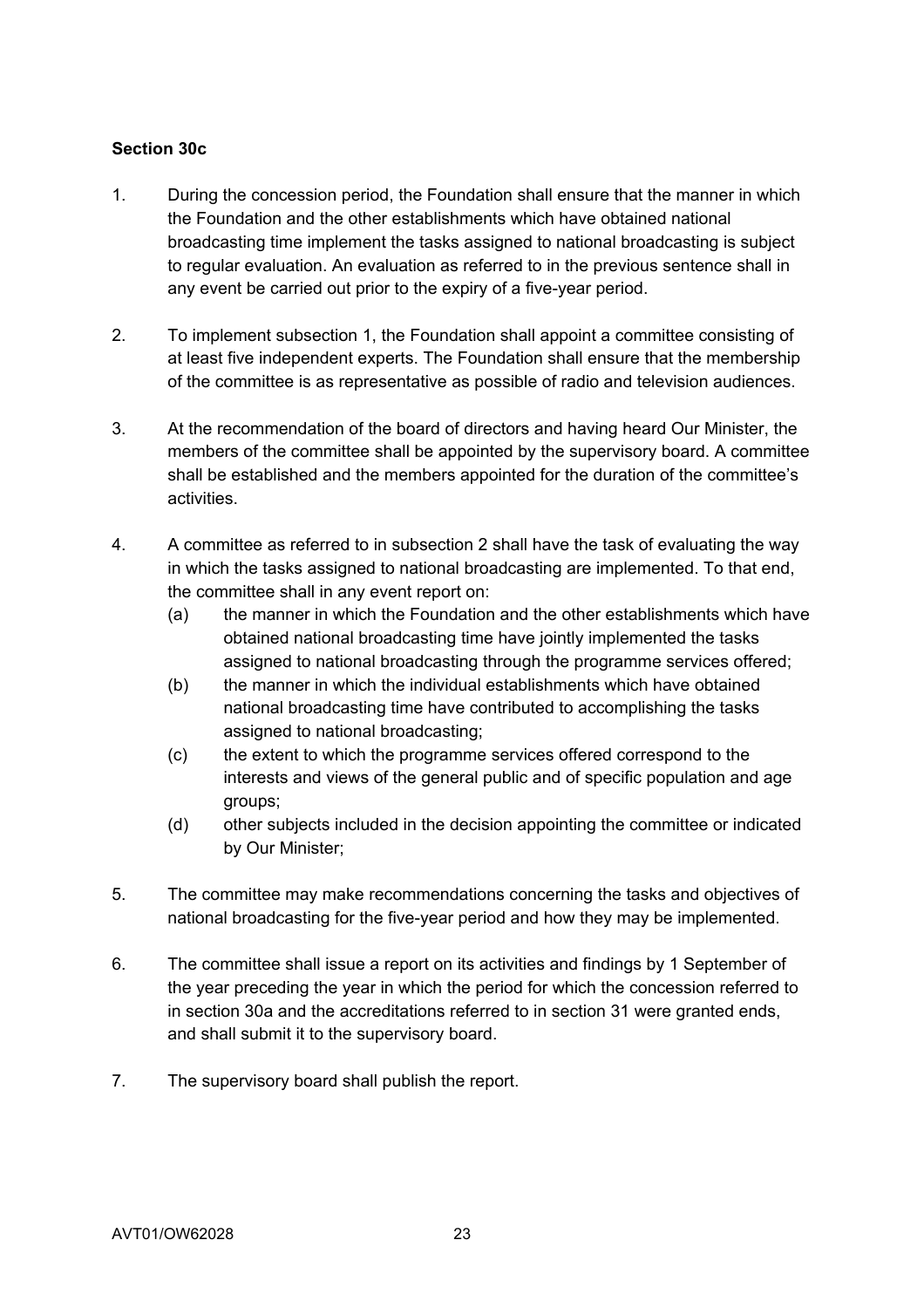*§2. Accreditation of broadcasting establishments for the provision of programme services for national broadcasting purposes* 

### **Section 31**

- 1. Our Minister may accredit broadcasting associations and one educational broadcasting establishment for the provision of programme services for national broadcasting purposes.
- 2. Accreditations shall be granted once every five years for a period of five years, which shall commence simultaneously for all the accredited broadcasting establishments concerned, on the understanding that the date on which the accreditations enter into force shall coincide with the date on which the concession referred to in section 30a enters into force, or the date on which the five-yearly periods referred to in section 30b, subsection 3 commence.
- 3. A broadcasting association shall qualify for an accreditation only if:
	- (a) the broadcasting association had broadcasting time as a broadcasting association in the year prior to the accreditation period; and
	- (b) the Media Authority has ascertained that the broadcasting association has at least 300,000 members.
- 4. An accreditation shall give an accredited broadcasting establishment the right, throughout the accreditation period, to broadcasting time and a financial contribution for the provision of the programme service.
- 5. An accredited broadcasting establishment shall be under an obligation to provide a television and radio programme service for national broadcasting purposes for the period for which the accreditation is granted.

- 1. An accreditation shall be granted upon request and shall relate to the provision of both television and radio programme services. Applications shall be submitted to the Media Authority, which shall forward them with its comments to Our Minister within four weeks.
- 2. Applications for an accreditation shall be accompanied by a policy plan. Applications by a broadcasting association shall also include a statement of the total number of members of the broadcasting association as ascertained by the Media Authority.
- 3. The policy plan referred to in subsection 2 shall in any event include the broadcasting establishment's proposed programme service policy subject to the obligations laid down by or pursuant to this Act regarding national broadcasting programme services and plans and agreements regarding cooperation with other applicants for an accreditation or provisional accreditation, the Foundation or the Programme Service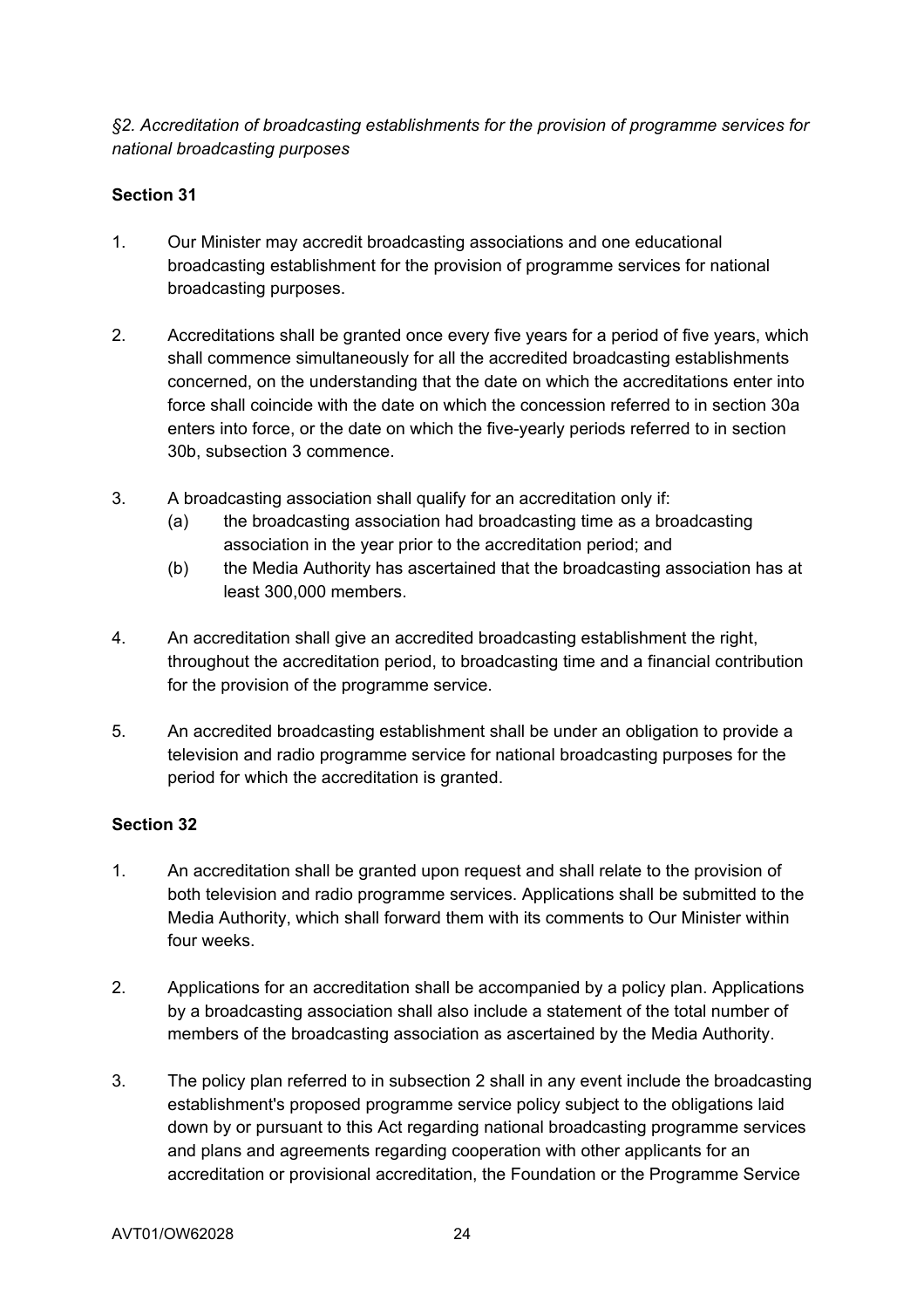Foundation, partly in the light of the implementation of the public broadcasting tasks referred to in section 13c, the concession referred to in section 30a, subsection 1, and the conditions and instructions attached thereto. The section of the policy plan relating to cooperation with other applicants, the Foundation or the Programme Service Foundation may be submitted jointly by the applicants concerned or by the applicants concerned acting in agreement with the Foundation or Programme Service Foundation.

- 4. The Media Authority's determination of the total number of members shall take place on a reference date set by Our Minister.
- 5. The Media Authority may lay down further rules regarding the information which the broadcasting associations are to supply for the purpose of determining the total number of members, the way in which this information is to be supplied and the way in which the determination is to take place.

### **Section 33**

Further rules may be laid down by or pursuant to Order in Council regarding the content of the policy plan referred to in section 32, subsection 2, the date on which and the manner in which applications for an accreditation are to be submitted, their availability for inspection and the period within which decisions on applications are to be given.

#### **Section 34**

Before giving a decision on an accreditation or provisional accreditation, Our Minister shall ask the Council for Culture for advice.

**Section 34a** (Repealed)

**Section 34b** (Repealed)

**Section 35** (Repealed)

- 1. Applications for an accreditation shall be rejected if the provisions of section 14, subsection 1, section 25 or section 31, subsection 3 are not met.
- 2. Applications for an accreditation may otherwise be rejected only if:
	- (a) any requirement laid down by or pursuant to section 32, subsections 2 to 5, and section 33 is not met;
	- (b) there is good reason to believe that the applicant, given his method of operation in a previous period during which he had broadcasting time, will not comply with the rules and regulations imposed by or pursuant to Act of Parliament; or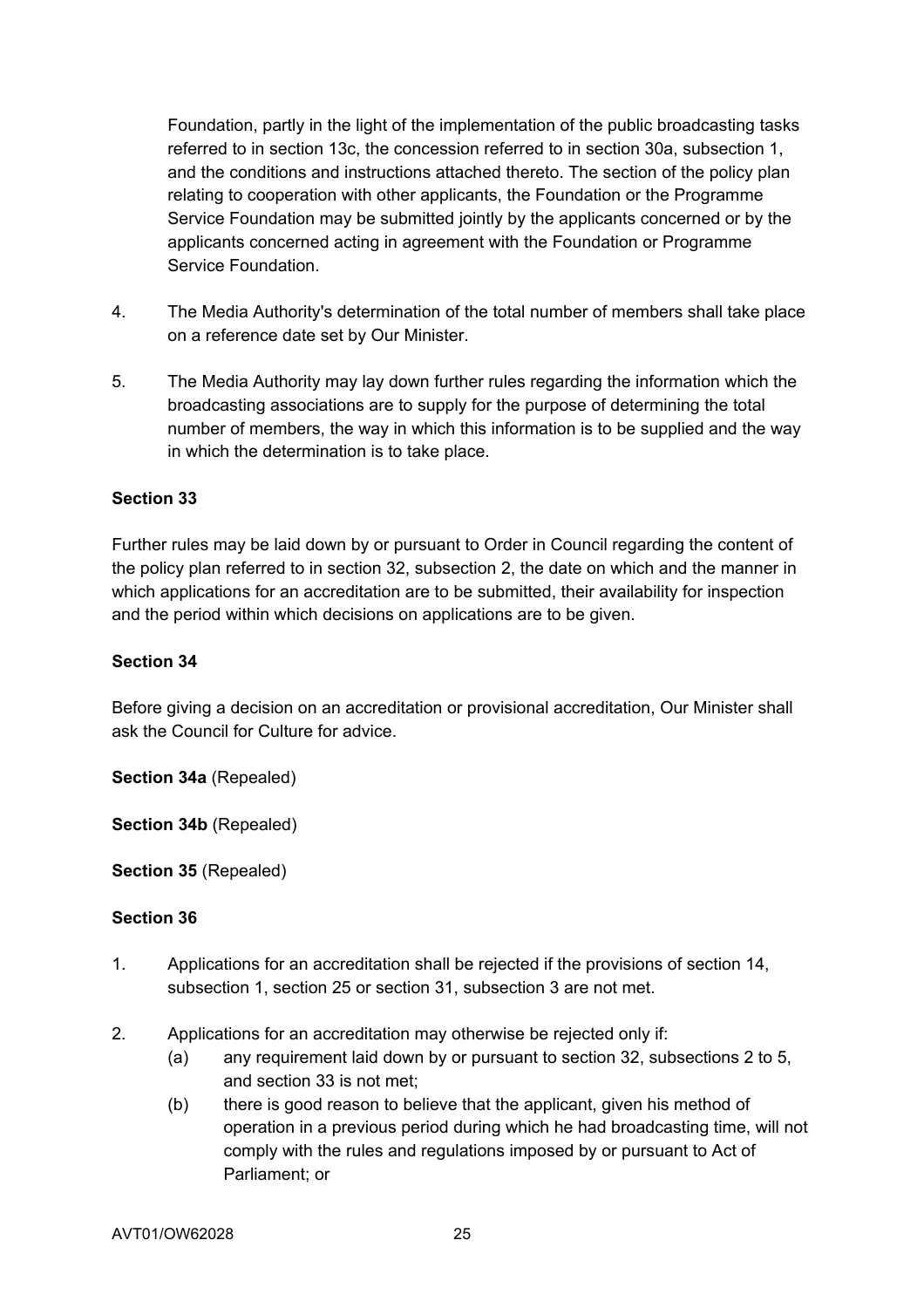- (c) in the opinion of Our Minister, the applicant's policy plan does not sufficiently demonstrate that:
	- 1º where a broadcasting association is concerned, the applicant's identity is expressed in the programme service policy;
	- 2º the programme service satisfies the relevant requirements laid down by or pursuant to this Act;
	- 3º willingness to cooperate as referred to in section 32, subjection 3 exists.
- 3. Applications for an accreditation by a broadcasting association which has obtained a provisional accreditation and wishes to be considered for an accreditation may be rejected if, during the period for which a provisional accreditation was obtained, it has not been sufficiently demonstrated that the programme service satisfies the requirements referred to in section 37a, subsection 1.

## **Section 36a**

- 1. If a broadcasting association or the educational broadcasting establishment which has obtained an accreditation wishes to change its policy plan during the period for which the accreditation was granted, it shall notify Our Minister of the intended changes.
- 2. The changes may be implemented if Our Minister does not raise any objections to them within eight weeks of their having been notified to Our Minister.
- 3. Our Minister shall raise objections to planned changes only in those cases where he would have rejected the application for an accreditation, accompanied with the policy plan as it would have been phrased after the planned amendments, on one or more of the grounds referred to in section 36, subsection 2 (c).

## **Section 36b**

- 1. Our Minister shall withdraw an accreditation if the broadcasting association or the educational broadcasting establishment no longer satisfies section 14, subsection 1 or section 25.
- 2. Our Minister may withdraw an accreditation if, within a period of one year, the Media Authority has imposed sanctions on the broadcasting association or educational broadcasting establishment on at least two occasions in connection with a violation of the provisions laid down by or pursuant to this Act, including at least once the sanction referred to in section 46, subsection 1.
- 3. If a sanction as referred to in section 103a has been imposed on a broadcasting association or the educational broadcasting establishment for two consecutive years, or if, in the opinion of the board of directors, a broadcasting association or the educational broadcasting establishment has not sufficiently displayed the willingness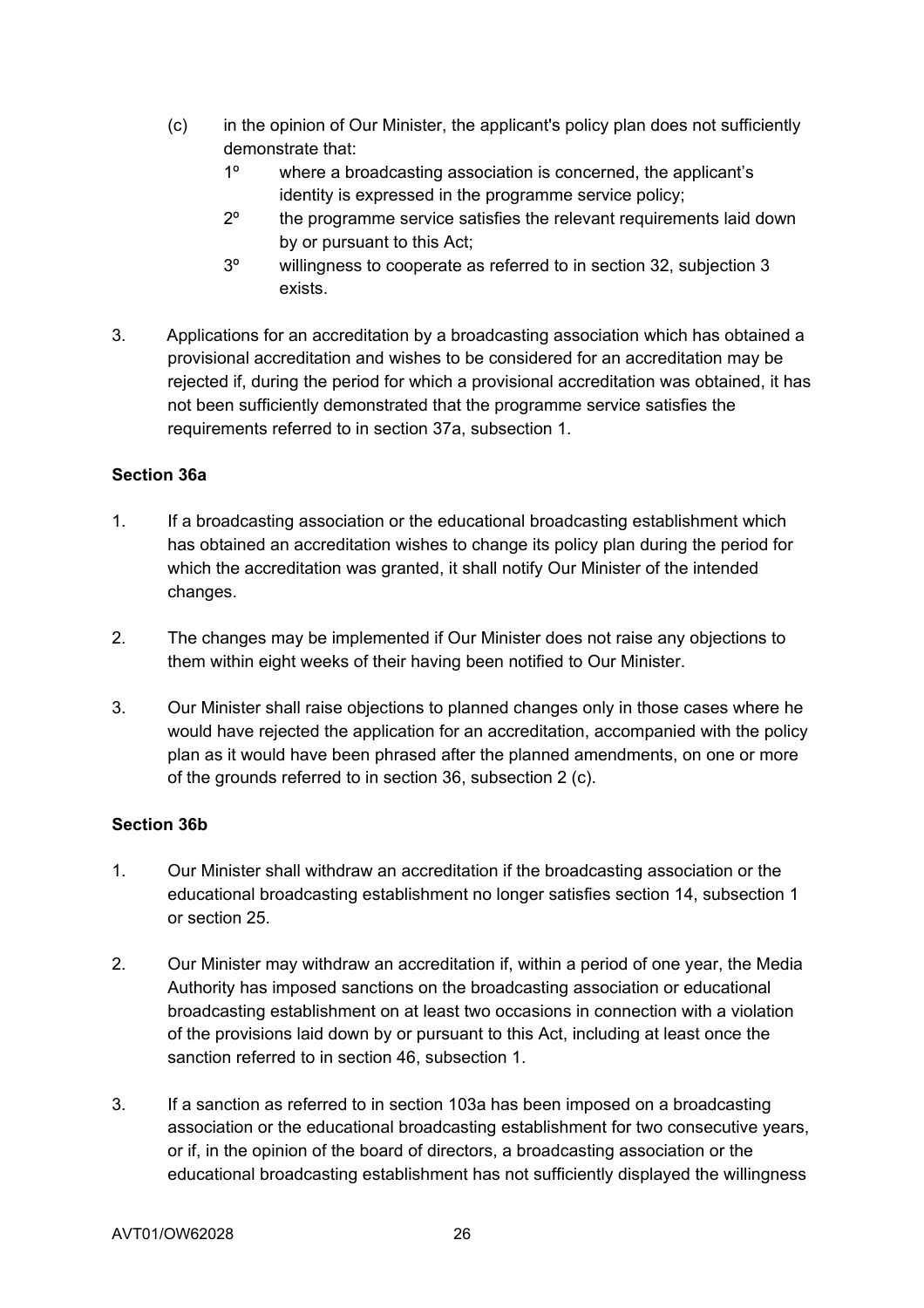to cooperate referred to in section 32, subsection 3, the board of directors may request Our Minister to withdraw the accreditation.

### **Section 36c** (Repealed)

*§3. Provisional accreditation of broadcasting associations for the provision of programme services for national broadcasting purposes*

### **\Section 37**

- 1. Our Minister may grant provisional accreditations for the provision of programme services for national broadcasting purposes.
- 2. Provisional accreditations shall be granted once every five years for a period of five years, which shall commence simultaneously for all broadcasting associations with provisional accreditations and which shall coincide with the accreditation period referred to in section 31, subsection 2.
- 3. A broadcasting association shall qualify for a provisional accreditation only if:
	- (a) it has not obtained an accreditation as referred to in section 31; and
	- (b) the Media Authority has ascertained that it has at least 50,000 members.
- 4. Section 31, subsections 4 and 5 shall apply *mutatis mutandis*.

#### **Section 37a**

- 1. Section 32 shall apply *mutatis mutandis* to applications for a provisional accreditation, on the understanding that the policy plan must also show that the programme service which the broadcasting association intends to provide differs, in terms of both content and scope, from programme services provided by the broadcasting associations which have obtained an accreditation to such an extent that it increases the diversity of national broadcasting and thereby imparts fresh momentum to the accomplishment of the tasks assigned to national broadcasting.
- 2. Rules may be laid down by or pursuant to Order in Council concerning the content of the policy plan, the date on which and the manner in which applications for a provisional accreditation are to be submitted, their availability for inspection and the period within which decisions on applications are to be given.

## **Section 37b**

- 1. Applications for a provisional accreditation shall be rejected if the requirements laid down in section 14, subsection 1 and section 37, subsection 3 are not met.
- 2. Applications for a provisional accreditation may otherwise be rejected only if: (a) any requirement laid down by or pursuant to section 37a is not met;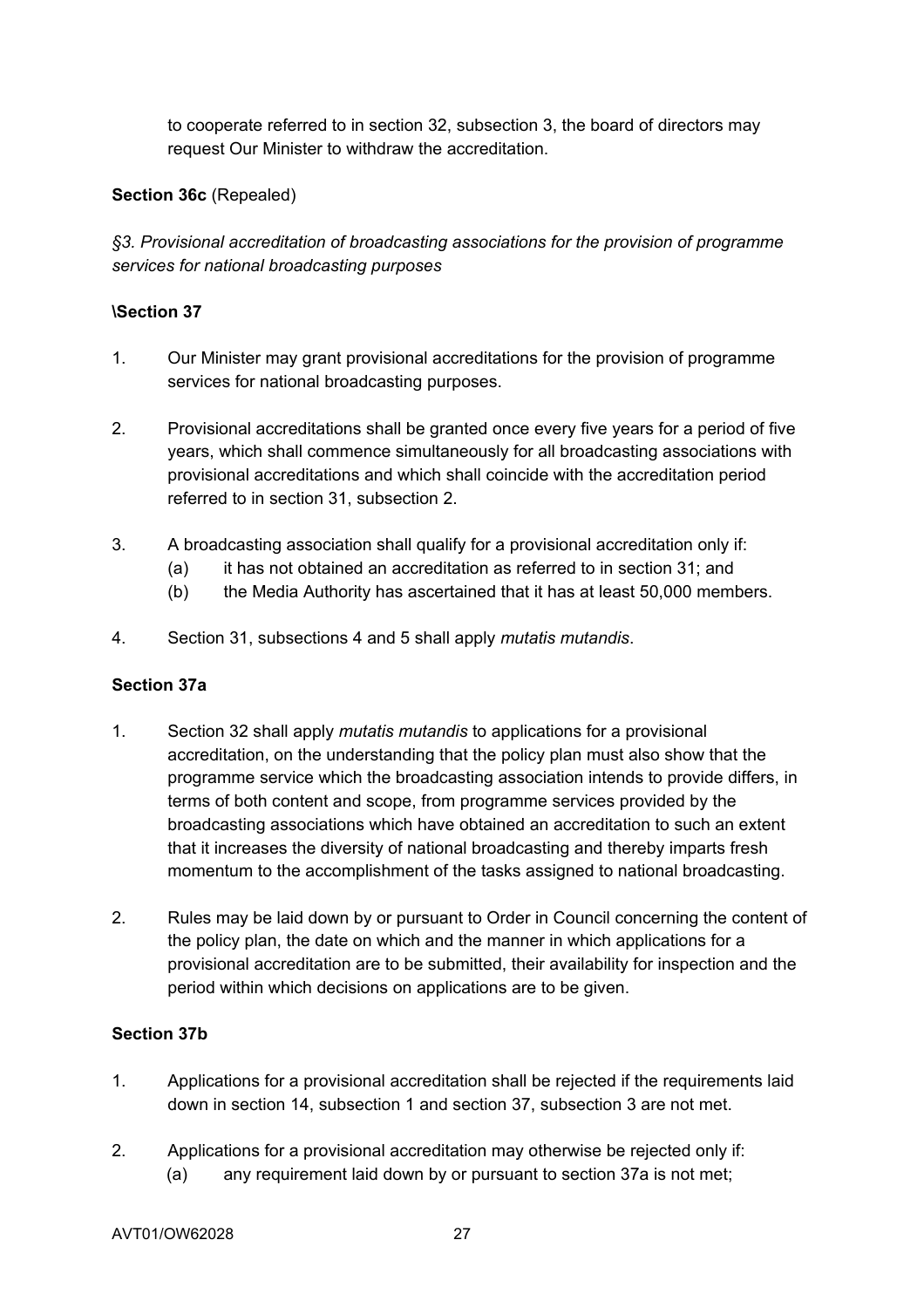- (b) there is good reason to believe that the applicant will not comply with regulations imposed by or pursuant to Act of Parliament; or
- (c) in the opinion of Our Minister, the applicant's policy plan does not sufficiently demonstrate that the identity of the applicant is expressed in the programme service policy, the programme service satisfies the relevant requirements laid down by or pursuant to this Act or that the willingness to cooperate referred to in section 32, subsection 3 exists.

**Section 37c** (Repealed)

**Section 37d** (Repealed)

**Section 37e** (Repealed)

### **Section 38**

Sections 36a and 36b shall apply *mutatis mutandis* to broadcasting associations which have obtained a provisional accreditation, on the understanding that objections as referred to in section 36a, subsection 3 against proposed changes to the policy plan of a broadcasting association which has obtained a provisional accreditation may be raised only if an application for a provisional accreditation would have been rejected on one or more of the grounds referred to in section 37b, subsection 2 (a and c).

### **Title 4. Broadcasting time and the programme service networks**

#### PART 1. NATIONAL BROADCASTING

#### *§1. Provision and allocation of broadcasting time*

- 1. The broadcasting associations which have obtained an accreditation shall have at their disposal 650 hours of television broadcasting time per year and 3,000 hours of radio broadcasting time per year.
- 2. Broadcasting associations which have obtained a provisional accreditation shall have at their disposal 100 hours of television broadcasting time per year and 450 hours of radio broadcasting time per year.
- 3. The educational broadcasting establishment which has obtained an accreditation shall have at its disposal 500 hours of television broadcasting time per year and 475 hours of radio broadcasting time per year.
- 4. The broadcasting associations and the educational broadcasting establishment shall be entitled to use more broadcasting time than that referred to in subsections 1 to 3.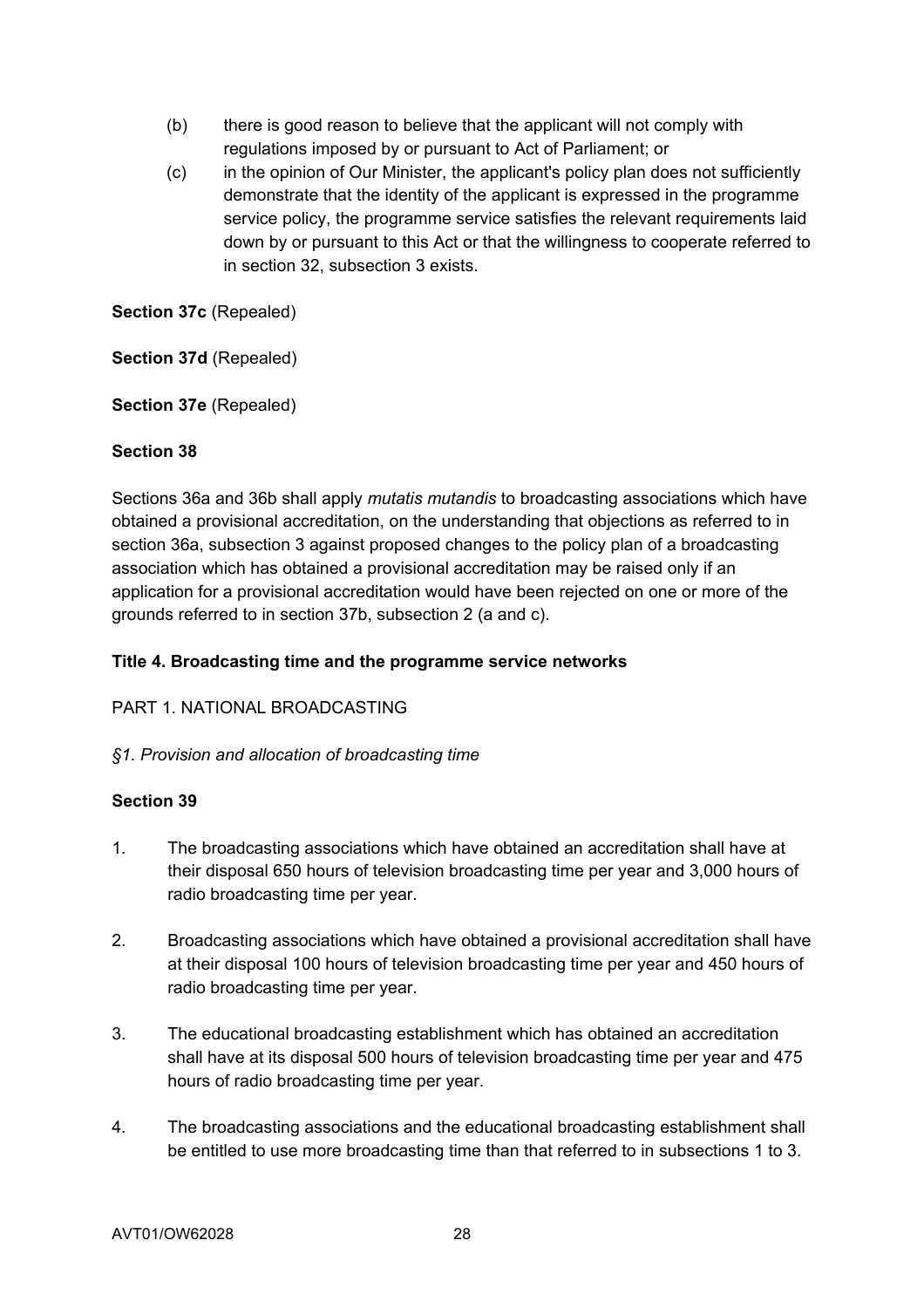5. The number of hours of television or radio broadcasting time as referred to in subsections 1 to 3 may be revised by Order in Council if the number of broadcasting associations which have obtained an accreditation or a provisional accreditation gives cause to do so.

#### **Section 39a**

- 1. The Programme Service Foundation shall have at its disposal 650 hours of television broadcasting time per year and of 3,000 hours of radio broadcasting time per year.
- 2. The Programme Service Foundation shall be entitled to use more broadcasting time than that referred to in section 39a, subsection 1.

### **Section 39a1**

- 1. The Foundation shall have at its disposal 1,300 hours of television broadcasting time per year and 1,500 hours of radio broadcasting time per year.
- 2. The Foundation shall be entitled to use more broadcasting time than that referred to in section 39a1, subsection 1.
- 3. In addition, the Foundation shall, to the exclusion of the other establishments which have obtained broadcasting time, have at its disposal broadcasting time for a teletext programme service for national broadcasting purposes. This broadcasting time shall equal the time during which the relevant broadcasting transmitters transmit the programme services of the establishments which have obtained national broadcasting time or a test pattern.
- 4. Notwithstanding section 39a1, subsection 3, and subject to section 39b, the Radio and Television Advertising Foundation shall be permitted to use part of the national broadcasting time for the teletext programme service.

#### **Section 39b**

Each year, the Radio and Television Advertising Foundation shall have at its disposal such a percentage of the total amount of time used for national broadcasting purposes as shall be laid down by Order in Council. This percentage shall be no higher than ten per cent and may vary for television and radio.

## **Section 39c**

1. Each year, Our Minister shall establish how much national television broadcasting time and national radio broadcasting time is available for the establishments which qualify for the allocation of national broadcasting time by the Media Authority in accordance with section 39f to 39h.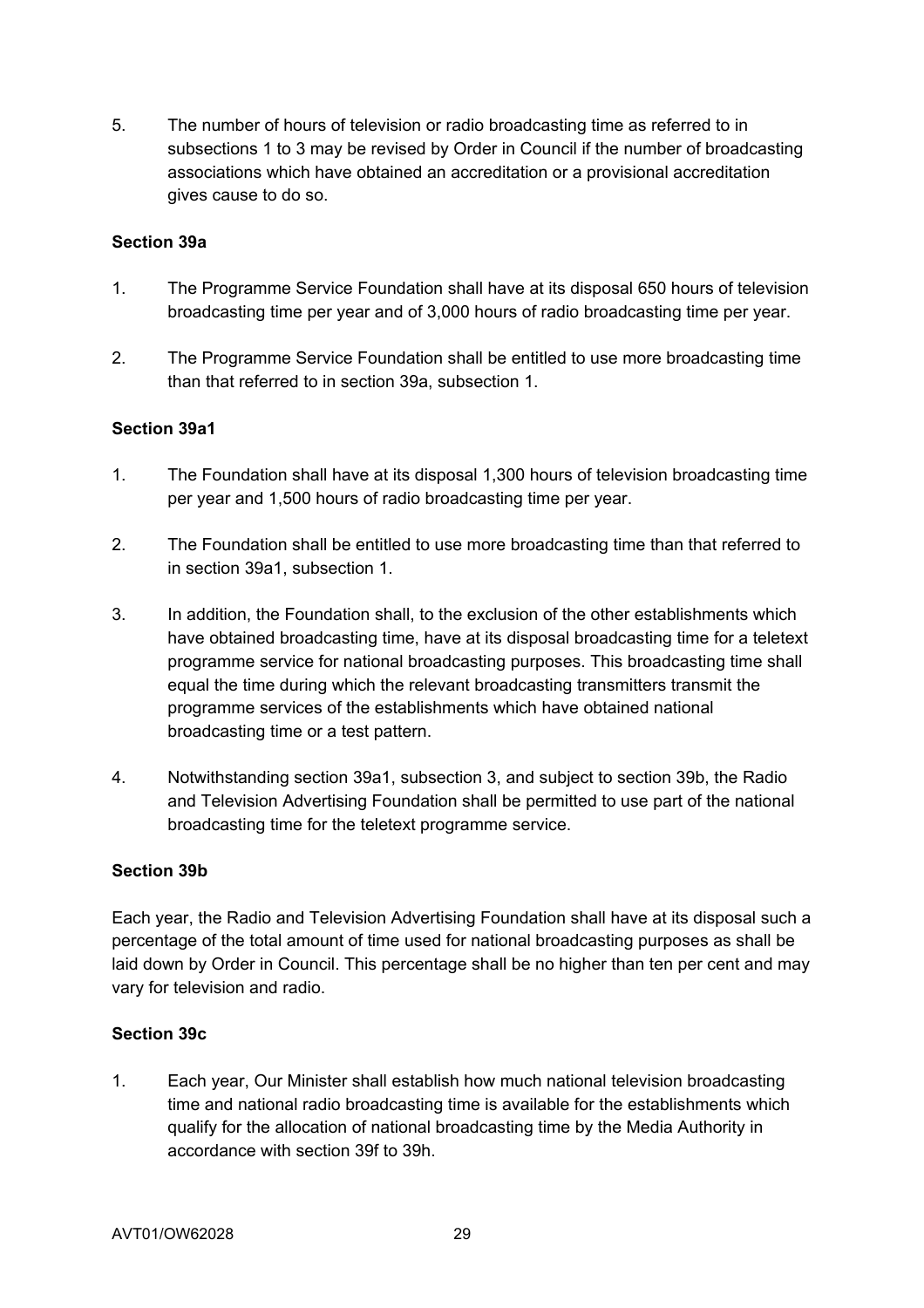- 2. The Media Authority shall allocate the broadcasting time referred to in subsection 1 on an annual basis.
- 3. By Order in Council, rules shall be laid down regarding the period and the manner in which applications for the allocation of broadcasting time are to be submitted, the time limit within which decisions on applications are to be taken and the point when the allocation of broadcasting time is to take effect.

#### **Section 39d** (Repealed)

### **Section 39e** (Repealed)

### **Section 39f**

- 1. Once every five years, the Media Authority may allocate national broadcasting time to religious and other spiritual organisations or to legal persons in which two or more such organisations collaborate. This allocation of broadcasting time shall remain effective for a period of five years, after which the right to broadcasting time shall have lapsed.
- 2. The religious and other spiritual organisations which have obtained broadcasting time shall be entitled to place the provision of their programme services in the hands of the Foundation, a broadcasting association which has obtained broadcasting time or a body established by the aforesaid establishments themselves.

#### **Section 39g**

- 1. The Media Authority shall allocate national broadcasting time to those political parties which gained one or more seats in the House of Representatives or the Senate of the States General at the last election.
- 2. The Media Authority shall allocate national broadcasting time to political parties which are standing in all constituencies in an election for the Senate of the States General, as well as to political parties in the Netherlands participating in an election for the European Parliament. Notwithstanding section 39c, subsection 3, this broadcasting time shall be allocated not on an annual basis, but only for such a period - to be determined by the Media Authority - as immediately precedes the day fixed for the relevant election in the Netherlands.
- 3. Notwithstanding subsections 1 and 2, if a political party has been ordered to pay an unconditional financial penalty under articles 137c, d, e, f or g, or article 429 quater of the Criminal Code, the Media Authority shall not allocate any broadcasting time to that political party for a period commencing on the day on which the order becomes irrevocable. This period shall last:
	- (a) one year, in the case of a penalty of less than NLG 2,500;
	- (b) two years, in the case of a penalty of between NLG 2,500 and NLG 5,000;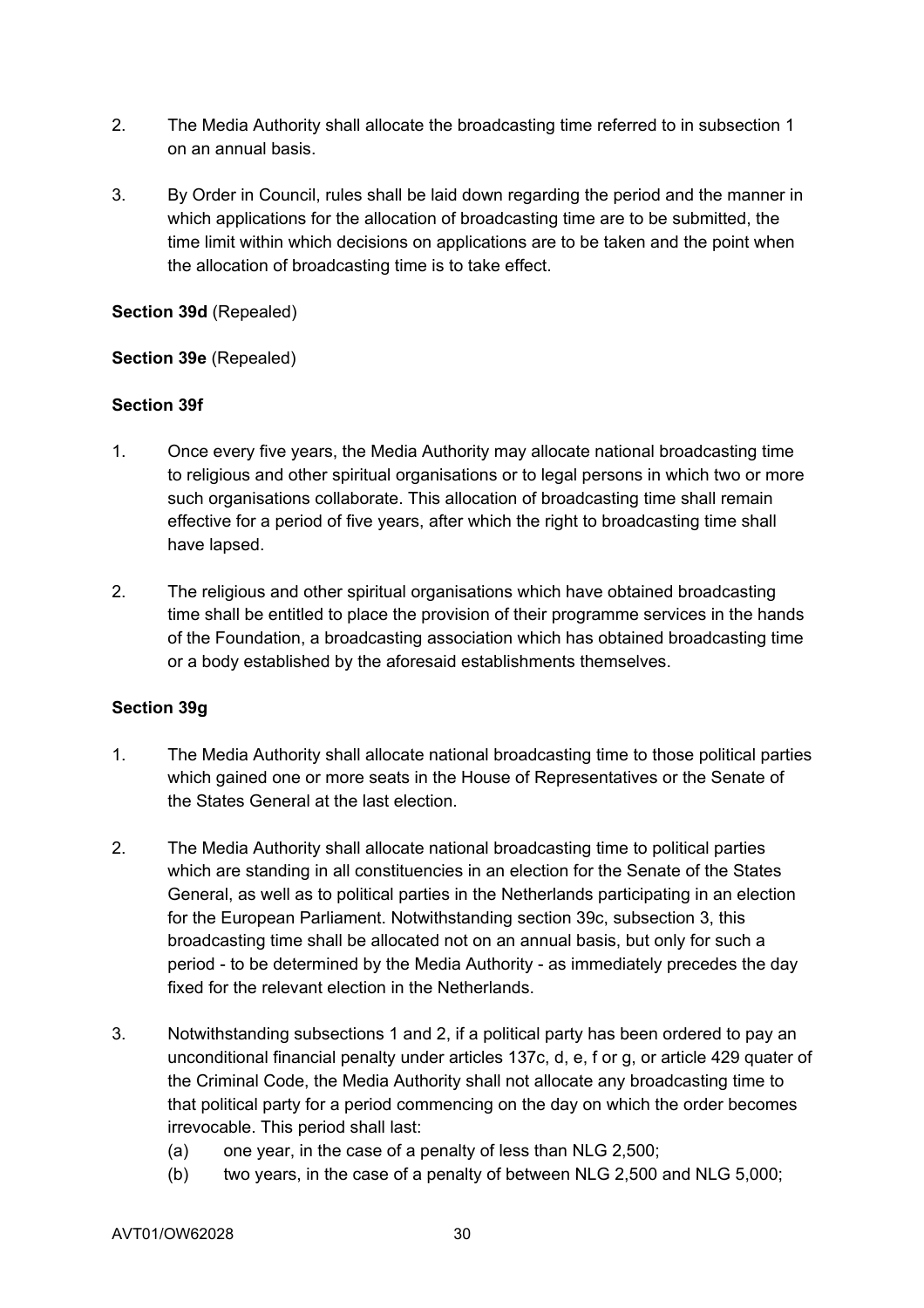- (c) three years, in the case of a penalty of between NLG 5,000 and NLG 7,500; and
- (d) four years, in the case of a penalty of NLG 7,500 or more.
- 4. If, on the day on which the order referred to in subsection 3 becomes irrevocable, the political party in question has had no parliamentary seats allocated to it under the Elections Act (*Kieswet*), but is allocated one or more parliamentary seats on the basis of an election held within two years of the said day, the period during which that political party shall not be allocated any broadcasting time as referred to in subsection 1 shall commence on the day on which the said election is held.
- 5. After an order as referred to in subsection 3, the political party in question shall in any event and, where necessary, notwithstanding subsection 3 (a), not be allocated any broadcasting time as referred to in subsection 2 for a period of two years as from the day on which the order becomes irrevocable.

### **Section 39h**

- 1. On the recommendation of the Prime Minister after consultation with Our Minister, rules shall be laid down by or pursuant to Order in Council regarding the allocation by the Media Authority of national broadcasting time for the purpose of disseminating government information. This Order in Council may also serve to stipulate that, notwithstanding section 39a1, subsection 3, part of the broadcasting time of the teletext programme service for national broadcasting purposes may be allocated for this purpose.
- 2. The broadcasting time shall be allocated to the ministers for use by government agencies or persons designated for this purpose by them.

#### **Section 39i**

- 1. In addition to the broadcasting time referred to in section 39c, subsection 1, the Media Authority may allocate extra broadcasting time in special cases or for special purposes.
- 2. There shall be no right to compensation, as referred to in section 104, subsection 3, for broadcasting time allotted subject to subsection 1.
- *§2. Television and radio programme service networks*

## **Section 40**

1. During the concession period referred to in section 30a, subsection 2, three television programme service networks shall be available for national broadcasting by establishments which have obtained broadcasting time: TV1, TV2 and TV3.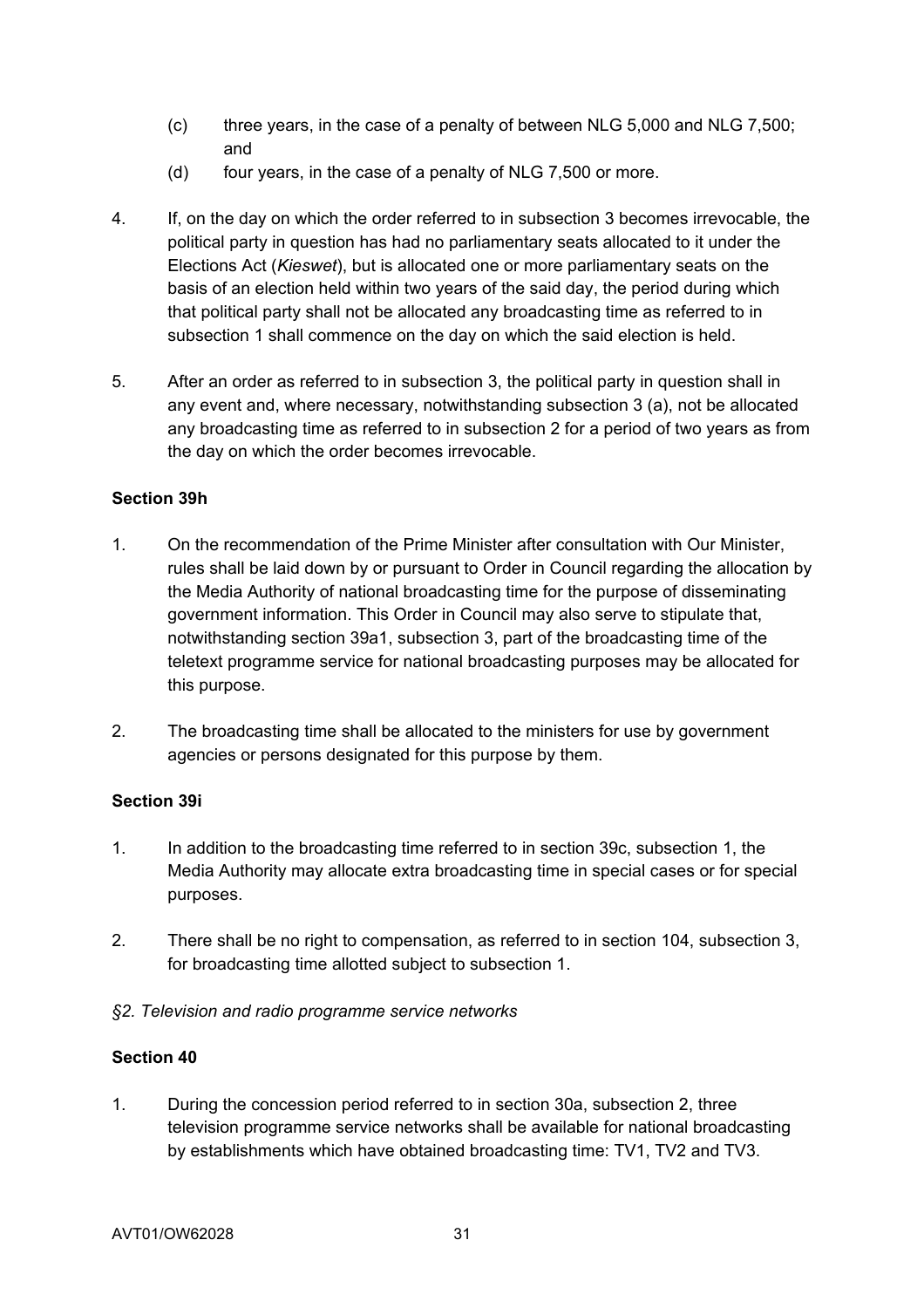- 2. Programming on the different television programme service networks shall include cultural, educational, informative and entertainment programmes and shall in any event include news and current affairs programmes. Programming shall also focus on programmes or population and age groups in so far as they have been indicated by or pursuant to the provisions of section 13c, section 18b, subsection 2 (a), section 19a, subsection 1 (e), section 30a and section 30b in relation to television programme service networks. Programming shall also be such that recognisable programming is achieved on the different television programme service networks.
- 3. During the concession period referred to in section 30a, subsection 2, five radio programme service networks shall be available for national broadcasting by establishments which have obtained broadcasting time: Radio 1, Radio 2, Radio 3, Radio 4 and Radio 5.
- 4. Programming on the different radio programme service networks shall include cultural, informative, educational and entertainment programmes and shall in any event include news and current affairs programmes and a variety of music. Programming shall also focus on programmes or population and age groups in so far as they have been indicated by or pursuant to the provisions of section 13c, section 18b, subsection 2 (a), section 19a, subsection 1 (e), section 30a and section 30b in relation to radio programme service networks. Programming shall also be such that recognisable programming is achieved on the different radio programme service networks.
- 5. Subject to the coordination regulation referred to in section 19a, subsection 1 (f), the board of directors shall ensure that programmes to be broadcast on the television and radio programme service networks are consistent with the provisions laid down by or pursuant to section 13c, section 18b, subsection 2 (a), section 19a, subsection 1 (e), section 30a, section 30b and this section for the relevant programme service network.

#### **Section 40a**

- 1. Each of the television programme service networks shall have a network management composed as follows:
	- (a) the broadcasting associations and Programme Service Foundation whose television broadcasting time has been scheduled on the relevant programme service network pursuant to section 41b, subsection 1 (a and b) between 16.00 and 24.00, or pursuant to section 41b, subsection 2, for a significant portion of the broadcasting time between 16.00 and 24.00, to be determined in the coordination regulation referred to in subsection 19a, subsection 1 (f), shall each appoint one member;
	- (b) the educational broadcasting establishment whose broadcasting time has been scheduled on the relevant network shall appoint one member;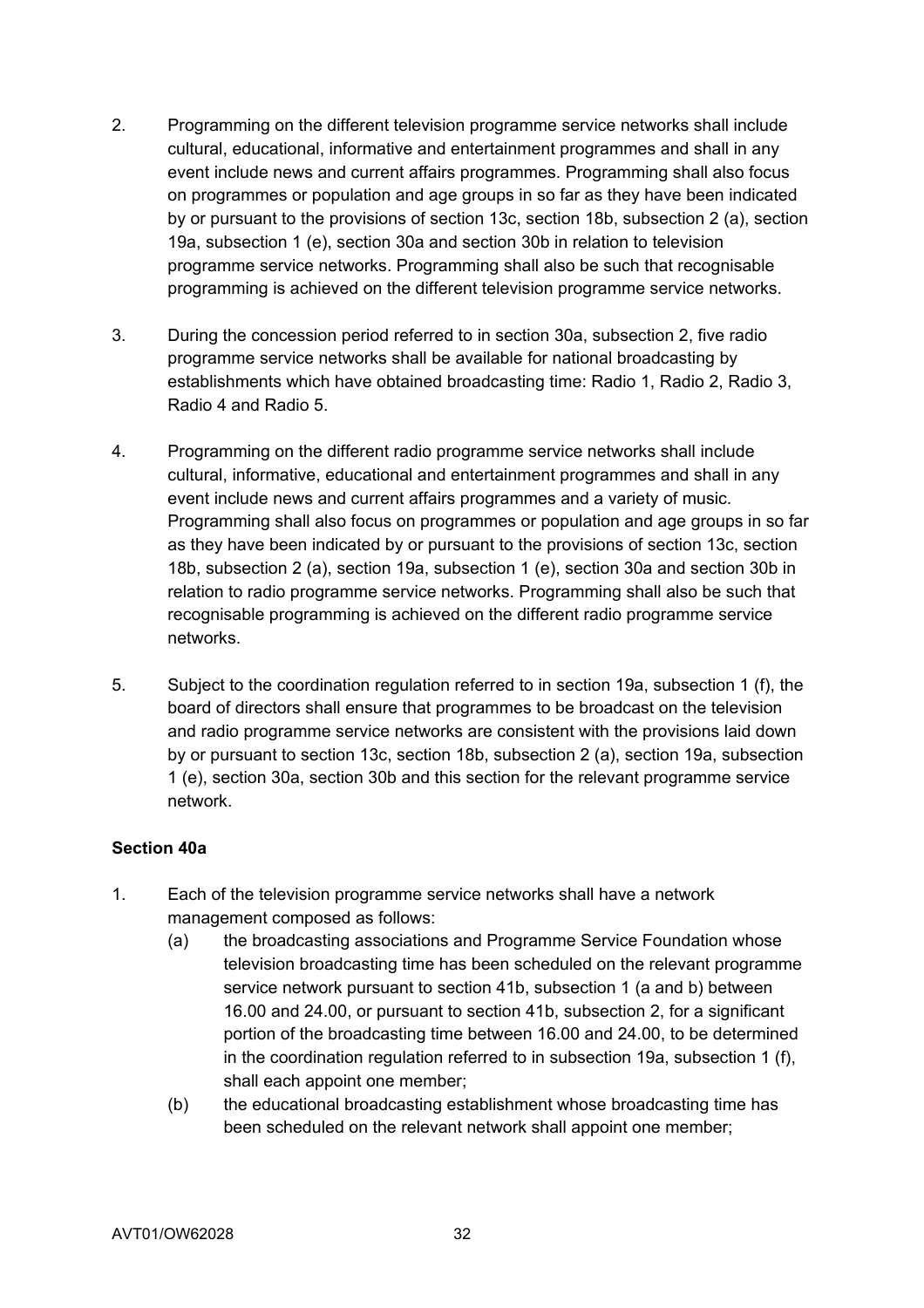- (c) the religious and other spiritual organisations whose television broadcasting time has been scheduled on the relevant programme service network shall jointly appoint one member.
- 2. The board of directors shall appoint an observer who shall have the right to attend network management meetings if the programme service of the Foundation is at issue.
- 3. The network management shall appoint a chairperson from its midst and shall be free to organise its own activities as it sees fit.
- 4. The network management shall be charged with:
	- (a) advising the network coordinator for the purpose of preparing the network profile of the television programme service network referred to in section 19a, subsection 1 (e), taking into account the general principles referred to in section 18b, subsection 2 (a) and subject to the provisions laid down by or pursuant to section 13c and further provisions laid down by or pursuant to this Act with regard to the programme services and programming on the television programme service network;
	- (b) advising the network coordinator for the purpose of preparing the draft budget for the television programme service network referred to in section 98a.

## **Section 40b**

- 1. For purposes of coordinating the television and radio programme service networks, the board of directors shall appoint a network coordinator for each of the television or radio programme service networks. The network coordinator shall be employed by the Foundation.
- 2. The appointment and dismissal of the network coordinator for a television programme service network shall take place at the recommendation of the network management.
- 3. The network coordinator shall be charged with:
	- (a) coordination of the programme services and programmes on the television or radio programme service network;
	- (b) drawing up the network profile of the television or radio programme service network referred to in section 19a, subsection 1 (e);
	- (c) drawing up the draft budget for the television or radio programme service network referred to in section 98a;
	- (d) implementing the tasks of the board of directors referred to in section 40, subsection 5, section 51, subsection 2, and section 54, subsection 7 with regard to the relevant television or radio programme service network;
	- (e) submitting proposals to the board of directors regarding the scheduling of broadcasting time on the television or radio programme service network;
	- (f) developing joint projects.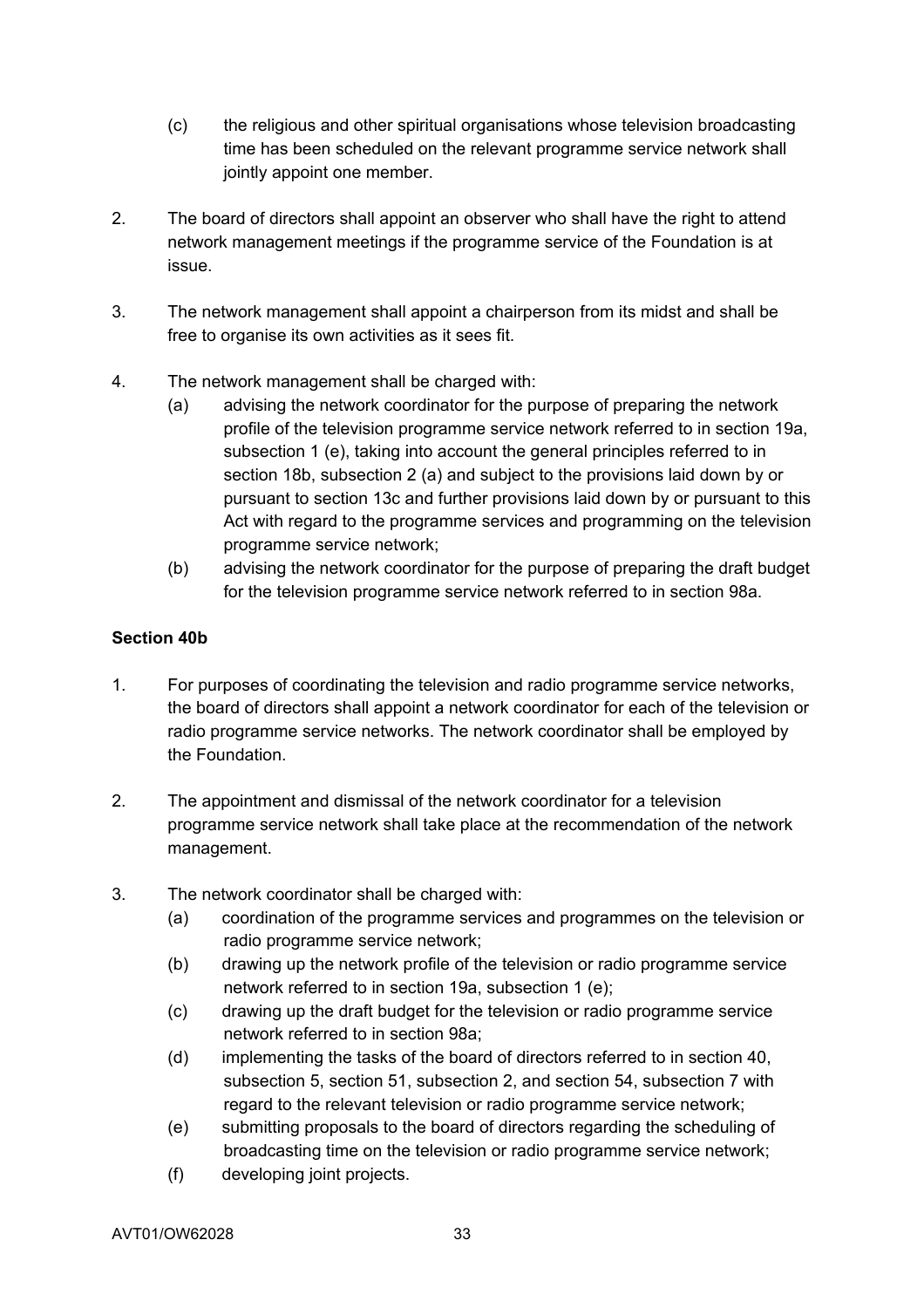4. The network coordinator shall draw up the network profile for the television or radio programme service network and make proposals for the scheduling of broadcasting time on the said network together with the network editorial board referred to in section 40d and after consultations with the network coordinators of the other television or radio programme service networks.

### **Section 40c**

- 1. The network coordinator shall take decisions required for the implementation of his tasks as referred to in section 40b, subsection 3 (a and d) on behalf of the board of directors.
- 2. For the purposes of Part 10.1.1 of the General Administrative Law Act (*Algemene wet bestuursrecht*), the board of directors shall be regarded as having given a mandate to the network coordinator. Notwithstanding section 10:8 of the General Administrative Law Act, the board of directors may not withdraw its mandate.

### **Section 40d**

- 1. The network coordinator of a television programme service network shall be assisted by a network editorial board composed as follows:
	- (a) the establishments whose television broadcasting time has been scheduled on the relevant programme service network pursuant to section 41b, subsection 1 (a and b) shall each appoint one member;
	- (b) the establishments, with the exception of the Radio and Television Advertising Foundation, the religious and other spiritual organisations, the political parties and the government, of which a significant portion, to be determined in the coordination regulation referred to in section 19a, subsection 1 (f), of the broadcasting time between 16.00 and 24.00 has been scheduled on the relevant programme service network, shall each appoint one member;
	- (c) the religious and other spiritual organisations whose broadcasting time has been scheduled on the relevant programme service network shall jointly appoint one member.
- 2. The network coordinator of a radio programme service network shall be assisted by a network editorial board consisting of a number of members equal to the number of establishments whose broadcasting time is scheduled on the relevant programme service network, with the exception of the Radio and Television Advertising Foundation, the political parties and the government. Each establishment shall appoint one member, with the exception of the establishments referred to in the previous sentence.
- 3. Incompatible with membership of a network editorial board shall be:
	- (a) membership of the network management;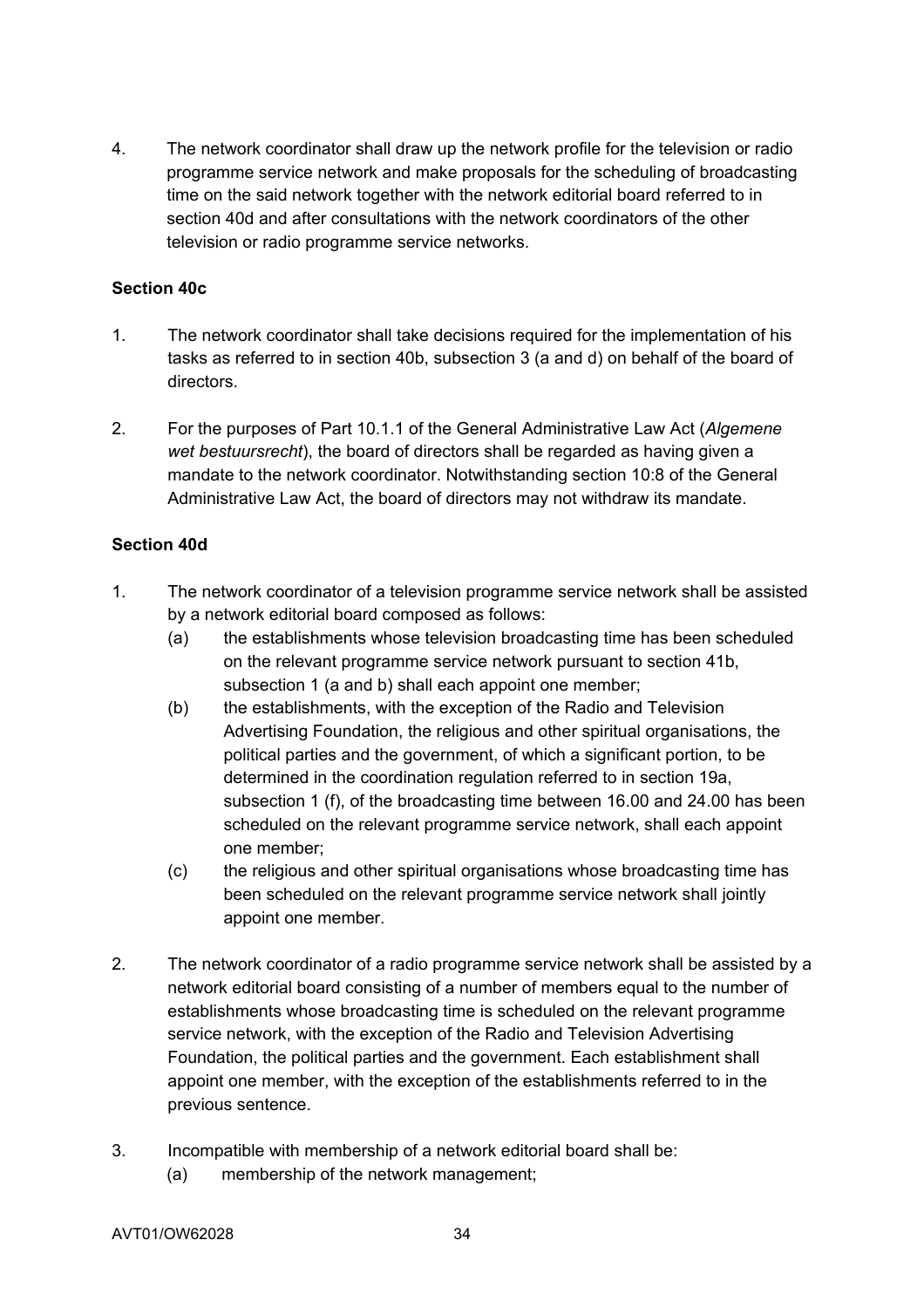- (b) membership of the board of a broadcasting association, the educational broadcasting establishment or the Programme Service Foundation;
- (c) membership of the board of directors or the supervisory board.
- 4. The network editorial board together with the network coordinator shall draw up a network constitution. The network constitution shall require the consent of the network management. Subject to the provisions laid down by or pursuant to this Act, the network constitution shall in any event include further details of:
	- (a) the manner in which the network editorial board and the network coordinator work together on the programme service network;
	- (b) the manner in which the network coordinator uses his powers in performing his tasks;
	- (c) other procedures of the network editorial board.

**Section 40e** (Repealed)

**Section 40f** (Repealed)

**Section 40g** (Repealed)

**Section 40h** (Repealed)

**Section 40i** (Repealed)

*§3. Scheduling of broadcasting time*

- 1. Each year, having first heard the network coordinators, the board of directors shall draw up a broadcasting time schedule for national broadcasting.
- 2. The board of directors may, in so far as necessary, review the broadcasting time schedule if:
	- (a) pursuant to section 36b or section 38, an accreditation or a provisional accreditation is withdrawn;
	- (b) pursuant to any of the sections 45 to 47, the national broadcasting time allocated to an establishment is reduced or withdrawn; or
	- (c) the Media Authority allocates national broadcasting time to an establishment in the period between the drawing up of the annual schedules.
- 3. The board of directors may also review the broadcasting time schedule, in so far as the board of directors deems this necessary:
	- (a) in the context of coordinating on and between the different programme service networks the programmes of the establishments which have obtained national broadcasting time; or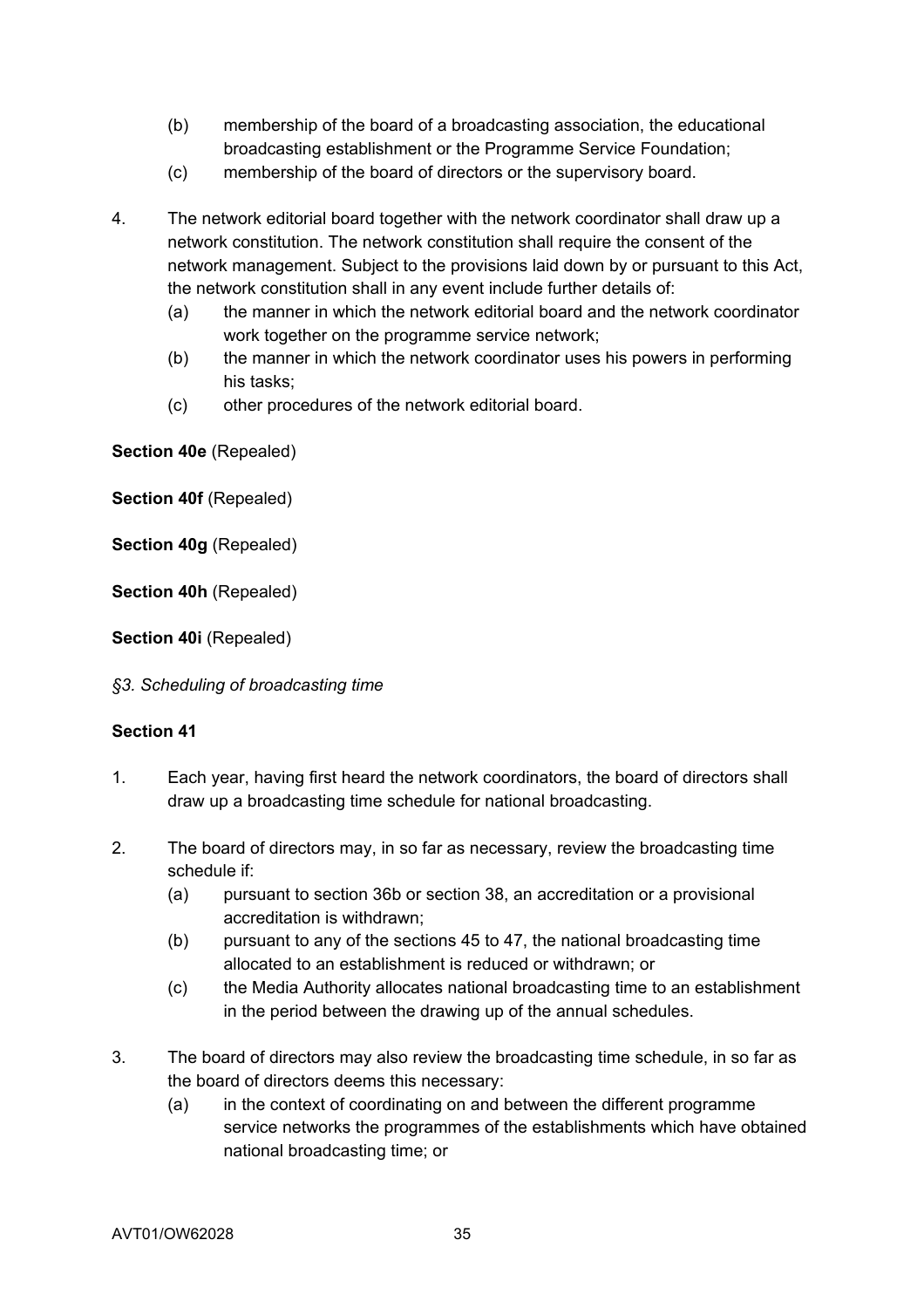(b) on the basis of circumstances which were not foreseen at the time when the broadcasting time schedule was drawn up.

## **Section 41a**

- 1. Subject to section 39b, the broadcasting time of the Radio and Television Advertising Foundation shall be scheduled in such a way that:
	- (a) on a daily basis, the Radio and Television Advertising Foundation's broadcasting time on any programme service network never amounts to more than fifteen per cent of the total broadcasting time used on that programme service network;
	- (b) in any given clock hour, the Radio and Television Advertising Foundation's broadcasting time never amounts to more than twelve minutes;
	- (c) on Sundays, the programmes of the Radio and Television Advertising Foundation do not immediately precede or follow programmes of a religious or spiritual nature, unless the establishment which has obtained broadcasting time and which is responsible for that programme has lodged no objections against such practice; and
	- (d) any programme of another establishment which has obtained national broadcasting time will only be interrupted by Radio and Television Advertising Foundation programmes if:
		- 1º the programme is a report on or coverage of a sporting event, a stage performance or some other similarly structured performance or event;
		- 2º the programme contains a full report on the entire performance or event;
		- 3º the interruption takes place during natural breaks occurring in the performance or event or between separate parts of the performance or event; and
		- 4º the establishment which has obtained broadcasting time and which is responsible for the programme has no objections to the interruption on the grounds of it having an adverse affect on the integrity, the character or the coherence of the programme in question.
- 2. Further rules governing the interruption of programmes referred to in subsection 1 (d) may be laid down by Order in Council.
- 3. It may be determined, by Order in Council, that the Radio and Television Advertising Foundation's television broadcasting time may only be scheduled subject to such a minimum length per advertising block as that same Order in Council may prescribe.
- 4. Rules may be laid down by Order in Council concerning the scheduling of the broadcasting time of the Radio and Television Advertising Foundation immediately prior to or immediately following programmes that are specifically aimed at minors under the age of 12.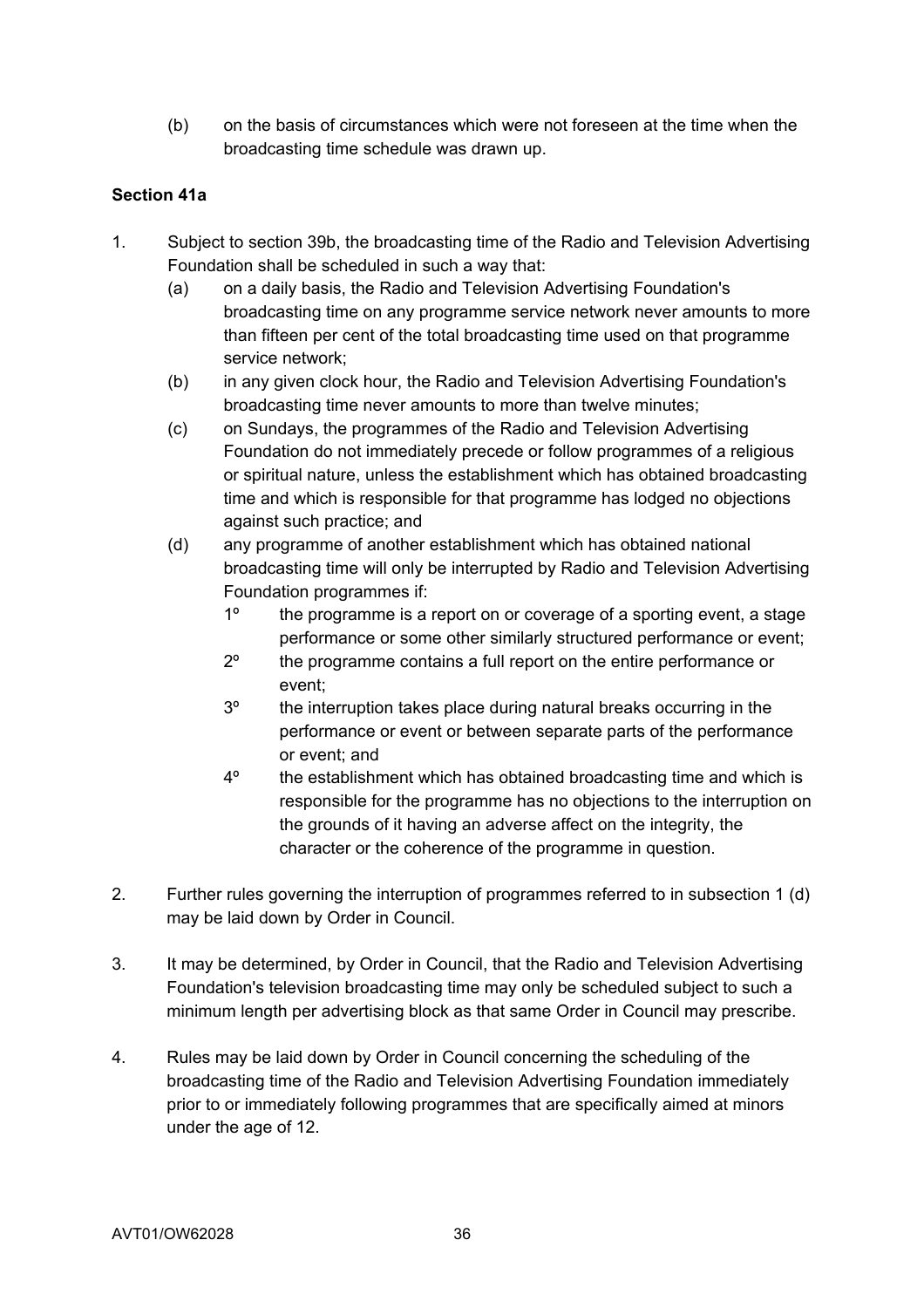# **Section 41b**

- 1. Subject to section 41a, national television broadcasting time shall be scheduled in such a way that:
	- (a) the television programme service of the Programme Service Foundation shall always be broadcast on the same television programme service network between 16.00 and 24.00;
	- (b) the television programme service of a broadcasting association which has obtained broadcasting time shall always be broadcast on the same television programme service network between 16.00 and 24.00;
	- (c) programmes of establishments which have obtained national broadcasting time shall in any event be broadcast on each television programme service network each day between 16.00 and 24.00; and
	- (d) each day, on two of the television programme service networks, no programmes of establishments which have obtained broadcasting time shall be broadcast between 02.00 and 07.00.
- 2. The board of directors may, in the context of the coordination on and between the different programme service networks, deviate by a maximum of 325 hours per year per establishment from the provisions of subsection 1 (a and b). The board of directors may only take such a decision after having consulted with the network management of the programme service network on which the broadcasting time is to be scheduled contrary to the provisions of subsection 1 (a or b).
- 3. Subsections 1 and 2 shall not apply to the teletext programme service.

## **Section 41c**

- 1. Subject to section 40, subsection 4 and section 41a, the national radio broadcasting time shall be scheduled in such a way that:
	- (a) the programmes of the broadcasting associations which have not expressed a desire to have their programmes broadcast on all the radio programme service networks shall at least be broadcast on such a number of radio programme service networks as shall be laid down by Order in Council;
	- (b) programmes of establishments which have obtained national broadcasting time are broadcast for 24 hours a day on at least two of the radio programme service networks; and
	- (c) programmes of establishments which have obtained national broadcasting time are in any event broadcast daily between 07.00 and 24.00 on the remaining radio programme service networks.
- 2. The minimum number of hours of radio broadcasting time to be scheduled per year for a broadcasting association on the radio programme service networks referred to in subsection 1 (a) may be determined by Order in Council.

## PART 2. LOCAL AND REGIONAL BROADCASTING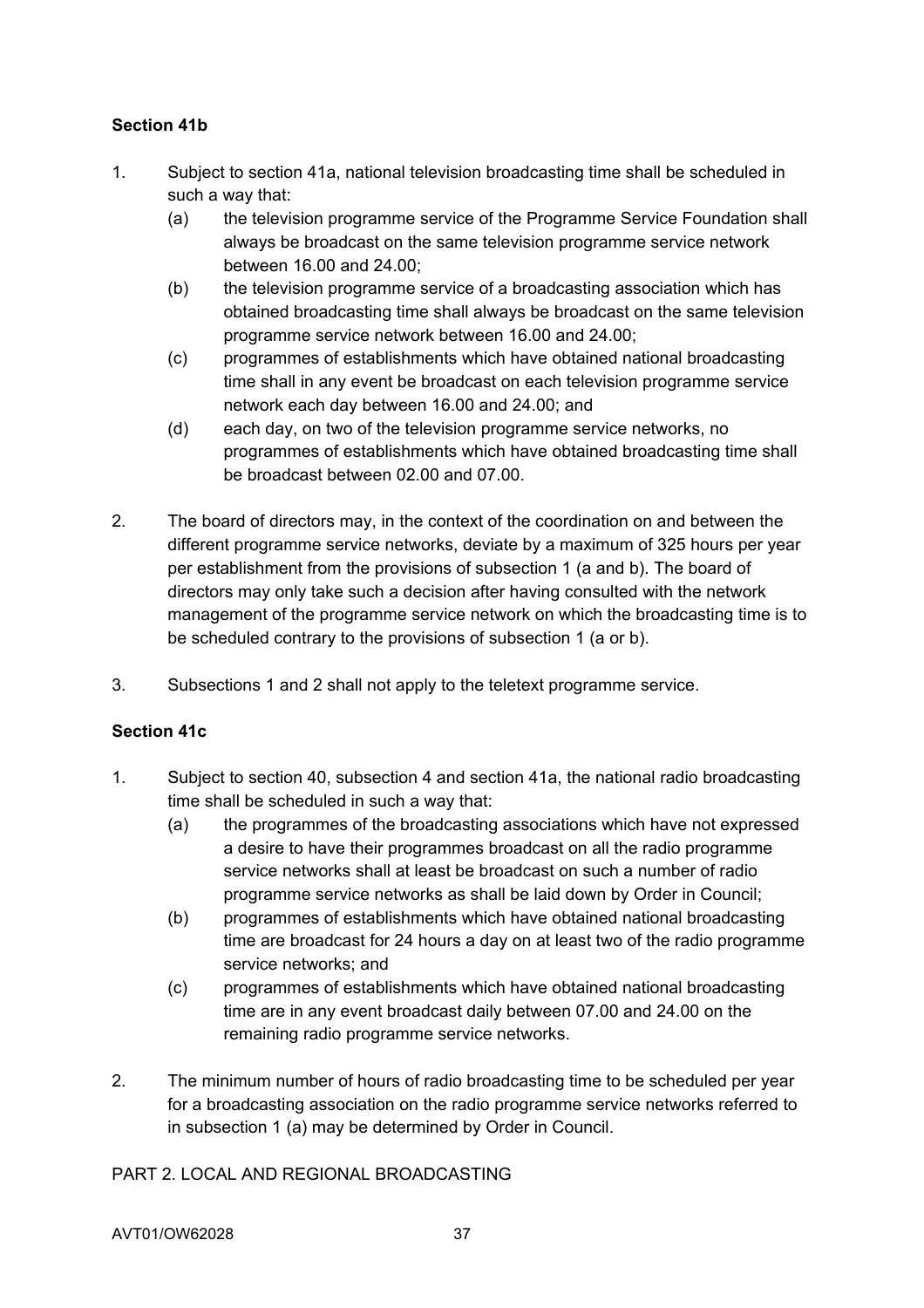- 1. The Media Authority may allocate local and regional broadcasting time to local and regional broadcasting establishments respectively, at the request of the relevant establishment.
- 2. Only one local broadcasting establishment in each municipality may be allocated broadcasting time. If more than one broadcasting establishment meets the requirements set by this Act for a local broadcasting establishment, the municipality shall encourage the establishments concerned to merge. If this proves impossible, the Media Authority shall allocate the broadcasting time to one of the candidate establishments. When doing so, it shall pay due heed to all the factors which may be of importance for the functioning of the establishment. In addition, the Media Authority may stipulate, on the basis of an agreement as referred to in section 51f, subsection 2, the days and hours when the programmes of the local broadcasting establishment and the regional broadcasting establishment are to be broadcast on the transmitter allocated to the local broadcasting establishment.
- 3. A broadcasting establishment whose programme service is aimed at more than one municipality or province shall only be allocated broadcasting time for that area if the executives of the relevant municipalities or provinces have jointly issued an advisory opinion as referred to in section 43, subsection 1.
- 4. Local and regional broadcasting time shall each time be allocated for periods of at least five years. The Media Authority may allocate the total amount of broadcasting time for local or regional broadcasting on an annual basis. The Media Authority may designate the days and hours when and the programme service networks on which the programmes of the establishments which have obtained local or regional broadcasting time are to be broadcast.
- 5. Rules governing the way in which applications for the allocation of broadcasting time are to be submitted, the time limit within which decisions on those applications are to be taken, the time limit within which advisory opinions are to be issued and the time when decisions regarding the allocation or withdrawal of local and regional broadcasting time are to take effect shall be laid down by Order in Council.
- 6. In cases where a province is not served by a regional broadcasting establishment, the provincial executive may apply to have regional broadcasting time allocated to the Foundation. In that case, the Foundation shall take the place of a regional broadcasting establishment for the purposes of the relevant provisions.
- 7. If the broadcasting time has been allocated to the Foundation, the Foundation shall establish a regional programme service council. The provisions of section 30 (c) shall apply *mutatis mutandis*.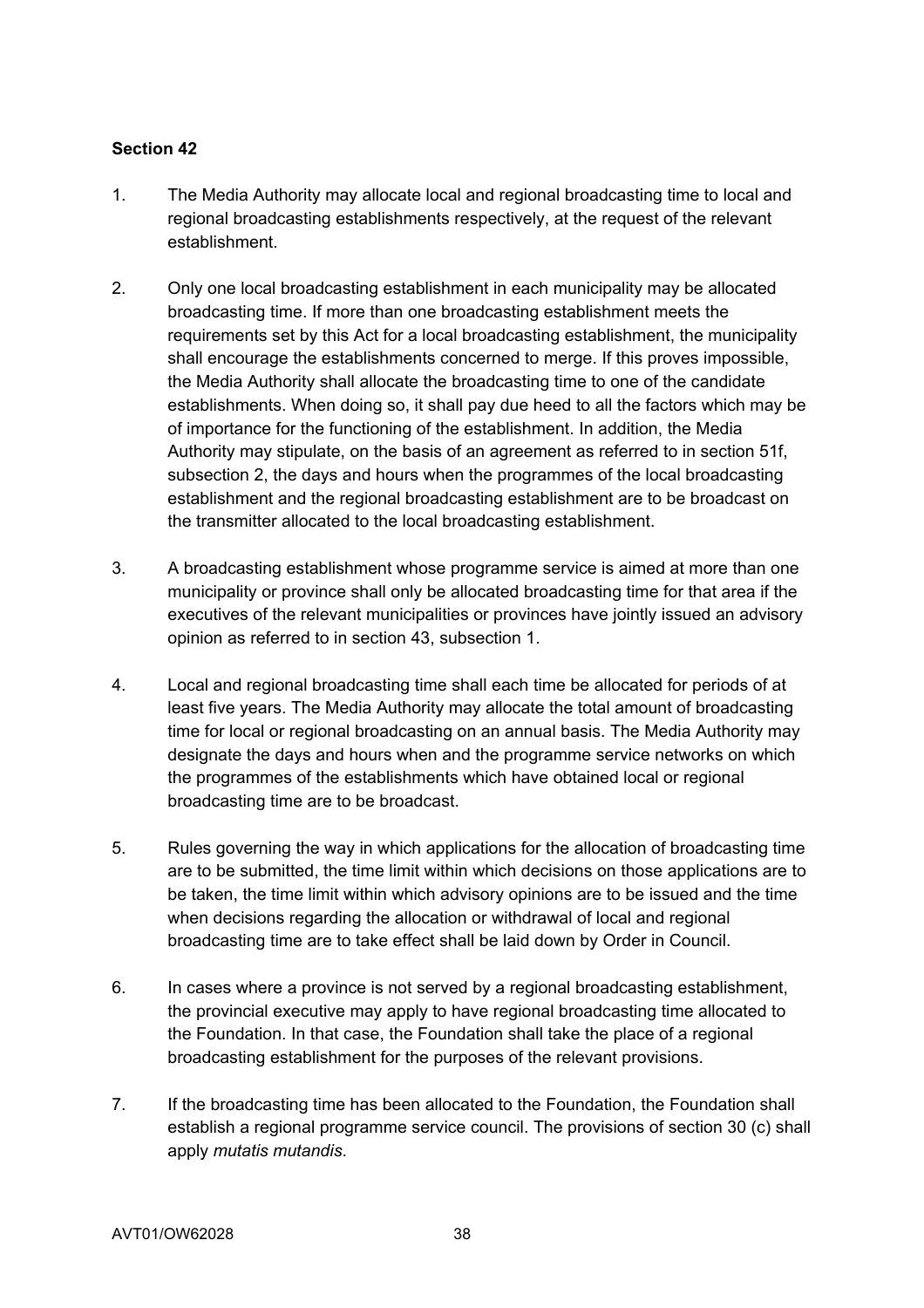- 8. If broadcasting time has been allocated to a local or regional broadcasting establishment, the Media Authority may also allocate local or regional broadcasting time to a municipal or provincial executive for the purpose of disseminating governmental information. This broadcasting time may not exceed five per cent of the broadcasting time allocated to the broadcasting establishment. Further rules may be laid down by or pursuant to Order in Council.
- 9. If broadcasting time for a television programme service has been allocated to a local or regional broadcasting establishment, the establishment in question shall also be permitted to transmit a test pattern and shall also have broadcasting time for a teletext programme service to be transmitted on the same frequency space as the one on which the television programme service or test pattern are broadcast.

## **Section 43**

- 1. Broadcasting time may not be allocated to a local or regional broadcasting establishment until the municipality or province has issued an advisory opinion on the question of whether the establishment in question satisfies the requirements of this Act.
- 2. Once every five years, the municipality or the province shall issue an advisory opinion to the Media Authority on the question of whether, in its opinion, the local or regional broadcasting establishment still satisfies the requirements laid down in section 30. If, in the intervening period, serious doubts arise as to whether the local or regional establishment still satisfies the requirements laid down in section 30, the Media Authority may request an interim advisory opinion.
- 3. Regional broadcasting time shall be allocated only if the provincial executive has agreed to defray the costs.

#### **Section 43a**

Local and regional broadcasting establishments which have been allocated broadcasting time shall be permitted to provide programmes consisting of advertising messages supplied by third parties as well as filler items before, after and between these advertising messages.

#### **Section 43b**

- 1. The provisions laid down by or pursuant to sections 39b, 41a and 50, subsection 8 with regard to the broadcasting time of the Radio and Television Advertising Foundation shall apply *mutatis mutandis* to the provision by local and regional broadcasting establishments of the programmes referred to in section 43a.
- 2. Local and regional broadcasting establishments which provide programmes as referred to in section 43a shall be required to ensure that, either through direct membership or through an interest group, they are covered by the Dutch Advertising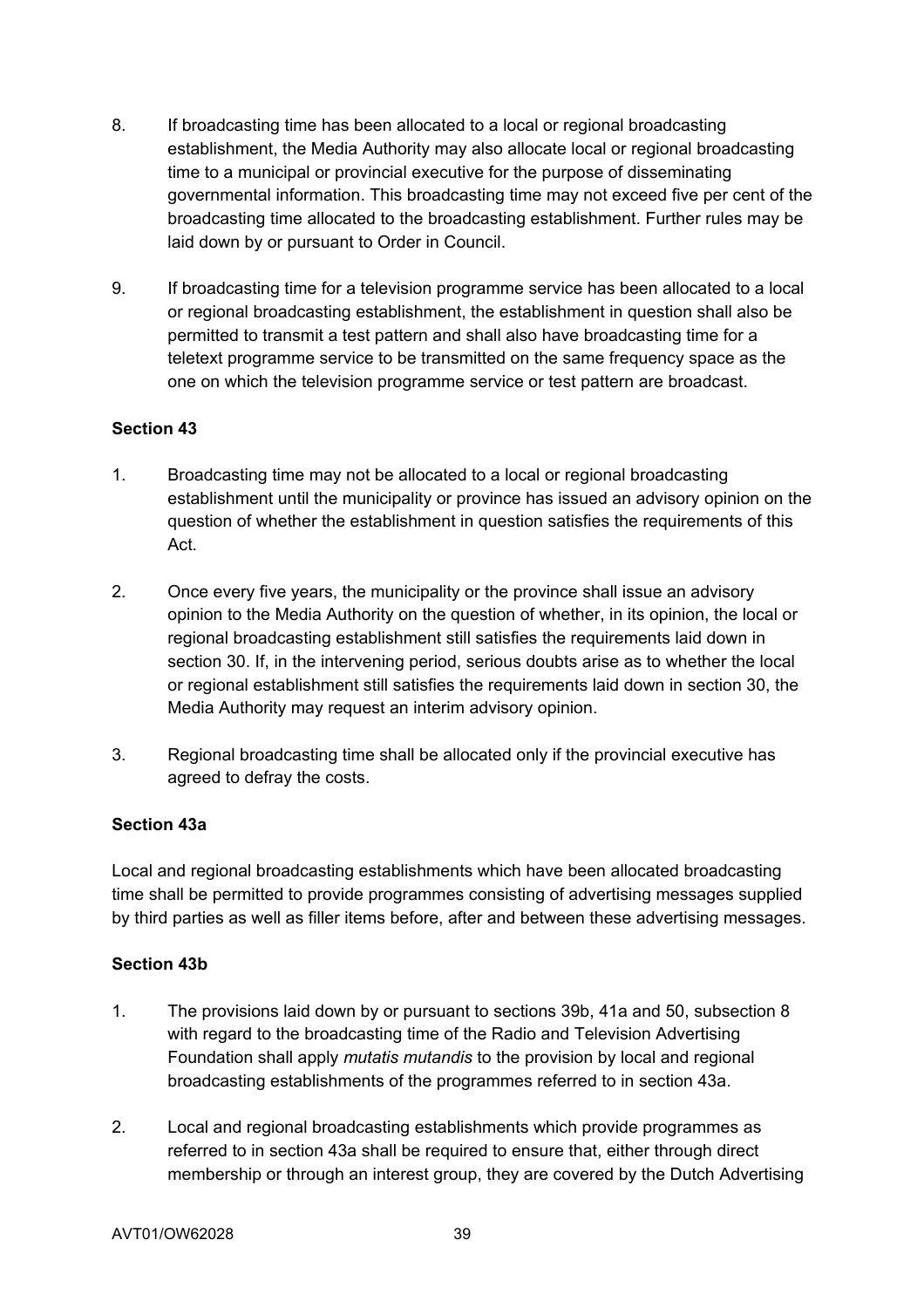Code (*Nederlandse Reclame Code*) or some other comparable scheme established by the Advertising Code Foundation (*Stichting Reclame Code*) and, in that context, are subject to the supervision of the Advertising Code Foundation. They shall be required to prove that this is the case by submitting a written statement from the Advertising Code Foundation to the Media Authority.

#### **Section 43c**

- 1. The revenue generated by broadcasting the programmes referred to in section 43a shall, after deduction of the costs connected with providing those programmes and subject to the amount laid down in section 128 of this Act, be utilised to provide the other programmes.
- 2. Each year, the local and regional broadcasting establishments which provide programmes as referred to in section 43a shall be required to pay the amount laid down in section 128 to the Media Authority. The Media Authority shall place this amount at the disposal of Our Minister.
- 3. By Order in Council, rules may be laid down governing the way in which insight must be provided into the finances relating to the commercial exploitation of providing and broadcasting the programmes referred to in section 43a.
- 4. Section 64, subsection 1 (d) shall apply *mutatis mutandis* to local and regional broadcasting establishments which provide programmes as referred to in section 43a, and to their staff.

## **Section 43d** (Repealed)

PART 3. EXPIRY, WITHDRAWAL AND REVIEW OF BROADCASTING TIME

#### **Section 44**

The broadcasting time of a broadcasting association and the educational broadcasting establishment which has obtained an accreditation or a provisional accreditation shall lapse at the same time as the accreditation or provisional accreditation lapses or is withdrawn.

- 1. The Media Authority shall withdraw broadcasting time allocated subject to section 39f, 39g or 42 if the establishment in question no longer satisfies the requirements set to qualify for allocation.
- 2. If an establishment has its allocated broadcasting time withdrawn under the provisions of subsection 1, it shall not be permitted to submit a application for the allocation of broadcasting time for a period of one year after the withdrawal.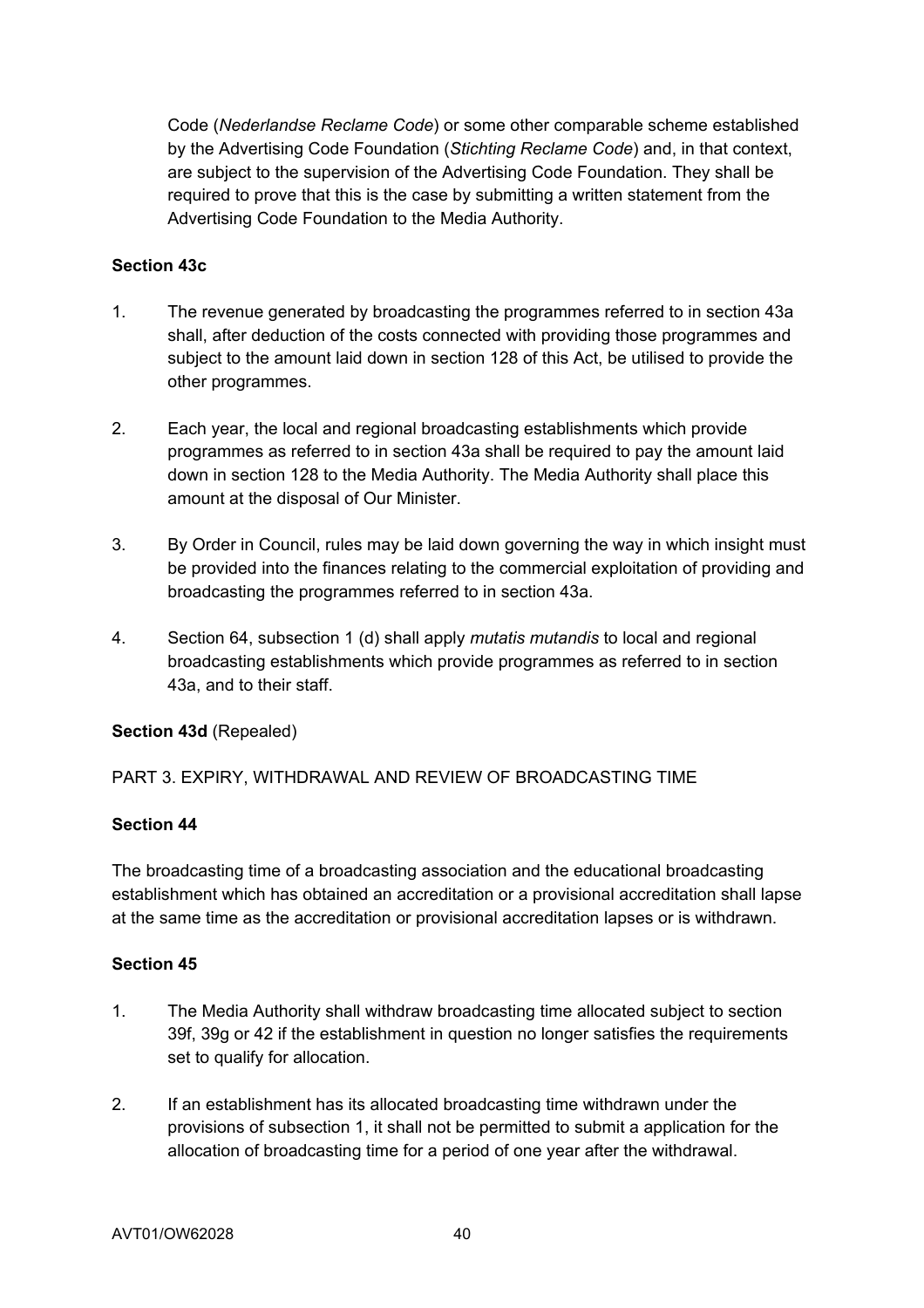- 3. Notwithstanding the provisions of subsection 1, the Media Authority shall not withdraw allocated broadcasting time from a local or regional broadcasting establishment which no longer satisfies the requirements laid down in section 30 (b or c) until the broadcasting establishment in question has been given one year, calculated as from the date on which this fact is put on record, in which to comply once again with this requirement, and has failed to do so.
- 4. In the event that broadcasting time is allocated to a regional broadcasting establishment which, within a period of two years, replaces another establishment that had previously obtained broadcasting time, the former establishment shall be regarded as the latter establishment's legal successor by operation of law.

### **Section 45a**

If no more broadcasting time is allocated to a political party under section 39g, subsection 3, the broadcasting time which has already been allocated to that party shall also terminate automatically as from the day on which the order referred to in section 39g, subsection 3 becomes irrevocable.

#### **Section 46**

- 1. If the Programme Service Foundation, a broadcasting association or the educational broadcasting establishment which has obtained an accreditation or a provisional accreditation fails to comply with its obligations by or pursuant to this Act or section 5:20 of the General Administrative Law Act, the Media Authority may withdraw the broadcasting time of the establishment in question for a maximum period of twelve weeks.
- 2. If broadcasting time is withdrawn in the manner referred to in subsection 1, the broadcasting time which, pursuant to section 39, subsections 1 to 3 or section 39a, subsection 1, has been made available to the establishment in question in the year in which the withdrawal is effected shall automatically be reduced in proportion.
- 3. Section 39, subsection 4 and section 39a, subsection 2 shall not apply in the period during which the broadcasting time has been withdrawn on the grounds of subsection 1.
- 4. The right to the contribution referred to in section 104, subsection 1 shall not apply in the period during which the broadcasting time has been withdrawn on the grounds of subsection 1

#### **Section 46a**

1. If an establishment which has obtained broadcasting time, other than those referred to in section 46, subsection 1, does not comply with its obligations under or pursuant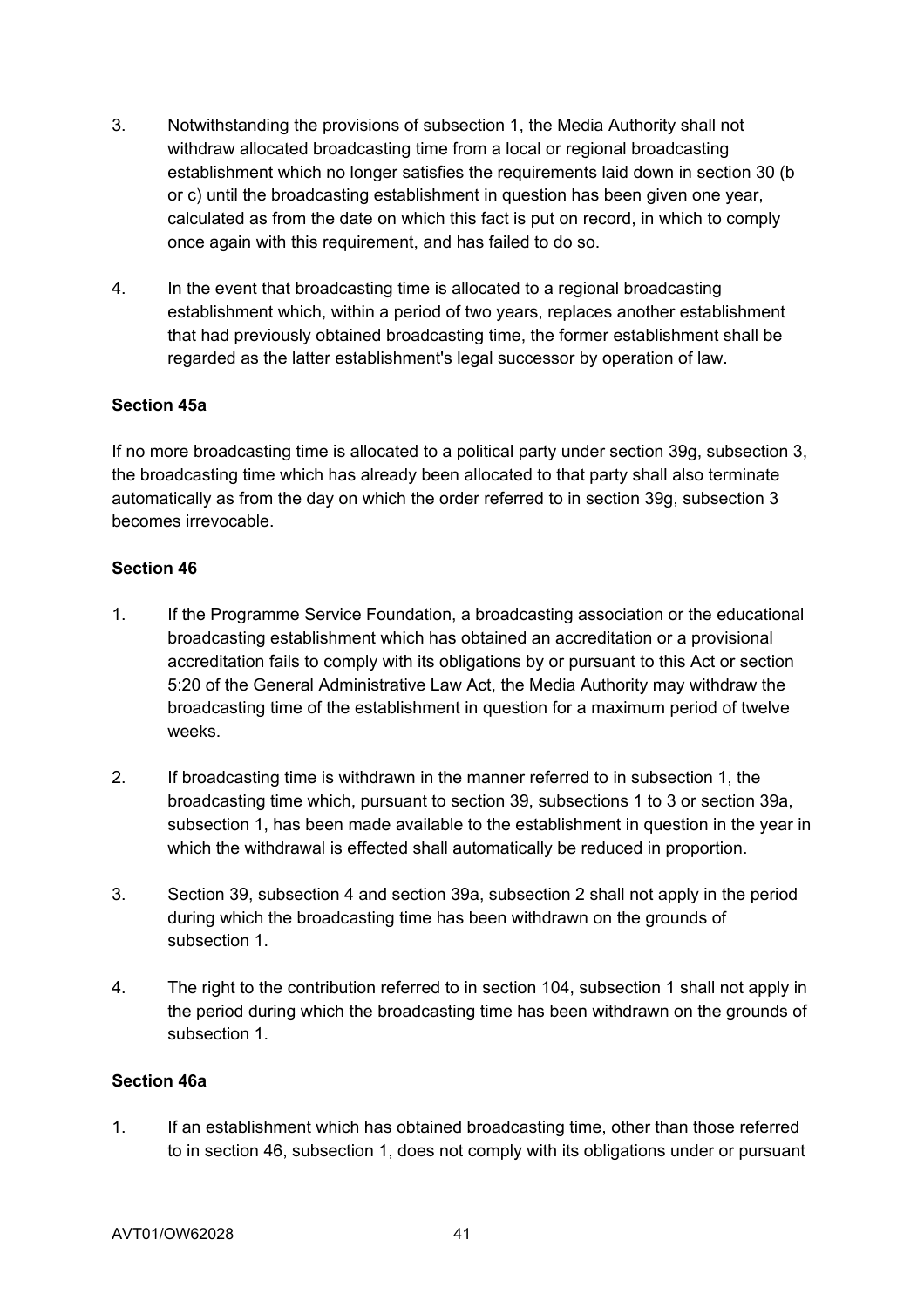to this Act or section 5:20 of the General Administrative Law Act, the Media Authority may withdraw or reduce the broadcasting time allocated to that establishment.

2. The right to the contribution referred to in section 104, subsection 2 and section 104, subsection 3 shall not apply in the period during which the broadcasting time has been withdrawn on the grounds of subsection 1. The contribution referred to in section 104, subsection 2 and section 104, subsection 3 shall be reduced proportionately in the period during which the broadcasting time has been reduced on the grounds of subsection 1.

#### **Section 47**

- 1. If an establishment which has obtained national broadcasting time for two consecutive years receives a sanction as referred to in section 103a or if, in the board of directors' opinion, a broadcasting association or the educational broadcasting establishment has not sufficiently displayed the willingness to cooperate referred to in section 32, subsection 3, the board of directors may request the Media Authority to withdraw or reduce the broadcasting time allocated to the establishment in question, subject to the application, *mutatis mutandis*, of sections 46 and 46a.
- 2. In the event that national broadcasting time is withdrawn or reduced on the grounds of section 46a, as well as in the event of an interim allocation of broadcasting time on the grounds of one of the sections 39f to 39h, the Media Authority may, in so far as necessary, review the allocation of broadcasting time to the other establishments referred to in sections 39f to 39h.

# **Title 5. Rights and obligations of the establishments which have obtained broadcasting time**

PART 1. RIGHTS AND OBLIGATIONS WITH REGARD TO PROGRAMMES

#### **Section 48**

Without prejudice to the provisions laid down by or pursuant to the law, each establishment which has obtained broadcasting time shall determine the form and content of its programme service and be responsible for everything broadcast during its broadcasting time.

#### **Section 49**

1. The broadcasting associations and the educational broadcasting establishment which have obtained broadcasting time shall use all the broadcasting time which has been allocated to them pursuant to section 39, subsections 1 to 3.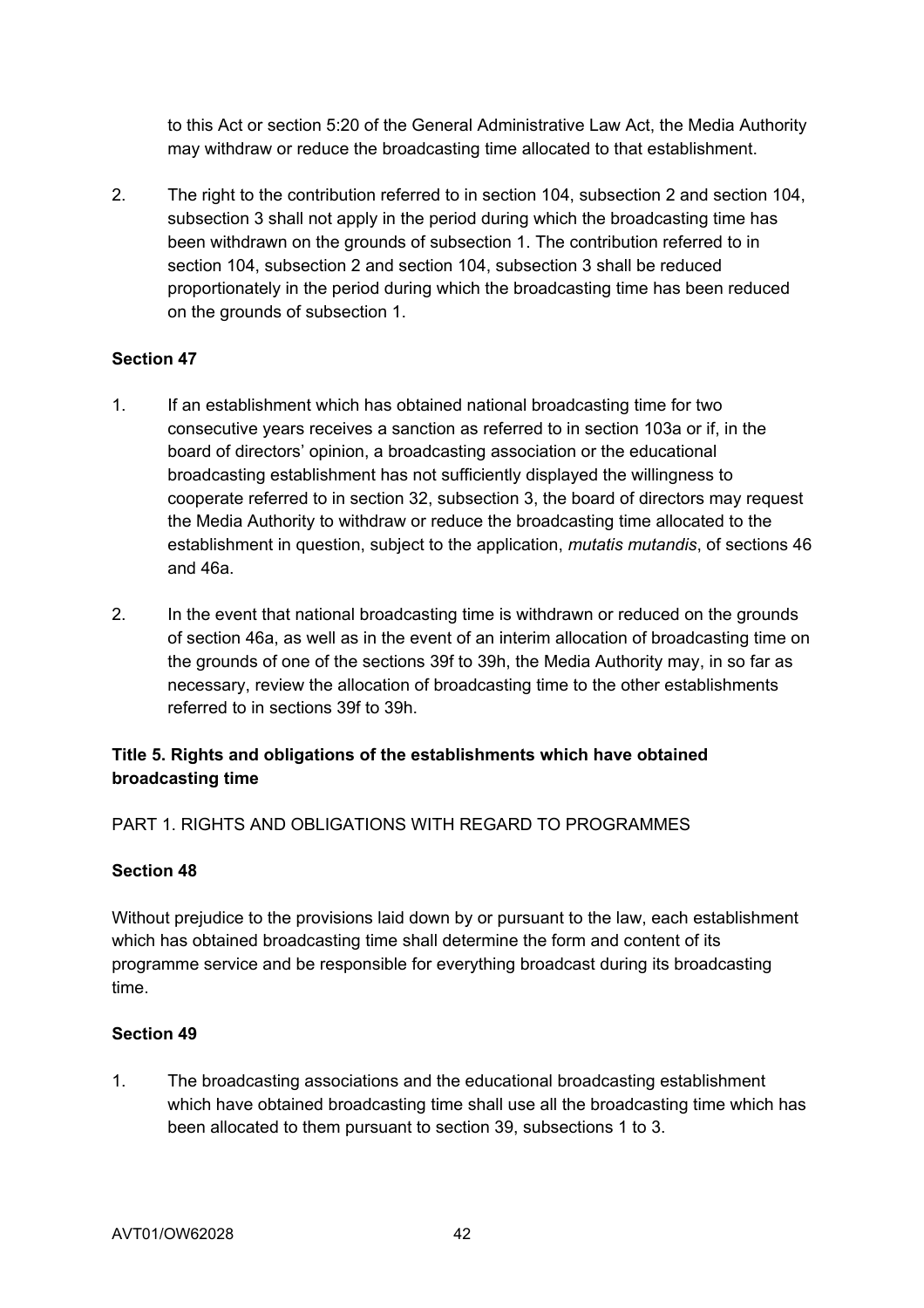- 2. The Programme Service Foundation shall use all the broadcasting time allocated to it pursuant to section 39a, subsection 1.
- 3. The Foundation shall use all the broadcasting time allocated to it pursuant to section 39a1, subsection 1.
- 4. Each of the other establishments which have obtained national broadcasting time, with the exception of the Radio and Television Advertising Foundation, shall use all the broadcasting time allocated to it subject to sections 39f to 39i.

- 1. The total television broadcasting time of all the broadcasting associations together shall be used to provide a complete programme service, which must at least include programmes of a cultural, informative, educational and entertaining nature.
- 2. Without prejudice to subsection 1, at least twenty-five per cent of the broadcasting time referred to in subsection 1 shall be used each year cultural programmes and at least thirty-five per cent for programmes of an informative or educational nature. Some of the programmes of a cultural nature, equivalent to at least twelve and a half per cent of the total television broadcasting time used by all the broadcasting associations together, shall consist of or relate to the arts.
- 3. If more than half the content of a programme of an informative, educational or entertaining nature is also of a cultural nature, this programme may be included when calculating the percentage of programming of a cultural nature referred to in the preceding subsection.
- 4. The educational broadcasting establishment shall use all its broadcasting time to provide an educational programme service.
- 5. Religious organisations shall use all their broadcasting time to provide a religious programme service.
- 6. Spiritual organisations shall use all their broadcasting time to provide a programme service dealing with spiritual matters.
- 7. Political parties shall use all their broadcasting time to provide a programme service dealing with political matters.
- 8. The Radio and Television Advertising Foundation shall use its broadcasting time to provide a programme service consisting of advertising messages supplied by third parties. A maximum of one third of the Radio and Television Advertising Foundation's broadcasting time may be used for filler items before, after and between the advertising messages. The Radio and Television Advertising Foundation 's programme service shall be recognisable as such and must be clearly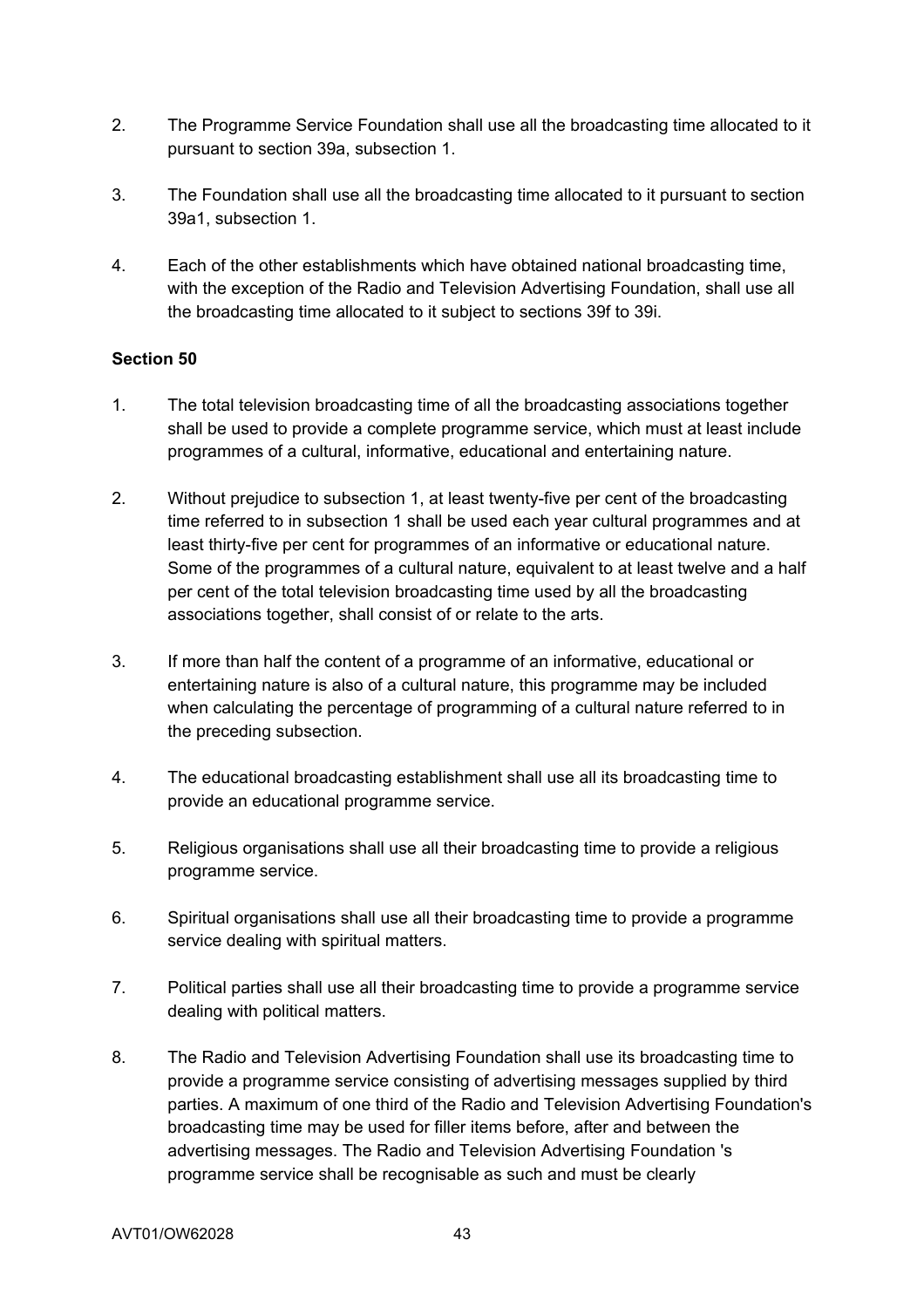distinguishable from the programmes of the other establishments which have obtained broadcasting time. Subliminal techniques shall not be used in the Radio and Television Advertising Foundation 's programme.

9. Subject to the coordination regulation referred to in section 19a, subsection 1 (f), the board of directors shall ensure that the broadcasting time on television programme service networks is used in accordance with subsections 1 and 2.

## **Section 51**

- 1. On each television programme service network, no more than twenty-five per cent of the total broadcasting time on that network of broadcasting establishments which have obtained national broadcasting time shall be devoted to entertainment programmes.
- 2. Subject to the coordination regulation referred to in section 19a, subsection 1 (f), the board of directors shall ensure that the broadcasting time on the television programme service networks is used in accordance with subsection 1.

### **Section 51a** (Repealed)

### **Section 51b**

- 1. The Programme Service Foundation shall use all its broadcasting time to provide a programme service consisting of programmes which meet the social, cultural, religious or spiritual needs of the public in such a way that this programme service, together with the programme services of the other establishments which have obtained national broadcasting time, provide a balanced reflection of the social, cultural, religious and spiritual diversity in the Netherlands.
- 2. The programmes referred to in the preceding subsection to be included in the programme service of the Programme Service Foundation shall be determined by Order in Council. This Order in Council may also serve to determine what percentages of the programme service of the Programme Service Foundation shall be required to consist of the distinct types of programmes referred to in the preceding sentence.
- 3. In addition to the programme referred to in subsection 2, at least forty per cent of the programme service of the Programme Service Foundation shall consist of programmes of a cultural nature, of which a part at least equal to twenty per cent of the broadcasting time allocated to the Programme Service Foundation shall consist of or relate to the arts.

#### **Section 51c**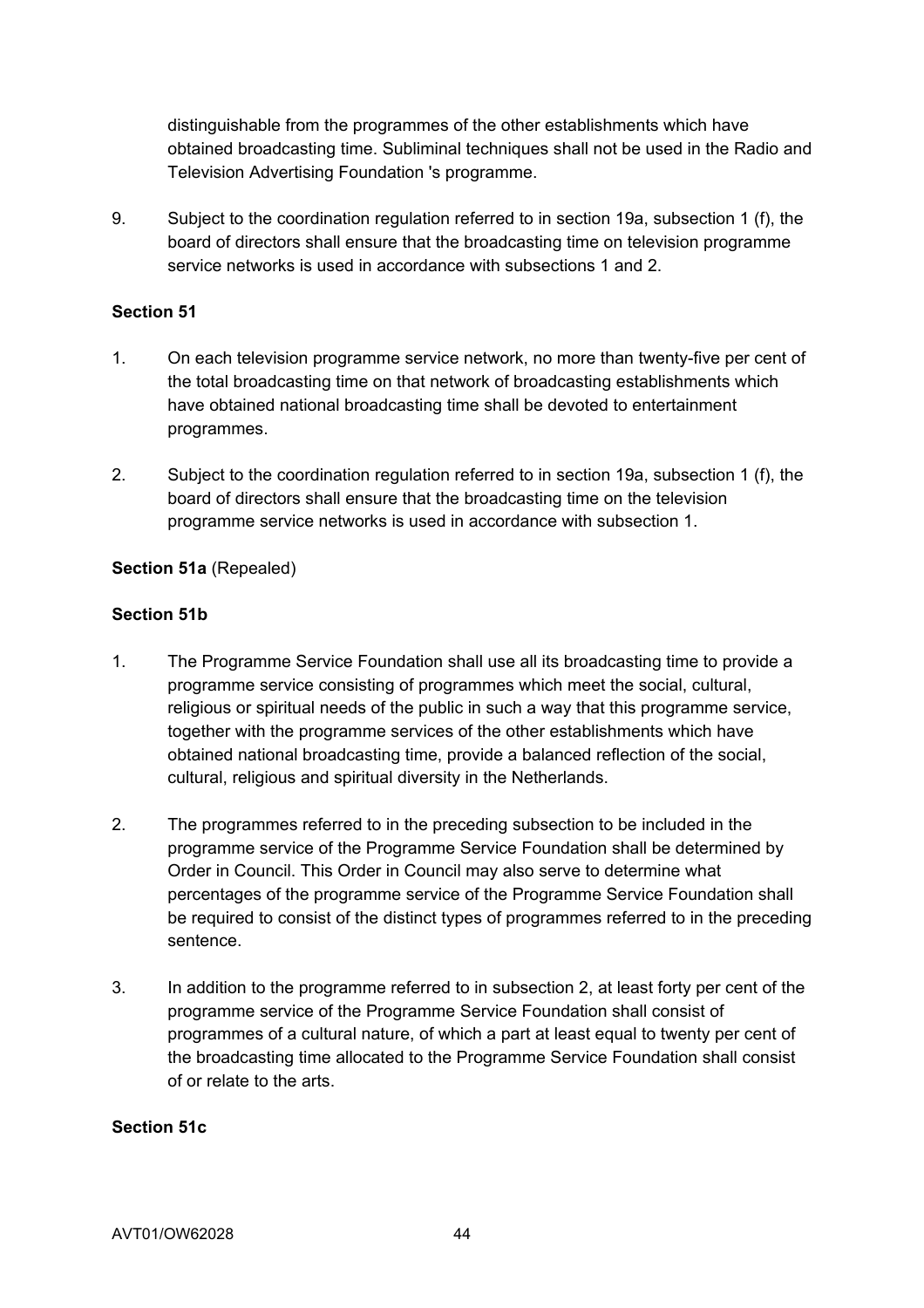The obligations referred to in section 50, subsections 1 and 2, and section 51b, subsections 2 and 3 shall apply as regards television both to the entire broadcasting time used and to the broadcasting time used between 16.00 and 24.00.

### **Section 51d**

- 1. The Foundation shall use all its broadcasting time referred to in section 39a1, subsections 1 and 2 to provide a programme service which consists of programmes that are ideally suited to joint provision. These include programmes which require frequent and regular broadcasting, which provide a general service or which can be produced more easily on a joint basis, thus allowing a more effective use of broadcasting resources.
- 2. The programmes referred to in subsection 1 which must in any event be included in the programme service of the Foundation shall be determined by Order in Council.

### **Section 51e**

A regional broadcasting establishment shall use its broadcasting time to provide a programme service:

- (a) of which at least fifty per cent consists of programmes of an informative, cultural and educational nature which have a particular relevance to the province for which the programme service is intended; and
- (b) of which a minimum percentage, to be determined by Order in Council, consists of programmes which are produced by or exclusively for that establishment.

## **Section 51f**

- 1. A local broadcasting establishment shall use its broadcasting time to provide a programme service:
	- (a) of which at least fifty per cent consists of programmes of an informative, cultural or educational nature which have a particular relevance to the municipality for which the programme service is intended; and
	- (b) of which a minimum percentage, to be determined by Order in Council, consists of programmes which are produced by or exclusively for that establishment.
- 2. A local broadcasting establishment shall be permitted to enter into an agreement with the regional broadcasting establishment in whose area it operates with a view to collaborating in the provision of its radio programme service or television programme service. In this context, it may be agreed that the regional broadcasting establishment shall produce programmes for the benefit of the local broadcasting establishment. It may also be agreed that the local broadcasting establishment shall produce programmes for the benefit of the regional broadcasting establishment.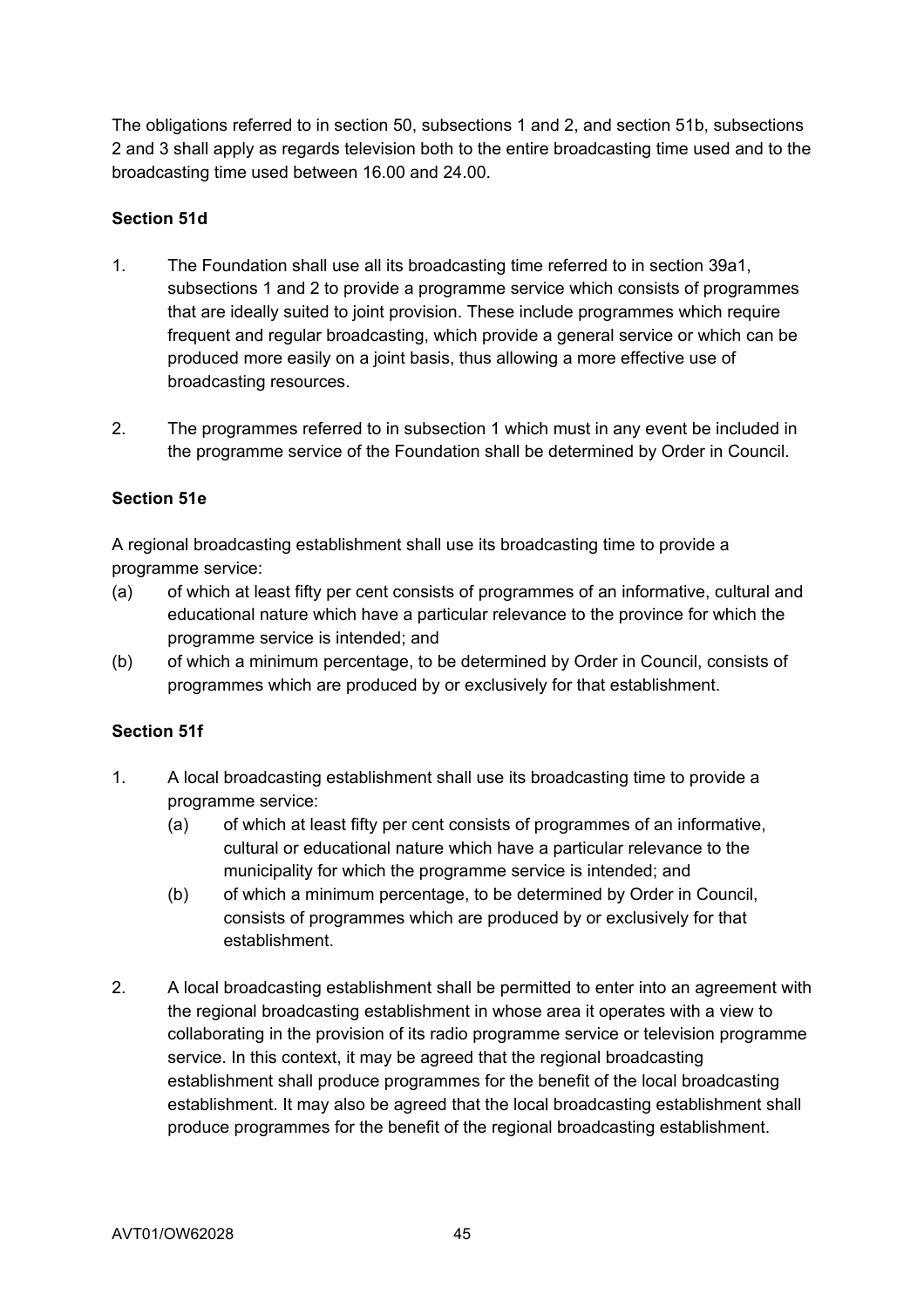- 3. An agreement of the kind referred to in subsection 2 shall be submitted to the Media Authority.
- 4. Notwithstanding subsection 1, a local broadcasting establishment which has concluded an agreement of the kind referred to in subsection 2 and has submitted that agreement to the Media Authority shall be permitted to use its broadcasting time for a radio or a television programme service:
	- (a) of which at least fifty per cent consists of programmes of an informative, cultural and educational nature which have a particular relevance to the municipality for which the programme service is intended or to the province in which the municipality is situated, on the understanding that a minimum percentage of these programmes, to be laid down by Order in Council, shall have particular relevance to the municipality for which the programme service is intended; and
	- (b) of which at least the percentage referred to in subsection 1 (b) consists of programmes which are produced by or exclusively for that establishment or the regional broadcasting establishment with which it has concluded the agreement, on the understanding that a minimum percentage thereof, to be laid down by Order in Council, shall be produced by or exclusively for the local broadcasting establishment itself.

# **Section 52**

- 1. The programmes of establishments which have obtained broadcasting time shall not include any advertising messages unless this is expressly permitted by this Act.
- 2. Furthermore, the programmes referred to in subsection 1 shall not include any other advertising expressions except where this is unavoidable. Provisions regarding the cases in which an advertising expression in a programme service is to be regarded as unavoidable as well as provisions as to when the presence of advertising expressions in a programme service is permitted may be laid down by Order in Council.
- 3. In special cases, Our Minister may waive application of the provisions of the first sentence in subsection 2. He may decide to delegate this power to the Media Authority.
- 4. Without the consent of the Media Authority, programmes of establishments which have obtained broadcasting time shall not include any messages in connection with attracting new members, association activities or any sideline activities.

## **Section 52a**

1. Programmes of establishments which have obtained broadcasting time shall not be sponsored.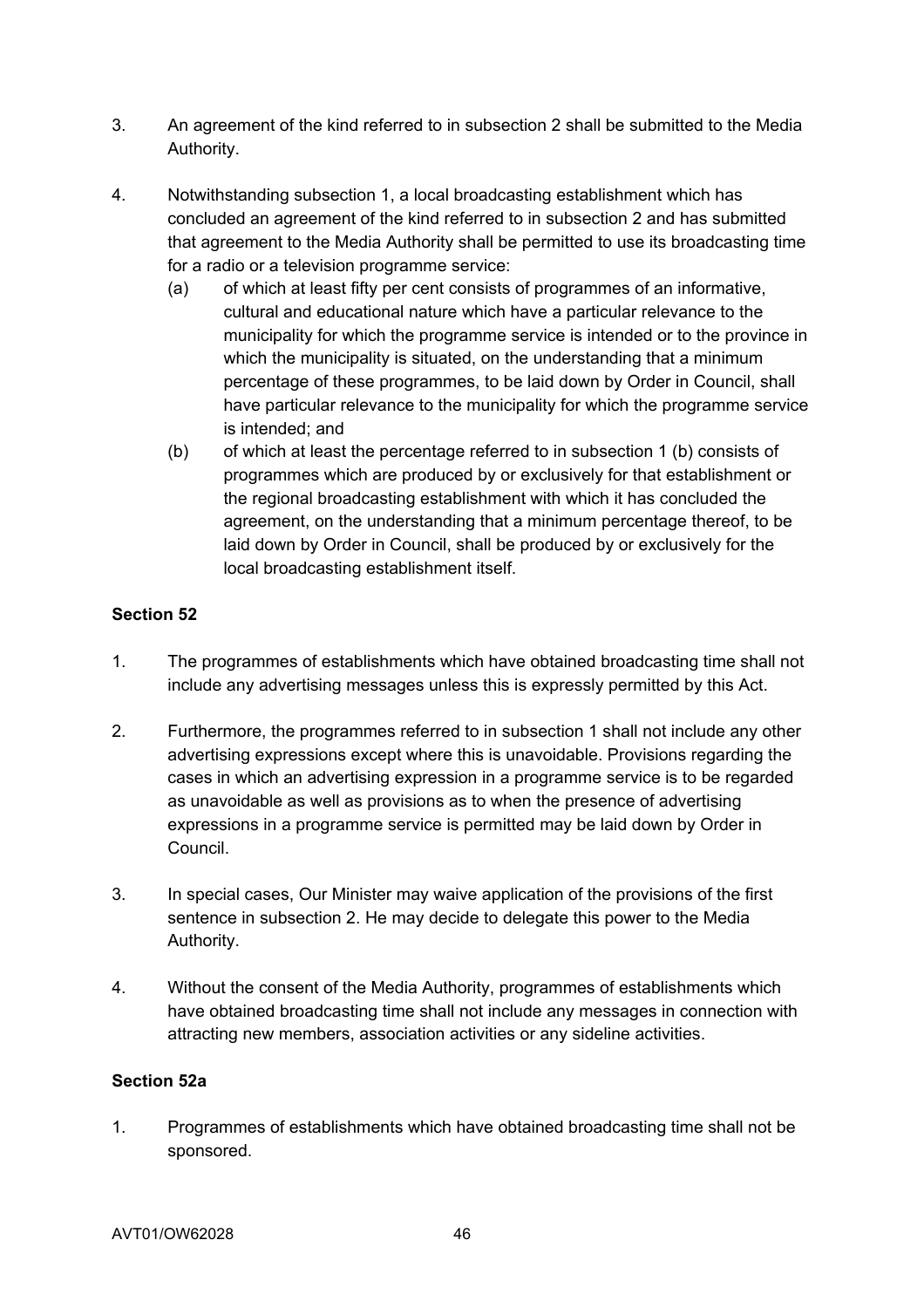- 2. Subsection 1 shall not apply to:
	- a. programmes of a cultural nature;
	- b. programmes consisting of a report on or coverage of one or more sporting events or sporting competitions;
	- c. programmes consisting of a report on or coverage of events for charity purposes.
- 3. Programmes as referred to in subsection 2 shall not be sponsored if:
	- a. they consist wholly or in part of news, current affairs or political information; or
	- b. are specifically aimed at minors under the age of twelve.

### **Section 52b**

- 1. Notwithstanding the first sentence of section 52, subsection 2, the names of all the sponsors of a programme of an establishment which has obtained broadcasting time shall be mentioned either at the beginning or end of the programme in question for the information of the public.
- 2. In the case of sponsored television programmes, the names of the sponsors shall appear for a maximum of five seconds. The appearance may be in the shape of a name, trade-mark, logo or image brand. In so far as this does not take place in the introductory or final credits, only a static image may be used. The appearance shall not fill the whole screen and shall be shaped in such a way that it does not fulfil the criteria of the definition of advertising messages as referred to in section 1 (kk).
- 3. None of the sponsor's products or services may be mentioned or shown in a sponsored programme if the sponsor's sponsorship consists of a financial contribution.
- 4. Subsections 1 to 3 shall apply *mutatis mutandis* to a programme for which a government agency or an organisation other than those referred to in section 1 (ll) has made a financial or other contribution for the making or purchase of that programme, in order to promote or make possible its transmission as a programme.

#### **Section 52c**

If a sponsored programme has been purchased abroad and has already been broadcast as a programme to a foreign audience, sections 52a and 52b shall apply only in so far as the sponsorship contributions have been furnished to facilitate the purchase of that programme by the establishment which has obtained broadcasting time.

## **Section 52d**

1. The television programme service of establishments which have obtained broadcasting time shall not include any programmes which might seriously impair the physical, mental or moral development of persons under the age of sixteen.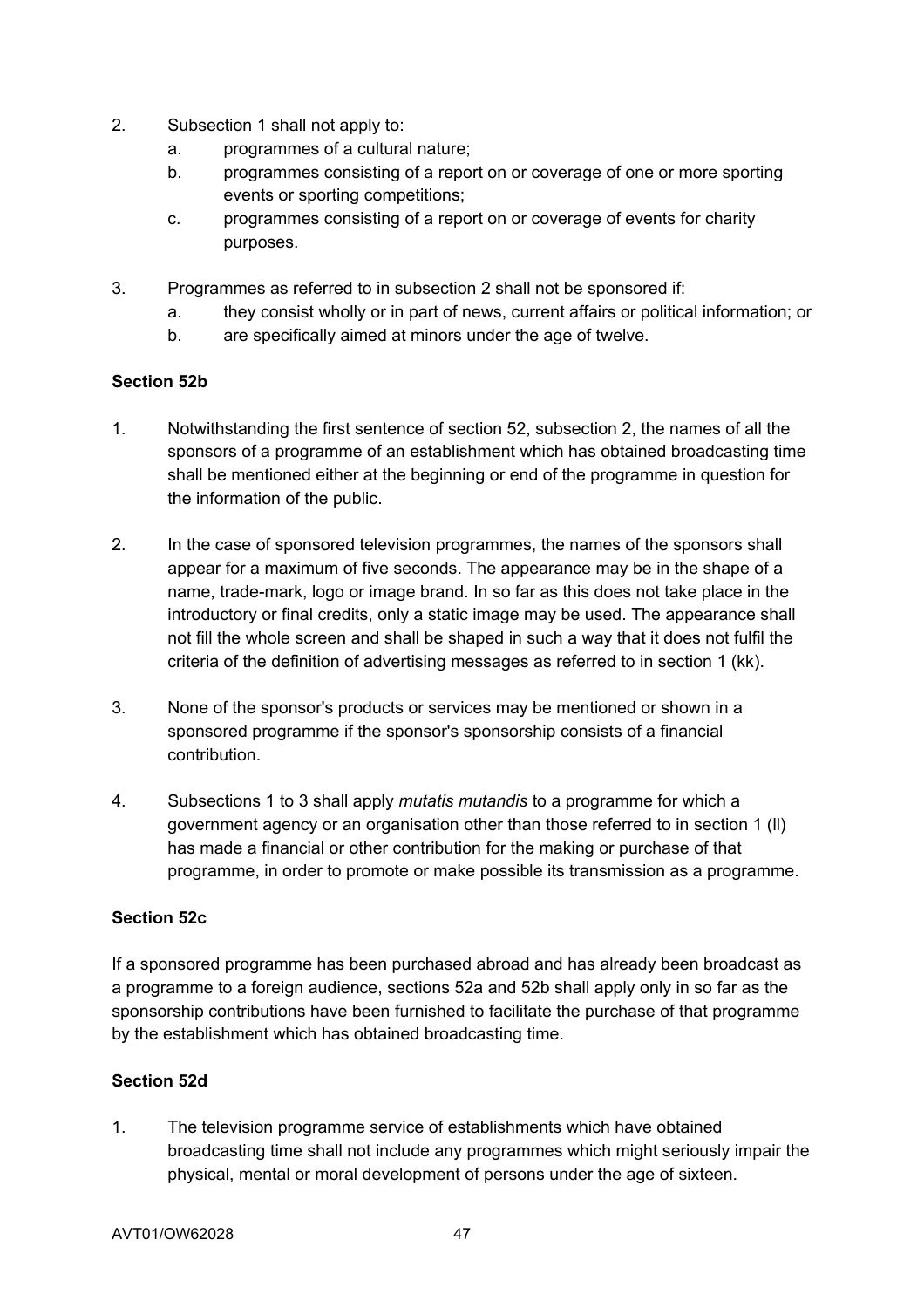2. The television programme service of establishments which have obtained broadcasting time may only include programmes that may impair the physical, mental or moral development of persons under the age of sixteen if the establishments are members of an organisation accredited by Our Minister, as referred to in section 53, subsection 1, and are subject to the rules and supervision of that accredited organisation in relation to the broadcasting of the above-mentioned programmes. Establishments which have obtained broadcasting time and are members shall demonstrate this by submitting a written declaration from the accredited organisation to the Media Authority.

- 1. Our Minister may accredit an organisation that provides regulations concerning the classification and broadcasting of programmes as referred to in section 52d, subsection 2, and the supervision thereof. The regulations shall in any event relate to:
	- (a) criteria for the classification of programmes, including in any event the extent to which:
		- 1º fear is aroused;
		- 2º violent behaviour is shown or justified;
		- 3º the use of drugs is made to look attractive or is condoned;
		- 4º pornography is involved;
		- 5º products are not suitable to be shown to certain categories of persons under the age of sixteen on other grounds, according to generally held opinions;
	- (b) the broadcasting times of the above-mentioned programmes;
	- (c) the manner in which the broadcasting of these programmes will be preceded by or accompanied by symbols or warnings.
- 2. Conditions may be attached to an accreditation. An accreditation decision shall be announced in the Government Gazette.
- 3. An organisation shall qualify for accreditation only if:
	- (a) independent supervision by the organisation of compliance with the regulations referred to in subsection 1 is guaranteed;
	- (b) provision has been made for adequate involvement of stakeholders, including in any event consumer representatives, establishments which have obtained broadcasting time, experts in the field of audiovisual media and producers of audiovisual media;
	- (c) the financial position of the organisation ensures proper implementation of the activities.
- 4. Further rules may be laid down by or pursuant to Order in Council relating to the requirements referred to in subsection 3 and other requirements may be laid down with regard to the accreditation.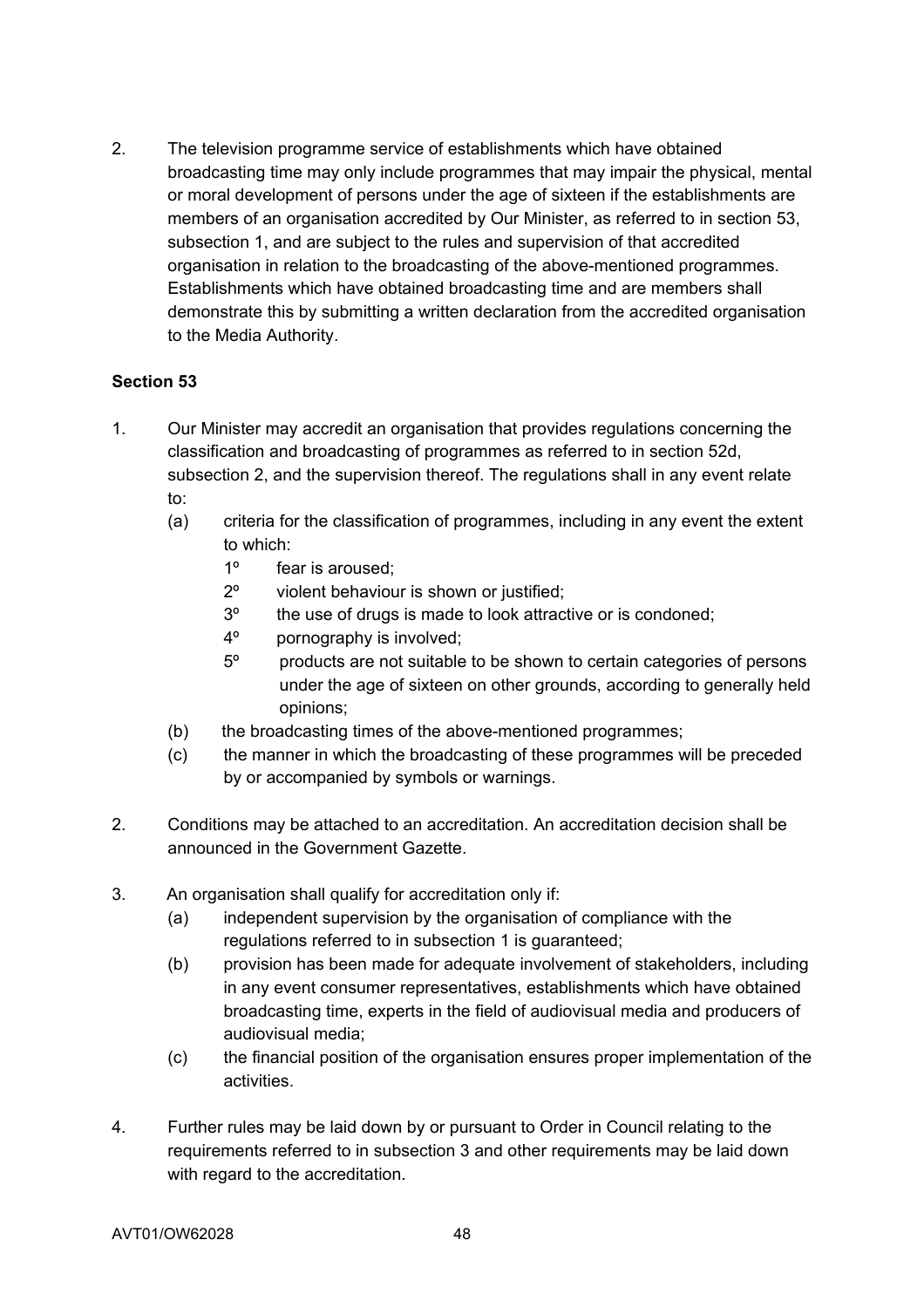- 5. Our Minister shall withdraw an accreditation if the organisation no longer complies with the requirements laid down by or pursuant to subsection 1 or 3. Our Minister may also withdraw an accreditation if the organisation fails to satisfy the conditions referred to in subsection 2 or the further and other requirements referred to in subsection 4. Decisions to revoke an accreditation shall be announced in the Government Gazette.
- 6. By Order in Council subsections 1 to 4 and section 52d, subsection 2 may be rendered inoperable and rules may be laid down concerning the broadcasting of programmes as referred to in section 52d, subsection 2, in so far as this is necessary for the proper and timely implementation of article 22 of the European Directive.
- 7. After an Order in Council issued pursuant to subsection 6 has been published in the Bulletin of Acts and Decrees, a Bill regulating the issue in question shall be submitted to the States General as soon as possible. If the Bill is passed, the Order in Council shall be withdrawn on the date on which the said Act enters into force.
- 8. The recommendation for an Order in Council to be issued pursuant to subsection 6 shall be made no less than four weeks after the draft has been submitted to both Houses of the States General.

## **Section 53a**

An establishment which has obtained broadcasting time shall not include any films in its programme service outside the periods agreed with the parties entitled.

- 1. At least fifty per cent of the total broadcasting time on each television programme service network of broadcasting establishments which have obtained national broadcasting time shall be devoted to programmes which may be qualified as European works within the meaning of article 6 of the European Directive.
- 2. At least twenty-five per cent of the total broadcasting time of broadcasting establishments which have obtained national broadcasting time shall be devoted to programmes of the kind referred to in subsection 1 which may be considered independent works. At least seventeen and a half per cent of the total broadcasting time on each television programme service network shall be devoted to programmes as referred to in the previous sentence. Programmes shall be considered independent works if they have not been produced by:
	- (a) an establishment which has obtained national broadcasting time, or another establishment which provides a programme service;
	- (b) a legal person in which an establishment which provides a programme service holds either directly or through one or more of its subsidiaries an interest of at least twenty-five per cent;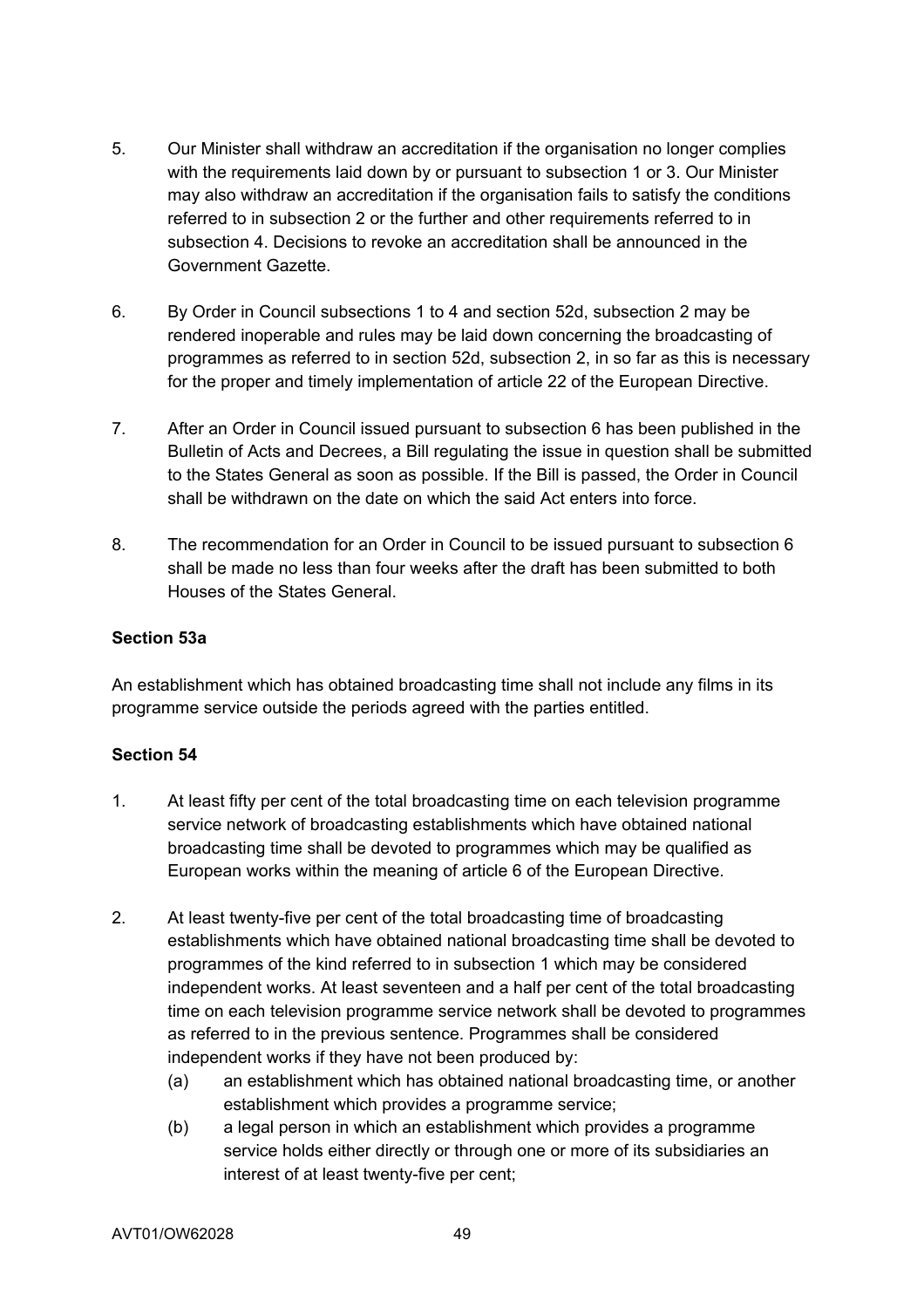- (c) a legal person in which two or more establishments which provide a programme service hold either directly or through one or more of their respective subsidiaries a joint interest of more than fifty per cent; or
- (d) a company in which an establishment which provides a programme service, or one or more of its subsidiaries, is as a partner fully liable towards the company's creditors for its debts.
- 3. Further rules may be laid down by Order in Council concerning the application of subsection 2 and rules may be laid down on the basis of which, in cases other than those referred to in subsection 2 (a to d), programmes shall be considered independent works.
- 4. For the purposes of this section, the following television programmes shall be disregarded:
	- (a) programmes consisting of news;
	- (b) programmes relating to sport;
	- (c) programmes which have the character of a game, with the exception of programmes of a cultural or educational nature which also have the character of a game;
	- (e) the nationally broadcast teletext programme service.
- 5. This section shall not apply to the broadcasting time of the Radio and Television Advertising Foundation, government agencies, religious and other spiritual organisations and political parties.
- 6. Establishments which have obtained regional broadcasting time shall devote at least fifty per cent of their broadcasting time to programmes which may be considered European works within the meaning of article 6 of the European Directive. Establishments which have obtained regional broadcasting time shall devote at least ten per cent of their broadcasting time to programmes as referred to in the previous sentence which may be considered independent works. Subsection 2, third sentence and (a) to (d), and subsections 3 to 5 shall apply *mutatis mutandis*.
- 7. Subject to the coordination regulation referred to in section 19a, subsection 1 (f), the board of directors shall ensure that the use of the broadcasting time satisfies the provisions laid down by or pursuant to subsections 1 to 5.

#### **Section 54a**

- 1. Establishments which have obtained broadcasting time shall devote at least fifty per cent of their television broadcasting time to programmes originally produced in the Dutch or Frisian language.
- 2. Subsection 1 shall not apply to the Radio and Television Advertising Foundation, government agencies, religious or other spiritual organisations and political parties.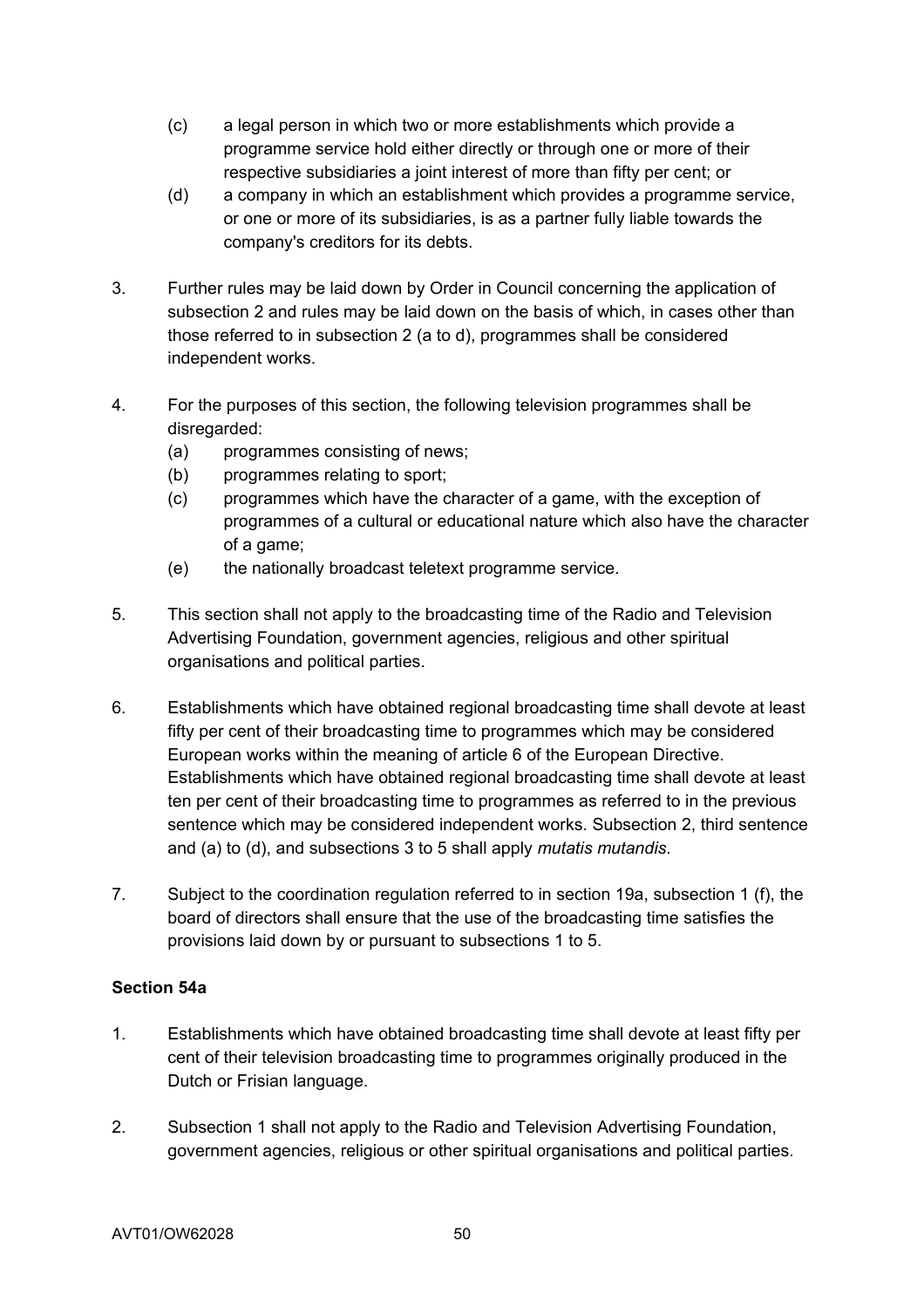- 3. It may be laid down by Order in Council what percentage of the total broadcasting time of broadcasting establishments which have obtained national broadcasting time, with the exception of the Radio and Television Advertising Foundation, should consist of programmes as referred to in subsection 1, which are provided with subtitles for people who are hard of hearing.
- 4. Subject to the coordination regulation referred to in section 19a, subsection 1 (f), the board of directors shall ensure that the broadcasting time is used in accordance with the provisions laid down by or pursuant to subsection 3.

### PART 2. OTHER RIGHTS AND OBLIGATIONS

### **Section 55**

- 1. Without prejudice to the provisions of sections 26, 43a, 52 and 52b, establishments which have obtained broadcasting time shall not use any of their activities in the service of realising profits for third parties. If so requested, they shall prove this is the case to the satisfaction of the Media Authority.
- 2. If an establishment intends to enter into an agreement with an employee, a member of the board of the establishment or someone who shares a home with such a person, or with a legal person in which one or more of said persons have a (joint) financial interest of at least ten per cent or have rights to bonus distribution or a share in the profit, and the said agreement does not relate to the relationship between that establishment and the person in question in his or her capacity as an employee or a member of the board, the establishment shall report this in writing to the Media Authority and submit the draft agreement. Agreements of this kind shall be concluded in writing.
- 3. In the case of the educational broadcasting establishment, government agencies, religious or other spiritual organisations and political parties, the provisions of the preceding subsections shall apply exclusively to those of their activities which are related to the provision of their radio and television programmes.

#### **Section 55a**

1. Without prejudice to section 48, an establishment which has obtained national broadcasting time shall only be permitted to enter into agreements with broadcasting establishments, or with legal persons or companies belonging to the same group as the said establishments, if the establishment in question has made its intention to enter into such an agreement known in writing and has submitted the draft of the relevant agreement to the board of directors of the Foundation, and the board of directors of the Foundation has not stated within a period of two months that the relevant agreement conflicts with the common interests of national broadcasting. Agreements of this kind shall be concluded in writing.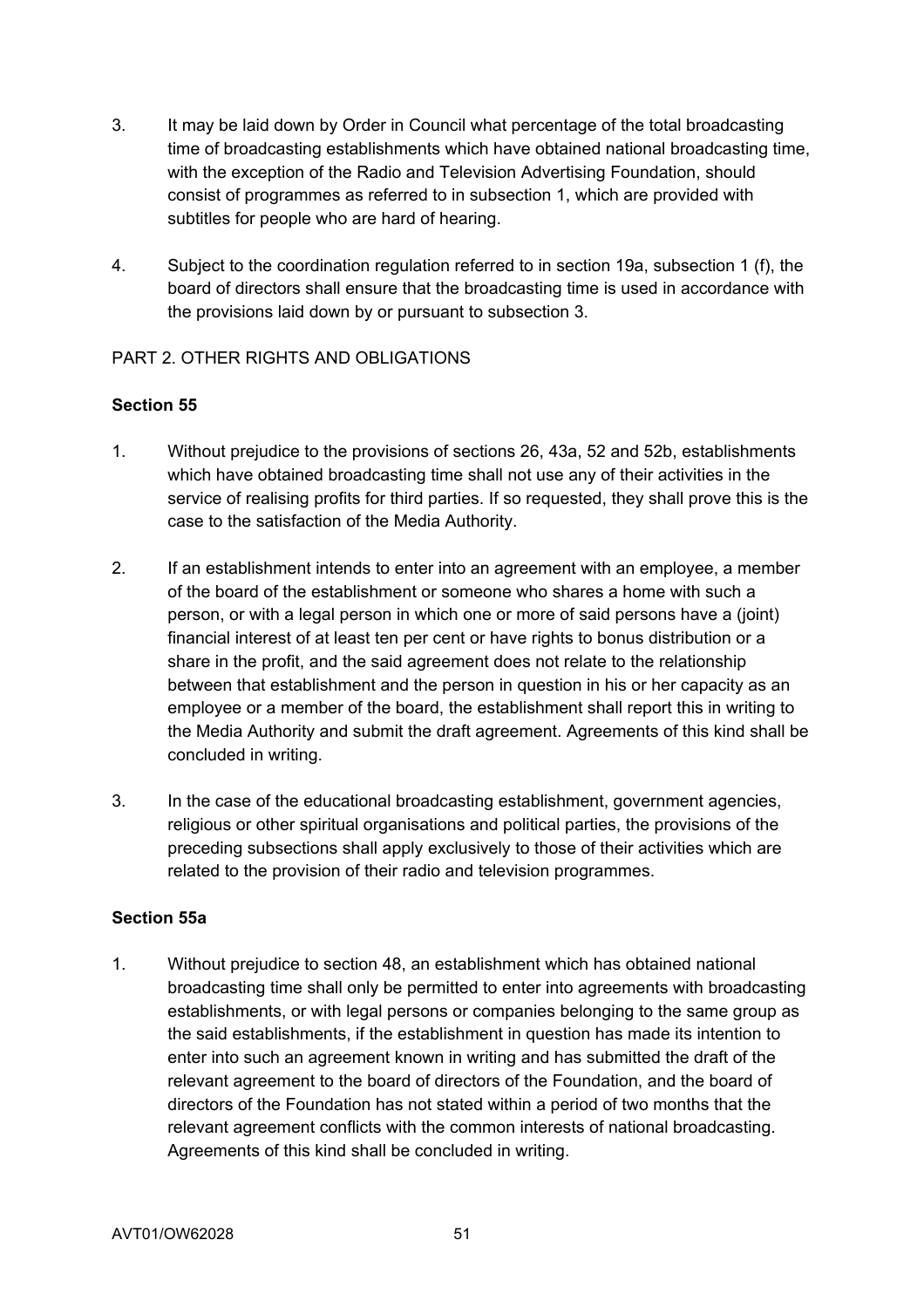- 2. Subsection 1 shall not apply to agreements concluded with establishments which have obtained domestic broadcasting time.
- 3. In the case of the educational broadcasting establishment, government agencies, religious or other spiritual organisations and political parties, subsection 1 shall apply exclusively to agreements concerning those of their activities which are related to the provision of their radio and television programmes.

### **Section 55b**

- 1. An establishment which has obtained national broadcasting time shall be permitted to perform activities as referred to in section 13c, subsection 3 only if it has notified the board of directors in writing of its intention to do so, and the board of directors has not informed it within two months that the performance of the activities in question is in conflict with the common interests of national broadcasting.
- 2. Section 57a, subsection 1 shall apply *mutatis mutandis* to the performance of activities as referred to in section 13c, subsection 3. Further rules shall be laid down by Order in Council concerning the performance of activities as referred to in section 13c, subsection 3.
- 3. This section shall not apply to government agencies, religious and other spiritual organisations and political parties.

- 1. An establishment which has obtained broadcasting time shall ensure that none of its board members, none of its employees - except with the consent of the board - and no other persons or legal persons with which the establishment has concluded an agreement with a view to the provision of its programme service shall stipulate or accept for themselves, for other persons or for legal persons any benefits measurable in cash which are directly or indirectly connected with the relevant party's activities for that establishment.
- 2. The establishment shall grant the consent referred to in subsection 1 only if the person in question can establish satisfactorily that the benefit in question is not intended as remuneration for that person offering or creating opportunities for third parties to realise a profit or making the radio or television programme service available for advertising purposes in the context of his or her performance of work for the establishment.
- 3. In the case of persons employed by a person or legal person that has entered into an agreement as referred to in subsection 1 with an establishment which has obtained broadcasting time, the person or legal person shall not be regarded as a third party as regards those employed persons.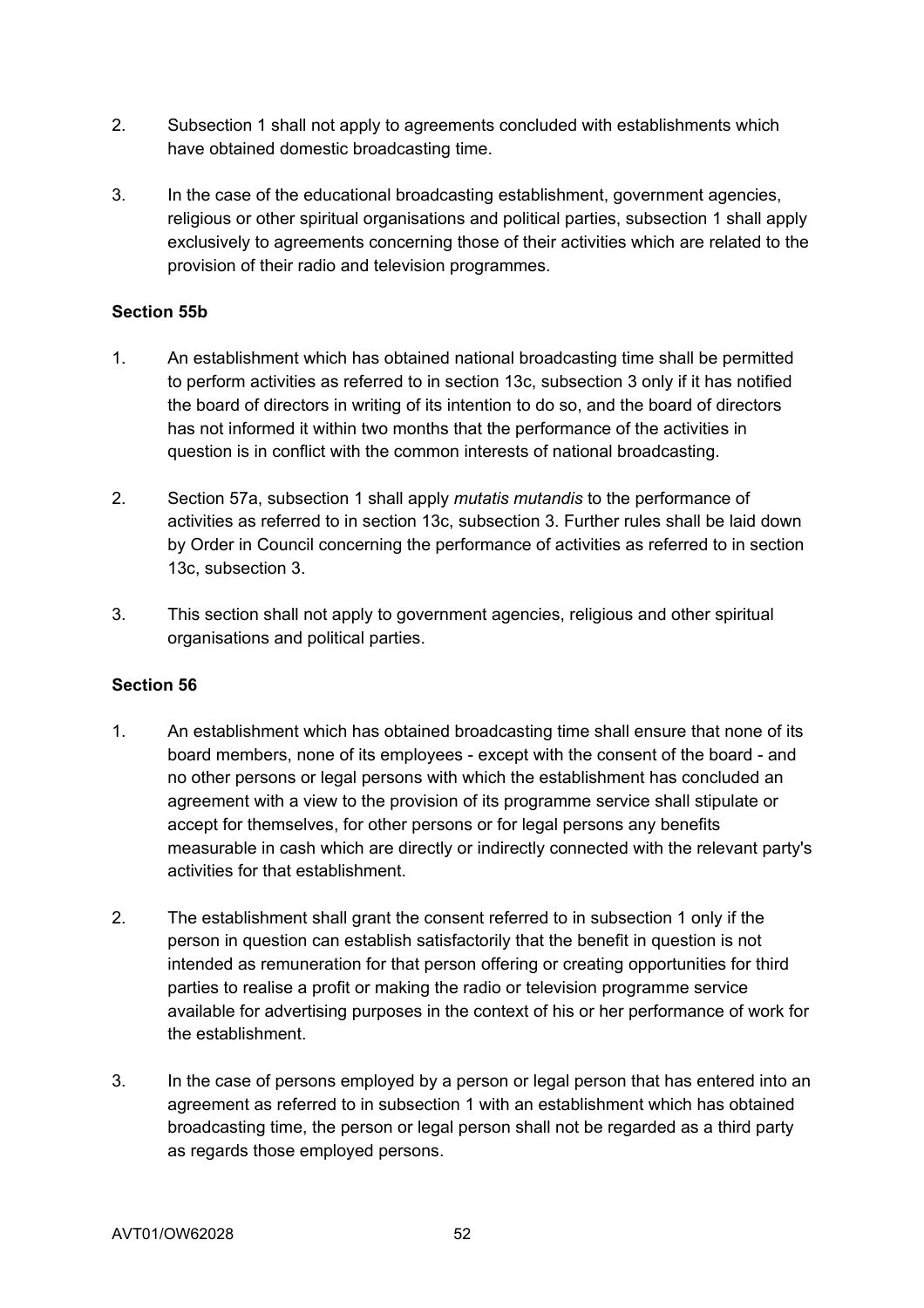### **Section 56a**

- 1. Without prejudice to section 52a, subsections 1 and 3, establishments which have obtained broadcasting time may only stipulate or accept sponsorship contributions directly from the sponsor and by means of a written agreement.
- 2. Establishments which have obtained national broadcasting time shall send a copy of any agreement as referred to in subsection 1 to the board of directors within one week of its conclusion and, in any event, before the planned transmission date of the programme to which the agreement relates.
- 3. If the board of directors considers that such an agreement conflicts with the common interests of national broadcasting, and the establishment which has submitted the agreement is informed in writing of this finding by the board of directors within two weeks of it having received a copy of the agreement and, in any event, before the planned transmission date of the programme to which the agreement relates, the establishment in question shall not include the relevant programme in its programme service unless the agreement is dissolved or amended.
- 4. If such an agreement is amended, the provisions of subsections 2 and 3 shall apply *mutatis mutandis*.
- 5. Establishments which have obtained broadcasting time shall not stipulate or accept any sponsorship contributions from persons, companies or organisations:
	- (a) whose main activities include the manufacture or sale of cigarettes or other tobacco products; or
	- (b) that use names, trademarks, logos or brand images which are also used by persons, companies or organisations as referred to at (a) or which bear such a strong resemblance to the said names, trademarks, logos or brand images as to make it reasonable to expect that the public will get the impression that the name, trade mark, logo or brand image in question is also that of a person, company or organisation as referred to at (a).
- 6. If a sponsored programme has been purchased abroad and has already been broadcast as a programme service to a foreign audience, this section shall apply only in so far as the sponsorship money has been furnished to facilitate the purchase of that programme by the establishment which has obtained broadcasting time.

#### **Section 57**

1. All the activities and work of an establishment which has obtained broadcasting time that are not directly connected or related to the establishment's performance of the tasks referred to in section 13c, subsection 1 shall be qualified as sideline activities, with the exception of the broadcasting association's activities as an association.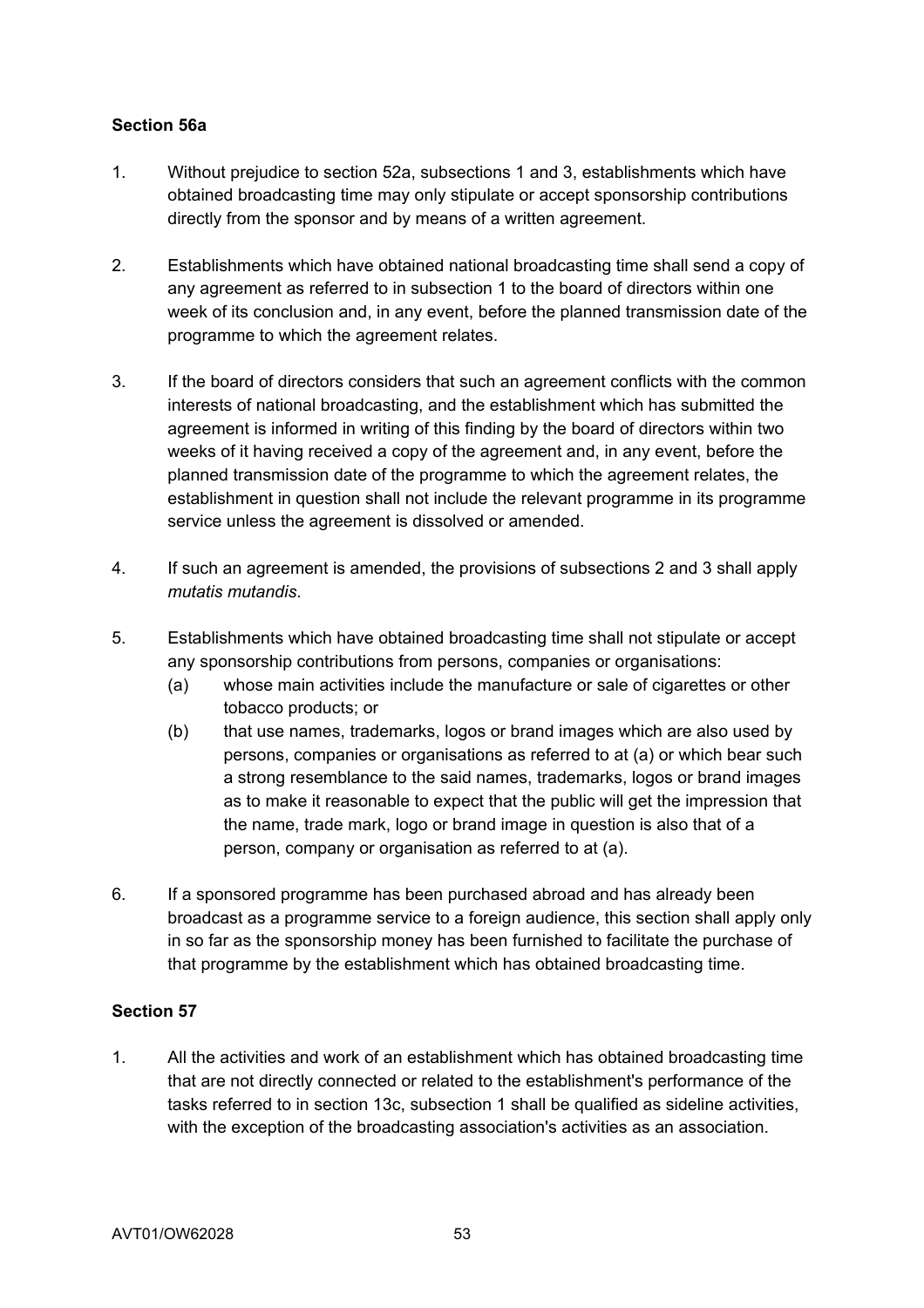2. The holding of a direct or indirect interest in a legal person which performs any such sideline activities shall also be treated as the performance of sideline activities.

## **Section 57a**

- 1. Establishments which have obtained broadcasting time shall only be permitted to perform sideline activities if:
	- (a) the performance of the sideline activity does not or cannot have a detrimental effect on its performance of the tasks referred to in section 13c, with the exception of the activities referred to in section 13c, subsection 3;
	- (b) the sideline activity is connected with or supports the tasks referred to in section 13c, with the exception of the activities referred to in section 13c, subsection 3; and
	- (c) performance of the sideline activity does not or cannot lead to unfair competition in relation to other parties offering the same or comparable goods or services.
- 2. Additional requirements may be attached by Order in Council to the performance of sideline activities referred to in subsection 1.

## **Section 57b** (Repealed)

### **Section 57c**

- 1. All the income of an establishment which has obtained broadcasting time, including its income from sideline activities and from its capital, shall be used for the provision of the programme service for which it has obtained broadcasting time.
- 2. Notwithstanding the provisions of subsection 1, income generated by the listings magazines published by broadcasting associations may be used, up to a maximum percentage which shall be laid down by Order in Council, for their activities as associations.

#### **Section 57d**

Sections 57, 57a and 57c shall not apply to government agencies, religious or other spiritual organisations and political parties.

- 1. The establishments which have obtained national broadcasting time shall furnish the Foundation with the requisite information about their forthcoming programmes for inclusion in the listings magazines.
- 2. The establishments referred to in subsection 1 shall allow the Foundation to furnish the information referred to in subsection 1 for reproduction and publication by the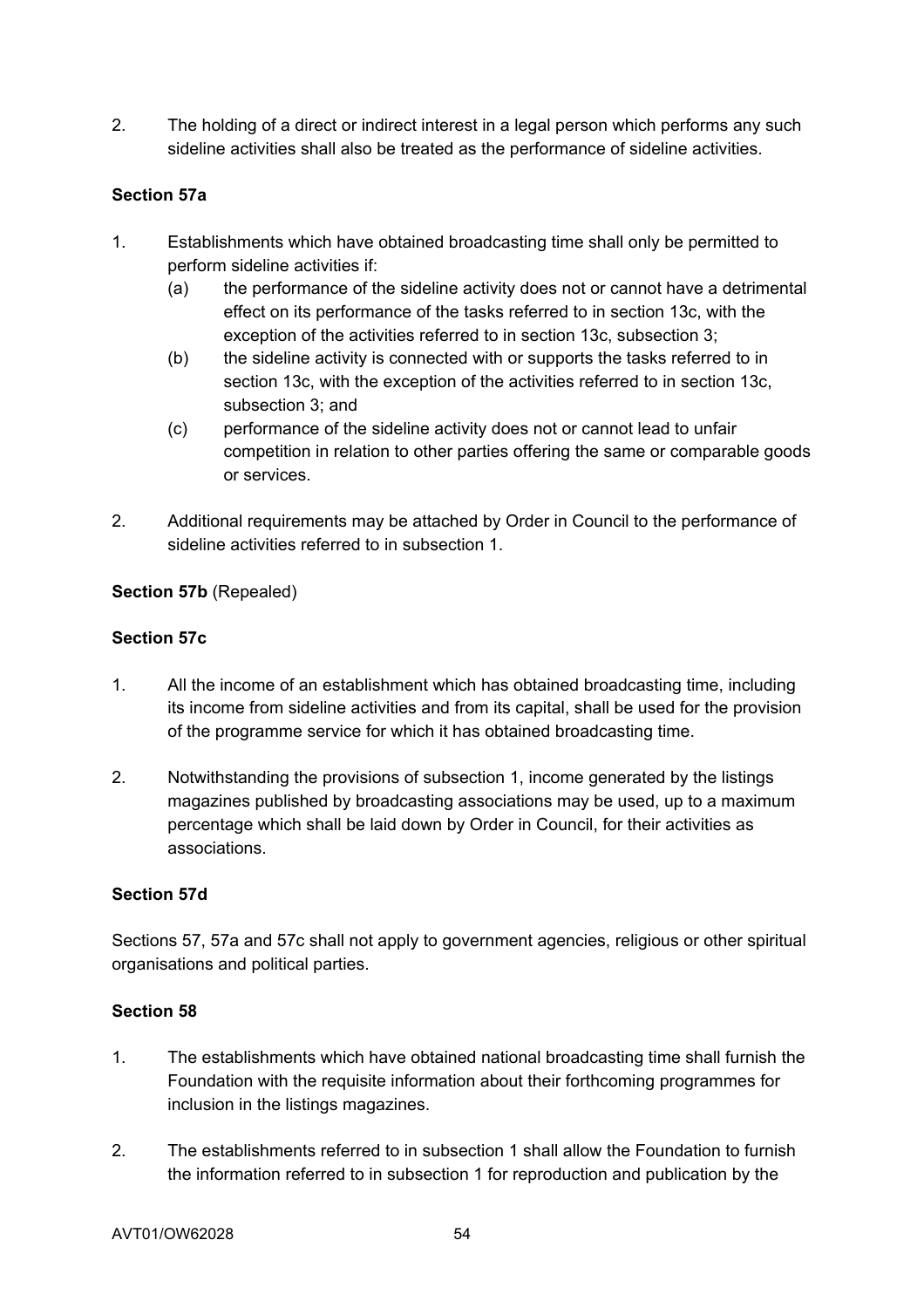broadcasting associations as well as by other parties which have concluded an agreement to this effect with the Foundation.

## **Section 59**

For civil liability purposes, unless the relevant establishment which has obtained broadcasting time has given its consent, the reproduction or publication of programme service listings or other statements about forthcoming programmes other than in accordance with the provisions of section 58 shall constitute an infringement of copyright in any written document containing details of forthcoming programmes produced by or for broadcasting associations, the Foundation or any other establishment which has obtained national broadcasting time, unless it can be proved that the information in those listings or other statements has not been taken directly or indirectly from a written document as referred to in this section.

**Section 60** (Repealed)

**Section 61** (Repealed)

### **Section 61a**

The Radio and Television Advertising Foundation shall ensure that it is covered by the Advertising Code or some other comparable scheme established by the Advertising Code Foundation and, in that context, that it is subject to the supervision of the Advertising Code Foundation. The Radio and Television Advertising Foundation shall be required to prove that this is the case by submitting a written statement from the Advertising Code Foundation to the Media Authority.

#### **Section 62** (Repealed)

#### **Section 63**

Rules may be laid down by Order in Council governing the way in which establishments which have obtained national broadcasting time are to offer their programme service to the Company for transmission purposes.

- 1. Broadcasting associations which have obtained national broadcasting time:
	- (a) shall charge their members a minimum annual fee of NLG 10;
	- (b) shall not furnish their members with any benefits which can be measured in cash, without the consent of the Media Authority;
	- (c) shall prove to the satisfaction of the Media Authority that their members can exert influence on the policy of the said associations in a democratically acceptable way;
	- (d) shall, after consultation with those of their employees charged with the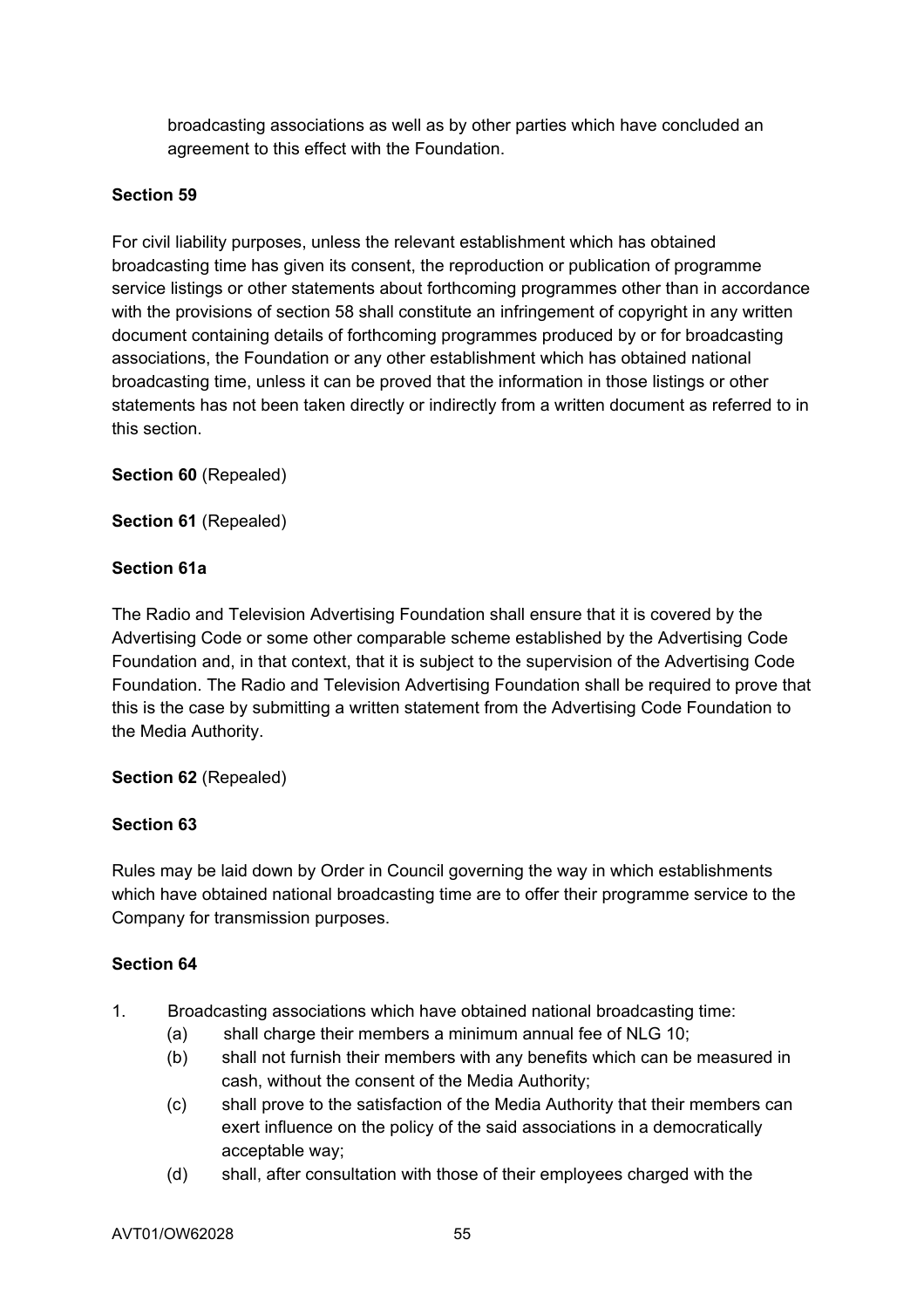editorial aspect of programme services, draw up a programme service constitution in which the journalistic rights and obligations of said employees are regulated.

- 2. The fee referred to in subsection 1 (a) may be adjusted by Order in Council in line with developments in the domestic consumer price index as established by Statistics Netherlands (*Centraal Bureau voor de Statistiek*).
- 3. The provision of a listings magazine shall not be included in the fee referred to in subsection 1 (a).
- 4. The opening of subsection 1 and the wording under (d) shall apply *mutatis mutandis* to the Programme Service Foundation, the Foundation and the educational broadcasting establishments which have obtained broadcasting time.

### **Section 64a**

- 1. Establishments which have obtained local or regional broadcasting time shall not be permitted to broadcast their programme service or have it broadcast outside the municipality or the province for which it is intended, unless the task of guaranteeing reception of the programme service by the general public in the municipality or province for which it is intended renders this unavoidable.
- 2. In special cases, as well as in the case of programme services of a cultural nature, programme services aimed at ethnic or cultural minorities and educational programme services, in so far as these programme services may be of interest to the public in other municipalities or provinces, the Media Authority may grant an establishment which has obtained local or regional broadcasting time an exemption from the prohibition laid down in subsection 1.
- 3. The prohibition laid down in subsection 1 shall not apply if a programme service is transmitted by means of a number of linked broadcasting networks which in fact operate as one single broadcasting network.

#### **Section 64b**

- 1. Without prejudice to section 64, subsection 1 (d), establishments which have obtained broadcasting time shall draw up a programme service statute which must in any event safeguard the editorial independence of those of their employees charged with the editorial aspects of the programmes against interference by sponsors.
- 2. This section shall not apply to government agencies, religious or other spiritual organisations and political parties.

#### **Section 64c**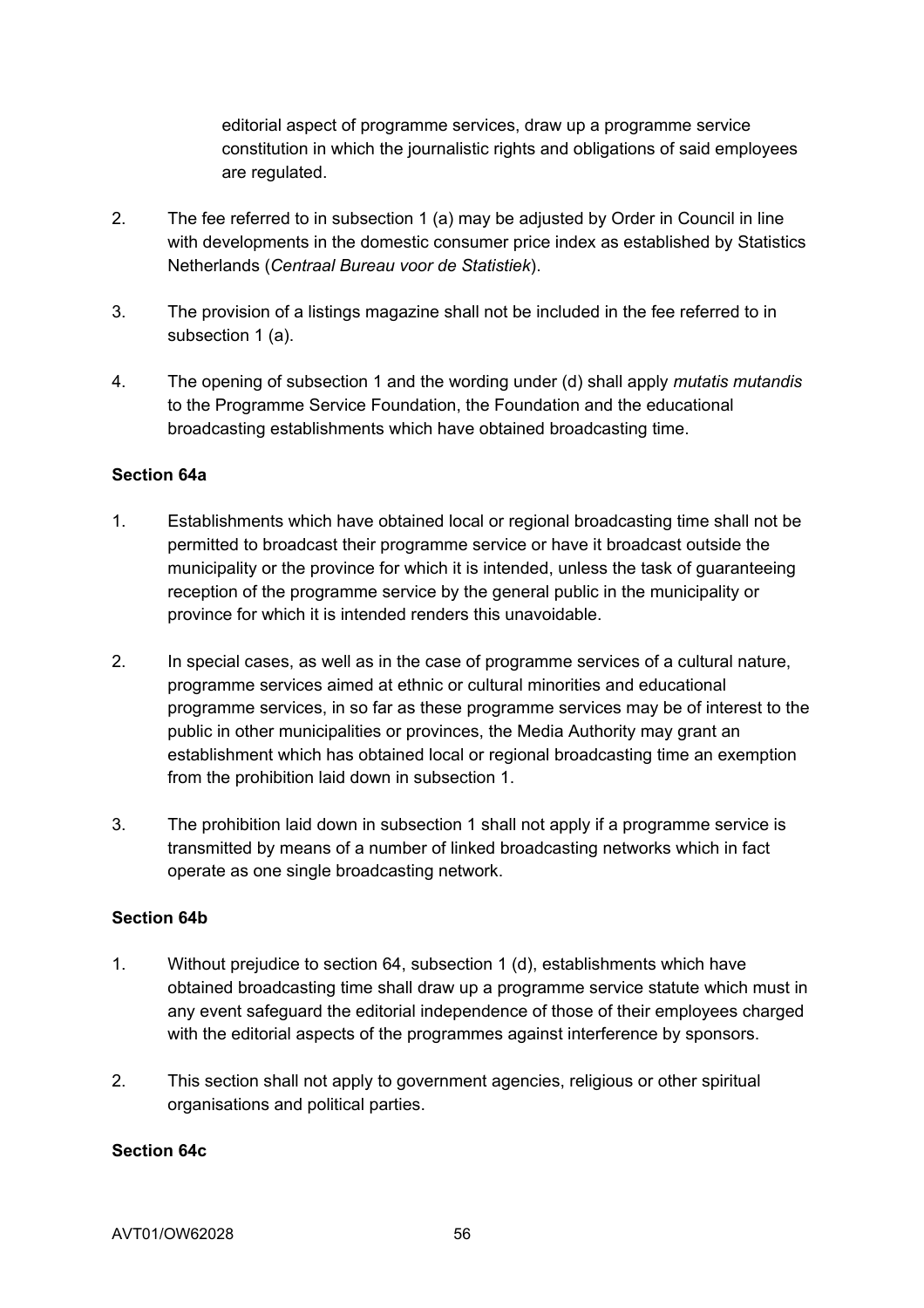- 1. Establishments which have obtained broadcasting time shall furnish the Media Authority with an annual report in writing detailing their income from sponsorship contributions, the sponsored programmes and the capacity of the sponsors, specified according to the programmes.
- 2. The Media Authority may lay down further rules regarding the contents of the report, the period in which it must be submitted, and the period to be covered by the report.

## **Title 6. Transmission by means of broadcasting networks**

### **Section 65**

The Media Authority may, in special circumstances and for special purposes, grant an establishment which has obtained broadcasting time temporary permission to have its programme service for general broadcasting purposes transmitted by means of a broadcasting network. The Media Authority may attach conditions to such permission. The Media Authority may issue binding instructions in the event that the broadcasting network provider and the establishment in question fail to reach agreement about the days and hours when the programme service is to be transmitted.

### **Section 66**

- 1. In the case of establishments which qualify for the allocation of local broadcasting time, the Media Authority may, at the request of any such establishment, and instead of or in addition to allocating broadcasting time, grant permission to provide a local programme service to be transmitted by means of a local broadcasting network.
- 2. The provisions regarding the allocation of local broadcasting time shall apply *mutatis mutandis*, on the understanding that the Media Authority shall not designate the days and hours when the programme service is to be transmitted. The Media Authority may issue binding instructions in the event that the broadcasting network provider and the establishment in question fail to reach agreement about the days and hours when the programme service is to be transmitted.

- 1. In the case of establishments which qualify for the allocation of regional broadcasting time, the Media Authority may, at the request of any such establishment, and instead of or in addition to allocating broadcasting time, grant permission to provide a regional programme service to be transmitted by means of the broadcasting networks in the province in question.
- 2. The provisions regarding the allocation of regional broadcasting time shall apply *mutatis mutandis*, on the understanding that the Media Authority shall not designate the days and hours when the programme service is to be transmitted. The Media Authority may issue binding instructions in the event that the broadcasting network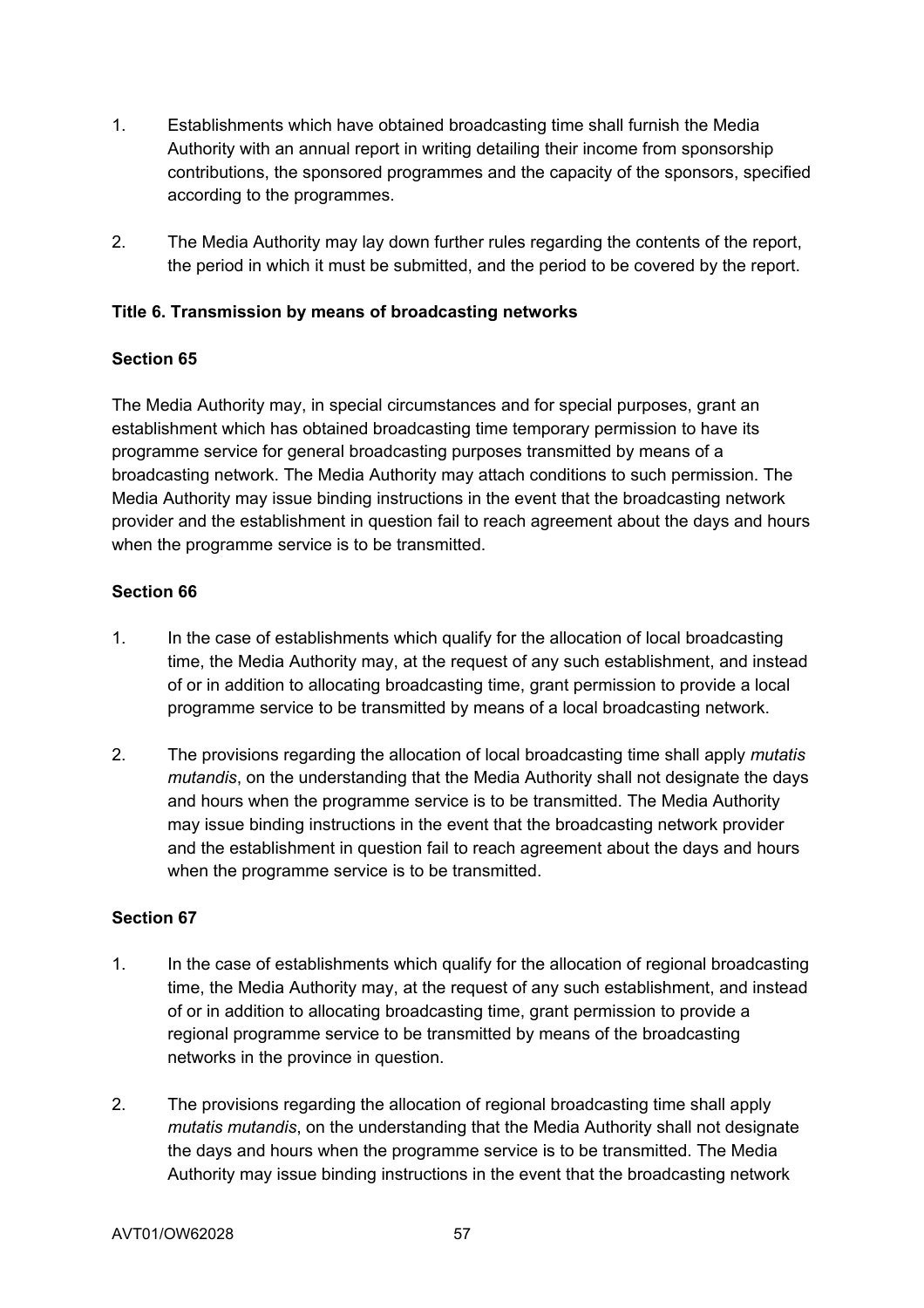provider and the establishment in question fail to reach agreement about the days and hours when the programme service is to be transmitted.

3. Further rules regarding the days and hours when a programme service as referred to in subsection 1 may be transmitted shall be laid down by Order in Council. These rules shall relate exclusively to television programme services.

### **Section 68**

- 1. The Media Authority may, if so requested by the establishment in question, grant a local broadcasting establishment which has obtained broadcasting time permission to provide another programme service, in addition to the programme service referred to in section 51f, to be transmitted by means of a local broadcasting network.
- 2. The permission referred to in the preceding subsection may only be granted if:
	- (a) the programme service is transmitted on a channel other than the one used to transmit the programme service referred to in section 51f;
	- (b) the programme service is produced by a local broadcasting establishment which has obtained broadcasting time or by some other non-profit establishment;
	- (c) in addition to the other programmes referred to in section 43a, at least seventy-five per cent of the programme service consists of programmes of a cultural nature and for the rest - at least ten per cent - of programmes of a cultural nature that have particular relevance to the municipality in question; and
	- (d) the application is accompanied by an advisory opinion from the Council for Culture which shows that, in the opinion of the Council for Culture, the programme service will add significantly to the diversity of the available range of high-quality programmes of a cultural nature in the Netherlands.
- 3. The permission referred to in subsection 1 shall be granted for a period of five years and shall lapse if and when the local broadcasting establishment no longer has broadcasting time.

**Section 69** (Repealed)

**Section 70** (Repealed)

**Section 70a** (Repealed)

**Section 71** (Repealed)

## **CHAPTER IV. COMMERCIAL BROADCASTING**

*§1. Permissions required for commercial broadcasting*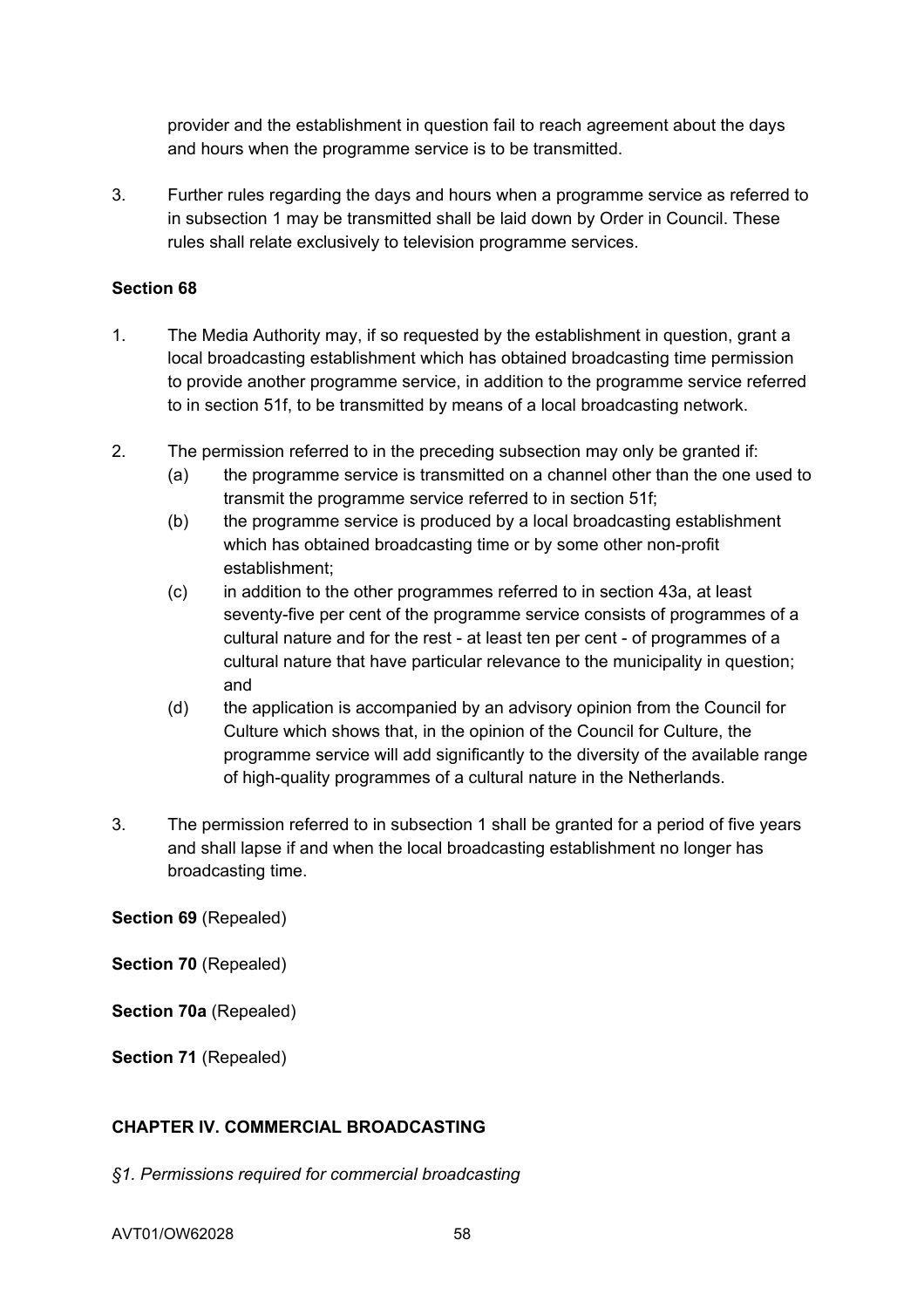## **Section 71a**

- 1. Without prejudice to the provisions laid down by or pursuant to the Telecommunications Act, a commercial broadcasting establishment may only broadcast or commission the broadcasting of a programme service provided by it, if it has obtained permission to do so from the Media Authority. This permission shall be required for each such programme service. It shall be specified in the permission itself whether a programme service for general broadcasting purposes or for special broadcasting purposes is concerned.
- 2. Rules governing the way in which applications for the granting of such permission are to be submitted and the period in which decisions on such applications are to be taken shall be laid down by Order in Council.
- 3. If permission to broadcast or commission the broadcasting of a television programme service has been granted, the commercial broadcasting establishment in question shall also be entitled to:
	- (a) transmit or have a test pattern transmitted;
	- (b) transmit or have a teletext programme service transmitted on the same frequency space or the same channel and at the same time as the aforesaid television programme service or test pattern.
- 4. The permission shall be granted for a period of five years.
- 5. The permission shall be nontransferable.

## **Section 71b**

Permission may only be refused if:

- (a) the data supplied by the commercial broadcasting establishment are inaccurate or incomplete;
- (b) there is a reasonable expectation that the commercial broadcasting establishment will not comply with the obligations laid down by or pursuant to this Act;
- (c) the commercial broadcasting establishment, or one or more of the legal persons or companies with which it forms a group, jointly or individually have a share of twentyfive per cent or more of the market for daily newspapers;
- (d) a legal person, or one or more of the legal persons or companies with which it forms a group, pursuant to an agreement with other holders of voting rights or otherwise, are jointly or individually in a position either:
	- 1º to exercise more than one third of the voting rights in the general meeting of shareholders of the applicant; or
	- 2º to appoint or dismiss more than one third of the applicant's directors or members of the supervisory board; or
- (e) the commercial broadcasting establishment, or one or more legal persons or companies with which it forms a group, jointly or individually have a share of more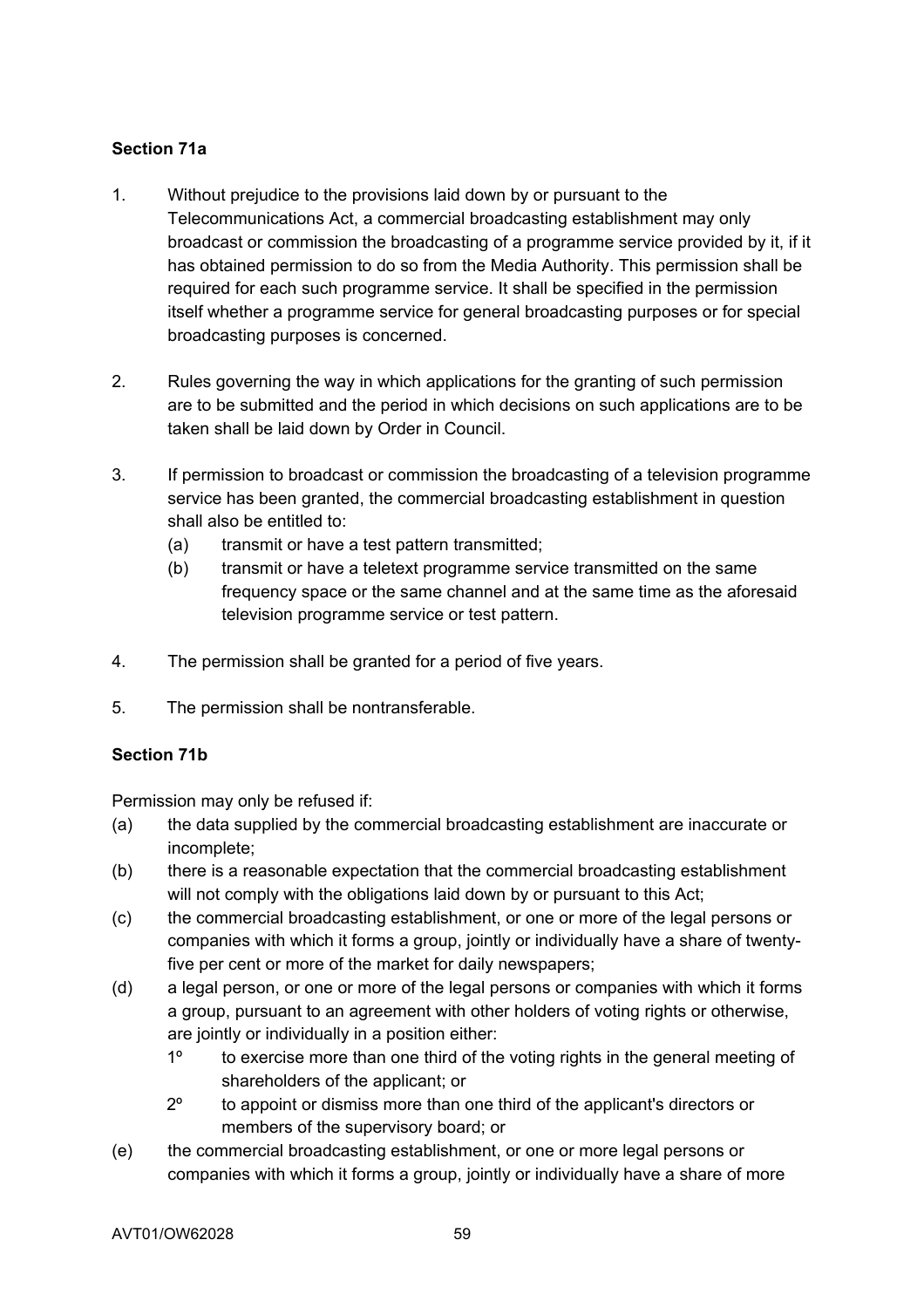than fifty per cent of the market for daily newspapers or non-daily newspapers in the area to be served by the programme service of the commercial broadcasting establishment in question, unless that same area is also served by a regional or local broadcasting establishment and this guarantees a plural and diverse news provision in that area.

### **Section 71c**

- 1. The Media Authority shall withdraw its permission if:
	- (a) so requested by the commercial broadcasting establishment in question;
	- (b) the commercial broadcasting establishment defaults on its payment obligations under section 71k;
	- (c) the commercial broadcasting establishment, or one or more of the legal persons or companies with which it forms a group, have had a joint or individual share of twenty-five per cent or more of the market for daily newspapers for a period of two consecutive years; or
	- (d) a legal person, or one or more legal persons or companies with which it forms a group, has a joint or individual share of twenty-five per cent or more of the market for daily newspapers and, pursuant to an agreement with other holders of voting rights or otherwise, jointly or individually:
		- 1º can either exercise more than one third of the voting rights in the general meeting of shareholders of the relevant commercial broadcasting establishment; or
		- 2º have it in their power to appoint or dismiss more than one third of the directors or the members of the supervisory board of the relevant commercial broadcasting establishment.
- 2. The Media Authority may withdraw its permission if:
	- (a) the data supplied by the commercial broadcasting establishment proves to be inaccurate; or
	- (b) the commercial broadcasting establishment otherwise fails to comply with the obligations laid down by or pursuant to this Act or section 5:20 of the General Administrative Law Act.

## **Section 71d**

- 1. The grounds for refusing permission referred to in section 71b (c, d and e) and the grounds for withdrawing permission defined in section 71c, subsection 1 (c and d) shall not apply if the application or permission relates to a programme service for special broadcasting purposes or a television programme service which, as regards visual content, is composed exclusively or almost exclusively of static images.
- 2. The Media Authority shall draw up rules defining the situations in which a television programme service shall be deemed to satisfy the requirement regarding it being composed exclusively or almost exclusively of static images.

## **Section 71e** (Repealed)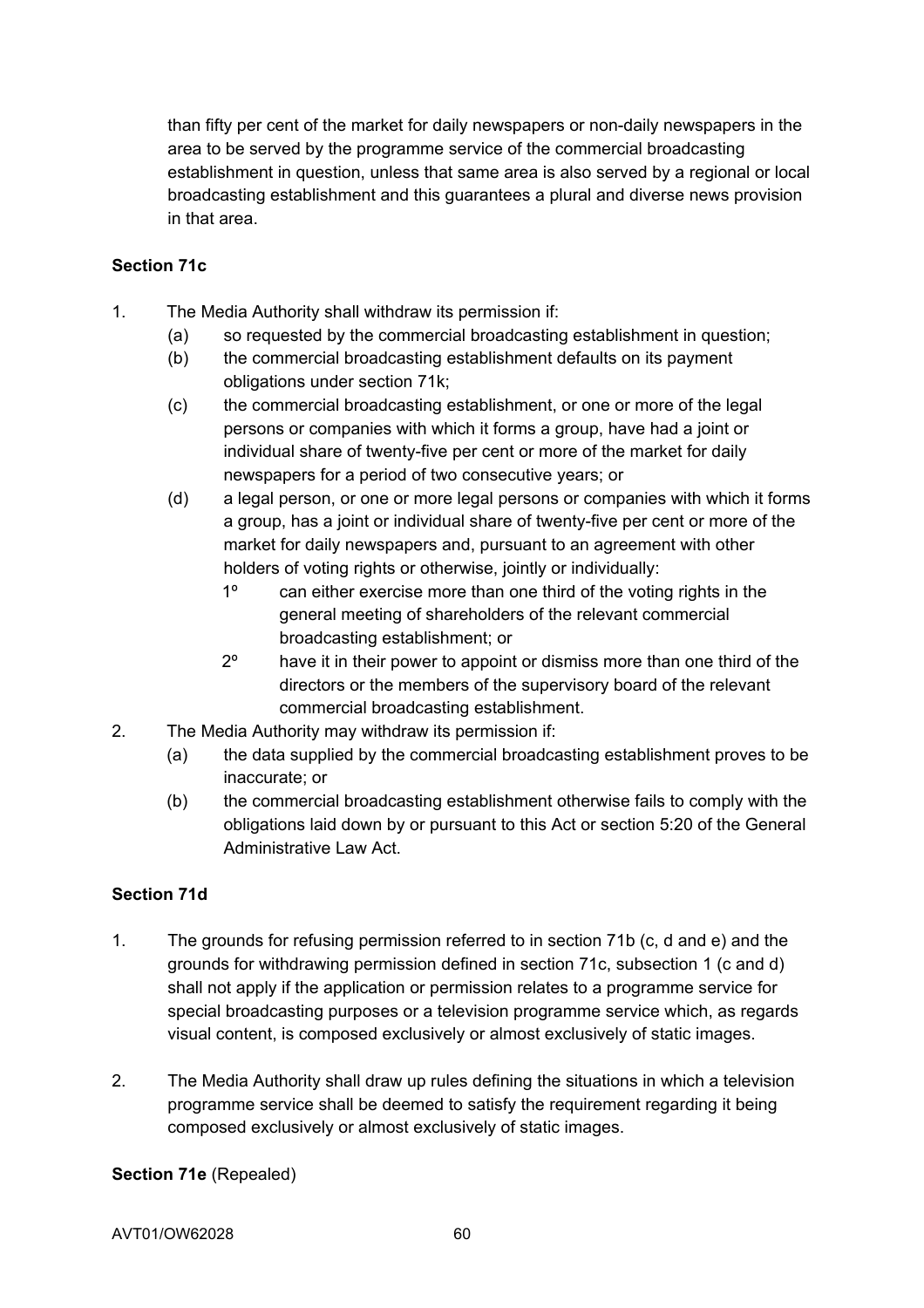## *§2. Other rights and obligations of commercial broadcasting establishments*

### **Section 71f**

Without prejudice to the provisions laid down in or pursuant to this Act, each commercial broadcasting establishment shall determine, and be responsible for, the form and contents of its programme service.

### **Section 71g**

- 1. Sections 52d, 53, 59 and 64, subsection 1 (d) shall apply *mutatis mutandis* to commercial broadcasting establishments and to the programme services they provide.
- 2. In the case of commercial broadcasting establishments, rules may be laid down by Order in Council in implementation of the European Directive. In this context, deviating rules may be issued as regards still to be defined categories of commercial broadcasting establishments, in so far as permitted under articles 9 and 20 of the European Directive. An Order in Council may also serve to lay down parallel rules for radio programme services.
- 3. The minimum percentage of programmes originally produced in the Dutch or Frisian languages to be included in the television programme service of a commercial broadcasting establishment shall be laid down by Order in Council, and the minimum percentage of the said programmes to be subtitled for people who are hard of hearing may also be laid down. If requested, the Media Authority may, in special cases and subject to certain conditions, set the percentages referred to in the previous sentence at a lower level for a specific commercial broadcasting establishment.

#### **Section 71h**

Each commercial broadcasting establishment shall be required to furnish the Media Authority with an annual statement of the total number of households in the Netherlands capable of receiving the programme service of that establishment on the reference date which shall be set by the Media Authority.

#### **Section 71i** (Repealed)

## **Section 71j**

A commercial broadcasting establishment shall not be permitted to broadcast or commission the broadcasting of a programme as referred to in section 51d, subsection 2, where the relevant rights to the programme in question must be acquired before it can be distributed in the Netherlands, if: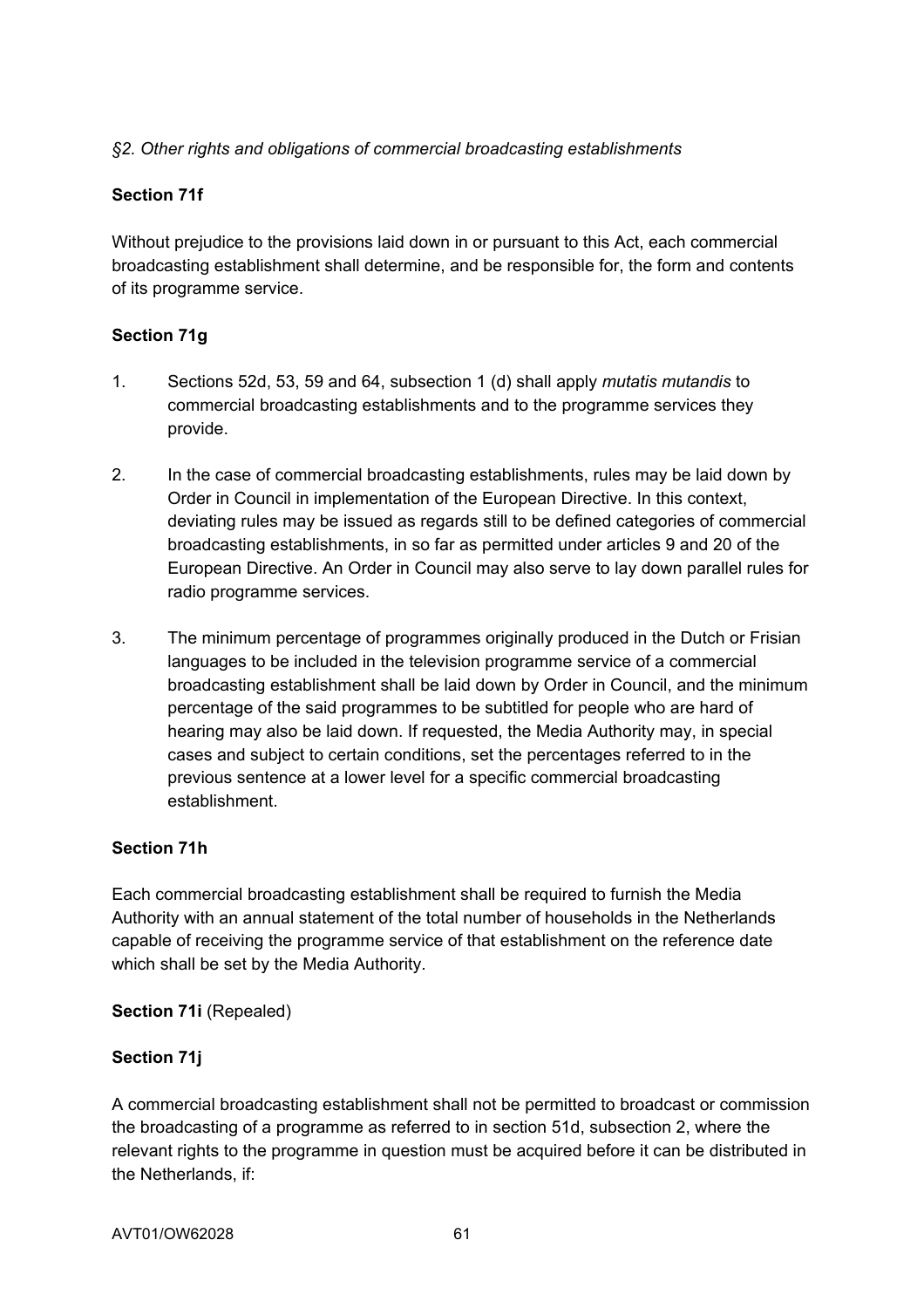- (a) the commercial broadcasting establishment has not informed the Foundation in a timely manner that it wishes to acquire the rights referred to in the opening sentence of this section to the exclusion of the establishments which have obtained national broadcasting time; or
- (b) within a reasonable time of having received the information referred to in (a), the Foundation has informed the commercial broadcasting establishment that the Foundation or another establishment which has obtained national broadcasting time wishes to include the said programme in its programme service.

### **Section 71k**

- 1. Commercial broadcasting establishments shall pay the Media Authority an annual fee to compensate the Media Authority for the costs incurred in connection with the Media Authority's supervisory responsibilities.
- 2. Arrangements regarding the level of this fee shall be laid down by Ministerial Order, in which a distinction shall be drawn between radio and television programmes and which shall in any event take into account the average length of the broadcasts and the number of households in the Netherlands which can receive the programme.
- 3. The commercial broadcasting establishments shall pay to the Media Authority on an annual basis the amount determined pursuant to the provisions of section 128. The Media Authority shall remit the relevant amount to Our Minister.
- 4. Rules regarding the advance payment of amounts which commercial broadcasting establishments are obliged to pay under the provisions of this Act may be laid down by Order in Council.

## **Section 71l** (Repealed)

## **Section 71m**

- 1. If a broadcasting association which has obtained an accreditation or provisional accreditation intends, after expiry of the period for which the accreditation or provisional accreditation was granted, to provide a programme service as a commercial broadcasting establishment or to acquire an interest in a commercial broadcasting establishment, it shall notify the Media Authority accordingly.
- 2. After the notification, the broadcasting association in question shall be allowed in the final year of the period for which the accreditation or provisional accreditation was granted to perform the activities required to ensure that it or the legal person in which it acquires an interest is able to provide a programme service as a commercial broadcasting establishment upon expiry of the period for which the accreditation or provisional accreditation was granted. If, as a result, the association no longer satisfies any of the requirements referred to in section 14, subsection 1, it shall still be regarded as a broadcasting association for the purposes of this Act.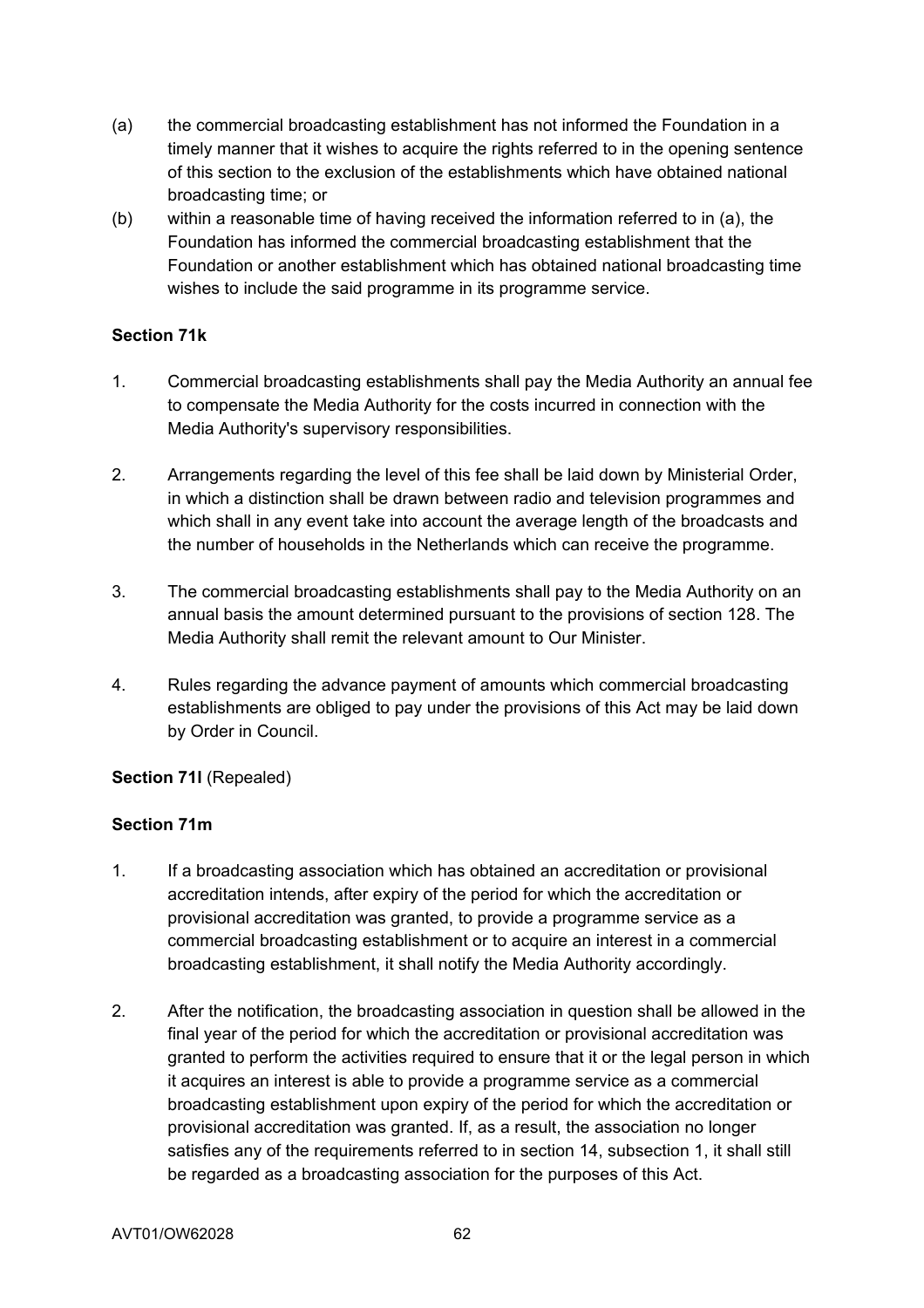# **CHAPTER IVA. EVENTS OF MAJOR IMPORTANCE FOR SOCIETY**

## **Section 72**

- 1. A list of events as referred to in article 3 bis of the European Directive shall be drawn up by Order in Council, which, if they are broadcast as part of a television programme, shall in any event be broadcast on an open network.
- 2. An event may be placed on the list referred to in subsection 1 if at least two of the following conditions are met:
	- (a) the event is of general interest to Dutch society;
	- (b) the event is of particular cultural importance;
	- (c) the event has traditionally been broadcast on an open network and achieved high ratings;
	- (d) a major international sporting event is involved in which the national team participates.
- 3. Further rules shall be laid down by Order in Council implementing the obligation referred to in subsection 1. They shall in any event include rules which determine whether the events referred to on the list, if they are broadcast as part of a television programme service, should in any event be broadcast on an open network via whole or partial live coverage or via whole or partial deferred coverage.

#### **Section 73**

- 1. An establishment which has obtained broadcasting time or a commercial broadcasting establishment shall exercise broadcasting rights relating to events mentioned in the list referred to in section 72, subsection 1, in accordance with the rules laid down pursuant to section 72.
- 2. An establishment which has obtained broadcasting time or a commercial broadcasting establishment shall exercise broadcasting rights acquired after 30 July 1997 in accordance with the rules laid down by other member states of the European Union subject to article 3 bis, paragraph 1 of the European Directive.

**Section 73a** (Repealed)

**Section 74** (Repealed)

**Section 75** (Repealed)

**Section 75a** (Repealed)

**Section 75b** (Repealed)

AVT01/OW62028 63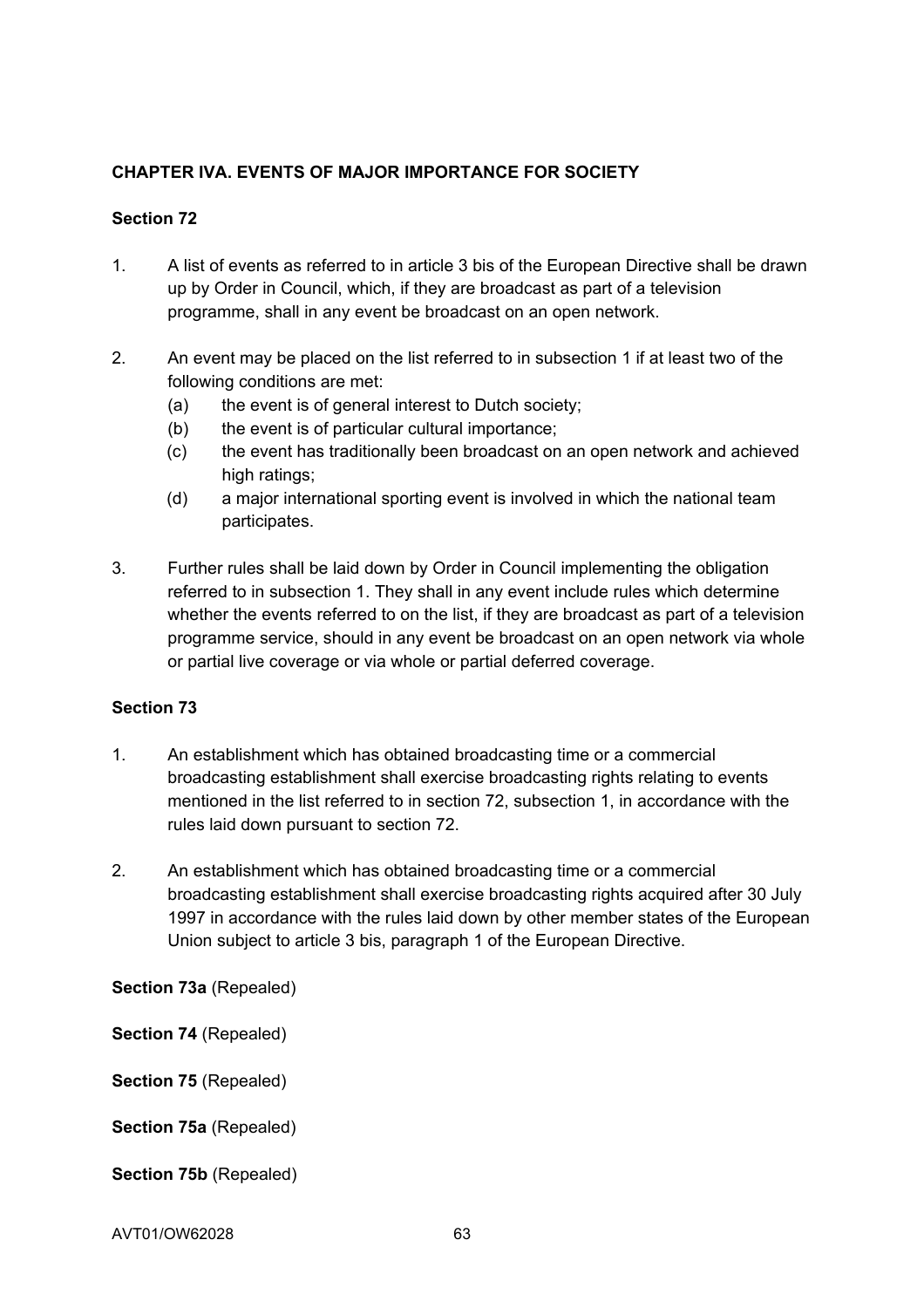# **CHAPTER V. RADIO NETHERLANDS (***Radio Nederland Wereldomroep***)**

## **Section 76**

- 1. The tasks of Radio Netherlands shall include:
	- (a) the implementation of the public broadcasting tasks referred to in section 13c, subsection 1 (c); and
	- (b) the recording or having recorded of programmes on image and sound carriers and making these recordings available to foreign broadcasting establishments for inclusion in their own programme services.
- 2. The provision of television programme services by Radio Netherlands shall take place in collaboration with the Foundation. For the purpose of the provision of radio programme services, collaboration shall take place between Radio Netherlands and the Foundation.
- 3. The provisions laid down by or pursuant to sections 52 to 53a, section 56a, subsections 1, 5 and 6, section 64, subsection 1, and section 64b, subsection 1, chapeau and (d), section 64b, subsection 1, and section 64c shall apply *mutatis mutandis* to Radio Netherlands and the programme services that it provides.
- 4. At least fifty per cent of the television programme service of Radio Netherlands shall consist of programmes that may be considered European works within the meaning of article 6 of the European Directive. At least ten per cent of the television programme service of Radio Netherlands shall consist of programmes as referred to in the previous sentence that may be considered independent works. Section 54, subsection 2, third sentence and (a) to (d), and subsections 3 and 4 shall apply *mutatis mutandis*.

## **Section 76a**

- 1. The programme services of Radio Netherlands shall be allowed to include programmes of the Radio and Television Advertising Foundation consisting of advertising messages supplied by third parties as well as filler items before, after and between them.
- 2. The provisions laid down by or pursuant to section 39b, 41a and 50, subsection 8 regarding the Radio and Television Advertising Foundation's broadcasting time, shall apply *mutatis mutandis* to the inclusion of the programmes referred to in the preceding subsection in the programme services of Radio Netherlands.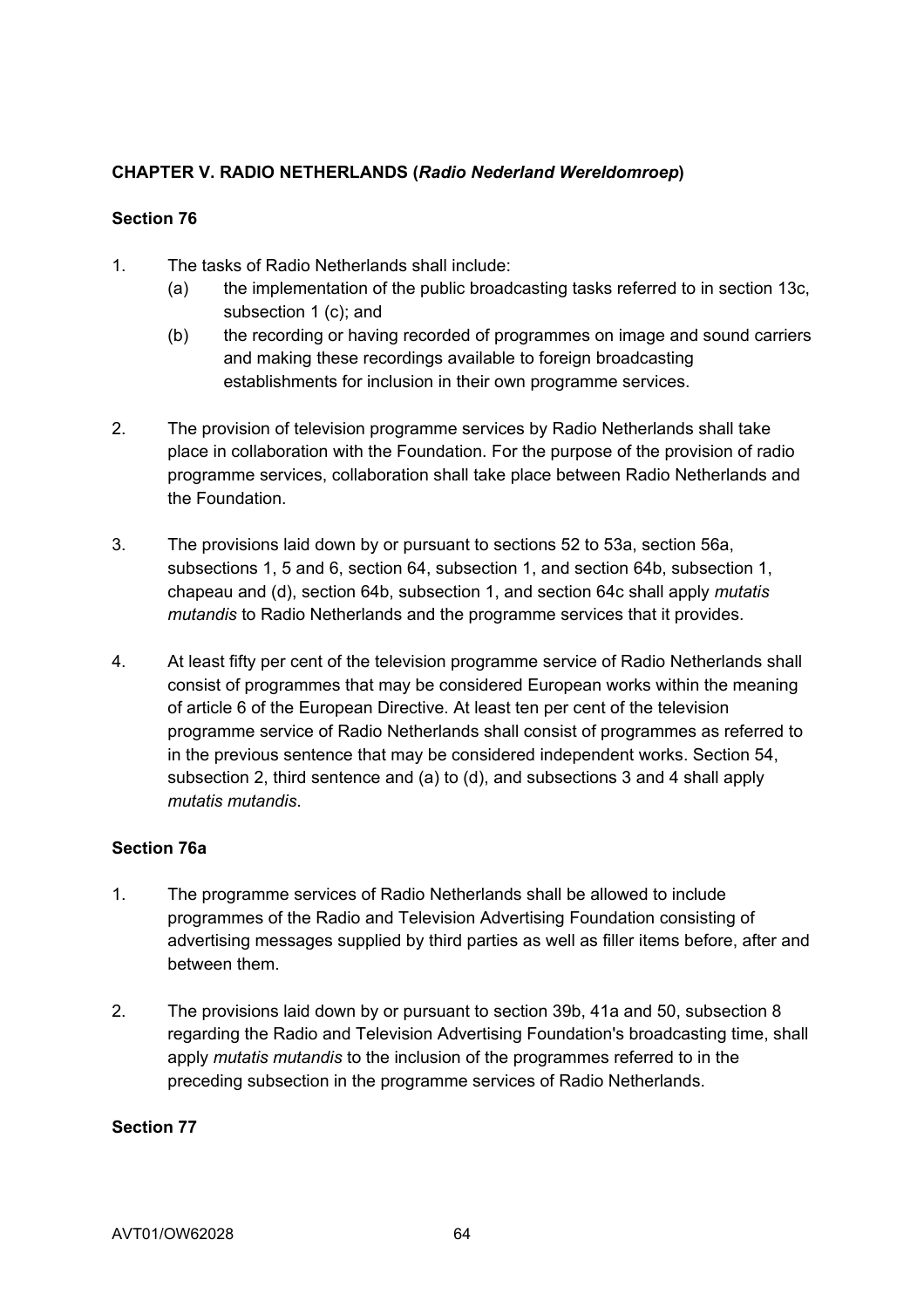- 1. Amendments to the constitution of Radio Netherlands shall require the consent of Our Minister.
- 2. The board of Radio Netherlands may not decide to dissolve Radio Netherlands.

## **Section 78**

The members of the board of Radio Netherlands shall be appointed, and may be suspended or dismissed by Our Minister. Our Minister shall choose the chairperson from amongst the members.

### **Section 79**

The board of Radio Netherlands shall report directly to Our Minister. The board shall publish an annual report on the activities of Radio Netherlands.

### **Section 80** (Repealed)

### **Section 81**

- 1. There shall be a programme service council to advise Radio Netherlands about its programme service content.
- 2. Our Minister shall appoint, and may suspend or dismiss the members of the programme service council. Members shall be appointed for a period of five years. Immediate re-appointment for a consecutive period shall be possible once.
- 3. The rules of procedure of the programme service council shall require the consent of the board of Radio Netherlands.

- 1. The Foundation and Radio Netherlands shall establish a consultative committee to deal with issues of common interest.
- 2. The following issues shall be addressed by the committee:
	- (a) supplying one another in exchange for the payment of a fee with broadcasting facilities, bodies, services and the relevant staff, as well as ancillary equipment;
	- (b) foreign issues which are of common interest to Radio Netherlands and the establishments which have obtained broadcasting time; and
	- (c) the manner in which the Foundation and Radio Netherlands work together with a view to implementing their tasks, and the preparation of the concession policy plan referred to in section 30b, subsection 1, the interim concession policy plans referred to in section 30b, subsection 3, the budget referred to in section 98b and the budgets referred to in sections 99 and 108.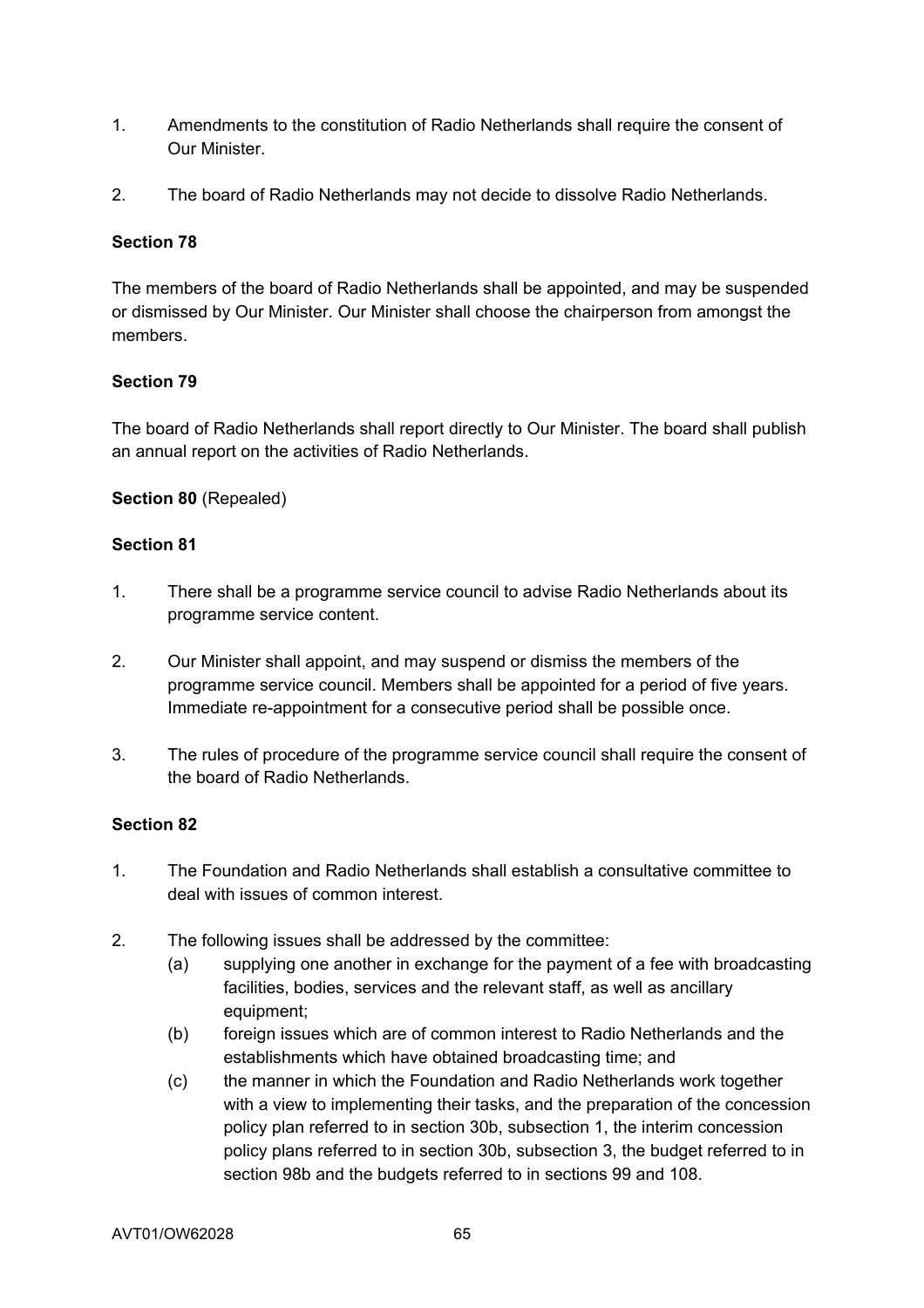# **CHAPTER VI. THE TRANSMISSION OF PROGRAMMES**

#### *§1. The use of broadcasting transmitters*

#### **Section 82a**

- 1. A broadcasting transmitter provider shall be permitted to:
	- (a) transmit the programmes of third parties, provided that the person or establishment which is responsible for the form and content of the programme service is entitled under the terms of the present Act or such foreign legislation as may be applicable to that person or establishment to provide a programme service intended for broadcast;
	- (b) transmit programmes provided by the provider itself, provided that the latter is an establishment which has obtained broadcasting time or which has obtained permission to transmit or arrange for the transmission of a programme service pursuant to section 71a, subsection 1;
	- (c) transmit programmes which consist of an unedited and direct relay of a public session of the House of Representatives or Senate of the States General or of the provincial council or a municipal council;
	- (d) transmit test patterns and information pertaining to the programme services and other services offered by means of the broadcasting transmitter.
- 2. The transmission of a programme service via a broadcasting transmitter shall in all cases be regarded as an original broadcast.

## **Section 82b** (Repealed)

## **Section 82c**

- 1. The Netherlands Broadcasting Transmitter Company NOZEMA N.V. *(Nederlandsche Omroep Zender Maatschappij N.V.*), the public limited liability company referred to in section 1 of the Radio Broadcasting Transmitter Act 1935, shall be permitted to transmit for third parties programme services for special purposes which have a limited reach or duration.
- 2. The Media Authority may also grant other natural or legal persons permission to transmit by means of a broadcasting transmitter a programme service for a special purpose which has a limited reach or duration.
- 3. The terms "programme for a special purpose", "limited reach" and "limited duration" referred to in subsections 1 and 2 may be defined in further detail by Order in Council.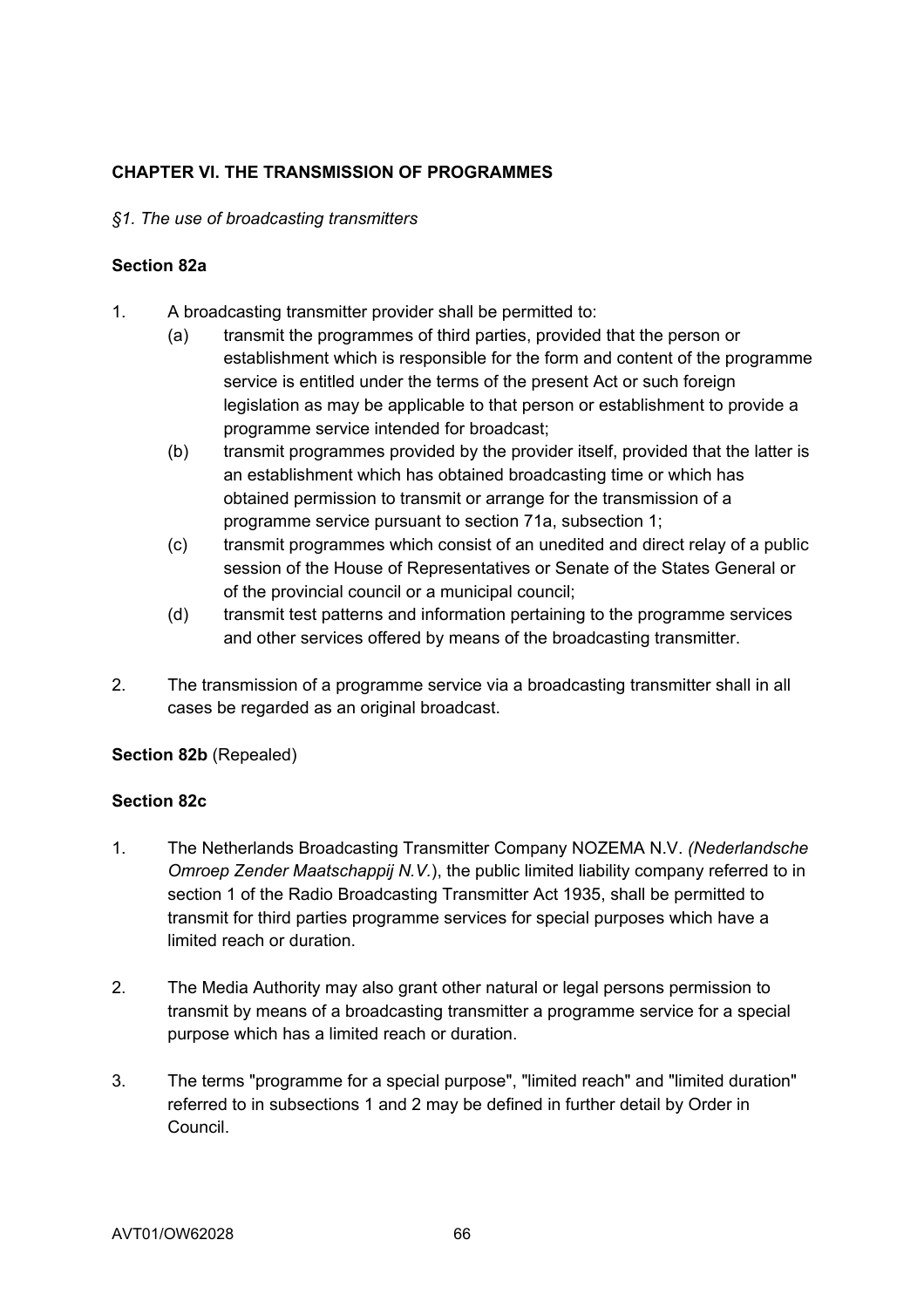- 4. The Media Authority may attach conditions to its granting of the permission referred to in subsection 2.
- *§2. The use of frequency space*

## **Section 82d** (Repealed)

### **Section 82e**

- 1. Our Minister, acting in accordance with the opinion of the cabinet, shall designate the FM frequency space to be used to transmit a radio programme service consisting mainly of music in the Dutch language. The requirements to be met in order for a radio programme service to qualify as such shall be laid down by Ministerial Order.
- 2. Our Minister, acting in accordance with the opinion of the cabinet, shall designate another FM frequency space to be used exclusively to transmit defined categories of radio programme services which, given their nature, content or target group, involve disproportionately low advertising revenue or disproportionately high costs.
- 3. If required in connection with the nature and scope of the FM frequency space available for the transmission of radio programme services, Our Minister, acting in accordance with the opinion of the cabinet, may decide not to designate the FM frequency space as provided for in subsections 1 and 2.

#### **Section 82f**

- 1. No more frequency space than one FM frequency or combination of FM frequencies shall be used to transmit the radio programme services of one and the same establishment.
- 2. The cases in which associated establishments are to be regarded as one establishment for the purposes of subsection 1 shall be determined by or pursuant to Order in Council.
- 3. Departures from the provisions of subsection 1 shall be possible by or pursuant to Order in Council if this is deemed desirable in connection with an efficient use of frequency space. In this context, a distinction may be made between different categories of frequency space, consisting of FM frequencies or combinations of FM frequencies.

## **Section 82g**

Sections 82e and 82f shall not apply to:

- (a) the frequency space used to transmit the programmes of the establishments which have obtained broadcasting time or the programmes of Radio Netherlands;
- (b) frequency space used for satellite broadcasting.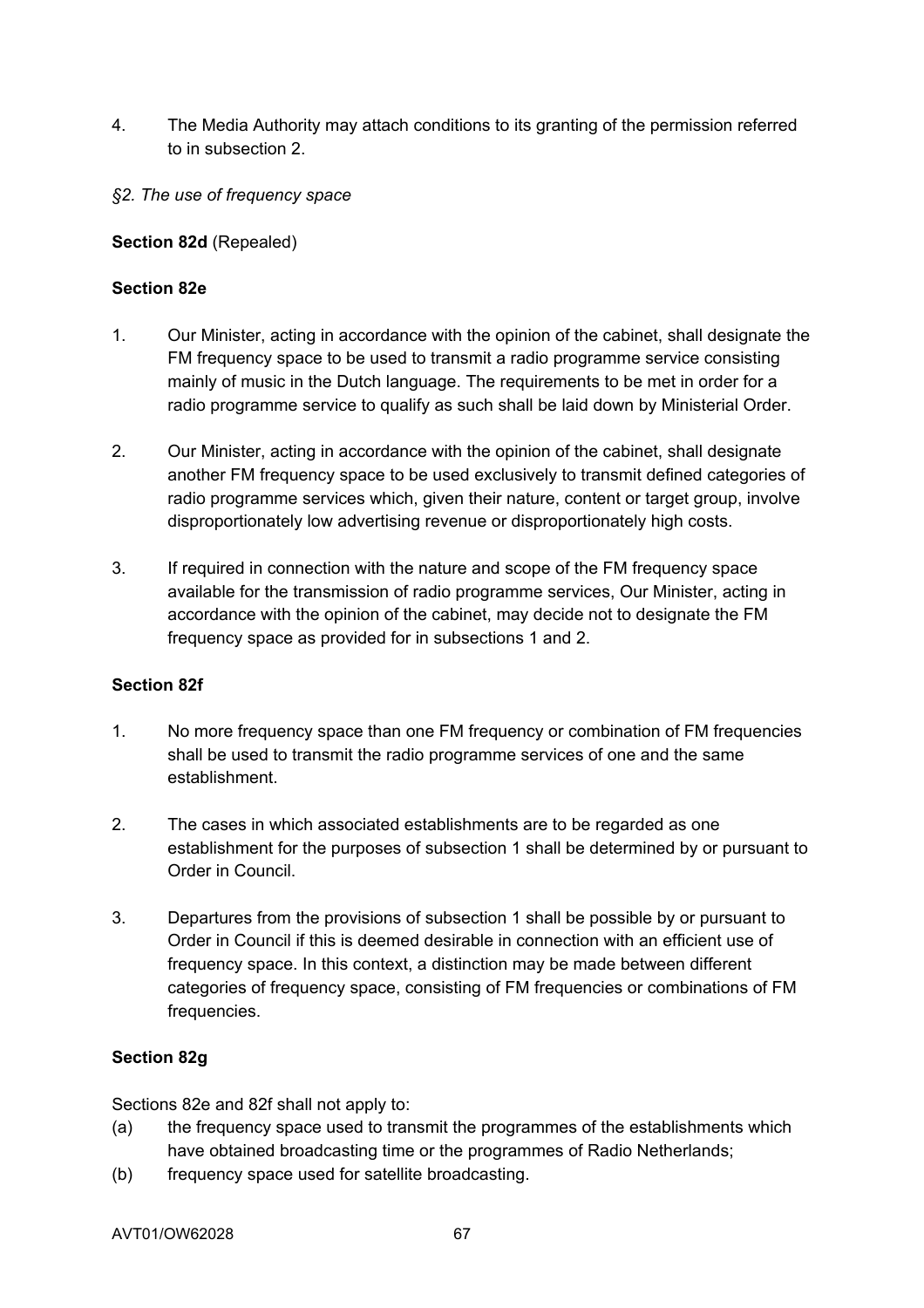## *§3. The use of broadcasting networks*

## **Section 82h**

Broadcasting network providers shall be permitted to:

- (a) transmit the programme services of third parties, provided that the person or establishment which is responsible for the form and content of the programme service is entitled under the terms of the present Act or such foreign legislation as may be applicable to that person or establishment to provide a programme service intended for broadcast;
- (b) transmit programme services provided by the broadcasting network provider itself, provided that the latter has obtained permission to broadcast or commission the broadcasting of a programme service pursuant to section 71a, subsection 1;
- (c) transmit programme services which consist of an unedited and direct relay of a public session of the House of Representatives or Senate of the States General or of a provincial council or a municipal council;
- (d) transmit test patterns and information pertaining to the programme services and other services offered via the broadcasting network.

## **Section 82i**

Broadcasting network providers shall be required to transmit - in full, unaltered and at the same time as the original transmission - to all those connected to the broadcasting network, at least 15 television programme services for general broadcasting purposes and at least 25 radio programme services for general broadcasting purposes, including in any event:

- (a) the programme services of the establishments which have obtained national broadcasting time;
- (b) the programme services of the establishment which has obtained regional broadcasting time, aimed at the province in which the broadcasting network is located;
- (c) the programme services of the establishment which has obtained local broadcasting time, aimed at the municipality in which the network broadcasting is located;
- (d) the Dutch-language television programme services of the national Belgian public broadcasting service;
- (e) two Dutch-language radio programme services of the national Belgian public broadcasting service.
- 2. If different programme services for general broadcasting purposes are transmitted on the same broadcasting network channel at different times, these programme services shall be regarded as one programme service for the purposes of subsection 1.
- 3. Broadcasting network providers shall be permitted to transmit to those connected to the broadcasting network, at their request, fewer than fifteen television programme services for general broadcasting purposes and fewer than twenty-five radio programme services for general broadcasting purposes, provided that this includes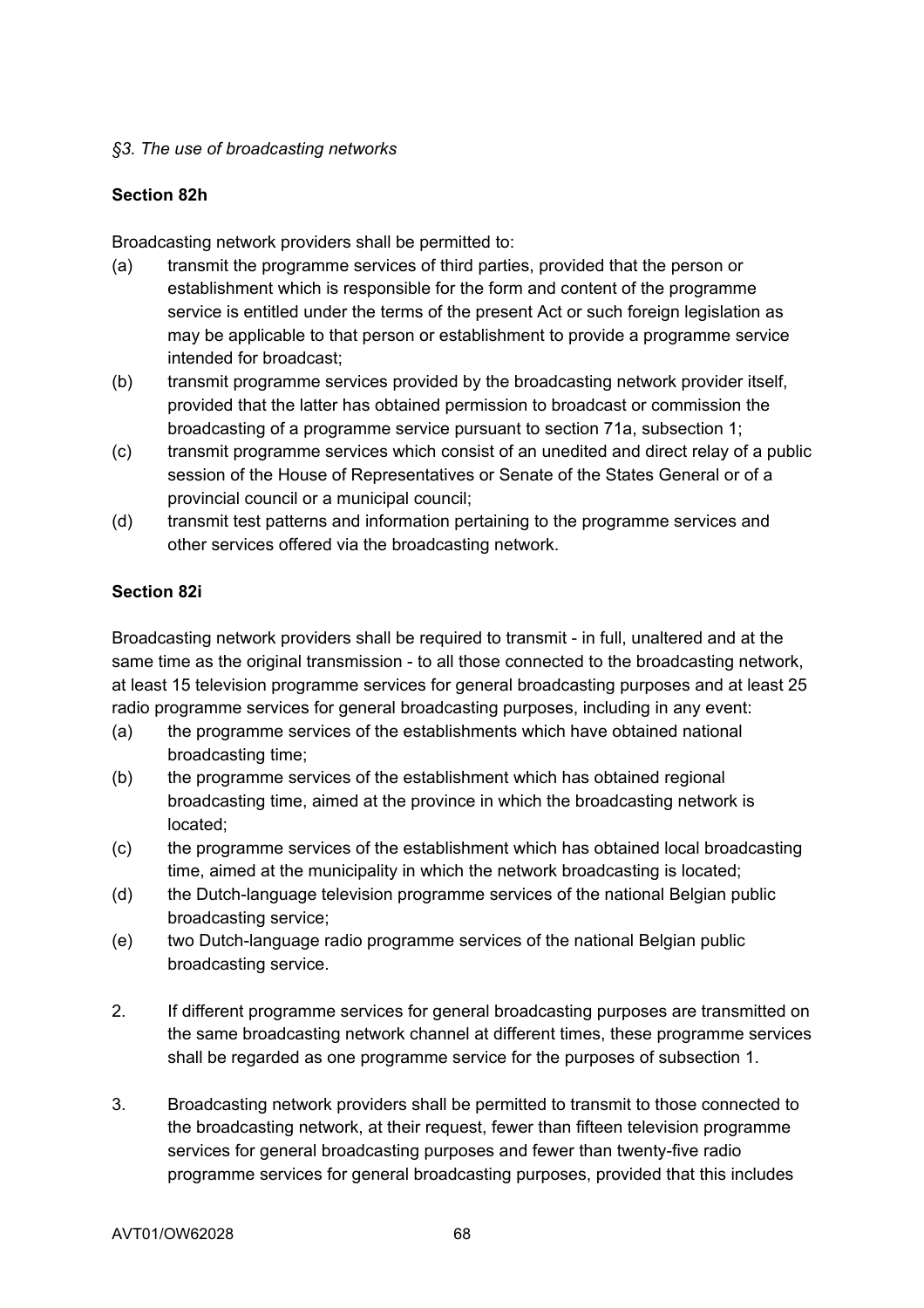the transmission of the programme services specified in subsection 1 (a) to (e) and provided that those connected are charged a rate which is proportionally lower than the fee normally charged for receiving the number of programme services transmitted under subsection 1. Subsection 2 shall apply *mutatis mutandis*.

4. If requested, the Media Authority may grant the broadcasting network provider a full or partial exemption from the obligation referred to in subsection 1 with regard to the programmes specified in subsection 1 (d and e) if the performance of this obligation would involve disproportionately high costs for that provider.

### **Section 82j**

- 1. An Order in Council may be adopted pursuant to which broadcasting network providers shall charge those connected to the broadcasting network a fee, up to a maximum laid down in that Order in Council, for the reception of a number of programme services determined by the broadcasting network provider with due observance of section 82i. This fee may be set at different levels for different categories of broadcasting networks.
- 2. If an Order in Council as referred to in subsection 1 has been adopted, and without prejudice to section 82i of this Act, broadcasting network providers shall be permitted to charge a higher fee to those connected to the network who have expressly requested or agreed to the reception of programmes other than those covered by the fee referred to in subsection 1.
- 3. Each year, Our Minister shall adjust the fee set pursuant to subsection 1 in line with developments in the domestic consumer price index as established by Statistics Netherlands. Adjustments of this kind shall come into effect on 1 January of a calendar year.

#### **Section 82k**

- 1. In municipalities where a broadcasting network is located, the municipal council shall establish a programme service council to advise the broadcasting network provider, with due observance of section 82i, as to which programmes for general broadcasting purposes the said provider shall be required in any event transmit to all those connected to the broadcasting network.
- 2. The broadcasting network provider may only deviate from the advice referred to in subsection 1 if there are weighty reasons for it to do so.
- 3. The broadcasting network provider may also seek the programme service council's advice about the other programmes for general purposes which it is to transmit to all those connected to the broadcasting network.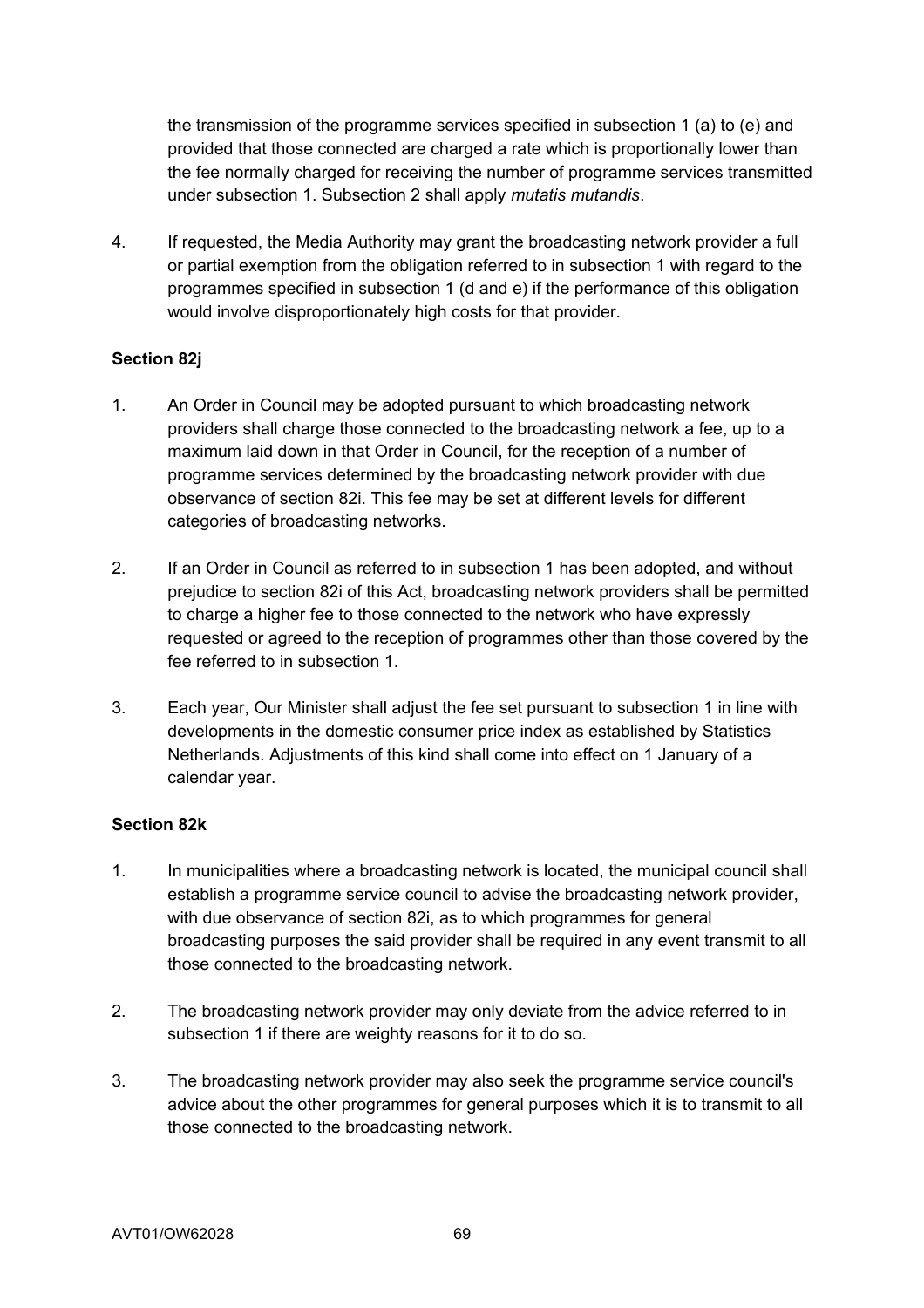- 4. Without prejudice to the provisions of section 82i, the programme service council shall work on the basis of a diverse package of programmes for general broadcasting purposes, paying due heed to the social, cultural, religious and spiritual needs existing within the municipality.
- 5. The members of the programme service council shall be appointed by the municipal council of the municipality in which the broadcasting network is located. Persons eligible for appointment shall be those who are experts in the field in which the programme service council is required to advise. The programme service council shall be composed in such a way as to be representative of the major social, cultural, religious and other spiritual movements within the municipality. The municipal council shall determine the size of the programme service council. Members of the municipal council may not have a seat on the programme service council.
- 6. If a number of broadcasting networks are linked and hence function as a single broadcasting network, one single programme service council shall be established for those linked broadcasting networks by the respective municipal councils. The provisions of subsection 5 shall apply *mutatis mutandis*.
- 7. Subsections 1 to 6 shall not apply with regard to broadcasting network providers who have been granted a full or partial exemption from the obligation referred to in section 8, subsection 1 of the Telecommunications Act by the Independent Post and Telecommunications Authority (*Onafhankelijke Post- en Telecommunicatie Autoriteit -* OPTA) as mentioned in section 2 of the Independent Post and Telecommunications Authority Act (*Wet Onafhankelijke Post- en Telecommunicatieautoriteit*), pursuant to section 8, subsection 2 of the Telecommunications Act.

**Section 82l** (Repealed)

## **CHAPTER VII. THE BROADCAST PRODUCTION COMPANY OF THE NETHERLANDS**

## *§1. The Company*

#### **Section 83**

The Broadcast Production Company of the Netherlands prepares the programmes of the establishments which have obtained national broadcasting time for transmission and arranges their transmission.

## **Section 84**

1. Having obtained the permission of Our Minister, the Company may have its responsibilities as referred to in section 83 carried out in full or in part by another legal person, if said legal person: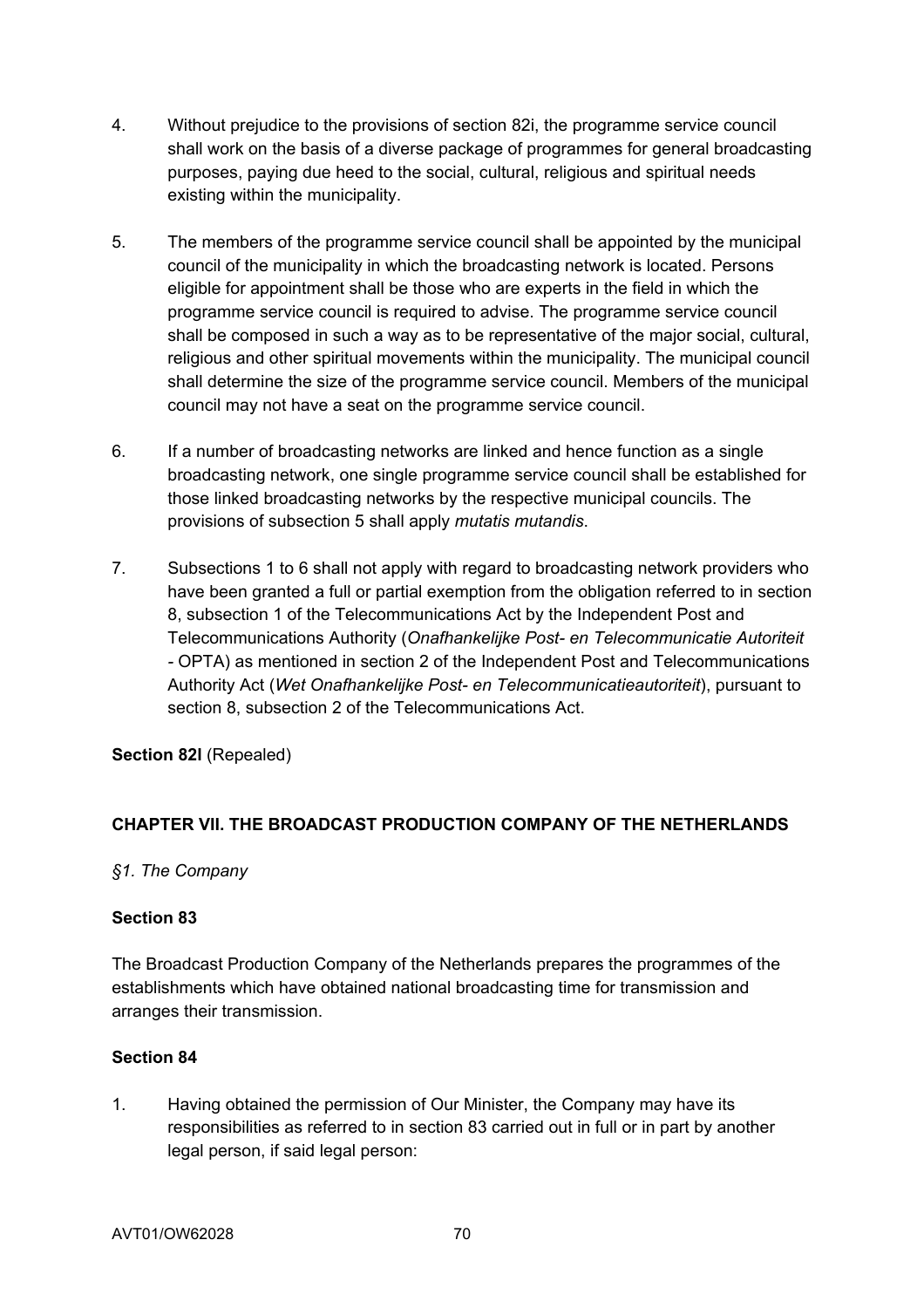- (a) has been established in accordance with the laws of one of the Member States of the European Union;
- (b) has an issued share capital of which at least fifty-one per cent is furnished by the Company;
- (c) is a legal person in which the Company has the power to appoint, suspend and dismiss the majority of the directors.
- 2. Our Minister may attach conditions when granting permission.
- 3. If the provisions of subsection 1 are applied, the Company shall continue to be answerable to Our Minister. The legal person referred to in subsection 1 shall be obliged as regards the Company to perform the obligations of the Company under this Act. The Company shall give the legal person in question the necessary instructions, with which said legal person shall be obliged to comply.
- 4. If the provisions of subsection 1 are applied, the provisions applicable to the Company under sections 88 to 95, and section 173 shall also apply with regard to the legal person referred to in subsection 1.

**Section 85** (Repealed)

**Section 86** (Repealed)

**Section 87** (Repealed)

#### **Section 88**

- 1. The Company shall ensure that the programmes supplied by the establishments which have obtained national broadcasting time are indeed broadcast.
- 2. If an unexpected event of national or major importance for society occurs or an unexpected international event of a special nature, the Company shall supply, at the request of the Foundation, the facilities required in order for the Foundation to be able to report on that event.

#### **Section 89**

- 1. Our Minister shall make funds available for the execution by the Company of the tasks referred to in section 83.
- 2. Conditions may be attached to the provision of funds. Our Minister may withdraw or amend the decision to make funds available if the conditions attached thereto are not met.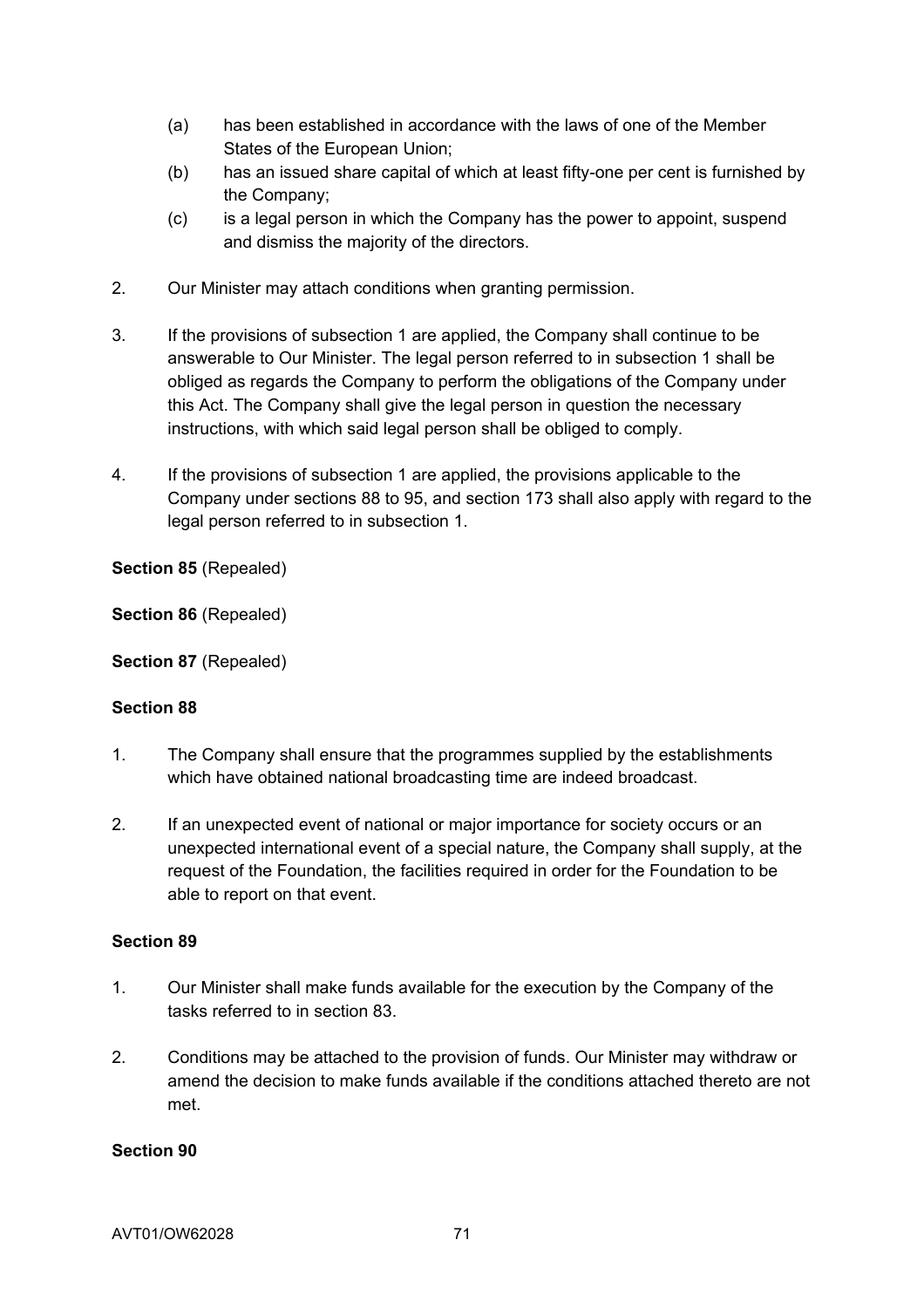The Company shall not charge establishments which have obtained national broadcasting time any fees for the activities for which funds are made available by Our Minister pursuant to section 89.

**Section 91** (Repealed)

## **Section 92**

The Company shall keep books and records regarding the task referred to in section 83 which provide insight into the finances relating to this particular task.

### **Section 93**

The Company's budget and annual accounts for the task referred to in section 83 shall require the consent of Our Minister. Our Minister shall hear the Foundation on this issue.

### **Section 94**

In response to an application filed by the State of the Netherlands, the President of a District Court in interim injunction proceedings shall lift any attachment on assets of the Company in so far as the attachment in question threatens the transmission of programmes and, in the opinion of said President, this is contrary to the general interest.

#### **Section 95**

If the Company should act in breach of section 83, Our Minister shall have the power to apply executive coercion.

**Section 96** (Repealed)

**Section 97** (Repealed)

**Section 98** (Repealed)

#### **CHAPTER VIII. FINANCING**

*§1. Establishments which have obtained national broadcasting time* 

#### **Section 98a**

- 1. Before 1 August of each year, each network coordinator shall submit the draft budget for its network to the board of directors.
- 2. The draft budgets shall in any event include: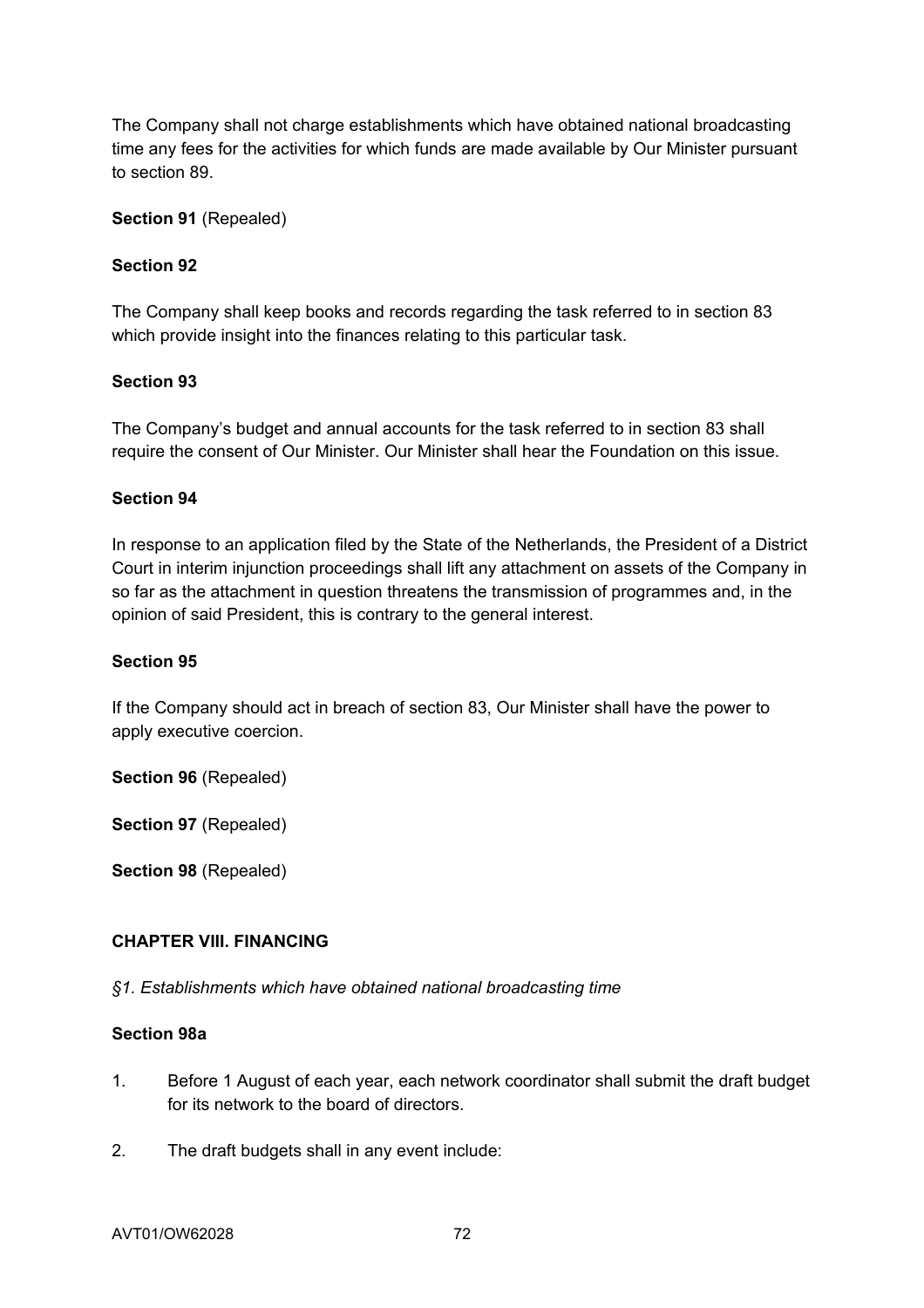- (a) a description of the way in which the intended programming is to be expressed on the television or radio programme service network, taking into account the general principles referred to in section 18b, subsection 2 (a) and the network profile of the television or radio programme service network referred to in section 19a, subsection 1 (e), and subject to the provisions laid down by or pursuant to section 13c and other provisions laid down by or pursuant to this Act regarding the programme services and programming on the television and radio programme service networks;
- (b) a description of the plans of the establishments which have obtained national broadcasting time and whose broadcasting time on the network has been scheduled in relation to the activities referred to in section 13c, subsection 3;
- (c) the level of the amounts which will be required in the next calendar year to realise its plans relating to programming on the television or radio programme service network, and the activities referred to in section 13c, subsection 3, and a financial review containing an estimate of the funds required for the next four years;
- (d) an explanation of the different sections and budgetary items.
- 3. The draft budgets shall not relate to the programme service and the activities referred to in section 13c, subsection 3 of the Foundation.
- 4. The statutory provisions governing the form and content of the budget referred to in section 99 shall apply *mutatis mutandis* to the draft budgets.

## **Section 98b**

- 1. Before 1 August of each year, the board of directors shall adopt a budget for the television or radio programme service, and the activities referred to in section 13c, subsection 3 of the Foundation.
- 2. The budget referred to in subsection 1 shall in any event include:
	- (a) a description of the way in which the intended programming of the Foundation is to be expressed, taking into account the general principles referred to in section 18b, subsection 2 (a and f) and subject to the provisions laid down by or pursuant to section 13c and other provisions laid down by or pursuant to this Act with regard to the programme services and programming on the television and radio programme service networks;
	- (b) a description of the Foundation's plans regarding activities as referred to in section 13c, subsection 3;
	- (c) the level of the amounts which, in the opinion of the board of directors, will be required in the coming calendar year to defray the costs incurred in providing the television or radio programme service, and the activities of the Foundation referred to in section 13c, subsection 3, and a financial review containing an estimate of the funds required for the next four years;
	- (d) an explanation of the different sections and budgetary items;
	- (e) a description of cooperation with Radio Netherlands.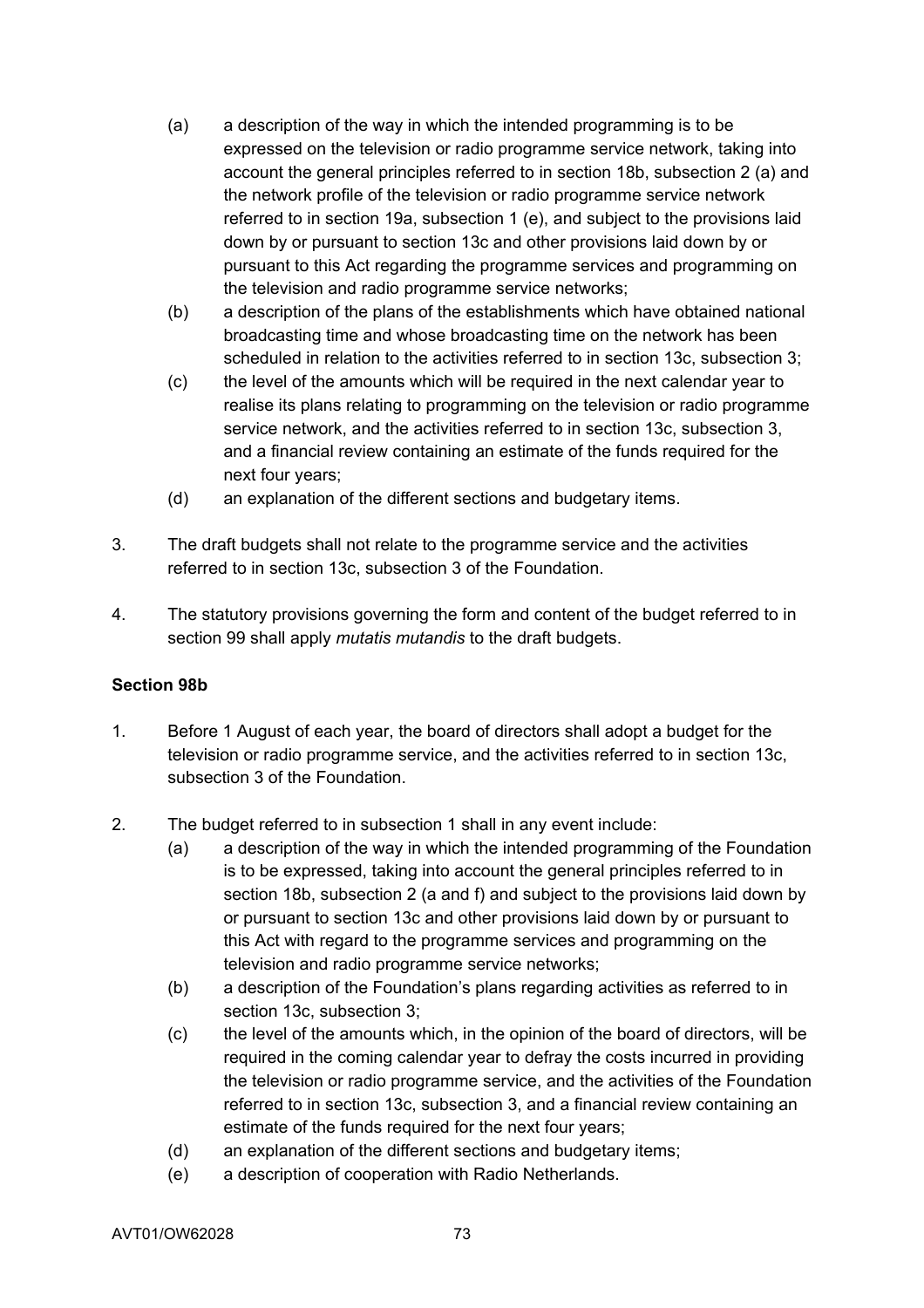3. The statutory provisions governing the form and content of the budget referred to in section 99 shall apply *mutatis mutandis* to the Foundation's budget.

# **Section 98c** (Repealed)

- 1. Before 1 October of each year, the Foundation shall submit to Our Minister and the Media Authority a budget for the establishments which have obtained national broadcasting time. The budget shall be adopted by the board of directors, taking into account the draft budgets referred to in section 98a.
- 2. The budget shall in any event include:
	- (a) a description of the way in which the establishments which have obtained broadcasting time are to express the intended programming on the television and radio programme service networks, taking into account the general principles referred to in section 18b, subsection 2 (a and f), and subject to the provisions laid down by or pursuant to section 13c and other provisions laid down by or pursuant to this Act regarding the programme services and programming on the television and radio programme service networks;
	- (b) a description of the plans of the establishments which have obtained national broadcasting time relating to activities as referred to in section 13c, subsection 3;
	- (c) the level of the amounts which will be required in the coming calendar year to realise the plans of national broadcasting and of the establishments which have obtained national broadcasting time, and a financial review containing an estimate of the funds required for the next four years;
	- (d) a description of the way in which the board of directors intends to spend the amount available for strengthening programming and the funds referred to in section 106a.
	- (e) an explanation of the different sections and budgetary items.
	- (f) a description of cooperation with Radio Netherlands.
- 3. The budget shall further specify:
	- (a) the amounts required to defray the costs of providing:
		- 1º the television programme service or the radio programme service of the Programme Service Foundation and the broadcasting associations which have obtained broadcasting time;
		- 2º the television programme service or the radio programme service of the Foundation;
		- 3º the television programme service or the radio programme service of the educational broadcasting establishment which has obtained national broadcasting time;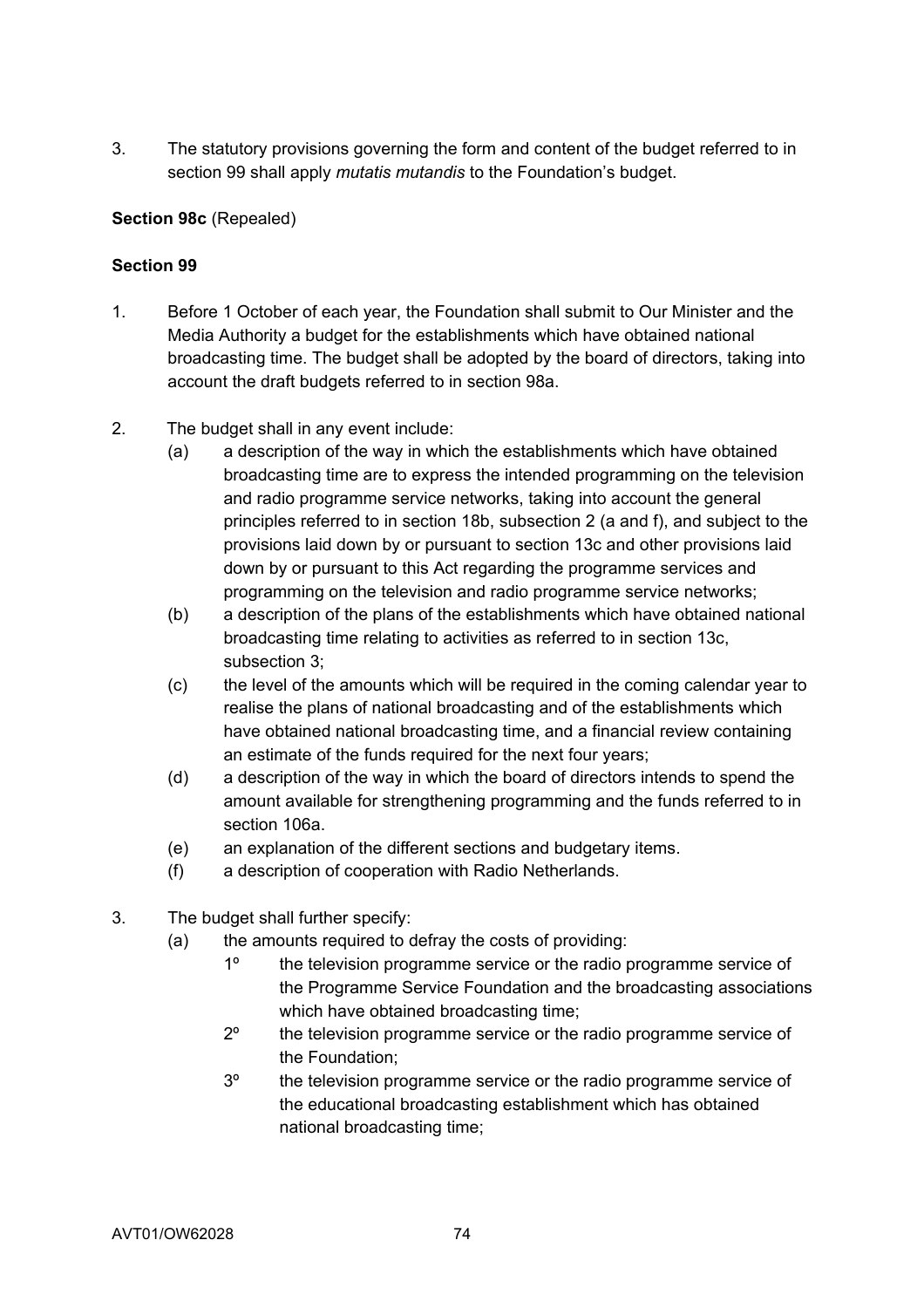- 4º the television programme service or radio programme service of the religious and other spiritual organisations which have obtained broadcasting time;
- (b) the amounts required for the performance of activities as referred to in section 13c, subsection 3 by establishments which have obtained national broadcasting time:
- (c) the amounts required to defray the costs of:
	- 1º the Foundation, in so far as these costs are not directly connected with the provision of its programme service and the performance of activities as referred to in section 13c, subsection 3; and
	- 2º broadcasting the programme services of the establishments which have obtained national broadcasting time;
- (d) the amounts required to strengthen programming;
- (e) the own income of the establishments which have obtained national broadcasting time, in so far as this must be used for the provision of the programme service;
- (f) the minimum number of hours of broadcasting time which will be used by the Programme Service Foundation and the broadcasting associations.
- 4. The budget shall also state the level of the amounts:
	- (a) which the broadcasting associations intend to spend on programmes of an informative, educational and cultural nature, including programmes relating to the arts;
	- (b) which the broadcasting associations intend to spent on programmes aimed at specific population and age groups, including in any event young people and minorities;
	- (c) which the Programme Service Foundation intends to spend on programmes of a cultural nature and programmes aimed at specific population and age groups, including in any event young people and minorities;
	- (d) which the establishments which have obtained national broadcasting time intend to spend on programmes as referred to in section 54, subsection 2.
- 5. The budget shall also contain a description of how the establishments which have obtained national broadcasting time have expressed programming in the past year, and a statement of the actual expenditure of the establishments which have obtained national broadcasting time, specified as provided for in subsections 2 to 4. The statement of actual expenditure shall in any event relate to the previous two calendar years.
- 6. For the purpose of the preparation of the statement of actual expenditure, every establishment which has obtained national broadcasting time shall, before 1 June of each year, submit to the Foundation an individual statement of actual expenditure in the preceding calendar year, specified as provided for in subsections 2 to 4.
- 7. The budget shall be published by the board of directors.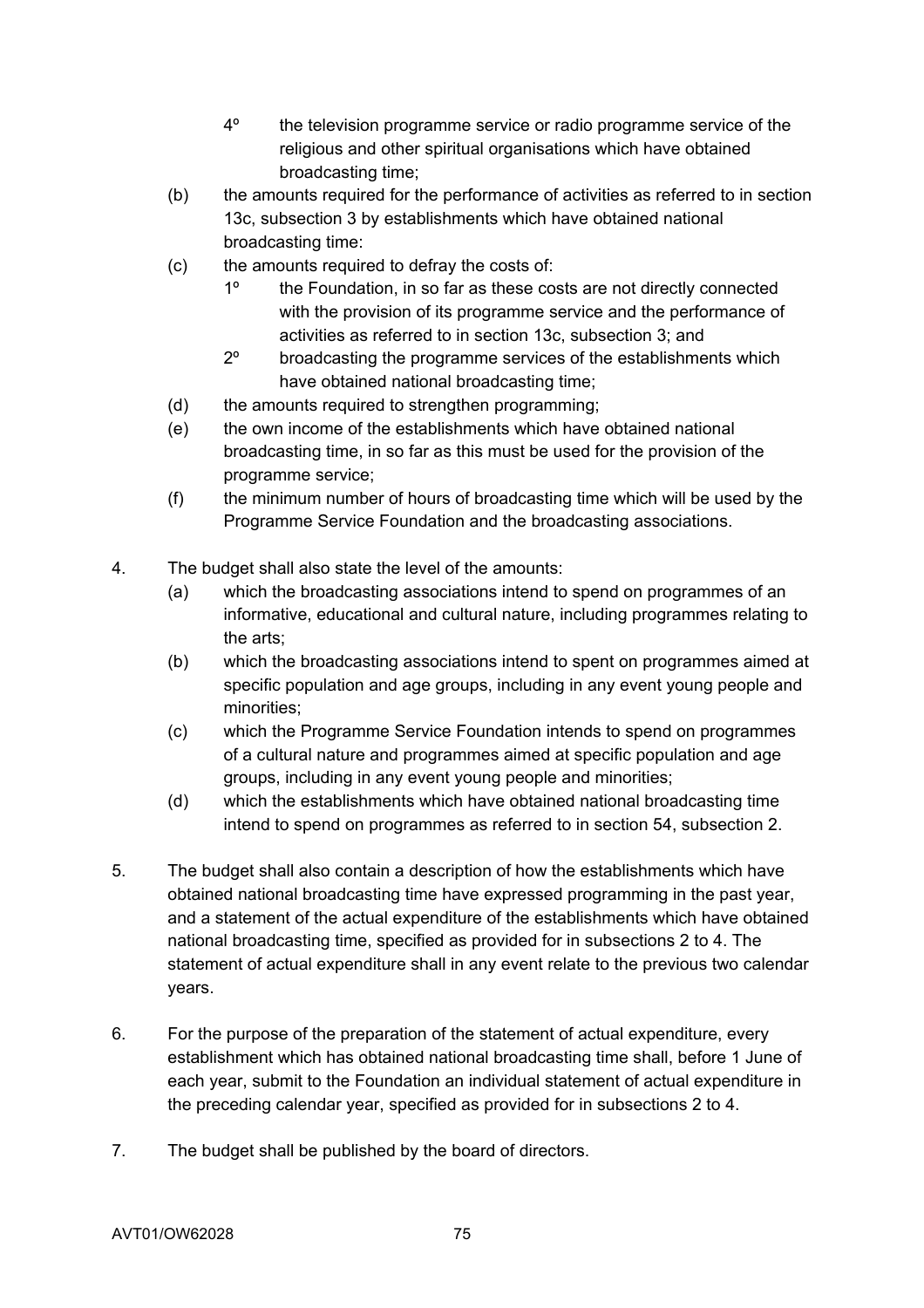# **Section 99a**

Further rules governing the form and content of the budget referred to in section 99 may be laid down by or pursuant to Order in Council.

## **Section 100**

The Media Authority shall send its comments regarding the budget referred to in section 99 to Our Minister before 1 November.

- 1. Before 1 December of each year, Our Minister shall determine the amounts which will be available in the coming year to defray the costs of:
	- (a) providing the television programme services or radio programme services, and the activities referred to in section 13c, subsection 3 of the Programme Service Foundation and the broadcasting associations which have obtained broadcasting time together;
	- (b) providing the television programme service or the radio programme service, and the activities referred to in section 13c, subsection 3 of the Foundation;
	- (c) providing the television programme service or the radio programme service, and the activities referred to in section 13c, subsection 3 of the educational broadcasting establishment which has obtained broadcasting time;
	- (d) providing television programme services or radio programme services and the activities referred to in section 13c, subsection 3 of the religious and other spiritual organisations which have obtained broadcasting time;
	- (e) providing the television programme services or radio programme services of the other establishments which have obtained broadcasting time together;
	- (f) the Foundation, in so far as these costs are not directly connected with the provision of its programme service;
	- (g) broadcasting the programmes of the establishments which have obtained national broadcasting time; and
	- (h) strengthening programming.
- 2. If the Foundation fails to submit the budget referred to in section 99 to Our Minister in a timely manner and with due observance of the rules laid down pursuant to section 99a, Our Minister shall set the amounts for the following calendar year referred to in subsection 1 (a to d) at eighty per cent of the equivalent amounts already set for the current calendar year.
- 3. The amount available for strengthening programming shall be a maximum of twentyfive per cent of the total amount available for the provision of the programme services of the establishments which have obtained national broadcasting time. Strengthening programming shall mean:
	- (a) strengthening the distinctive nature of the public broadcasting programming;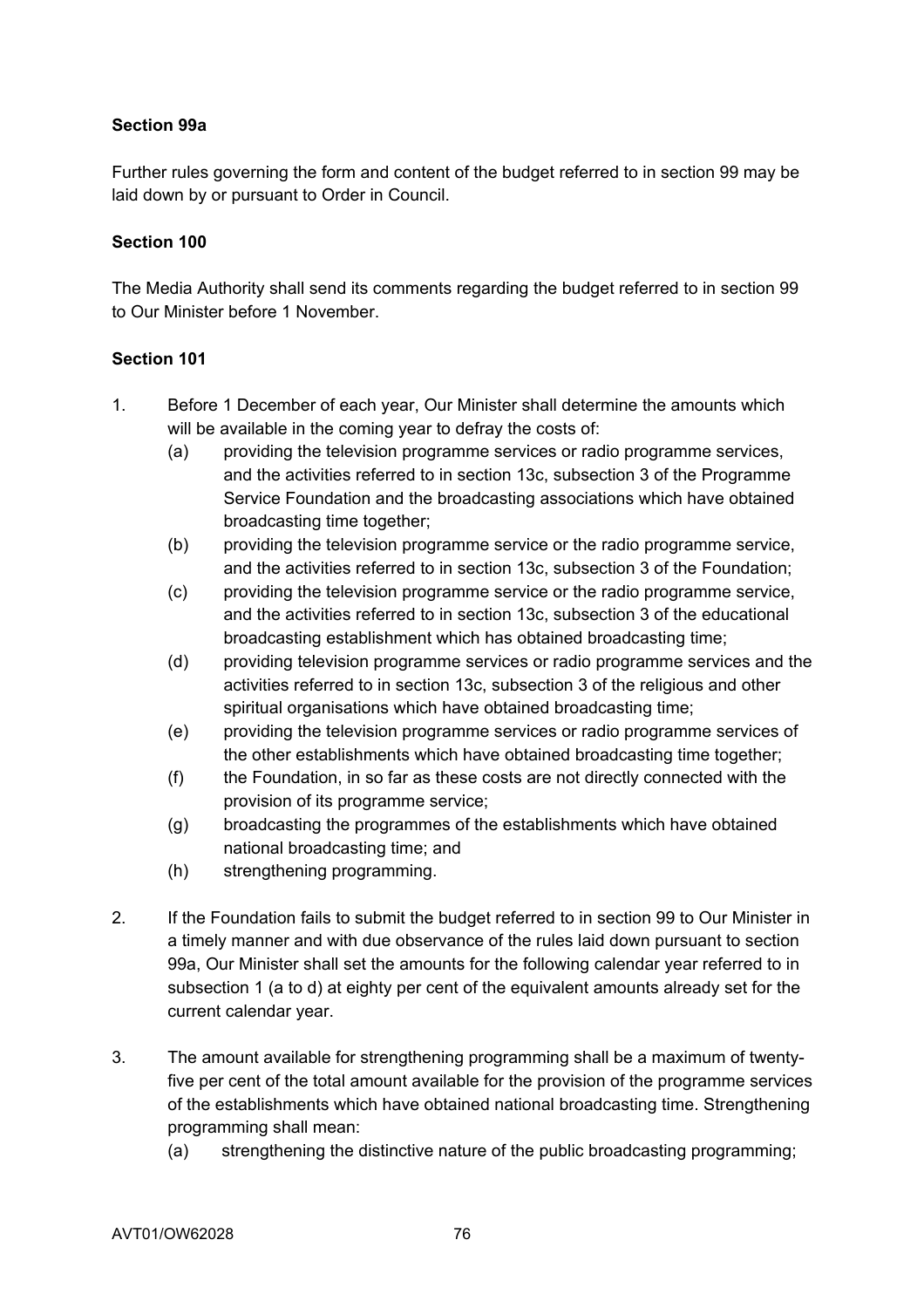- (b) promoting recognisable programming on the different television and radio programme service networks, which shall also include promoting cooperation projects on and between the programme service networks;
- (c) promoting the programming of programmes aimed at specific population and age groups, including in any event young people and minorities;
- (d) promoting the programming of programmes of a cultural nature and programmes relating to art, including in any event, drama, documentaries, films, radio plays, classical music and opera.

 The board of directors shall annually adopt the criteria according to which it intends to spend the money available for strengthening programming.

4. The total amount available for strengthening programming shall be placed at the disposal of the establishments which have obtained national broadcasting time.

# **Section 102**

Our Minister shall make the amounts referred to in section 101, subsection 1 available to the board of directors of the Foundation. The board of directors shall distribute the amounts subject to the provisions laid down by or pursuant to this Act.

## **Section 103**

- 1. Before 1 January of each year, on the basis of a decision taken by Our Minister in accordance with section 101, subsection 1 (a), the board of directors of the Foundation shall set the amounts which will be made available in the following calendar year to the Programme Service Foundation and the broadcasting associations which have obtained broadcasting time for the provision of their television programme services or their radio programme services, and the activities referred to in section 13c, subsection 3, on the understanding that:
	- (a) the Programme Service Foundation and the broadcasting associations which have obtained an accreditation shall each receive the same amount; and
	- (b) the broadcasting associations with a provisional accreditation shall each receive an amount equivalent to fifteen per cent of the amount referred to at (a).
- 2. Before 1 January of each year, on the basis of a decision taken by Our Minister in accordance with section 101, subsection 1 (d and e), the board of directors shall determine what amount per allocated and used hour of television and radio broadcasting time will be made available in the following calendar year to the religious and other spiritual organisations which have obtained broadcasting time, and to the government for the dissemination of governmental information.
- 3. The amount per hour of television or radio broadcasting time referred to in subsection 2 may vary according to the category of establishment.

## **Section 103a**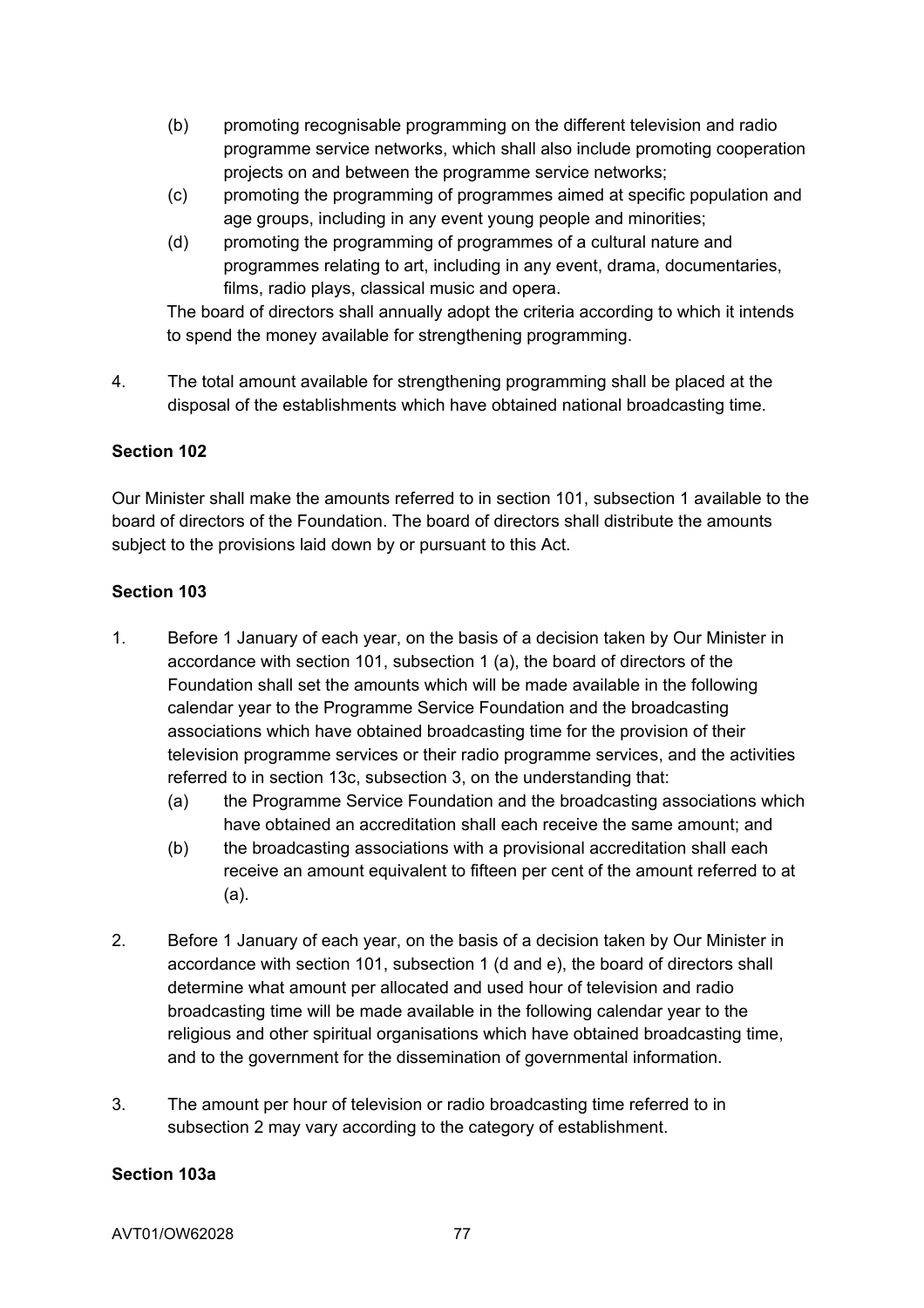In the case of an establishment which has obtained national broadcasting time, the board of directors may reduce the amounts to be set for the next calendar year, as referred to in section 103, subsections 1 and 2, by a maximum of 15% of the equivalent amounts already set for the current calendar year if the establishment in question has failed to comply with any binding resolutions of the board of directors, or if, in the opinion of the board of directors, a broadcasting association or the educational broadcasting establishment has not sufficiently displayed the willingness to cooperate referred to in section 32, subsection 3.

## **Section 103b**

In so far as a difference exists between the total amount made available to the board of directors by Our Minister pursuant to section 102 and the total amount made available to the establishments with national broadcasting time by the board of directors pursuant to sections 103 and 103a, this difference shall be used by the board of directors to strengthen programming. Section 101, subsection 4 shall apply *mutatis mutandis*.

- 1. The Programme Service Foundation, the broadcasting associations and the educational broadcasting establishment which have obtained broadcasting time shall receive from the board of directors the amount set on the basis of section 103, subsection 1 or section 103a as compensation for the costs of providing their television programme service or their radio programme service and the activities referred to in section 13c, subsection 3.
- 2. The amount set on the basis of section 101, subsection 1 (b) or section 103a as compensation for the costs of the television programme service or the radio programme service, and the activities referred to in section 13c, subsection 3 of the Foundation, shall remain at the disposal of the board of directors.
- 3. With the exception of the Radio and Television Advertising Foundation, the other establishments which have obtained national broadcasting time shall receive from the board of directors as compensation for the provision of their television programme services or their radio programme services, an amount to be arrived at by multiplying the respective numbers of allocated and used hours of television and radio broadcasting time by the respective amounts per hour of television and radio broadcasting time calculated on the basis of section 103, subsection 2 and section 103, subsection 3 or section 103a.
- 4. In special cases, the board of directors may, when requested by an establishment which has obtained national broadcasting time, determine that a maximum of ten per cent of the amount made available to that establishment as compensation for the cost of providing its radio programme service may be used instead for the costs of providing its television programme service, and vice versa.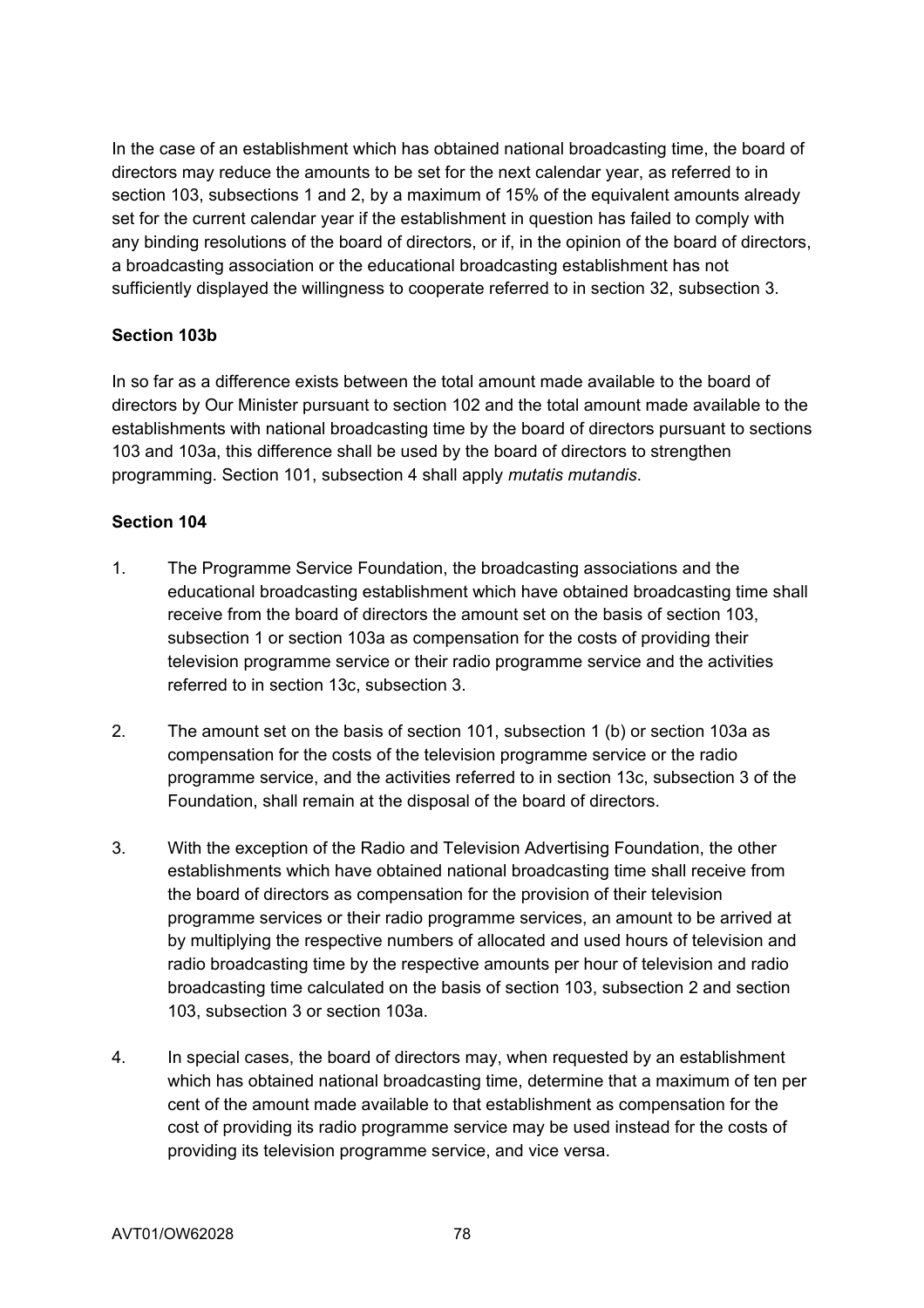# **Section 105**

- 1. The amount set on the basis of section 101, subsection 1 (f) as compensation for the costs which are not directly connected with providing the programme service and the activities referred to in section 13c, subsection 3 of the Foundation shall remain at the disposal of the board of directors.
- 2. The amount set on the basis of section 101, subsection 1 (g) as compensation for the costs of broadcasting the programme services of establishments which have obtained national broadcasting time shall remain at the disposal of the board of directors.

## **Section 106**

- 1. With the exception of the Radio and Television Advertising Foundation, the establishments which have obtained national broadcasting time shall receive advance payments from the board of directors in accordance with rules laid down by Order in Council.
- 2. If it is discovered that the advance payments are being used for purposes other than those for which they were intended, the board of directors may terminate its provision of the said advance payments or reduce them.

## **Section 106a**

- 1. Our Minister may in addition to the amounts referred to in section 101, subsection 1 - make funds available to the board of directors to be used for the benefit of the establishments which have obtained national broadcasting time for the purposes designated by Our Minister when making the funds available.
- 2. Conditions may be attached to the provision of funds. Our Minister may withdraw or amend the decision to make funds available in the event that the conditions attached to the decision are not complied with.

## **Section 106b**

This Division shall not apply to political parties.

## *§2. The establishments which have obtained regional broadcasting time*

## **Section 107**

Regional broadcasting establishments which have obtained broadcasting time shall receive an amount from the province which is equal to the total amount of their direct expenditure for broadcasting activities, in so far as these costs have been approved by the provincial executive and in so far as they are not already covered in some other way.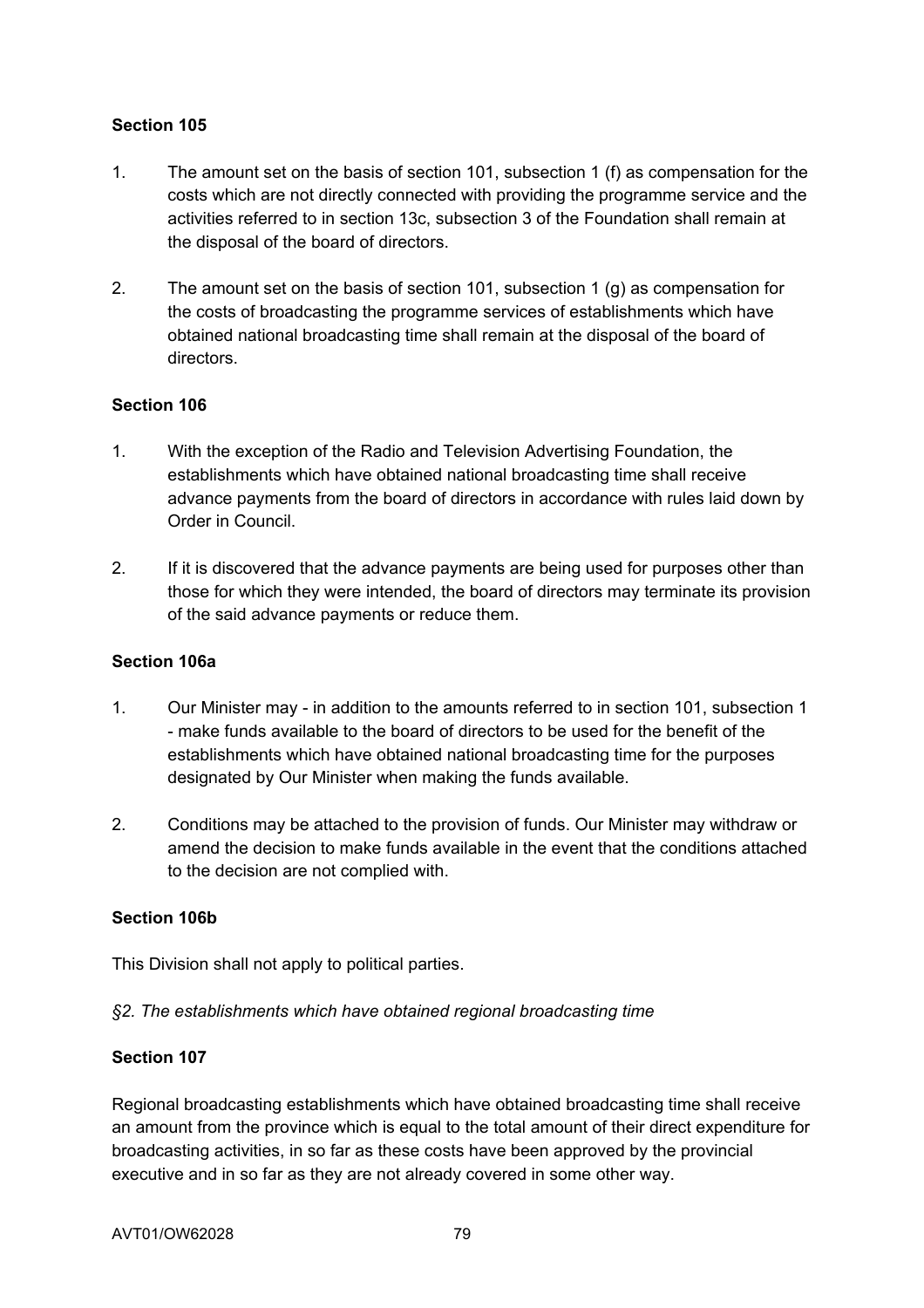## **Section 107a**

- 1. The Media Authority may, at the request of the provincial executive, grant a subsidy to the province in question to cover the costs directly connected with the operations of one regional broadcasting establishment for its radio programme service. This may include a one-off subsidy towards the costs of the necessary infrastructure required for one regional broadcasting establishment.
- 2. Before 1 November of each year, the Media Authority shall advise Our Minister about the amount required for the following year to pay for the subsidies referred to in subsection 1.
- 3. Before 1 December of each year, and taking into account the advice of the Media Authority, Our Minister shall determine the amount available for the coming year for the subsidies referred to in subsection 1.

## **Section 107b**

Our Minister shall make the amount referred to in section 107a, subsection 3 available to the Media Authority. The Media Authority shall spend this amount subject to the provisions laid down by or pursuant to this Act.

## **Section 107c**

The total value of all the amounts made available in any calendar year shall not exceed the amount set by Our Minister on the grounds of section 107a, subsection 3.

## *§3. Radio Netherlands*

- 1. Before 1 October of each year, Radio Netherlands shall submit a budget to Our Minister and to the Media Authority.
- 2. The budget shall in any event include:
	- (a) a description of the manner in which Radio Netherlands is to implement its tasks as referred to in section 76;
	- (b) the level of the amounts which will be required in the next calendar year to realise the plans of Radio Netherlands, and a financial review containing an estimate of the funds required for the next four years;
	- (c) an explanation of the different sections and budgetary items;
	- (d) a description of how it cooperates with the Foundation.
- 3. The budget shall specify: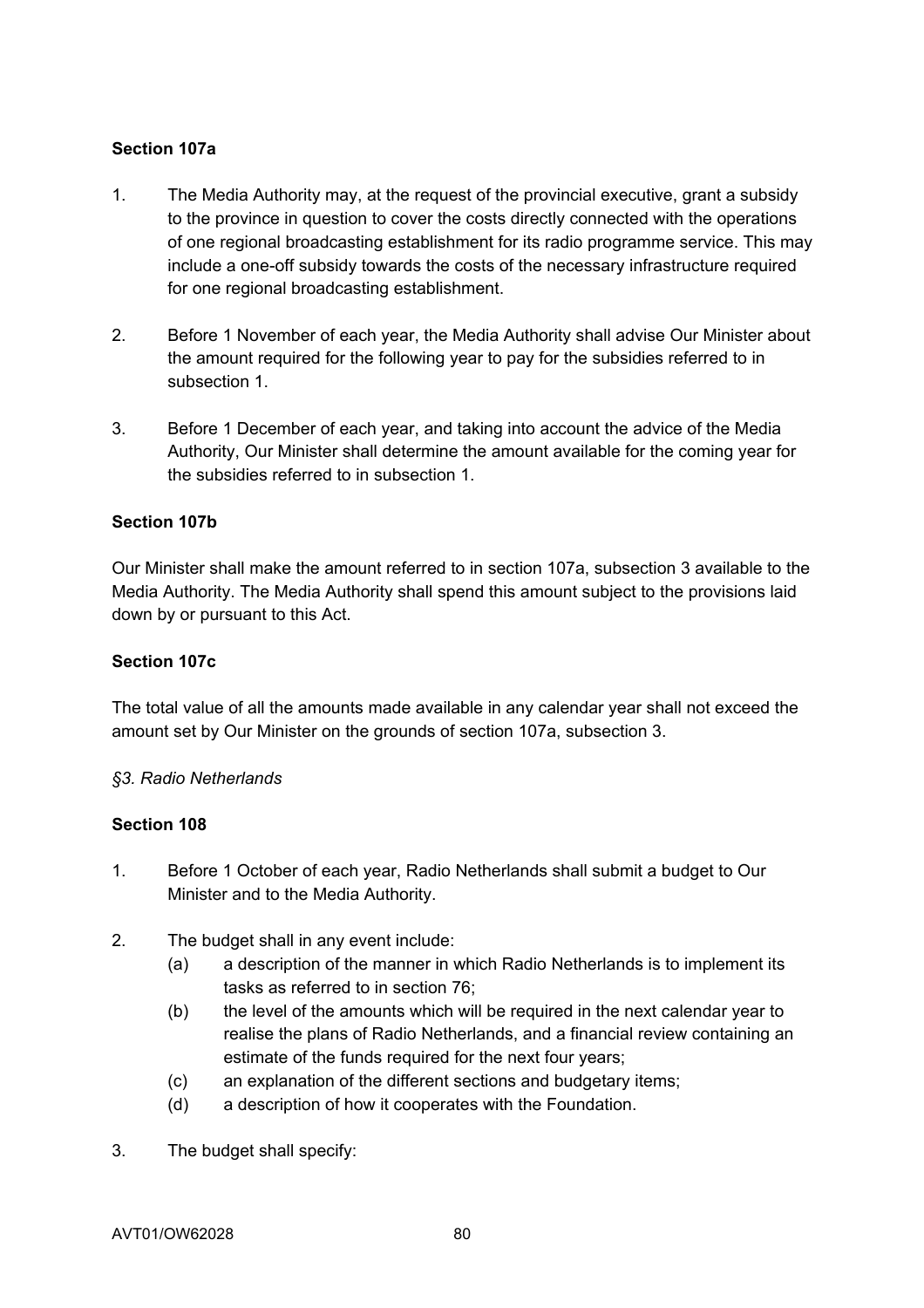- (a) the amounts required to defray the costs of providing the programme services of Radio Netherlands;
- (b) the amounts required to defray the costs of:
	- 1º Radio Netherlands, in so far as these costs are not directly connected with the provision of its programme services; and
	- 2º broadcasting the programme services of Radio Netherlands;
- (c) income earned by Radio Netherlands, in so far as this must be used for the provision of its programme services.
- 4. The budget shall also contain a statement of the actual expenditure of Radio Netherlands. The statement of actual expenditure shall in any event relate to the previous two calendar years.
- 5. The budget shall also state the number of hours that Radio Netherlands intends to use for programmes which have been produced by or for an establishment which has obtained national broadcasting time, or programmes which have already been broadcast as programmes of establishments which have obtained national broadcasting time.
- 6. Further rules governing the form and content of the budget may be laid down by or pursuant to Order in Council.

## **Section 108a**

The Media Authority shall submit its comments regarding the budget referred to in section 108 to Our Minister before 1 November.

## **Section 108b**

- 1. Before 1 December of each year, Our Minister shall establish the amounts available for the following year for the costs of:
	- (a) providing the programme services of Radio Netherlands;
	- (b) Radio Netherlands, in so far as these costs are not directly connected with the provision of its programme services; and
	- (c) broadcasting the programme services of Radio Netherlands.
- 2. Our Minister shall set the amounts for the following calendar year, as referred to in subsection 1, at eighty per cent of the equivalent amounts already set for the current calendar year if Radio Netherlands fails to submit the budget referred to in section 108 to Our Minister in a timely manner and with due observance of the rules laid down pursuant to section 108, subsection 6.

## **Section 108c**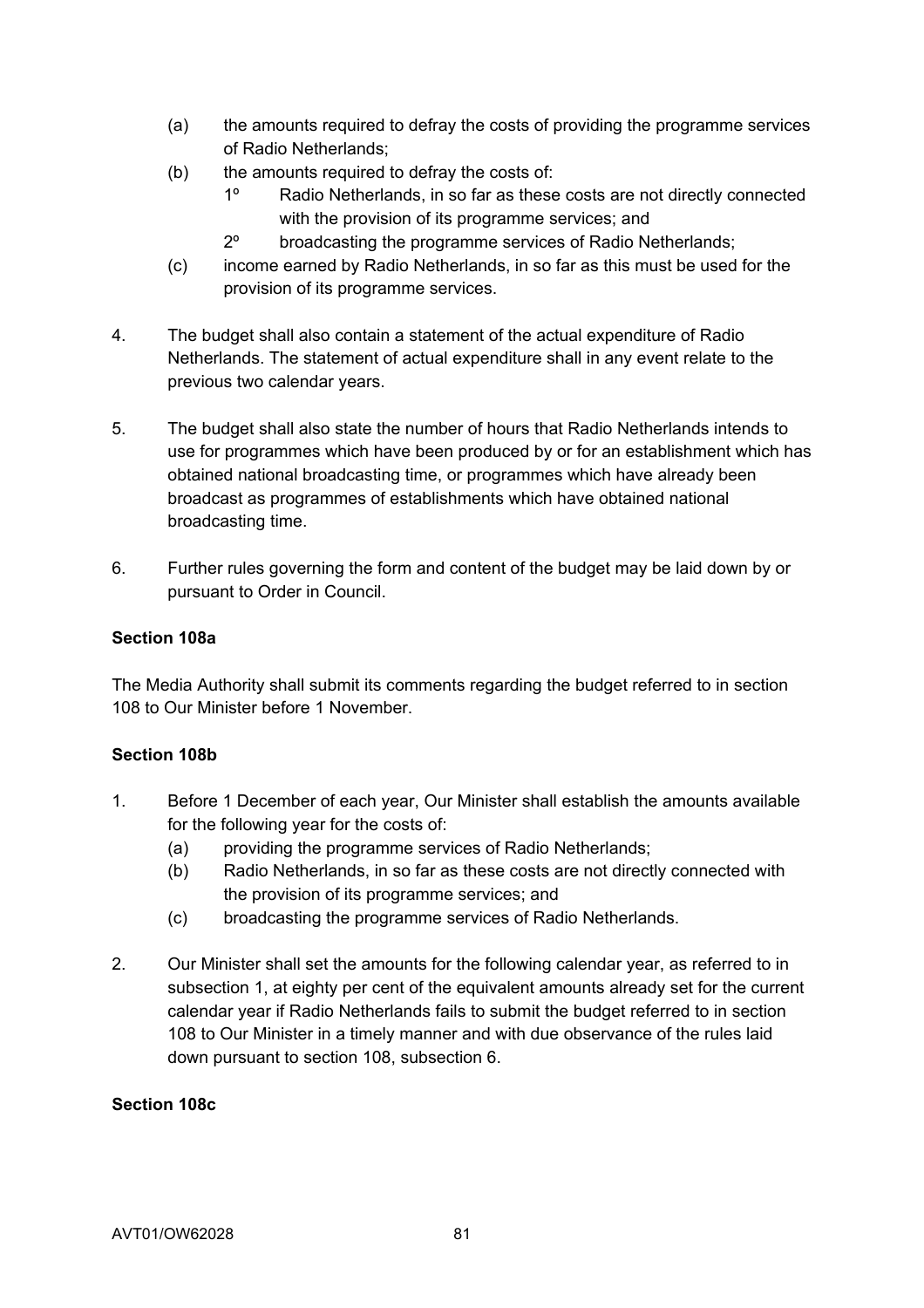Our Minister shall make the amounts referred to in section 108b, subsection 1 available to the Media Authority. The Media Authority shall spend these amounts subject to the provisions laid down by or pursuant to this Act.

## **Section 108d**

- 1. Radio Netherlands shall receive from the Media Authority the amount set on the basis of section 108b, subsection 1 (a) as compensation for the costs of providing its programme services.
- 2. Radio Netherlands shall receive from the Media Authority the amount set on the basis of section 108b, subsection 1 (b) as compensation for the costs which are not directly connected with the provision of its programme services.
- 3. Radio Netherlands shall receive from the Media Authority the amount set on the basis of section 108b, subsection 1 (c) as compensation for the costs of broadcasting its programme services.

## **Section 108e**

- 1. Radio Netherlands shall receive advance payments from the Media Authority in accordance with rules laid down by Order in Council.
- 2. If it is discovered that the advance payments are being used for purposes other than those for which they were intended, the Media Authority may terminate its provision of the said advance amounts or reduce them.

# *§4. Accountability*

- 1. Before 1 June of each year, all the establishments which have obtained national broadcasting time - with the exception of the government - and Radio Netherlands shall submit their annual accounts for the preceding financial year to the Media Authority. The financial year shall correspond to the calendar year.
- 2. Before 1 June of each year, all the establishments which have obtained national broadcasting time - with the exception of the government - shall submit a copy of their annual accounts for the preceding financial year to the board of directors of the Foundation. The board of directors shall submit its comments on the different annual accounts to the Media Authority before 1 July of each year.
- 3. The establishments referred to in section 109, subsection 1 shall be subject to the provisions of Title 9 of Book Two of the Civil Code, on the understanding that the profit and loss account shall be replaced by an operating account and that, wherever possible, the provisions regarding the profit and loss account shall apply *mutatis*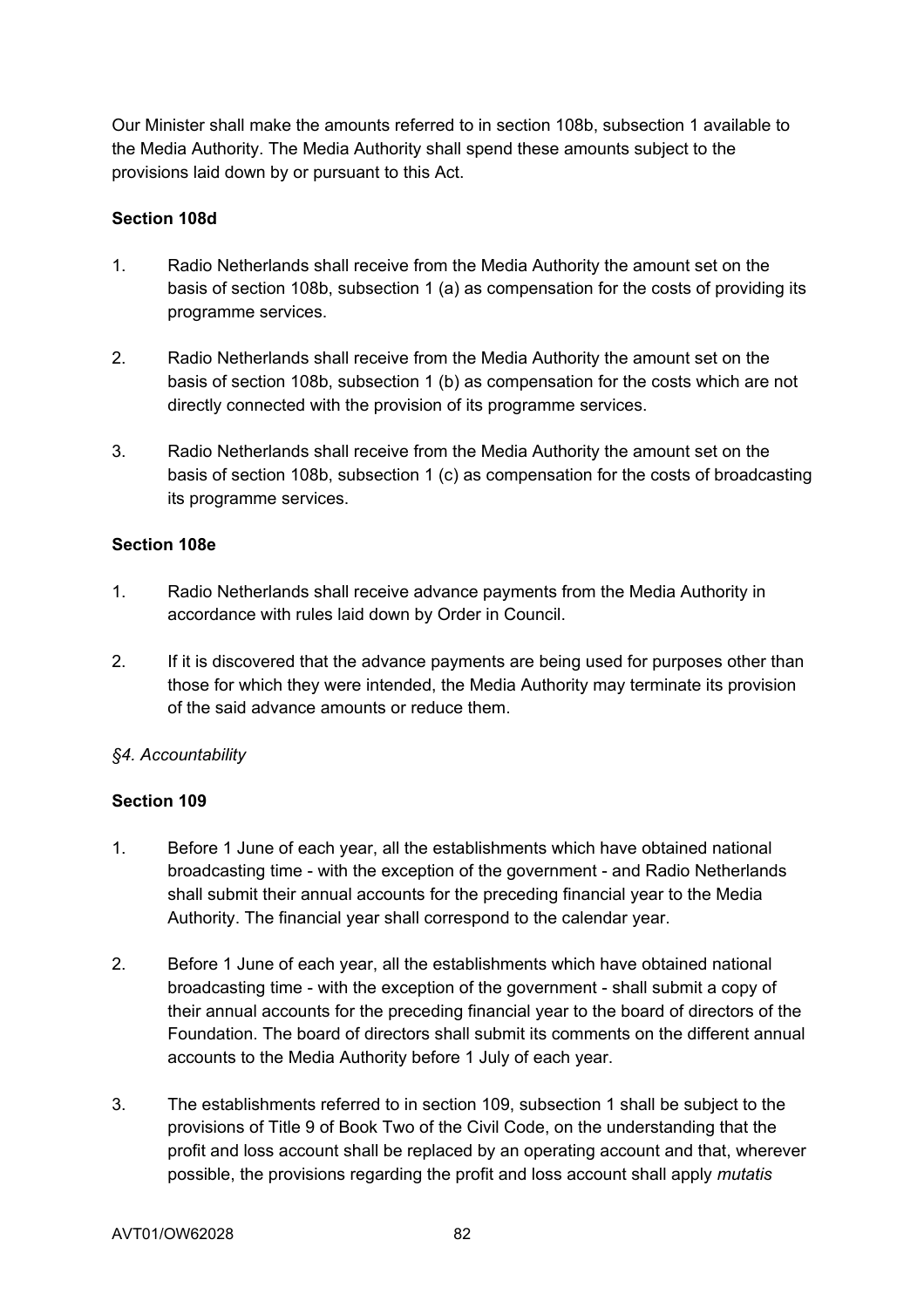*mutandis*. Where possible, the provisions regarding the profit and loss shall apply *mutatis mutandis* to the operating balance.

- 4. The annual accounts shall also include the information referred to in section 99, subsection 6
- 5. Further rules governing the form of the annual accounts may be laid down by or pursuant to Order in Council.

## **Section 109a**

- 1. If, as evidenced by the annual accounts, the amount made available to an establishment with national broadcasting time for the provision of its television programme service or its radio programme service, and activities as referred to in section 13c, subsection 3 exceeds the costs incurred for that purpose, the excess amount shall be reserved by that establishment for the purpose for which the amount was originally made available without prejudice to section 104, subsection 4. In the context of these reserves, the board of directors of the Foundation may set a maximum for each category of establishment. If that part of the amount made available which is not required to cover the costs is greater than the maximum referred to in the previous sentence, the establishment in question shall repay the difference to the board of directors.
- 2. If, as evidenced by the annual accounts, the amount made available to Radio Netherlands pursuant to section 108d, subsection 1, section 108d, subsection 2 and section 108d, subsection 3 respectively, exceeds the amount of the costs incurred, the excess amount shall be reserved by Radio Netherlands for the purpose for which its was originally made available. In the context of these reserves, the Media Authority may set a maximum. If that part of the amount made available which is not required to cover the costs is greater than the aforesaid maximum, the establishment shall repay the difference to the Media Authority.
- 3. In so far as the amounts made available have been used for a purpose other than those for which they were given, these amounts shall be repaid on demand to the board of directors of the Foundation or, in the case of Radio Netherlands, to the Media Authority without prejudice to section 104, subsection 4.
- 4. If the allocation of broadcasting time to an establishment is terminated, the reserves referred to in section 109a, subsection 1 shall be repaid on demand by the establishment in question to the board of directors, in so far as these reserves have not already been used in accordance with section 104.

#### **Section 109b**

1. If, pursuant to this Act, a contribution towards investments has been issued to an establishment which has obtained national broadcasting time, the establishment in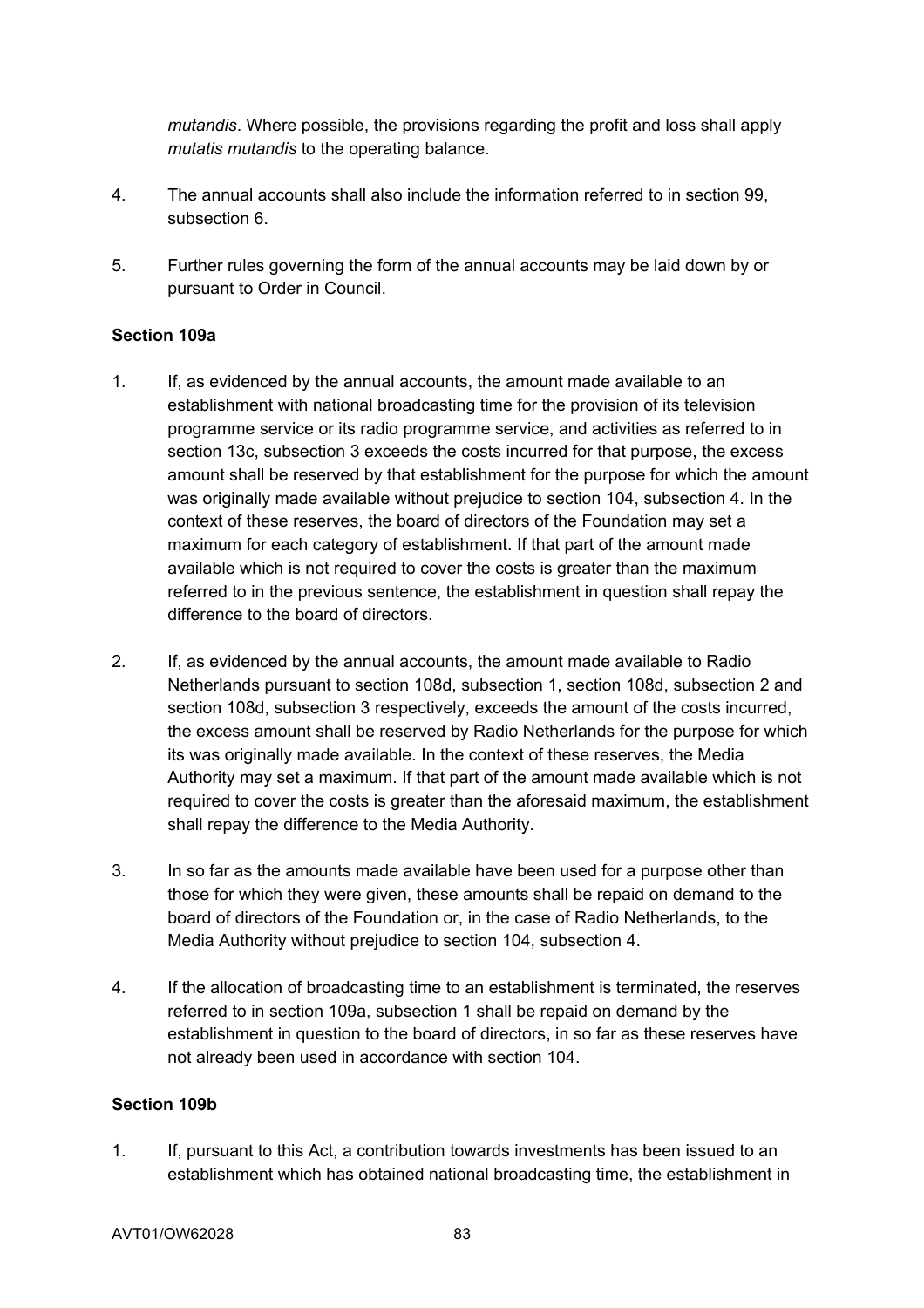question shall, when divesting itself of the real estate in question or upon the termination of its allocated broadcasting time, repay the contribution to the board of directors of the Foundation. The amount of the contribution to be repaid shall, however, be reduced by the amount of the depreciation percentages set by the board of directors for each full year which has expired since the contribution was issued. Repaid contributions shall be used to strengthen programming and coordination. Section 101, subsection 4 shall apply *mutatis mutandis*.

2. If, pursuant to this Act, a contribution towards investments has been issued to an establishment which has obtained regional broadcasting time, the establishment in question shall, when divesting itself of the real estate in question or upon termination of its allocated broadcasting time, repay the contribution to the Media Authority. The amount of the contribution to be repaid shall, however, be reduced by the depreciation percentages set by the Media Authority for each full year which has expired since the contribution was issued. Repaid contributions shall be used to defray the costs referred to in section 28, with the exception of the costs referred to in section 28 (e).

## **Section 109c**

- 1. If an establishment which has obtained national broadcasting time fails to submit its annual accounts to the Media Authority in a timely manner, the board of directors of the Foundation shall, at the Media Authority's first request, reduce the amount of the advance payments referred to in section 106, subsection 1 by twenty per cent. If, despite repeated warnings from the Media Authority, an establishment continues to default on its obligation to submit its annual accounts, the Media Authority may ask the board of directors to reduce the advance payments still further or to terminate them. The board of directors shall act immediately upon such a request.
- 2. If Radio Netherlands fails to submit its annual accounts to the Media Authority in a timely manner, the Media Authority shall reduce the amount of the advance payments referred to in section 108e, subsection 1 by twenty per cent. If, despite repeated warnings, Radio Netherlands continues to default on the obligation to submit its annual accounts, the Media Authority may reduce the advance payments still further or terminate them.

## **Section 109d**

The provisions contained in this Division (*§4. Accountability)* shall apply to religious and other spiritual organisations and political parties only in so far as they concern activities and finances connected with their broadcasting activities.

## **Section 109e**

1. Within ten months of the end of the calendar year, each provincial executive which has received a subsidy as referred to in section 107a, subsection 1 shall submit to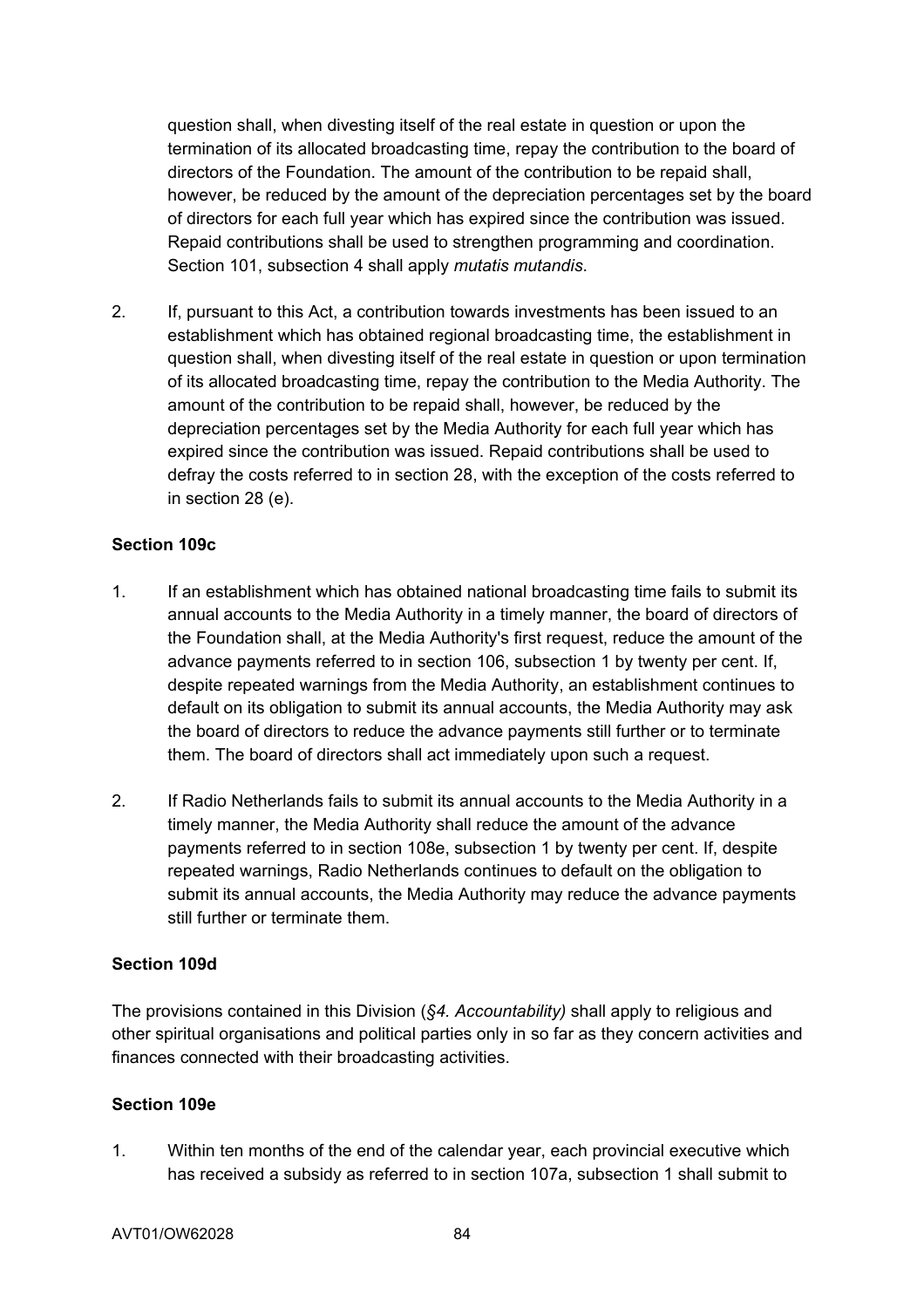the Media Authority a report prepared by an accountant as described in article 393 of Book Two of the Civil Code. The report shall show whether and to what extent the subsidy has been used for the purpose for which it was intended. If the promised subsidy is less than NLG 50,000, a relevant report from the provincial executive may suffice.

2. In so far as a report as referred to in subsection 1 shows that the subsidy has not been used for the purpose for which it was intended, the amount in question shall be recovered.

## **Section 110**

The establishments which have obtained broadcasting time shall provide public broadcasting independently by providing public broadcasting programme services. To that end, the establishments which have obtained broadcasting time shall be eligible to receive government funds in the manner regulated by this Act to enable them to provide high-quality programming and to ensure financial continuity.

## **Section 111**

- 1. To implement section 110 and defray the other costs referred to in section 28, with the exception of those referred to at (e), Our Minister shall annually provide an amount known as a government licence fee.
- 2. The government licence fee referred to in subsection 1 shall at least consist of the amount of the revenue remitted to Our Minister in 1998 by the Licence Fee Agency on the basis of the provisions of this Act then applicable.
- 3. Our Minister shall annually adjust the amount referred to in subsection 2 using the index determined by Statistics Netherlands for the growth in the number of households in the Netherlands and the domestic consumer price index determined by Statistics Netherlands for a calendar year.
- 4. Further rules may be laid down concerning the application of subsections 1 to 3 by or pursuant to Order in Council.
- 5. No conditions other than those laid down by or pursuant to this Act shall be set for the availability of the government licence fee.

**Section 111a** (Repealed)

**Section 111b** (Repealed)

Section 111c (Repealed)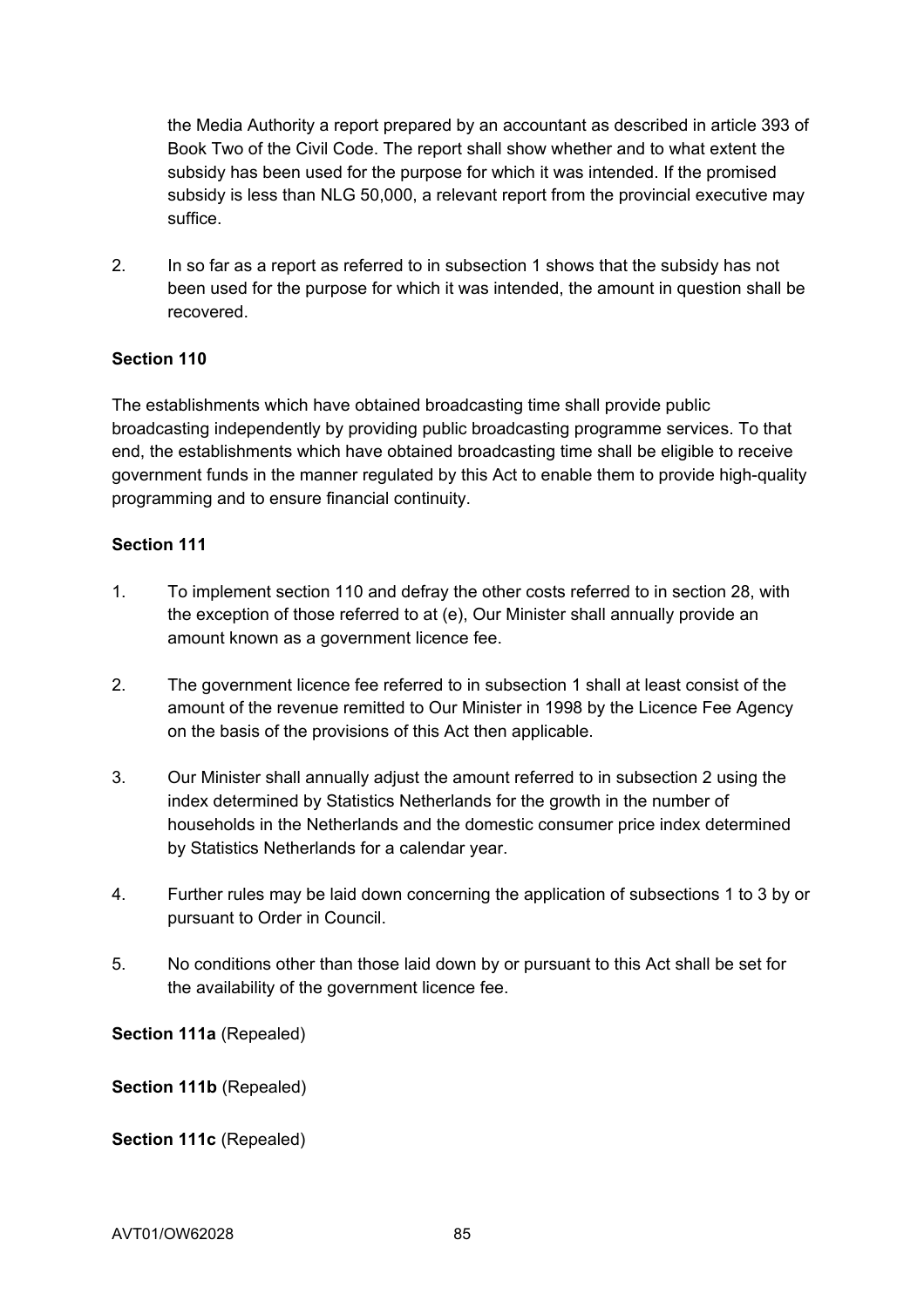## **Section 112** (Repealed)

- **Section 113** (Repealed)
- **Section 114** (Repealed)
- **Section 115** (Repealed)
- **Section 116** (Repealed)
- **Section 117** (Repealed)
- **Section 117a** (Repealed)
- **Section 118** (Repealed)
- **Section 119** (Repealed)
- **Section 120** (Repealed)
- **Section 121** (Repealed)
- **Section 122** (Repealed)
- **Section 122a** (Repealed)
- **Section 122b** (Repealed)
- **Section 122c** (Repealed)
- **Section 122d** (Repealed)
- **Section 122e** (Repealed)
- **Section 122f (Repealed)**
- **Section 122g** (Repealed)
- **Section 122h** (Repealed)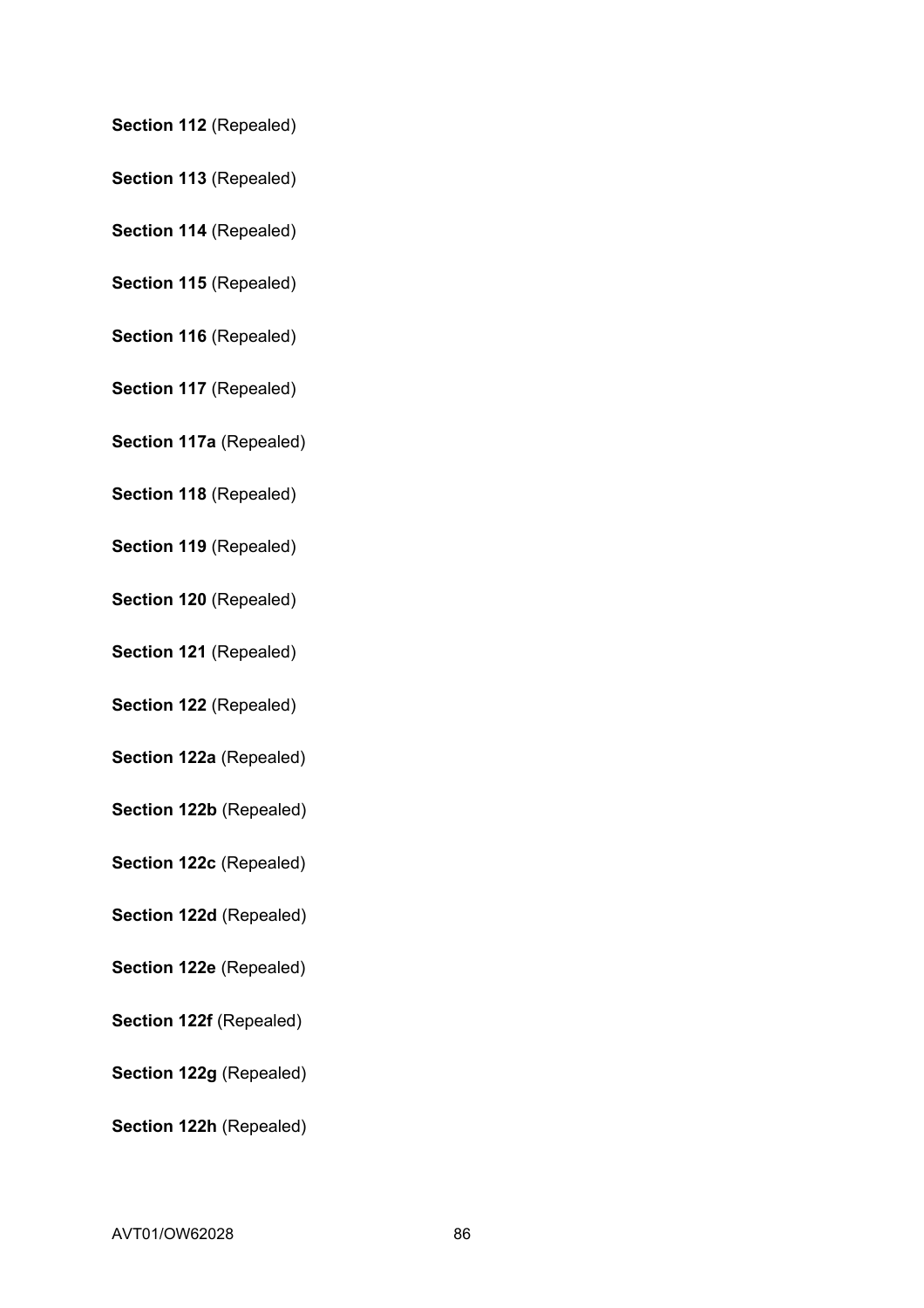**Section 122i (Repealed)** 

**Section 122j** (Repealed)

**Section 122k** (Repealed)

Section 122I (Repealed)

**Section 122m** (Repealed)

**Section 122n** (Repealed)

## **CHAPTER IX. MEASURES OF SUPPORT FOR THE PRESS**

## **Section 123**

- 1. There shall be a Press Fund *(Bedrijfsfonds voor de pers)* for the purpose of maintaining and promoting diversity of the press, in so far as this is in the interest of information provision and opinion-forming. The Fund shall be a legal person and shall have its registered office in The Hague.
- 2. In addition to the tasks entrusted to the Press Fund pursuant to other statutory provisions, it shall have the responsibility:
	- (a) to monitor compliance with the provisions laid down by or pursuant to this Chapter with regard to the press;
	- (b) to carry out, or instruct others to carry out, research activities in regard to the functioning of the press.
- 3. Those charged with monitoring compliance as referred to subsection 2 (a) are the members of the board of the Press Fund and the staff members of the Press Fund designated for that purpose in a resolution of the board.
- 4. A resolution as referred to in subsection 3 shall be published in the Government Gazette.

- 1. The Press Fund shall have a board of directors consisting of a chairperson and six other members. They shall be appointed and may be dismissed by Royal Decree on the recommendation of Our Minister.
- 2. Appointments to the Press Fund's board of directors shall be made for a period of five years. Board members shall be eligible for immediate reappointment once.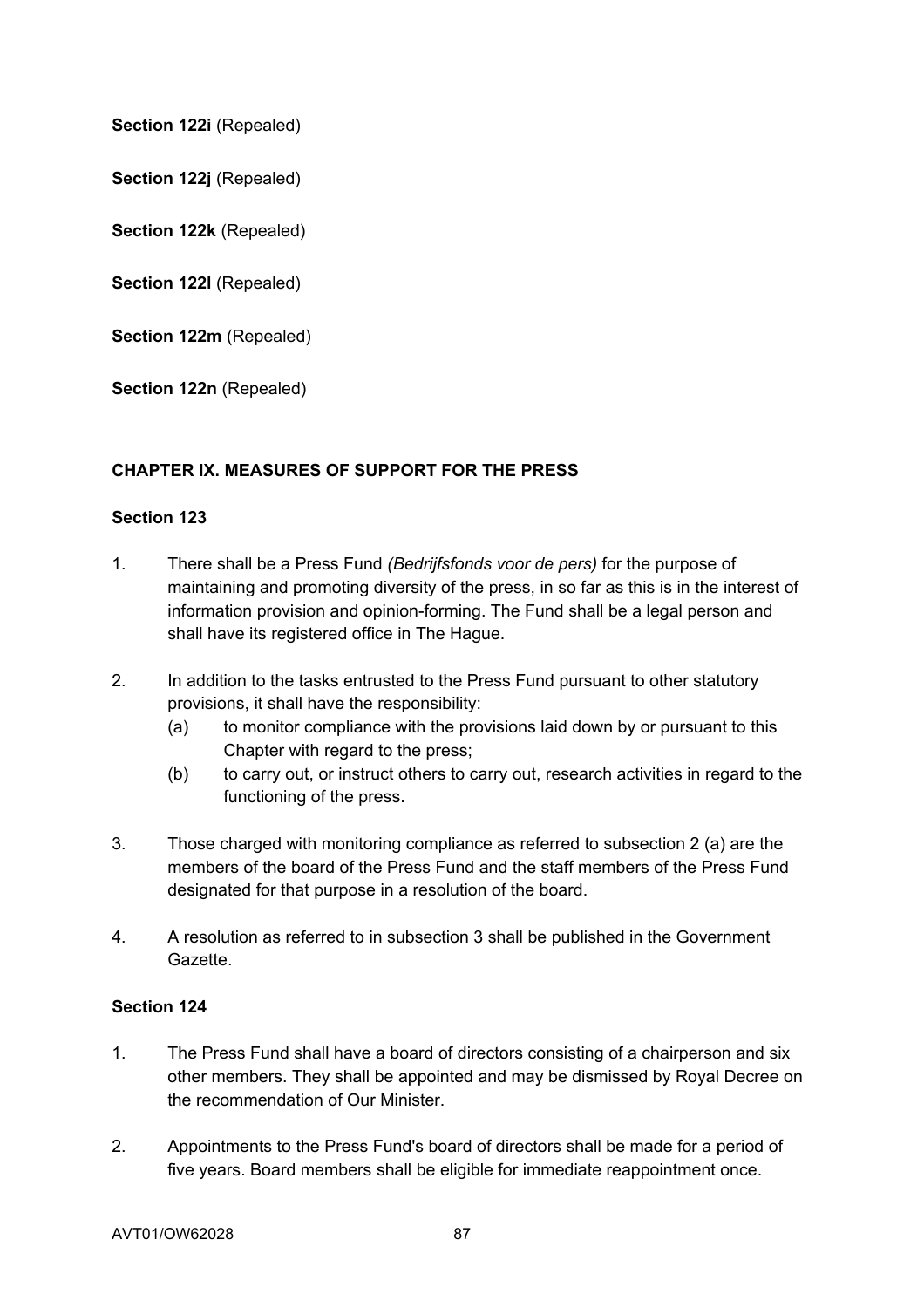- 3. Board membership of the Press Fund may not be combined with:
	- (a) employment with a ministry or with an institution, service or company whose activities fall under ministerial accountability;
	- (b) board membership of or employment with a press product or the publisher of a press product.
- 4. Board members of the Press Fund may resign at will. Otherwise, the dismissal of a board member shall be possible only if the member in question is found to be unfit on account of having a financial interest in an establishment in relation to which the Press Fund exercises statutory powers or having accepted employment or holding a membership which may not be combined with board membership of the Press Fund.
- 5. Rules governing the remuneration and legal status of the Press Fund's board members and staff members shall be laid down by or pursuant to Order in Council.

# **Section 125**

- 1. Resolutions of the Press Fund's board shall be passed by a majority of votes. A resolution to grant support shall be notified to Our Minister within one week of it having been passed.
- 2. The Press Fund's board shall lay down its own rules governing its decision-making processes and the way in which it operates. These rules shall require the consent of Our Minister.

# **Section 126**

The costs of the Press Fund shall be defrayed by Our Minister. Its budget and annual accounts shall require Our Minister's consent.

- 1. Resolutions of the Press Fund may be overturned by Royal Decree either in the six weeks following their notification to Our Minister or in the period during which the relevant resolution is stayed.
- 2. The staying of resolutions of the Press Fund may take place only in the four weeks following their notification to Our Minister.
- 3. Notwithstanding section 10:35 of the General Administrative Law Act, the staying or overturning of a resolution may take place only on the grounds of incompatibility with the law.
- 4. Any Royal Decree to stay a resolution, to cancel or extend such a stay or to overturn a resolution shall be published in the Bulletin of Acts and Decrees.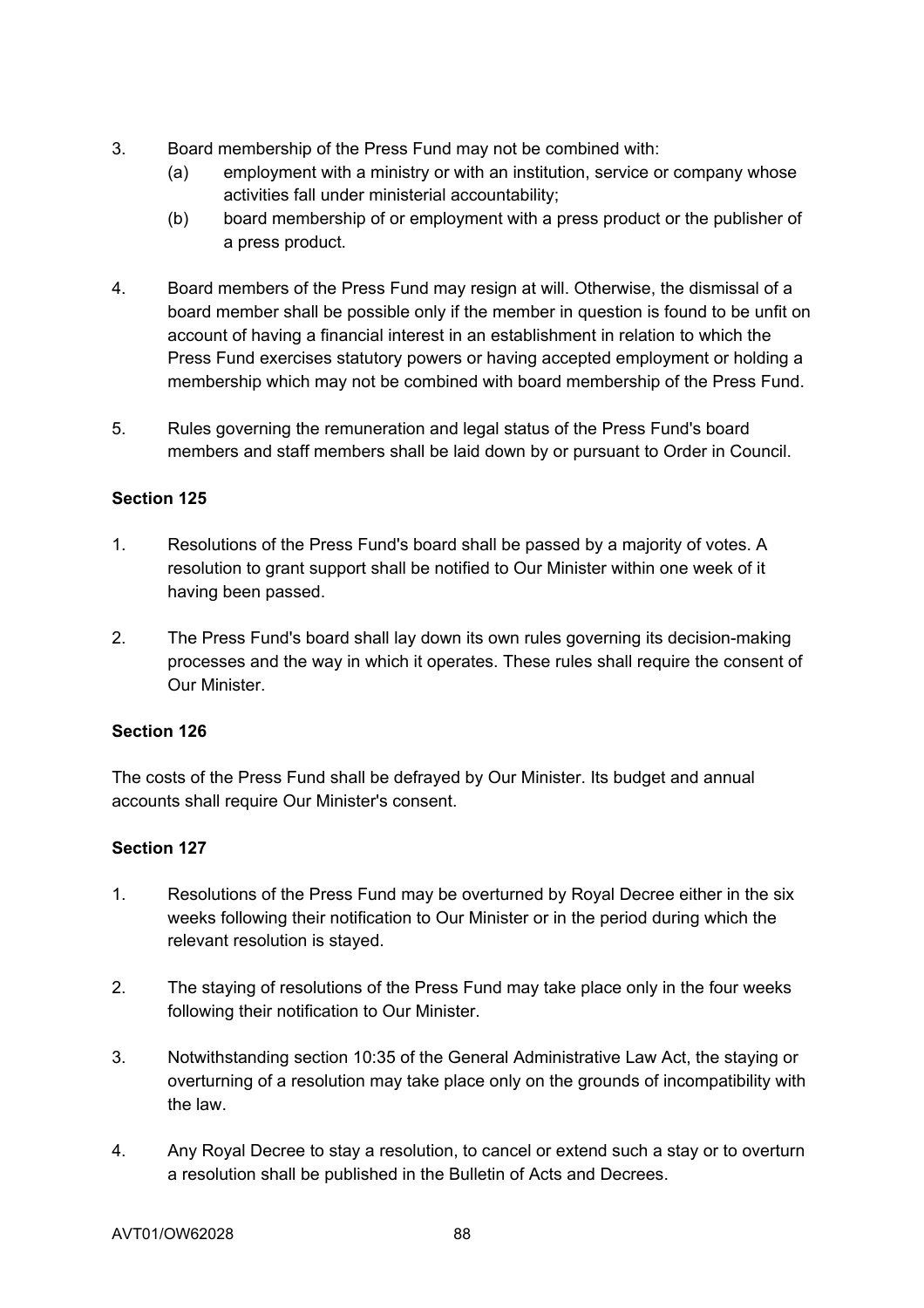5. A resolution to grant financial support shall not become effective until a term of four weeks has expired or, if earlier, until Our Minister has announced that he will not exercise the power to recommend staying or overturning the resolution.

# **Section 128**

- 1. Our Minister shall determine what percentage of the revenue from advertising messages generated by the Radio and Television Advertising Foundation, the local and regional broadcasting establishments which have been allocated broadcasting time, and the commercial broadcasting establishments, is to be distributed annually to the Press Fund. The maximum percentage shall be four per cent.
- 2. The Press Fund's expenditure shall be financed from the revenue referred to in subsection 1 and from other available resources.
- 3. Our Minister may lay down further rules governing the determination of the revenues referred to in subsection 1.

## **Section 129**

- 1. The Press Fund may grant the publisher of a press product financial support for such press product within the limits of the amounts set by Our Minister under section 128.
- 2. Financial support may only be provided for press products which meet the following requirements:
	- (a) they must be published and be aimed at the general public in the Netherlands;
	- (b) they must to a significant extent contain news, analyses, commentaries and background information covering the diverse aspects of present-day society, with a view to, *inter alia*, political opinion-forming;
	- (c) they must be edited by an independent editing team on the basis of a statute expressing the editorial identity of the relevant press product;
	- (d) they must appear periodically, at least once every month;
	- (e) they must be generally available;
	- (f) they must be made available in consideration for a purchase price;
	- (g) they may not be published by or on behalf of the government;
	- (h) their publication or distribution may not be connected with membership or sponsorship of or participation in an association, religious society or other organisation.

## **Section 130**

1. The Press Fund may grant individual financial support to press products in the form of a credit or credit facility if the start-up or continuation of the relevant press product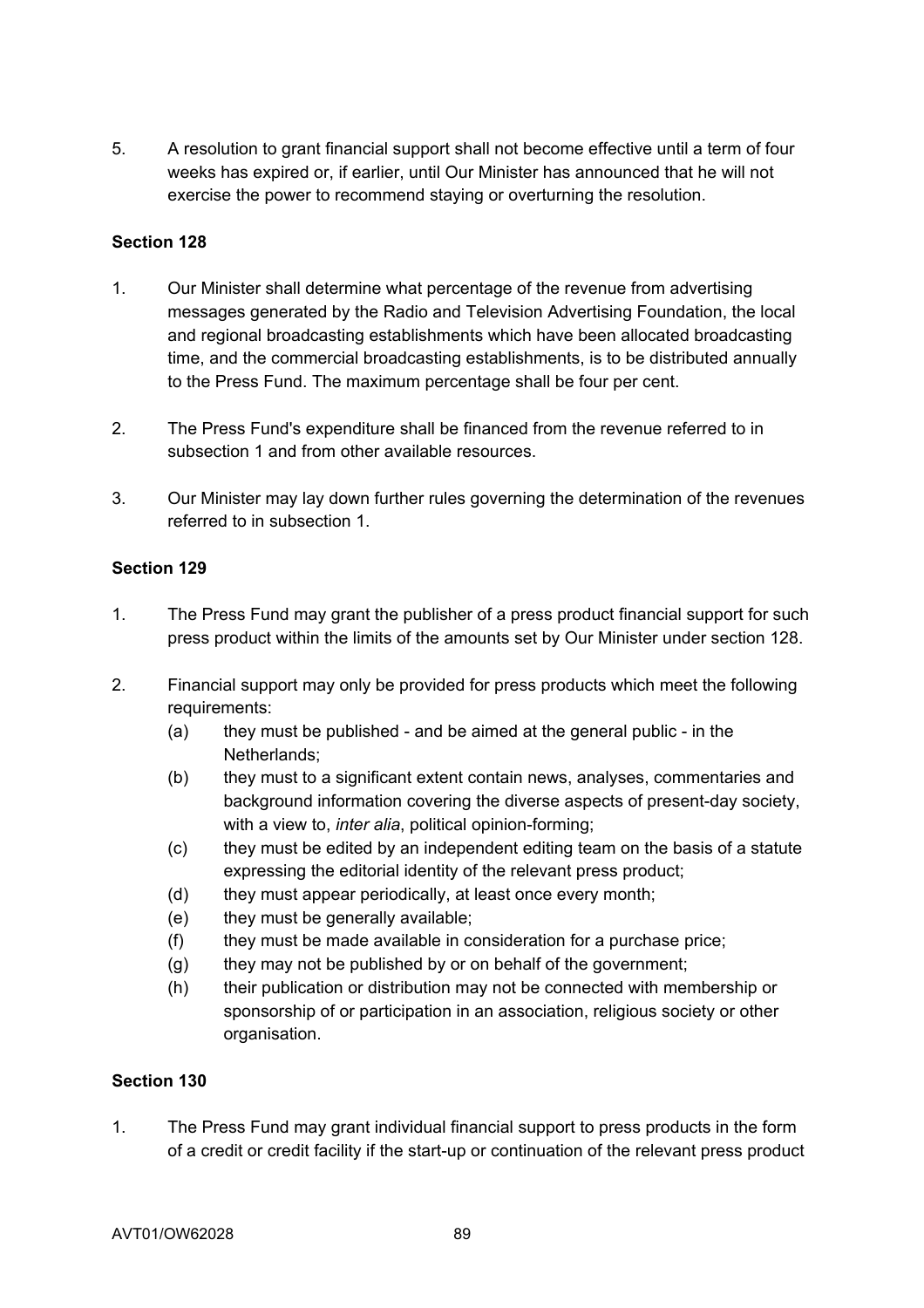is threatened or rendered impossible and the requisite support cannot be obtained elsewhere.

- 2. Financial support shall be granted only if the responsible publisher submits a project which offers the prospect of profitable operations within a reasonable period of time. Financial support shall be granted subject to the condition that a project approved by the Press Fund is indeed executed.
- 3. Financial support to start up a press product may be granted only to press products which are published at least six days a week and shall not exceed one half of the costs budgeted for the project referred to in subsection 2.
- 4. The financial support referred to in subsection 1 may be granted in the form of a subsidy for a one-off reestablishment of the press product if the project referred to in subsection 2 cannot be effectively executed with the aid of a credit or credit facility.
- 5. Further rules regarding the cases referred to in subsection 1 may be laid down by Order in Council.

# **Section 131**

It shall be possible to adopt rules by Order in Council pursuant to which the Press Fund may grant press products financial support in the shape of subsidies in situations other than those referred to in section 130, subsection 4. The Order in Council shall also set out the purposes for which such a subsidy may be used and the requirements which must be met by the press products and their publishers in order to qualify for a subsidy.

# **Section 132**

- 1. Financial support shall be granted on the basis of applications. The Press Fund shall issue a written decision on the relevant application. Applications for individual financial support on the basis of section 130 shall be considered and decided on in order of receipt. If the amount available for financial support in a given year has been exhausted, any subsequent applications shall be rejected.
- 2. Rules governing the nature of the conditions which the Press Fund may attach to a decision to grant financial support shall be adopted by Order in Council. The conditions shall not relate to the contents of the press products.
- 3. Rules governing the submission of applications for financial support and the way in which such applications are to be considered, as well as rules governing the level of support and the method of its calculation, the conditions to be attached, the payment of advances, termination and recovery, shall be adopted by Order in Council.

## **Section 133** (Repealed)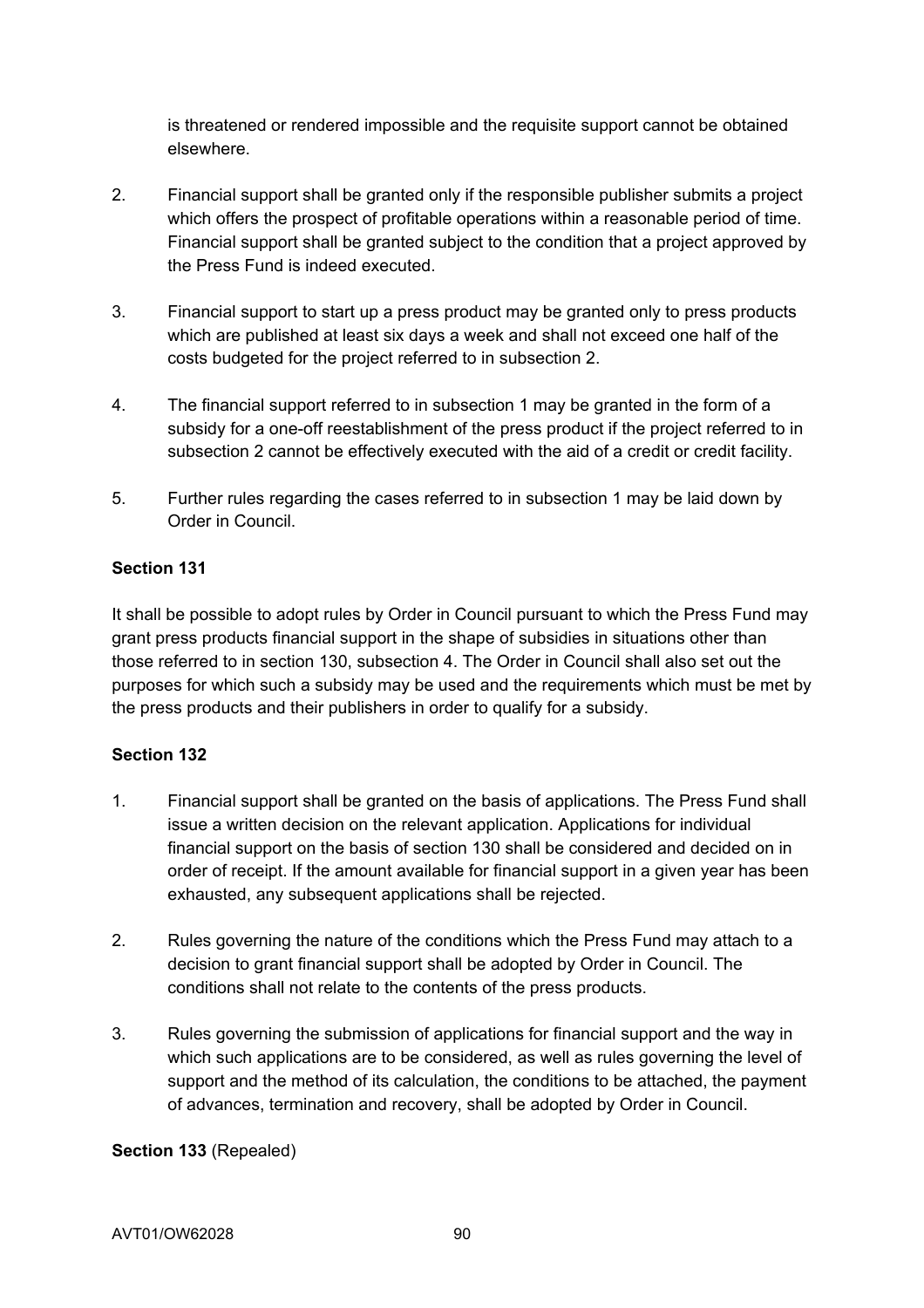# **CHAPTER X. ADMINISTRATIVE ENFORCEMENT BY THE MEDIA AUTHORITY**

# **Section 134**

- 1. The Media Authority shall be charged with the enforcement pursuant to administrative law of the provisions laid down by or pursuant to:
	- (a) Chapters III to VI, except for sections 18 to 24, 31 to 38 and 40 to 41, 41b and 41c;
	- (b) sections 107 to 108e, section 109, section 109a, subsection 2, section 109b, subsection 2, section 109c and section 109e;
	- (c) Chapter XI.
- 2. The Media Authority shall not scrutinise the contents of a programme service in advance.
- 3. Those charged with monitoring compliance as referred to in section 134, subsection 1 shall be the members of the Media Authority and the staff of the Media Authority designated for that purpose in a resolution of the Media Authority.
- 4. A resolution as referred to in section 134, subsection 3 shall be published in the Government Gazette.
- 5. The Media Authority shall notify Our Minister by 1 November of each year of the enforcement policy proposed for the next calendar year.

**Section 134a** (Repealed)

- 1. The Media Authority may impose an administrative fine on the Foundation, the provider of a programme service broadcast by means of a broadcasting transmitter or broadcasting network, or on the provider of a broadcasting transmitter or broadcasting network:
	- up to a maximum of NLG 200,000 for each violation of the provisions laid down by or pursuant to section 41a, section 43b, section 43c, subsections 1 and section 3, section 52, section 52a, section 52b, section 55, subsection 1, section 55a, subsection 1, section 55b, subsections 1 and 2, section 56, subsection 1, section 56a, section 57a, section 57c, section 71g, section 71j, section 72 or section 73, and
	- up to a maximum of NLG 50,000 for each violation of any other regulation laid down by or pursuant to this Act or section 5:20 of the General Administrative Law Act.
- 2. Subsection 1 has been declared applicable *mutatis mutandis* to Radio Netherlands in the event of a violation of any of the provisions declared applicable *mutatis mutandis*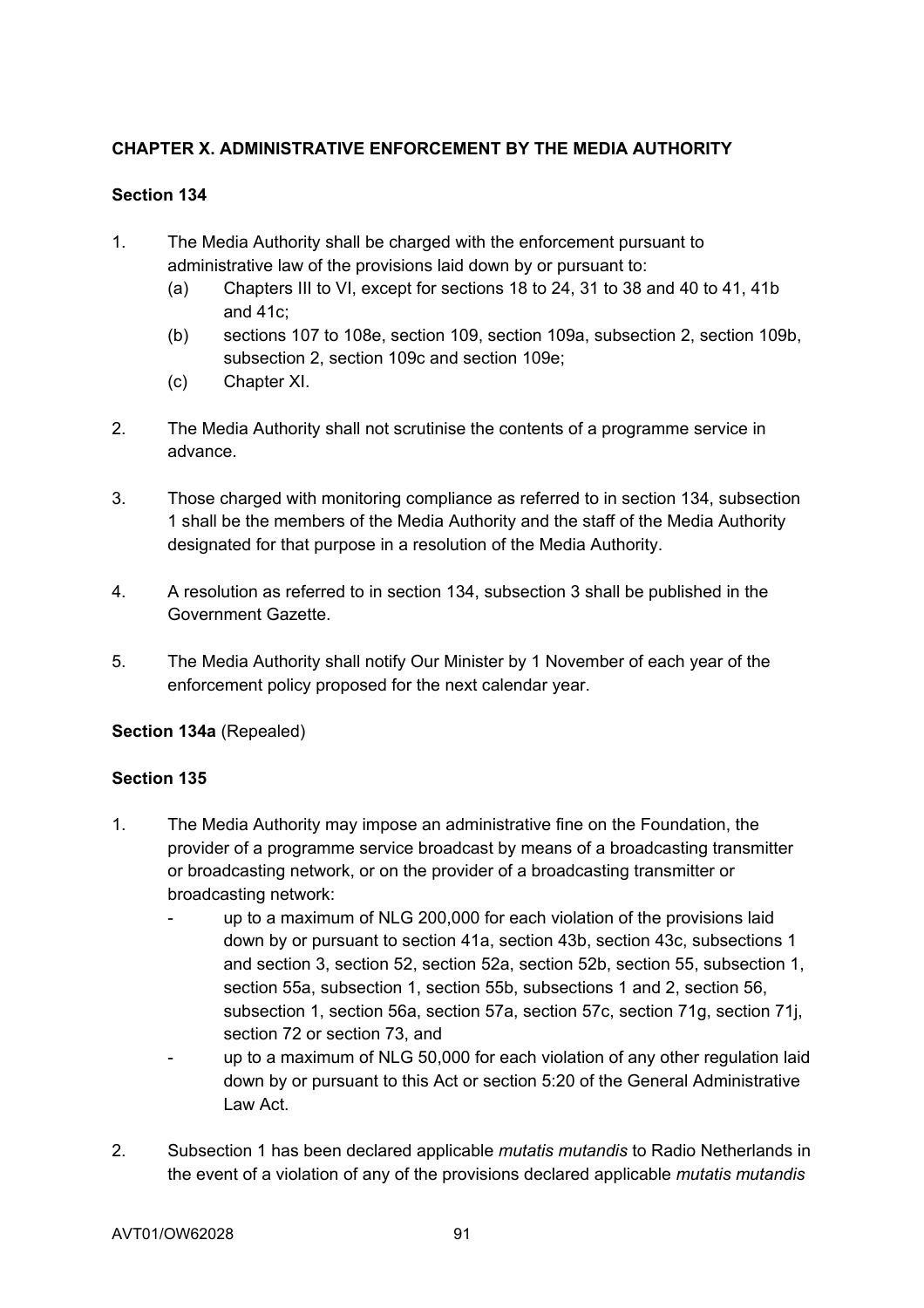under section 76, subsection 3 or section 76a, subsection 2 to Radio Netherlands and the programme services it provides, the provisions laid down by or pursuant to this Part and section 5:20 of the General Administrative Law Act.

- 3. In the event of a violation of the provisions laid down by or pursuant to section 50, subsections 1 and 2, section 51, subsection 1, section 54, subsections 1 to 5, or section 54a, subsection 3, the Media Authority may, notwithstanding subsection 1, second indent, impose an administrative fine not exceeding NLG 200,000 on the Foundation.
- 4. The Media Authority shall remit the revenue from the administrative fines to Our Minister. The remitted revenue shall be used for broadly defined media purposes to be determined by Our Minister.

## **Section 136** (Repealed)

## **Section 137**

Any fine imposed under section 135 may be collected by the Media Authority by means of a writ of execution. The writ shall be officially served by a bailiff at the addressee's expense and shall be executed in the manner prescribed for judgments and authentic deeds in the Code of Civil Procedure (*Wetboek van Burgerlijke Rechtsvordering*). Within thirty days of the writ of execution having been served, the respondent may oppose it by issuing a writ of summons against the Media Authority. Such opposition shall stay the execution.

**Section 138** (Repealed)

**Section 138a** (Repealed)

## **Section 138b**

Those charged with monitoring compliance as referred to in section 134, subsection 3 shall be empowered to enter a private home, and to take with them the necessary equipment, without the consent of the occupant.

**Section 138c** (Repealed)

# **Section 138d**

Establishments which provide a programme service for domestic broadcasting as well as Radio Netherlands shall keep recordings of the programmes which they have broadcast for a period of two weeks following the date of broadcast. When requested, they shall provide the Media Authority with such recordings.

**Section 138e** (Repealed)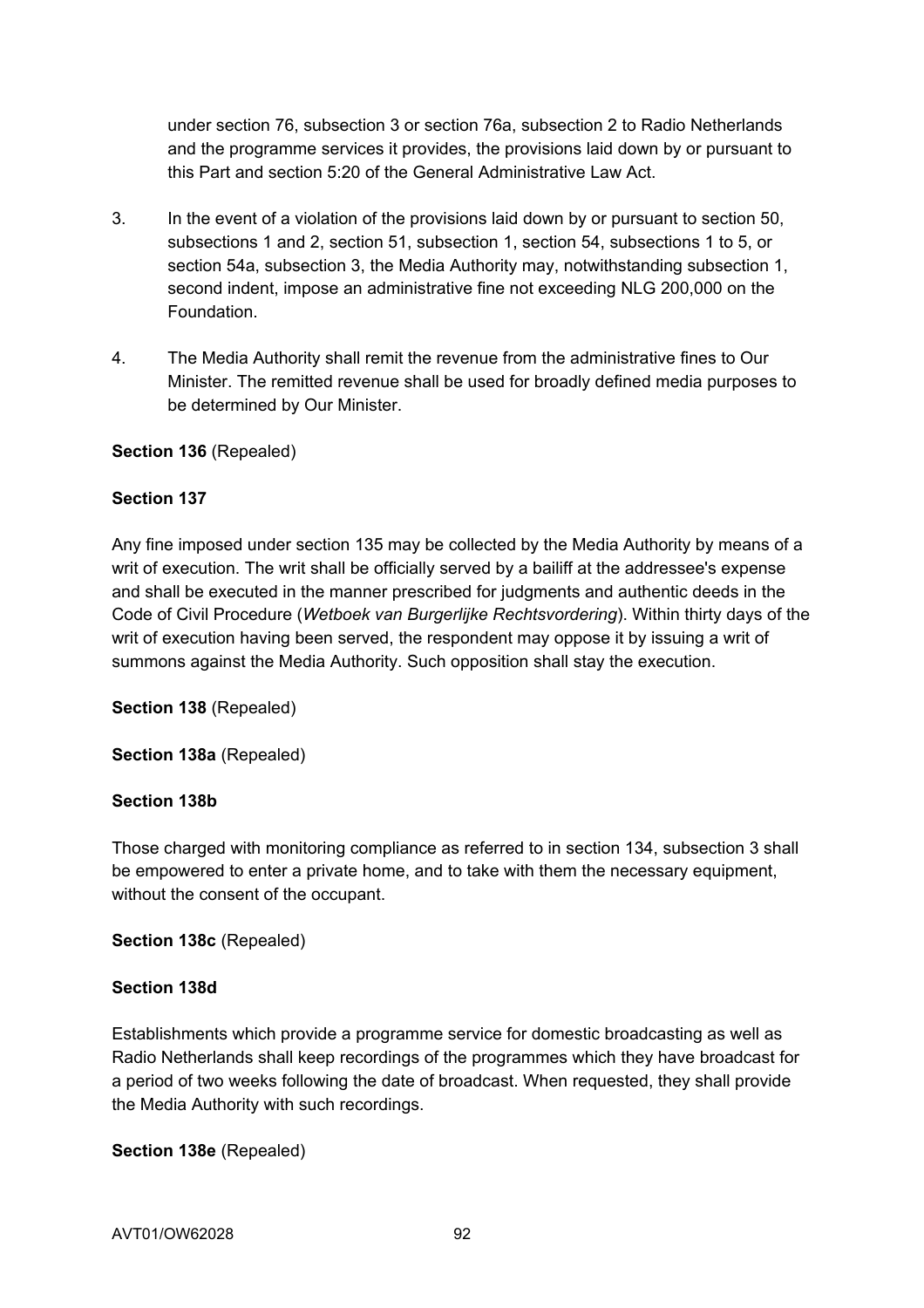## **Section 139**

Establishments which have obtained broadcasting time and Radio Netherlands shall ensure, upon request, that the members of the Media Authority and such employees as may be designated by those members are able to inspect - and make copies of - the books and records of companies or undertakings which have cooperated in the provision of their programmes, in so far as is reasonably necessary for the performance of the Media Authority's supervisory tasks in terms of its monitoring compliance, by the establishments which have obtained broadcasting time and Radio Netherlands, with the provisions laid down by or pursuant to sections 52, 52a, 52b, 55, 56 and 56a.

- **Section 140** (Repealed)
- **Section 141** (Repealed)
- **Section 142** (Repealed)
- **Section 143** (Repealed)
- **Section 144** (Repealed)
- **Section 144a** (Repealed)
- **Section 144b** (Repealed)
- **Section 144c** (Repealed)
- **Section 144d** (Repealed)
- **Section 145** (Repealed)
- **Section 145a** (Repealed)
- **Section 145b** (Repealed)
- **Section 145c** (Repealed)
- **Section 145d** (Repealed)
- **Section 145e** (Repealed)
- **Section 145f (Repealed)**
- **Section 145g** (Repealed)
- **Section 145h** (Repealed)
- AVT01/OW62028 93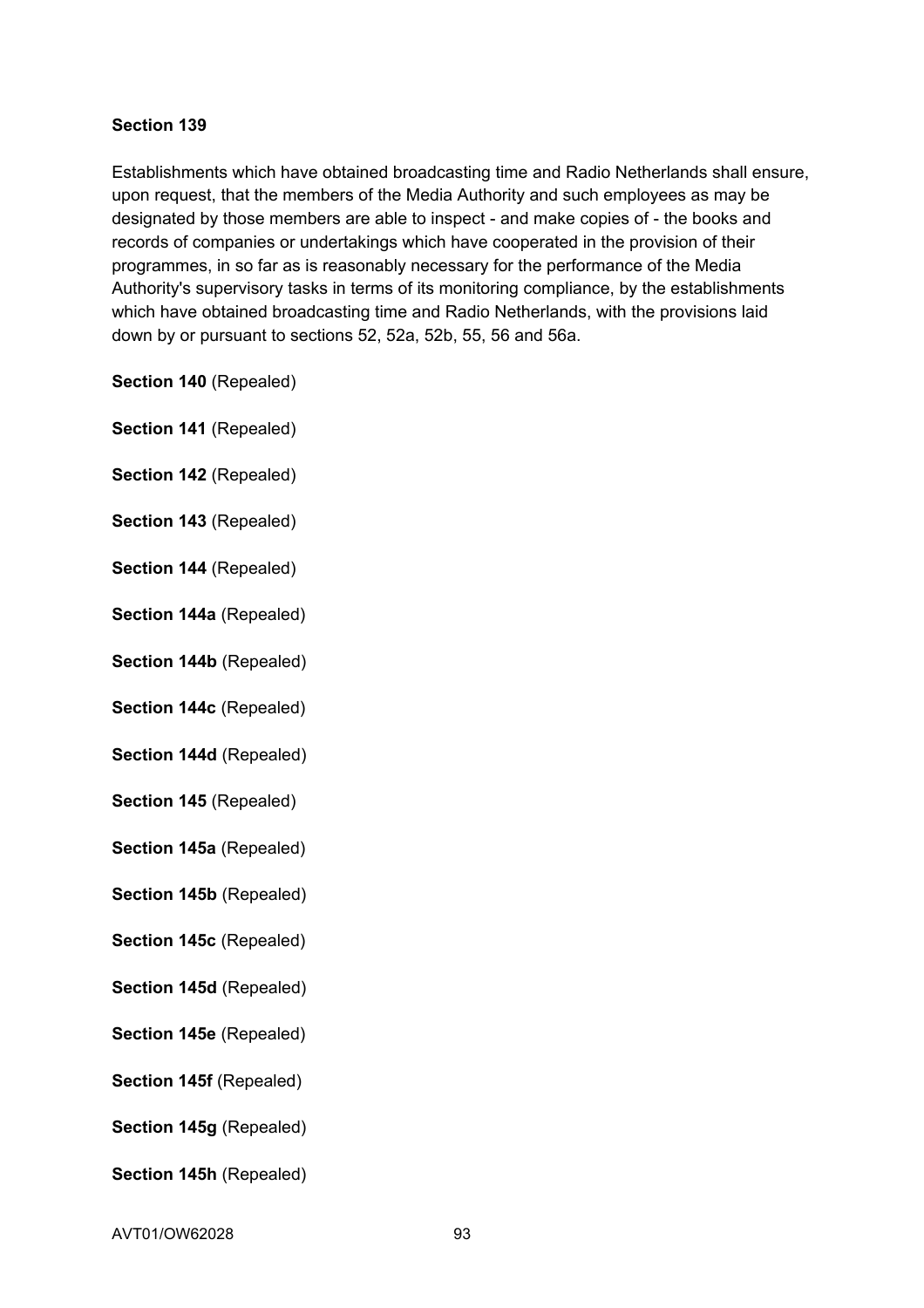## **CHAPTER XI. TRANSITIONAL AND FINAL PROVISIONS**

#### *§1. Transitional provisions*

#### **Section 146**

The Media Authority, the Foundation and the Company shall act as joint and several guarantors for the financial obligations assumed by the Broadcasting Foundation of the Netherlands prior to 1 January 1988.

**Section 147** (Repealed)

**Section 148** (Repealed)

- **Section 149** (Repealed)
- **Section 150** (Repealed)
- **Section 151** (Repealed)
- **Section 152** (Repealed)

## **Section 153**

If the State has issued a contribution to the investments of an establishment with broadcasting time under the terms of the Broadcasting Act, the establishment shall repay the relevant contribution to the Media Authority if it disposes of the relevant real estate or if the broadcasting time allocated to it is terminated. The amount to be repaid shall be reduced by the depreciation percentages as determined by the Media Authority for each full year that has lapsed since the contribution was made. Any contributions that are repaid shall be used to defray the costs referred to in section 28, with the exception of the costs referred to in section 28 (e).

**Section 154** (Repealed)

| <b>Section 155 (Repealed)</b> |  |
|-------------------------------|--|
|-------------------------------|--|

**Section 156** (Repealed)

**Section 157** (Repealed)

**Section 158** (Repealed)

**Section 159** (Repealed)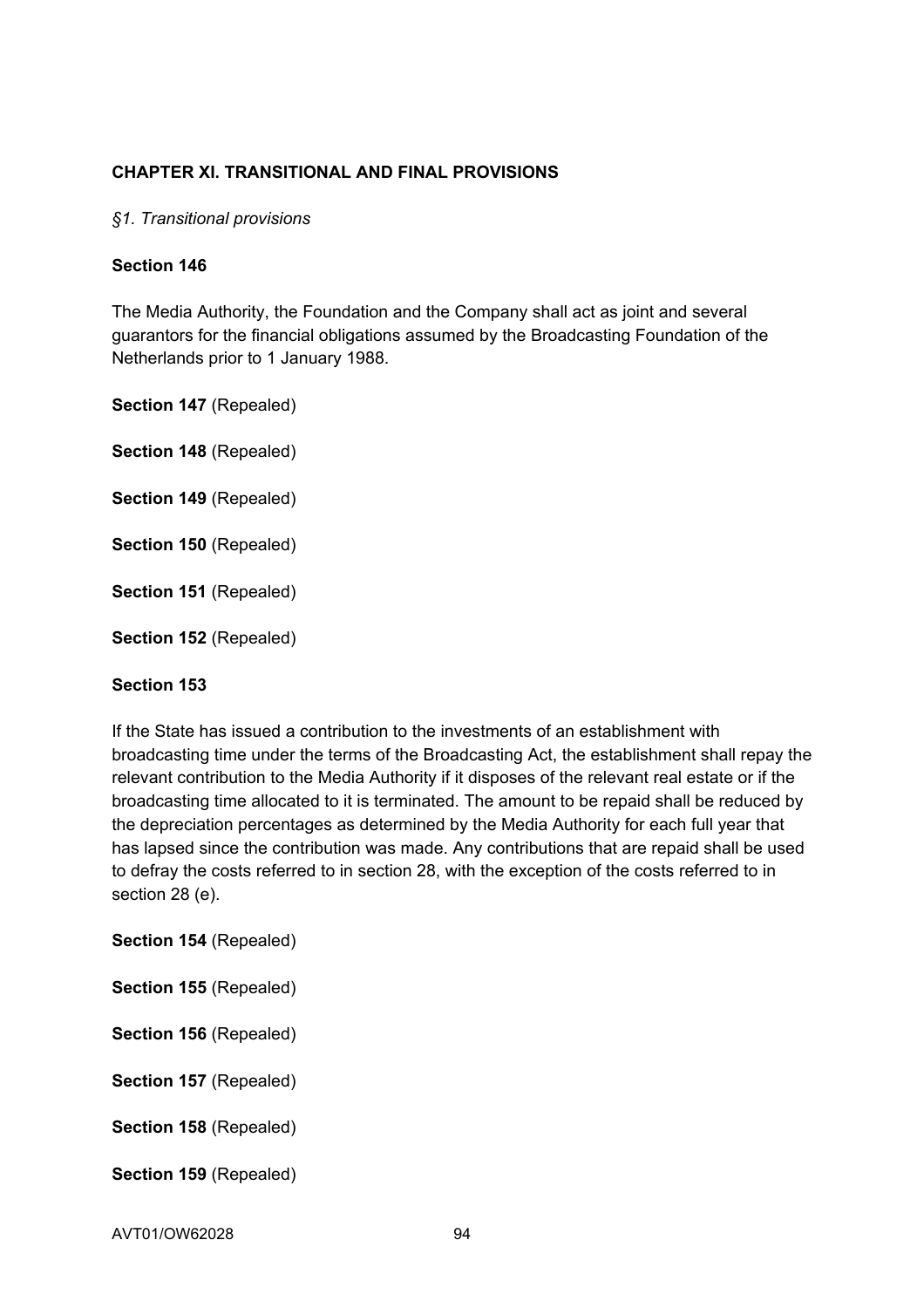# **Section 160** (Repealed)

## **Section 161**

- 1. The Church Council of the Reformed Church in Bloemendaal shall be permitted to provide a radio programme service for the general public, relaying the church services of the Reformed Church in Bloemendaal. The radio broadcasts shall be intended for the inhabitants of the municipality of Bloemendaal.
- 2. The General Synod of the Reformed Church in Apeldoorn shall be permitted to provide a radio programme service for general broadcasting purposes, relaying the church services of the Reformed Church in Apeldoorn. The radio broadcasts shall be intended for the inhabitants of the municipality of Apeldoorn.
- 3. In connection with the provisions laid down in this section, further rules may be adopted by or pursuant to Order in Council, including the possibility of withdrawing the permissions granted under this section.

**Section 162** (Repealed)

**Section 163** (Repealed)

**Section 164** (Repealed)

**Section 165** (Repealed)

## **Section 165a**

Section 82l shall be revoked with effect from 1 January 1997, unless a different date is determined by Royal Decree.

## *§2. Final provisions*

- 1. On one occasion only, the Media Authority may, for a period of three years, allocate television broadcasting time to the Foundation for a programme service consisting of a combination of at least seven different editions of a regional programme service which are to be broadcast simultaneously on one of the television programme service networks referred to in section 40.
- 2. The broadcasting time referred to in subsection 1 shall be granted only if:
	- (a) the Foundation and the joint regional broadcasting establishments which have obtained broadcasting time reach agreement about the days and hours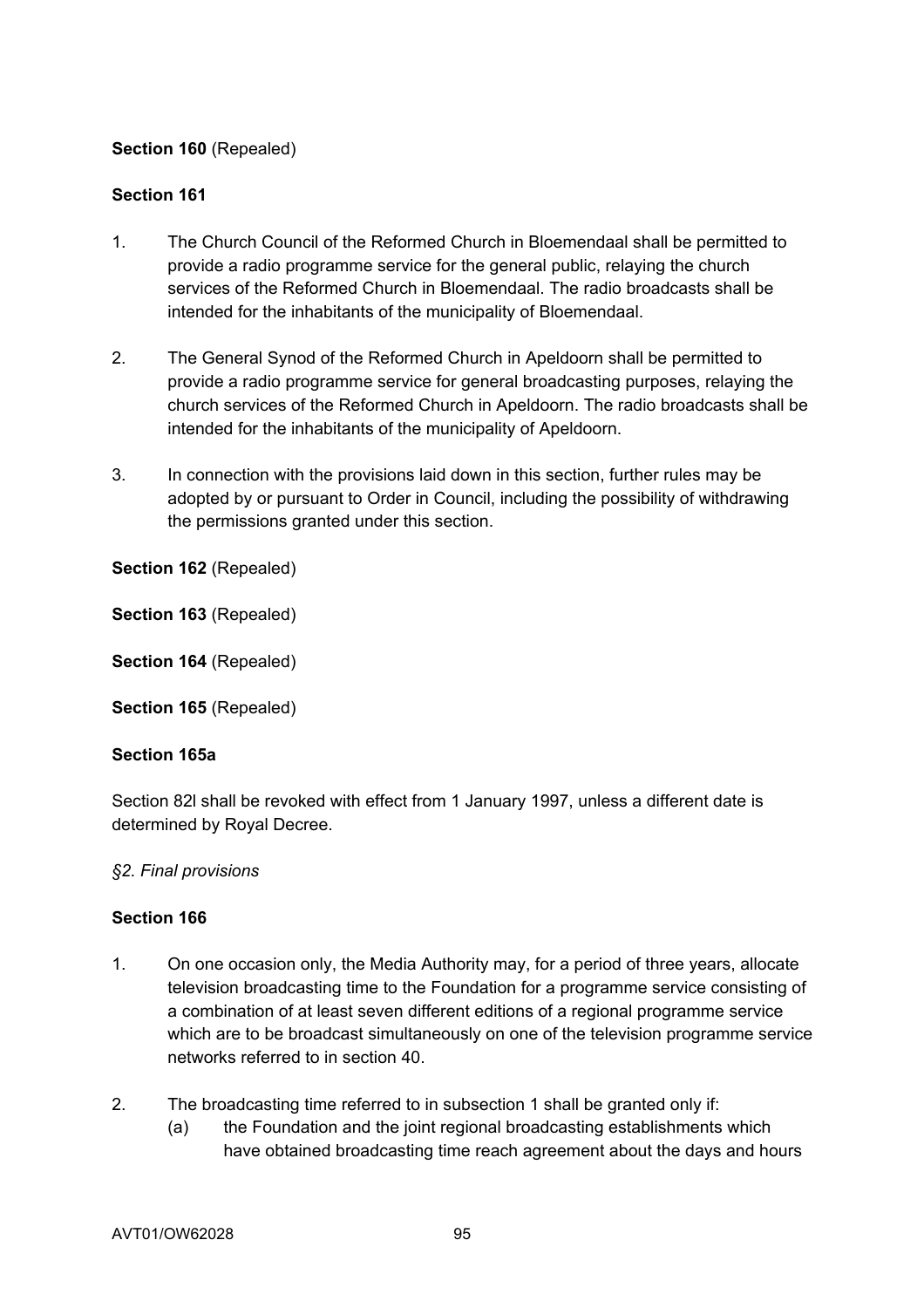on which the programme service is to be broadcast as well as the contents of the different editions;

- (b) the Foundation and the joint regional broadcasting establishments which have obtained broadcasting time reach agreement about the distribution of the revenue from advertising messages broadcast during and following the different editions of the regional programme;
- (c) the different editions of the regional programme service are produced by the regional broadcasting establishments.
- 3. For the purpose of this Act, the programme service referred to in subsection 1 shall be regarded as a programme service for national broadcasting or, as the case may be, a programme service of an establishment which has obtained national broadcasting time, on the understanding that section 51e rather than section 51d shall apply to the different programme service editions.

**Section 167** (Repealed)

**Section 167a** (Repealed)

**Section 167b** (Repealed)

#### **Section 167c**

- 1. The Media Authority may set rules governing the transmission of test patterns.
- 2. Rules governing the cases in which or the times when no test patterns are to be transmitted via the transmitters which are also used to transmit the programmes of establishments which have obtained national broadcasting time may be laid down by Order in Council.

#### **Section 168**

Rules governing the broadcasting of programmes intended exclusively for foreign armed service personnel - and their families - who are stationed in the Netherlands shall be laid down by Order in Council.

## **Section 169**

Our Minister shall lay down rules implementing articles 12, 15 and 16 of the European Directive in so far as it is Our Minister's opinion that one or more of these articles have not been incorporated, or have been incorporated insufficiently, incorrectly or late, into the Advertising Code (*Nederlandse Reclame Code*) or some other comparable regulation established by the Advertising Code Foundation (*Stichting Reclame Code*), or if the Advertising Code Foundation fails in its supervisory duties.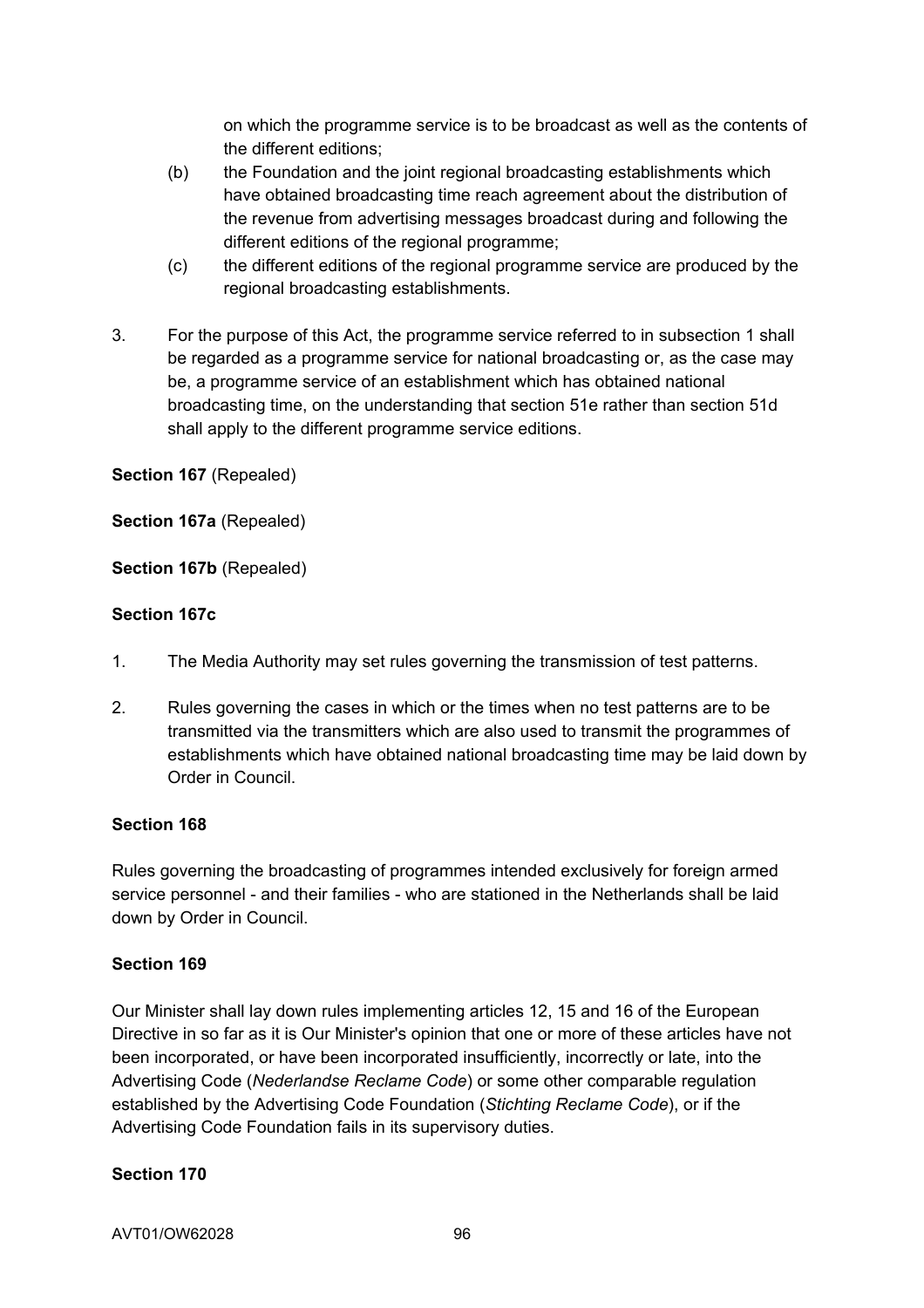- 1. Our Minister shall establish the "Fund to promote Dutch cultural radio and television broadcasting productions" (*Stichting stimuleringsfonds Nederlandse culturele omroepprodukties*).
- 2. The fund's task shall be to issue financial contributions towards the development and production of programmes which are of a special Dutch cultural nature and which are provided by broadcasting establishments, the Programme Service Foundation, the educational broadcasting establishment or religious or other spiritual organisations which have obtained national broadcasting time, the establishments which have obtained regional broadcasting time, or by Radio Netherlands.
- 3. The subsidy fund shall have a board consisting of a chairperson and six other members. Board members shall be appointed and dismissed by Our Minister. Two of the members shall be appointed from the broadcasting sector and two members from the film and performing arts sector. The chairperson shall be chosen from the other members.
- 4. Amendments to the constitution of the subsidy fund shall require Our Minister's consent. The board may not resolve to dissolve the subsidy fund.
- 5. Each year, Our Minister shall provide the subsidy fund with funds from the resources referred to in sections 28 and 110. The level of the funds to be provided shall equal at least one-sixteenth part of the Radio and Television Advertising Foundation revenue remitted for that year. The budget and annual accounts shall require Our Minister's consent.
- 6. The foundation shall provide Our Minister, upon request, with the information he requires to perform his tasks. Our Minister may ask to inspect commercial information and documents, in so far as this is necessary for the performance of his tasks.
- 7. Our Minister shall submit a report on the effectiveness and efficiency of the way the Foundation operates to the States General every four years.

# **Section 170a**

- 1. Once every four years, the institutions designated pursuant to section 28 (k and l) shall submit a multi-annual plan for the next four years to Our Minister. The multiannual plans shall be based on the cultural policy memorandum for the relevant period, as referred to in section 3 of the Cultural Policy (Special-Purpose Funding) Act, as well as on the applicable budget for establishments with national broadcasting time, as referred to in section 99.
- 2. The institutions referred to in subsection 1 shall submit their annual accounts for the previous calendar year to Our Minister before 1 June of each year.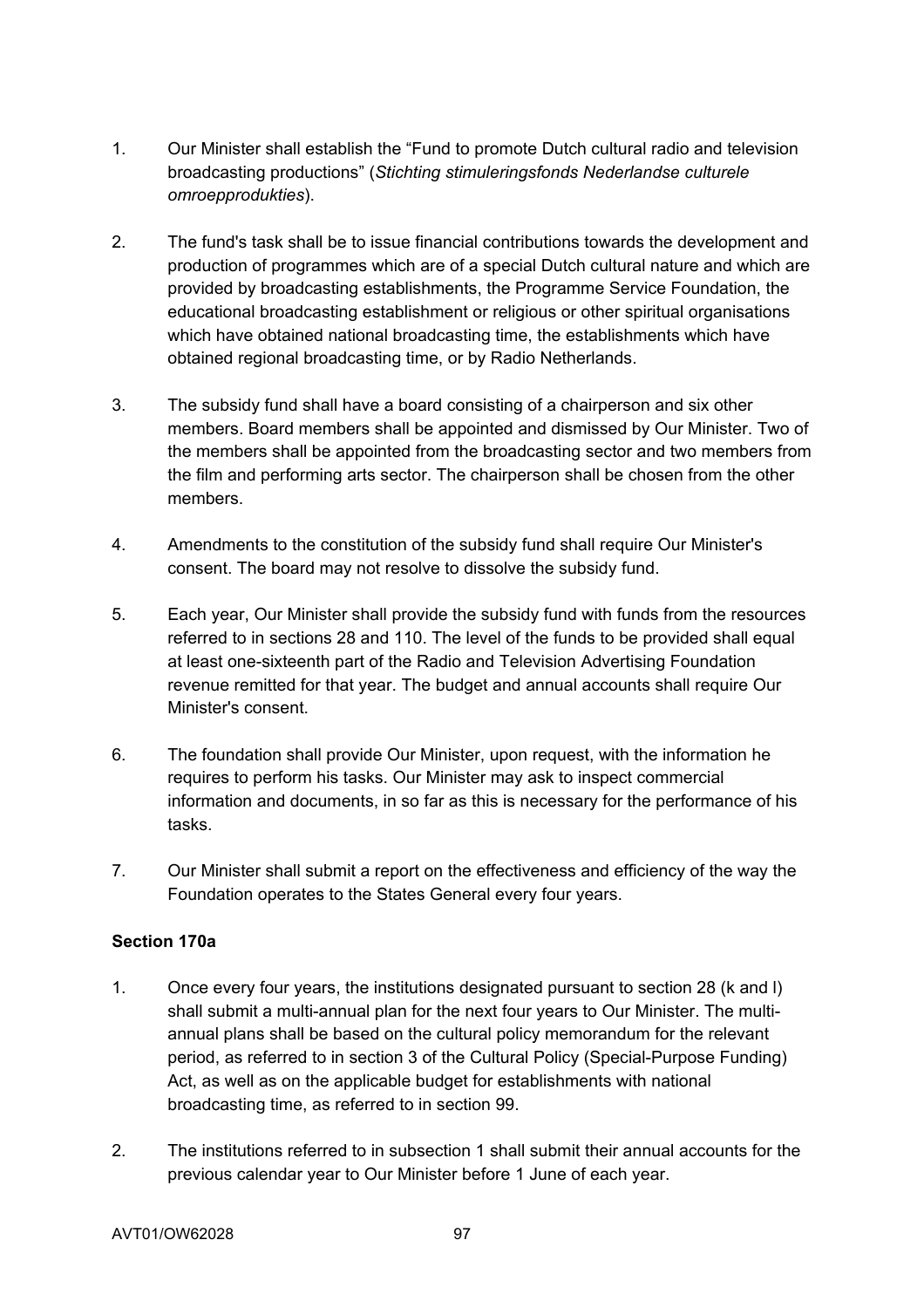- 3. The multi-annual plan and the annual accounts shall require Our Minister's consent. Our Minister shall hear the Foundation as regards the multi-annual plan.
- 4. Conditions may be attached to the granting of any payments as referred to in section 28 (k or l).
- 5. If the requirements set out in the subsections 1 and 2 are not met or the conditions attached to the decision are not duly observed, Our Minister may withdraw the decision whereby the relevant institution was designated or amend the decision whereby the payment was granted.

## **Section 170b** (Repealed)

## **Section 170c**

- 1. Our Minister may reserve part of the revenue from the Radio and Television Advertising Foundation, as referred to in section 28, and the government licence fee referred to in section 111, for the benefit of the establishments which have obtained national broadcasting time, with the exception of political parties, and for Radio Netherlands (the general broadcasting reserve).
- 2. Our Minister may use the general broadcasting reserve to make distributions to the board of directors and, where Radio Netherlands is concerned, the Media Authority. Distributions to the board of directors shall be made subject to section 106a.
- 3. Conditions may be attached to the distributions. Our Minister may withdraw or amend the decision whereby distributions are made if the conditions attached are not duly observed.
- 4. The general broadcasting reserve shall be administered by the Media Authority, which shall report to Our Minister each year on its administrative duties.

## **Section 171**

Amendments to the European Directive shall become effective for the purpose of section 54 as from the final day set for implementation of the relevant amendment.

## **Section 172**

Dutch Media Authority decisions containing additional rules adopted pursuant to this Act shall be published in the Government Gazette.